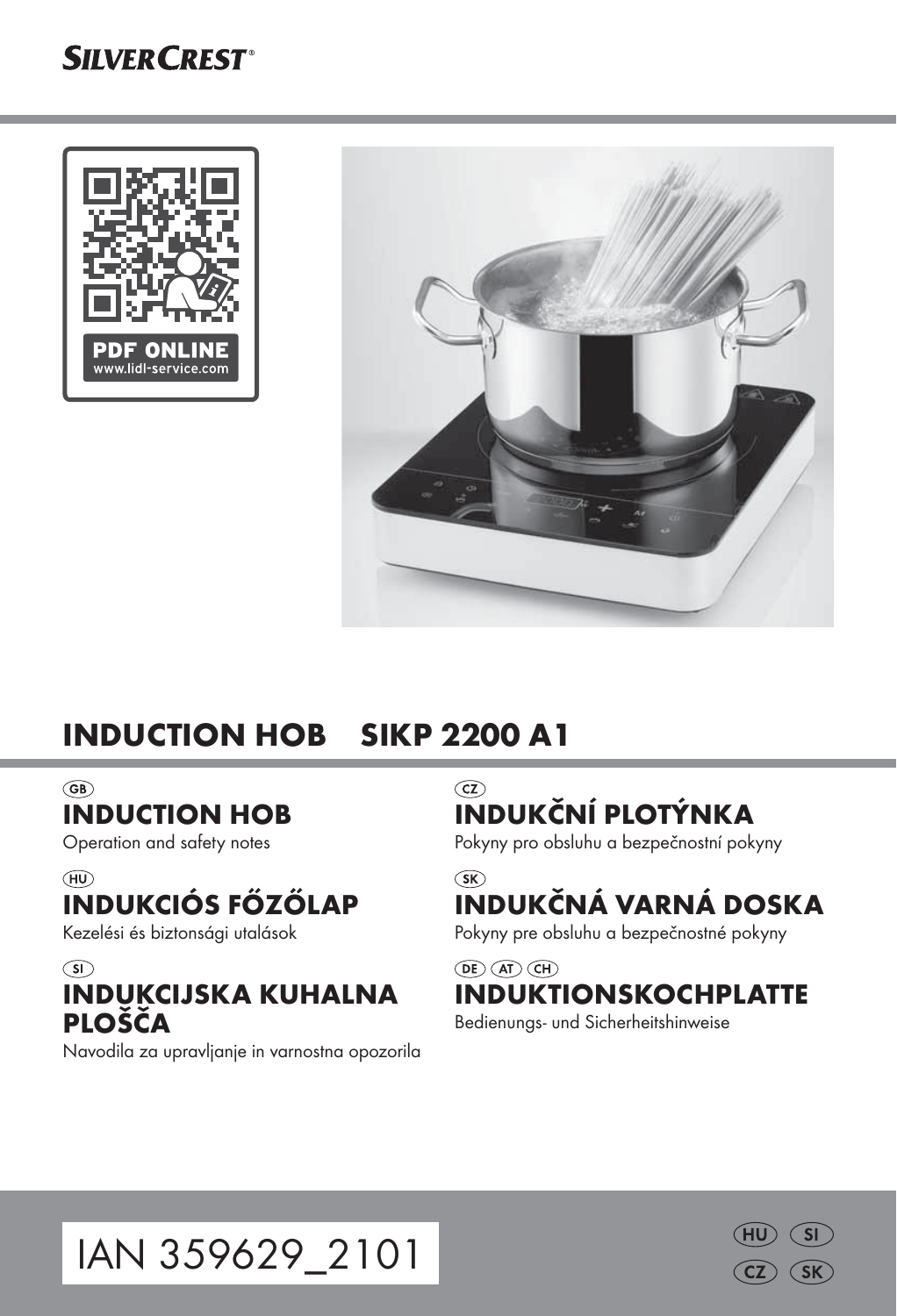

| GB        | Operation and safety notes                     | Page   |     |
|-----------|------------------------------------------------|--------|-----|
| HU        | Kezelési és biztonsági utalások                | Oldal  | 24  |
| SI        | Navodila za upravljanje in varnostna opozorila | Stran  | 43  |
| CZ        | Pokyny pro obsluhu a bezpečnostní pokyny       | Strana | 63  |
| <b>SK</b> | Pokyny pre obsluhu a bezpečnostné pokyny       | Strana | 82  |
| DE/AT/CH  | Bedienungs- und Sicherheitshinweise            | Seite  | 101 |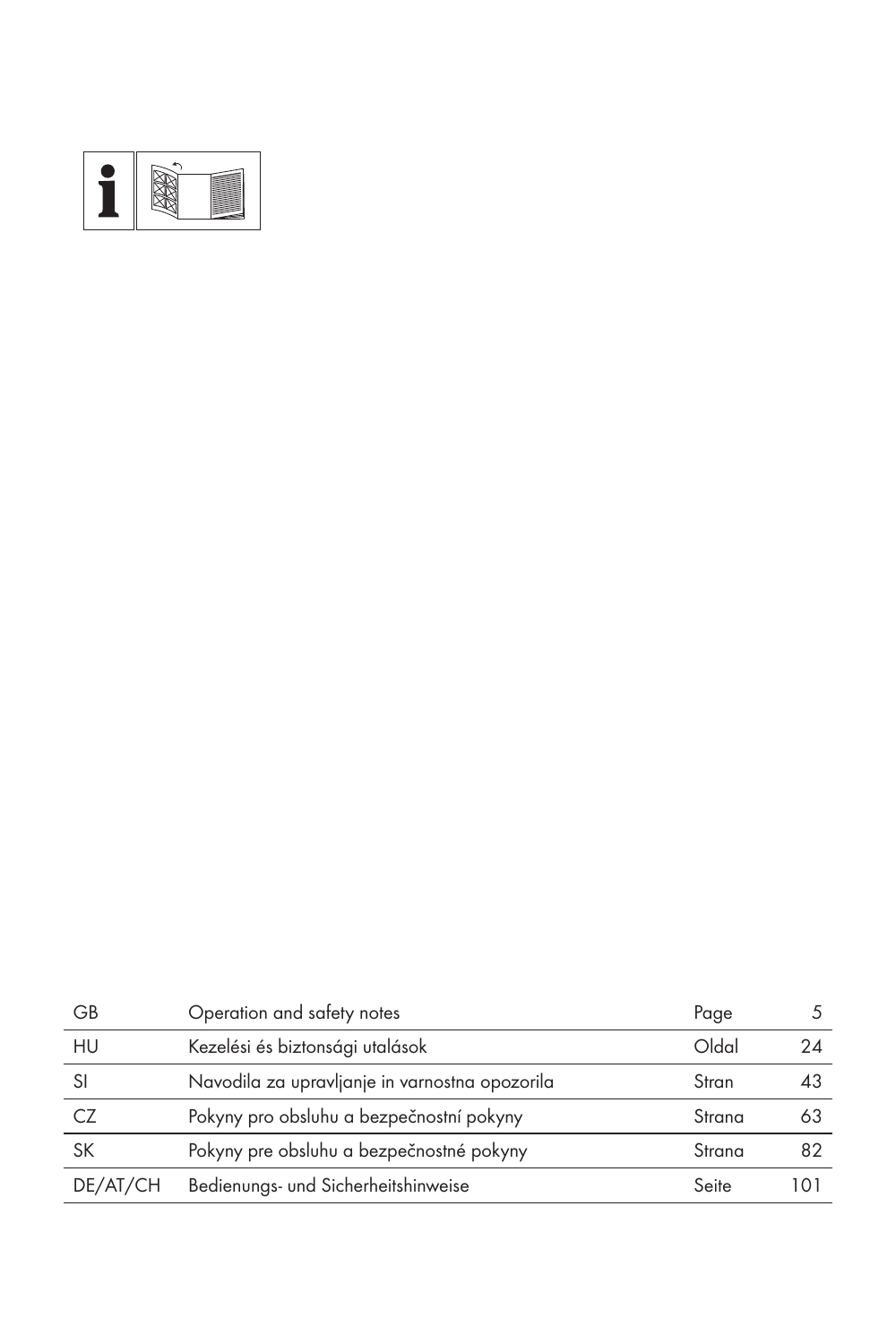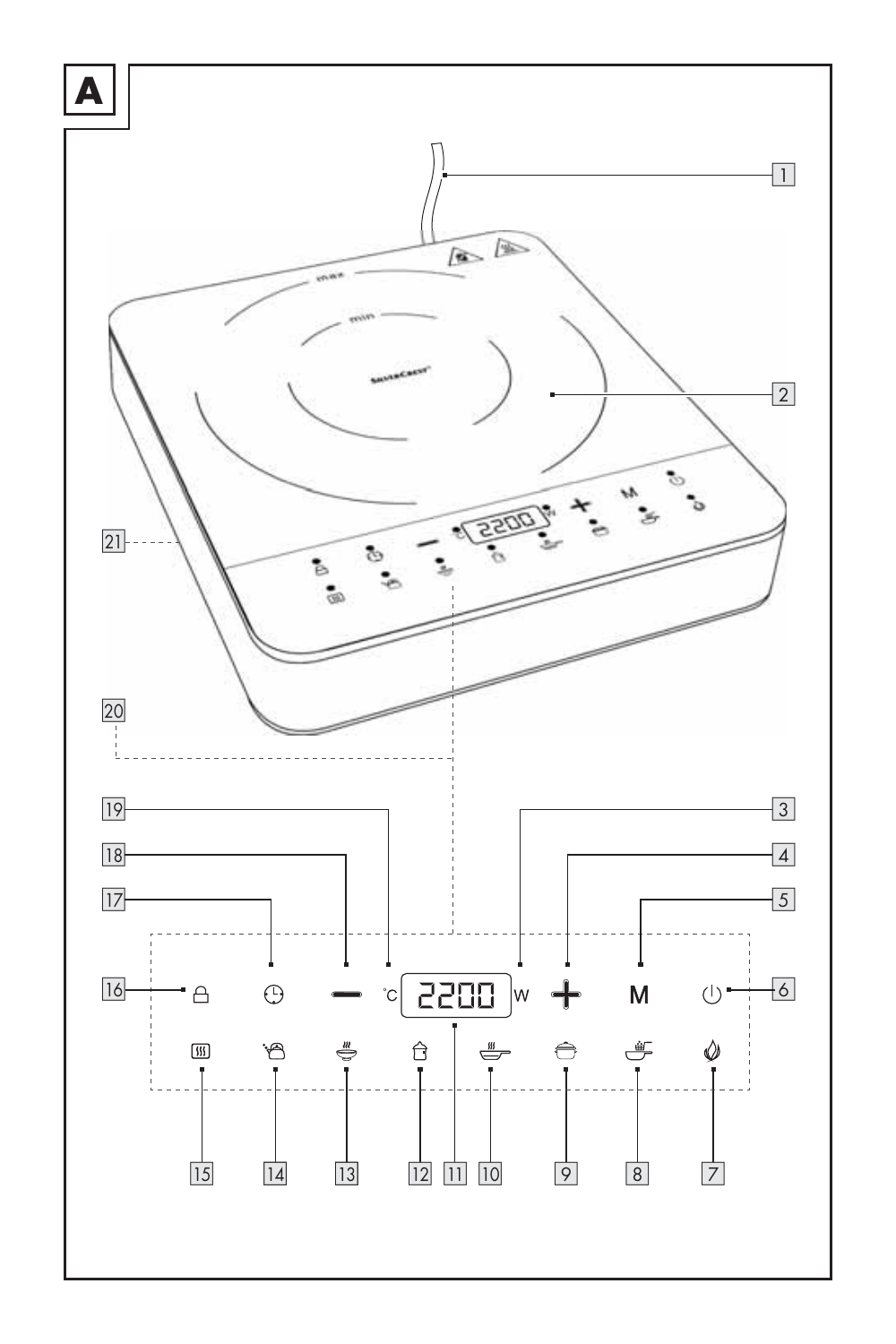|  | 6   |
|--|-----|
|  | 7   |
|  | 7   |
|  | 7   |
|  | 7   |
|  | 8   |
|  | 8   |
|  | 9   |
|  | 12  |
|  | 12  |
|  | 12  |
|  | 13  |
|  | 13  |
|  | 13  |
|  | 14  |
|  | 14  |
|  | 14  |
|  | 15  |
|  | 17  |
|  | 18  |
|  | 18  |
|  | 18  |
|  | 19  |
|  | -19 |
|  | 20  |
|  | 21  |
|  | -22 |
|  | 22  |
|  | 23  |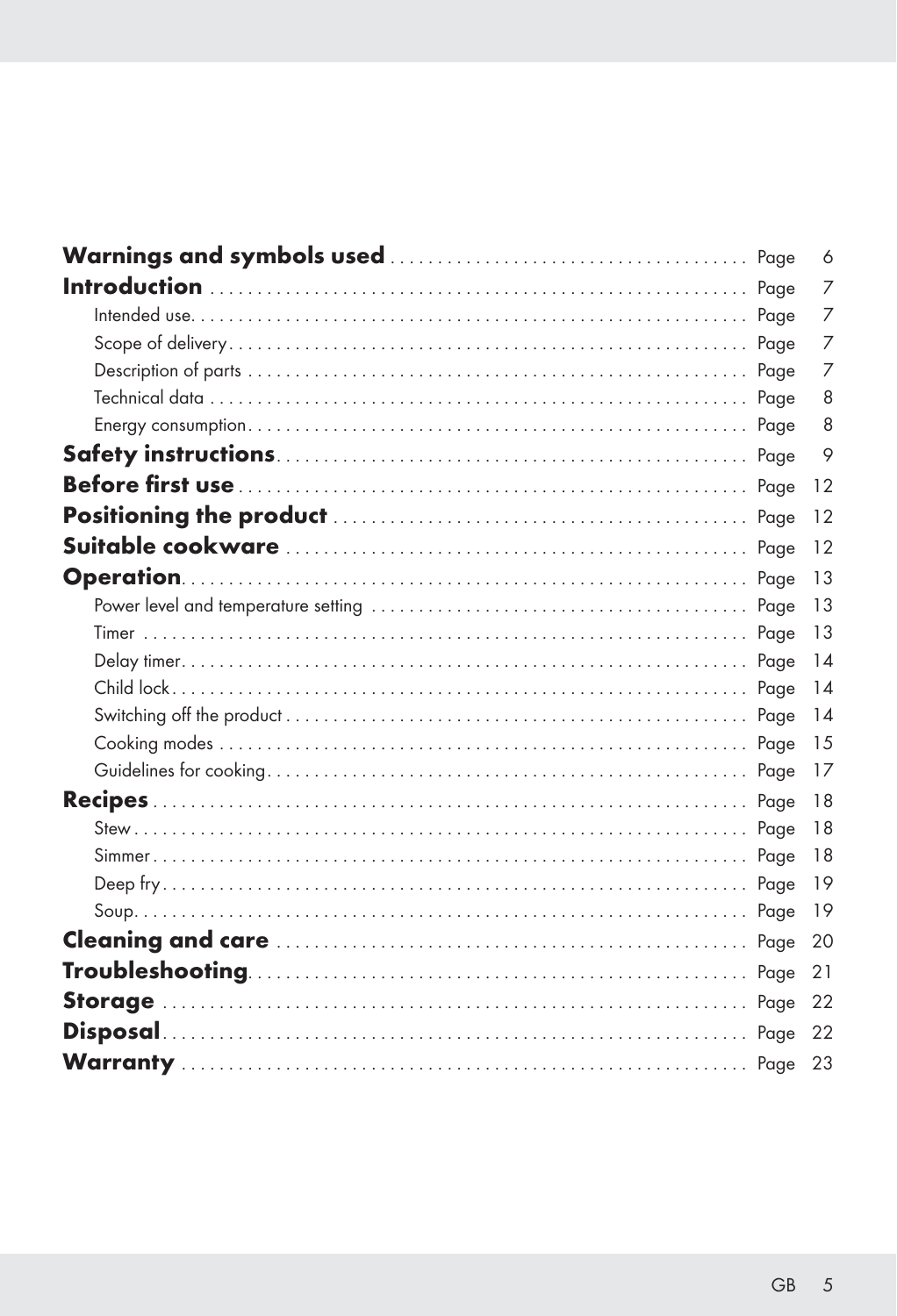|                                                                    | <b>Warnings and symbols used</b><br>The following warnings are used in this user manual and on the packaging:                                                                   |   |                                                                                                                                     |  |  |  |  |
|--------------------------------------------------------------------|---------------------------------------------------------------------------------------------------------------------------------------------------------------------------------|---|-------------------------------------------------------------------------------------------------------------------------------------|--|--|--|--|
|                                                                    | <b>DANGER!</b> This symbol in combination<br>with the signal word "Danger" marks<br>a high-risk hazard that if not prevented<br>could result in death or serious injury.        | 业 | Burn hazard! Hot surface, do not touch.                                                                                             |  |  |  |  |
|                                                                    | <b>WARNING!</b> This symbol in<br>combination with the signal word<br>"Warning" marks a medium-risk hazard<br>that if not prevented could result in<br>death or serious injury. |   | Caution, hot surface!                                                                                                               |  |  |  |  |
| <b>CAUTION!</b> This symbol in<br>combination with the signal word |                                                                                                                                                                                 |   | Danger - risk of electric shock!                                                                                                    |  |  |  |  |
|                                                                    | "Caution" marks a low-risk hazard that<br>if not prevented could result in minor or<br>moderate injury.                                                                         |   | This symbol identifies that the materials<br>provided are safe for food contact and<br>comply with European Regulations<br>$(EC)$ . |  |  |  |  |
|                                                                    | <b>ATTENTION!</b> This symbol with the<br>signal word "Attention" indicates a<br>possible property damage.                                                                      |   | Use the product in dry indoor spaces<br>only.                                                                                       |  |  |  |  |
|                                                                    | <b>NOTE:</b> This symbol in combination<br>with "Note" provides additional useful<br>information.                                                                               |   | Symbol for a Protection Class II product                                                                                            |  |  |  |  |
|                                                                    | Alternating current/voltage                                                                                                                                                     |   |                                                                                                                                     |  |  |  |  |
|                                                                    | Hertz (supply frequency)                                                                                                                                                        |   | CE mark indicates conformity with<br>relevant EU directives applicable for<br>this product.                                         |  |  |  |  |
|                                                                    | Watts                                                                                                                                                                           |   |                                                                                                                                     |  |  |  |  |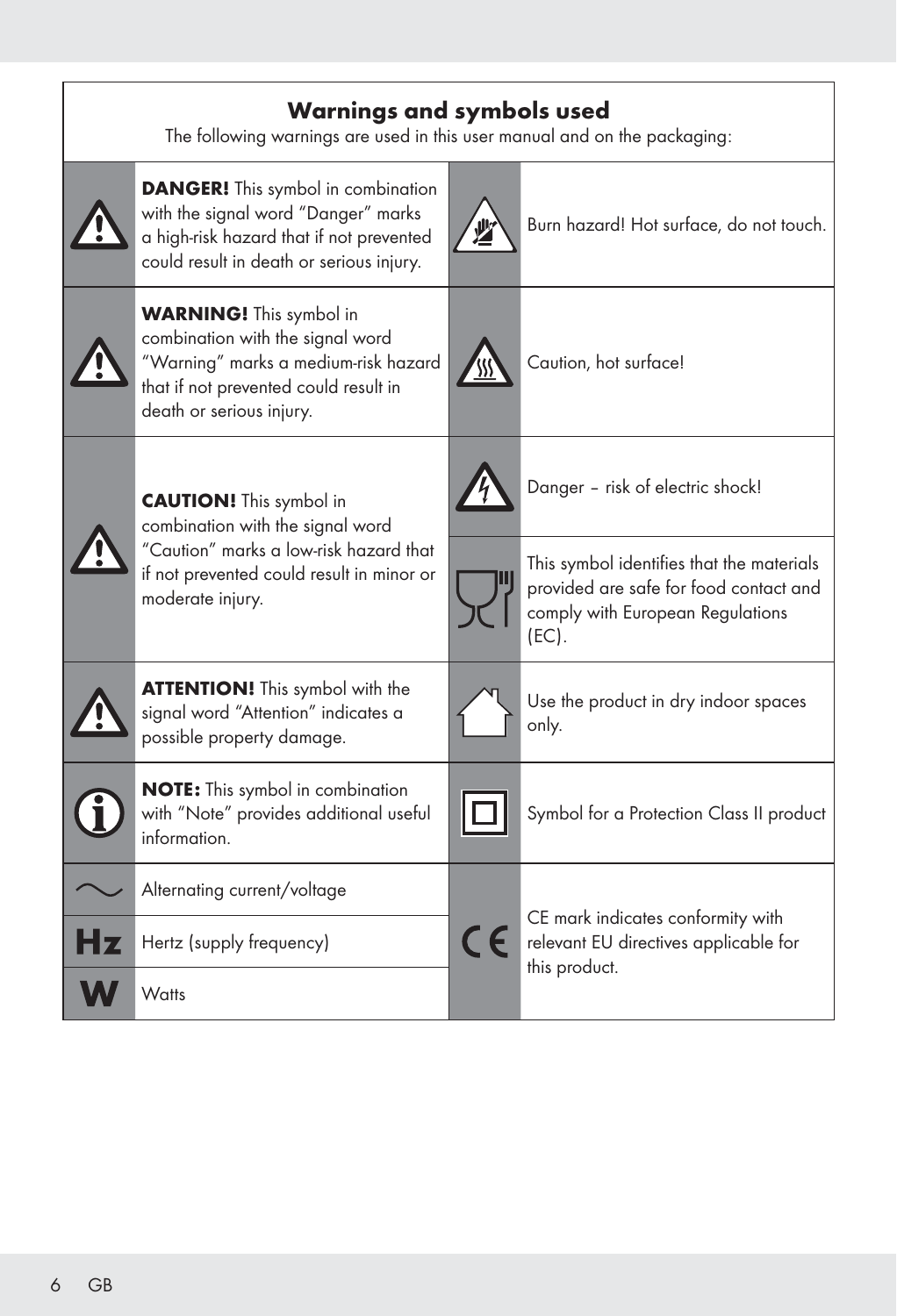## INDUCTION HOB

### $\bullet$  Introduction

We congratulate you on the purchase of your new product. You have chosen a high quality product. The instructions for use are part of the product. They contain important information concerning safety, use and disposal. Before using the product, please familiarise yourself with all of the safety information and instructions for use. Only use the product as described and for the specified applications. If you pass the product on to anyone else, please ensure that you also pass on all the documentation with it.

#### $\bullet$  Intended use

The product is intended for heating and preparing food. Do not use the product for any other purpose.

The product is designed only for use in private households and must not be used in medicinal or commercial areas.

The manufacturer is not liable for damage caused by improper use.

### **• Scope of delivery**

After unpacking the product, check if the delivery is complete and if all parts are in good condition. Remove all packaging materials before use.

- 1 Induction hob
- 1 Instruction manual

### **• Description of parts**

Before reading, unfold the page containing the illustrations and familiarise yourself with all functions of the product.

(Fig. A)

| $\overline{\mathbf{1}}$ |                                    | Power cord with power plug                      |
|-------------------------|------------------------------------|-------------------------------------------------|
| $\overline{2}$          |                                    | Heating zone                                    |
| 3                       | W                                  | Power level display (in Watt) with<br>indicator |
| $\vert$                 | ٠                                  | <b>Button</b><br>(increase values)              |
| 5                       | м                                  | <b>Button</b><br>(Basic)                        |
| 6                       | $\left(\left \right\rangle\right)$ | Button with indicator<br>(on/off)               |
| 7 <sup>1</sup>          | W                                  | Button with indicator<br>(Boost)                |
| 8 <sup>1</sup>          | 鱼                                  | Button with indicator<br>(Deep fry)             |
| 9                       |                                    | Button with indicator<br>(Simmer)               |
| 10                      | <u>m</u>                           | Button with indicator<br>(Stew)                 |
| 11                      |                                    | Display                                         |
| 12                      | ণি                                 | Button with indicator<br>(Milk)                 |
| 13                      |                                    | Button with indicator<br>(Soup)                 |
| 14                      |                                    | Button with indicator<br>(Water)                |
| 15                      | 网                                  | Button with indicator<br>(Reheat)               |
| 16                      |                                    | Button with indicator<br>(Child lock)           |
| 17                      | $\bigoplus$                        | Button with indicator<br>(Timer/delay timer)    |
| 18                      |                                    | <b>Button</b><br>(reduce values)                |
| 19                      |                                    | <b>C</b> Temperature display with indicator     |
| 20                      |                                    | Control panel                                   |
| 21                      |                                    | Fan                                             |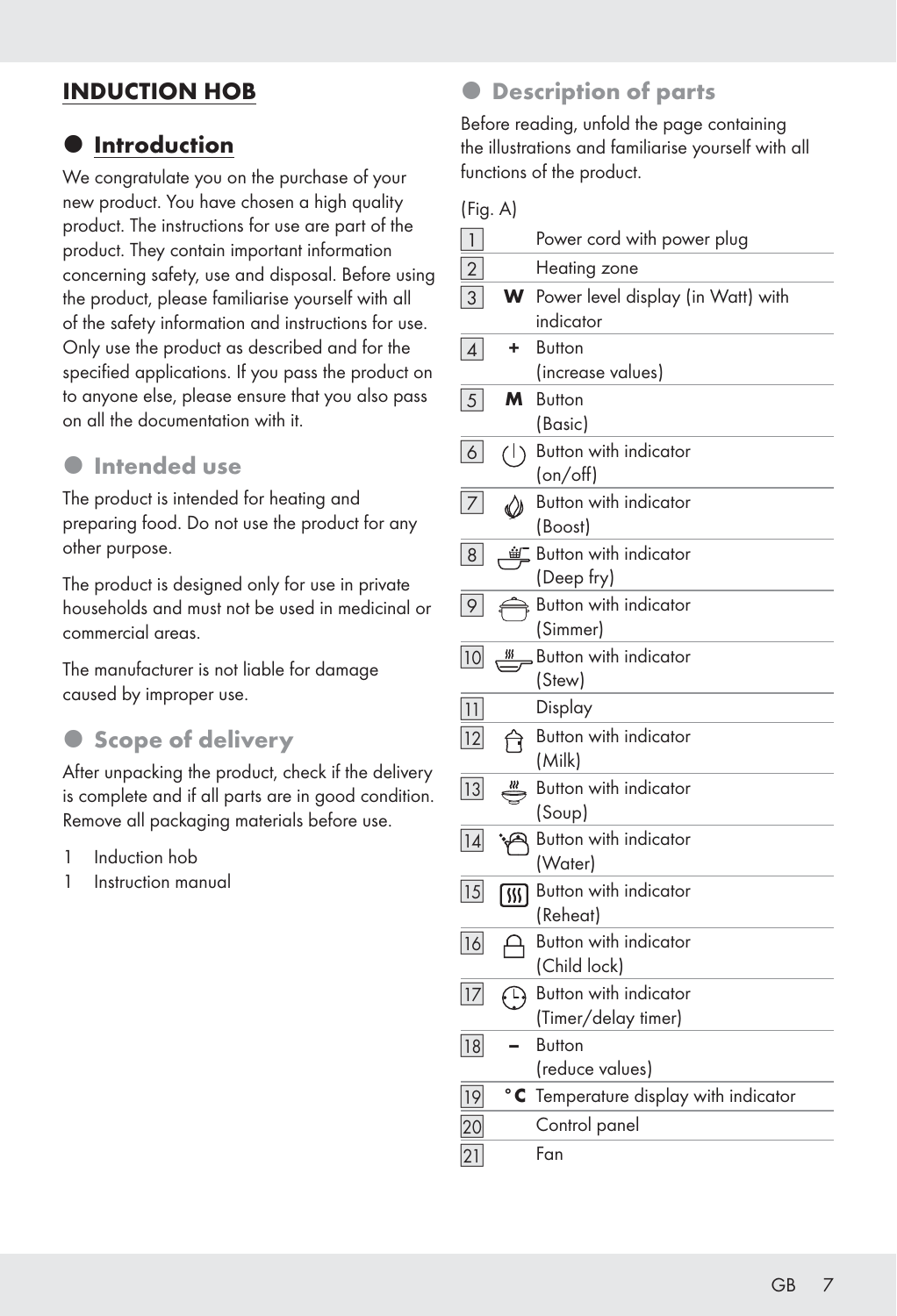# $\bullet$  Technical data

| Input voltage:                           | $220 - 240 V$   |
|------------------------------------------|-----------------|
|                                          | $50 - 60$ Hz    |
| Power consumption:                       | 2200 W          |
| Max. bottom diameter of cooking pot/pan: | $22 \text{ cm}$ |
| Min. bottom diameter of cooking pot/pan: | $10 \text{ cm}$ |
| Protection class:                        | $  / $ o $  $   |

### **• Energy consumption**

(tested in accordance with Regulation (EU) No. 66/2014, Annex I, sections 2 and 2.2)

|                                                                                                                           | Symbol                         | Value     | Unit  |
|---------------------------------------------------------------------------------------------------------------------------|--------------------------------|-----------|-------|
| Model designation                                                                                                         |                                | HG07975   |       |
| Hotplate type                                                                                                             |                                | Electric  |       |
| Number of hobs and/or<br>cooking areas                                                                                    |                                | 1         |       |
| Heating technology<br>(induction hobs and areas,<br>radiant heat hobs, cooking<br>plates)                                 |                                | Induction |       |
| In the case of circular cooking<br>plates or areas: diameter of<br>effective area per hob, rounded<br>up to the next 5 mm | Ø                              | 22.0      | cm    |
| In the case of non-circular<br>hobs or cooking areas: length<br>and width of effective area                               | L                              | N/A       | cm    |
| per electrically-heated hob or<br>cooking area rounded up to the<br>next $5 \text{ mm}$                                   | W                              | N/A       | cm    |
| Energy consumption per hob or<br>cooking area, calculated per kg                                                          | EC <sub>electric cooking</sub> | 190.5     | Wh/kg |
| Hob energy consumption per kg                                                                                             | $ECelectric$ <sub>ho</sub> h   | 190.5     | Wh/kg |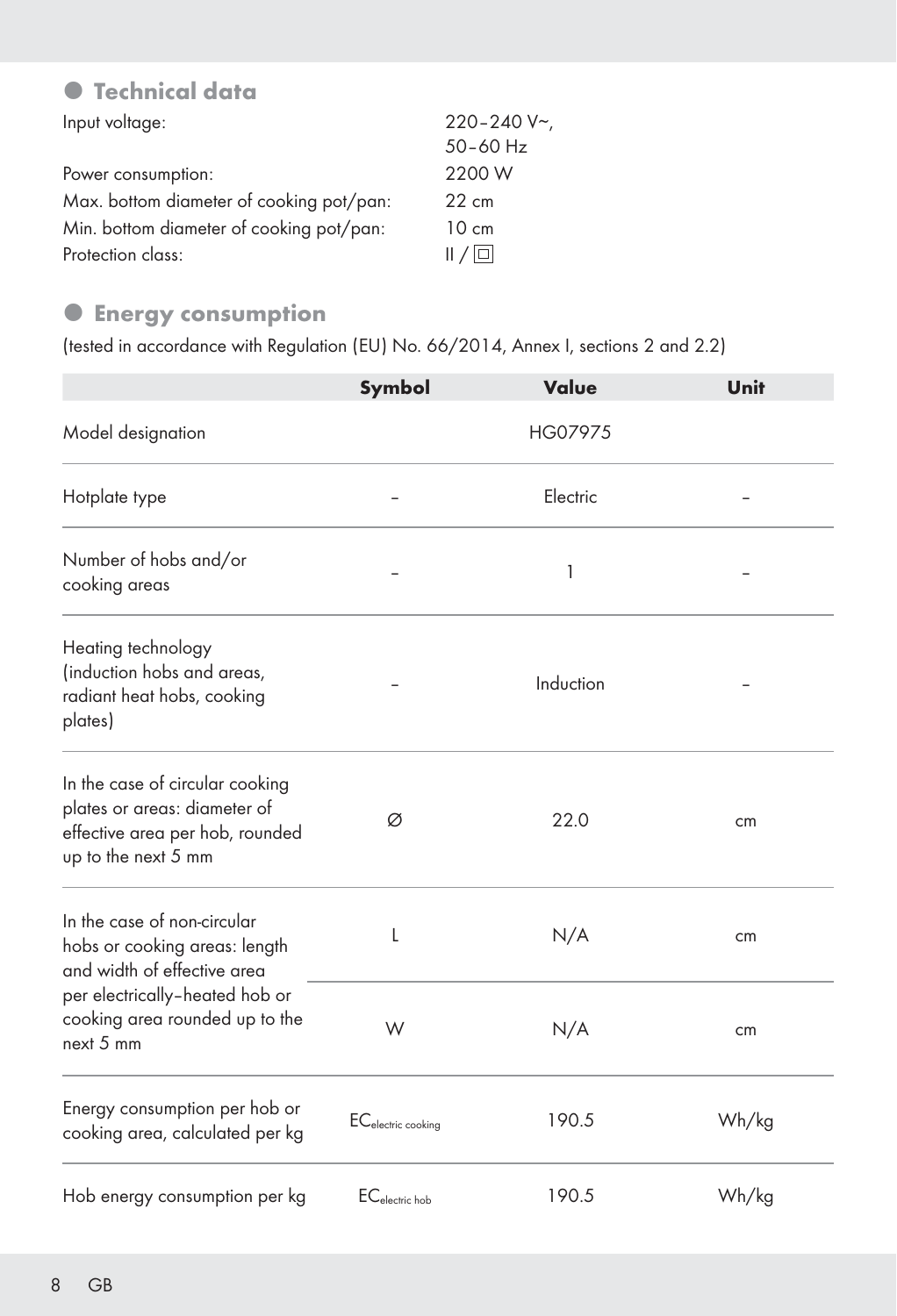#### More information in order to reduce the total environmental impact / energy consumption of the cooking process:

When using the induction hotplate, keep the power consumption to a minimum. We recommend that you keep the temperature/ power settings only as high as necessary and, if possible, adjust/lower accordingly during the preparation of your food. Whenever possible use pans with lids.



# Safety instructions

BEFORE USING THE PRODUCT, PLEASE FAMILIARISE YOURSELF WITH ALL OF THE SAFETY INFORMATION AND INSTRUCTIONS FOR USE! WHEN PASSING THIS PRODUCT ON TO OTHERS, PLEASE ALSO INCLUDE ALL THE DOCUMENTS!

In the case of damage resulting from non-compliance with these operating instructions the warranty claim becomes invalid!

No liability is accepted for consequential damage! In the case of material damage or personal injury caused by incorrect handling or noncompliance with the safety instructions, no liability is accepted!

# Children and persons with disabilities

# mWARNING! RISK OF LOSS OF LIFE OR ACCIDENT TO INFANTS AND CHILDREN!

Never leave children unsupervised with the packaging material. The packaging material represents a danger of suffocation.

 Children frequently underestimate the dangers. Always keep children away from the packaging material.

- This product can be used by children aged from 8 years and above and persons with reduced physical, sensory or mental capabilities, or lack of experience and knowledge if they have been given supervision or instruction concerning use of the product in a safe way and understand the hazards involved.
- Children shall not play with the product.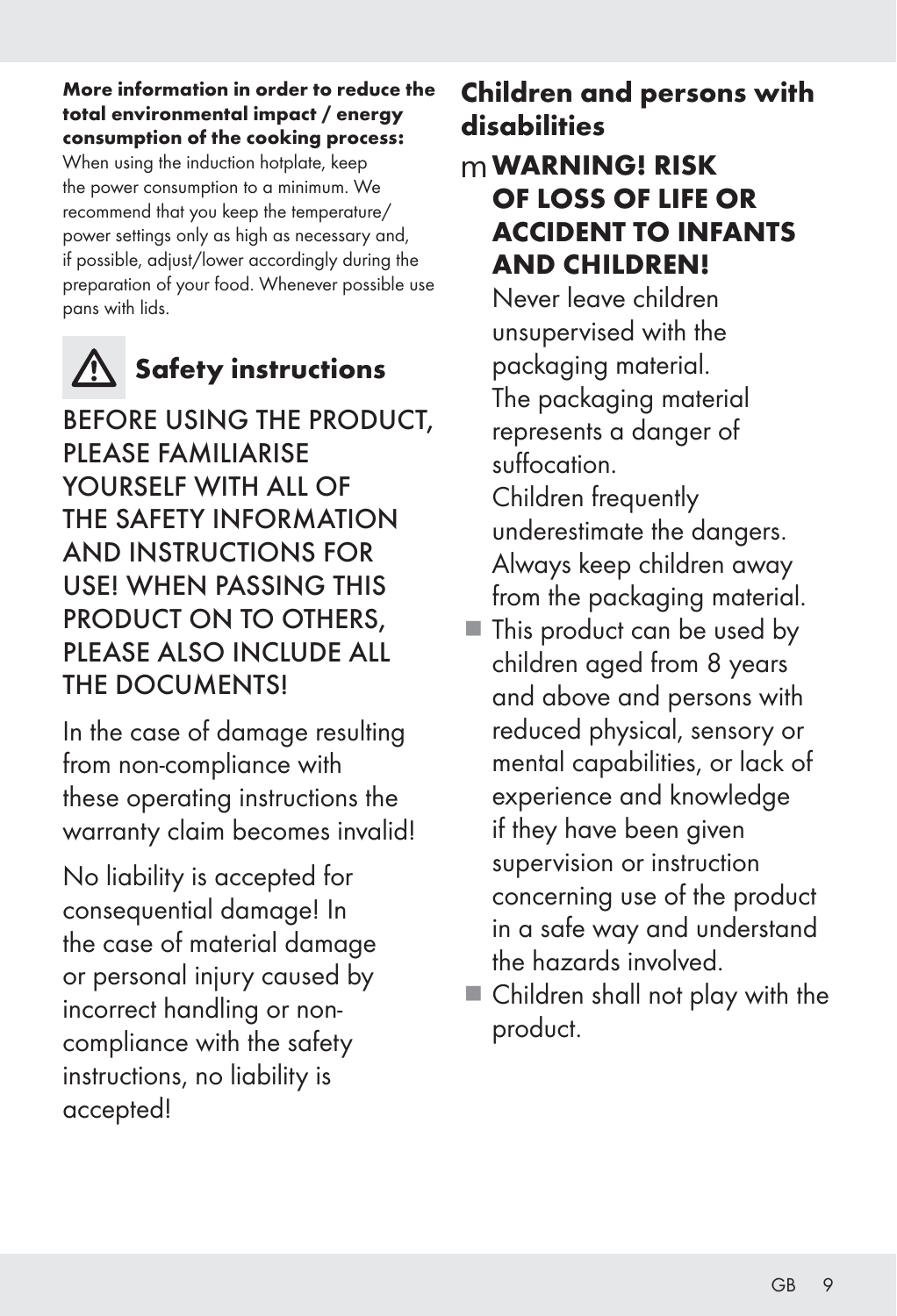- Cleaning and user maintenance shall not be made by children unless they are older than 8 and supervised.
- Keep the product and its cord out of reach of children less than 8 years.

# Intended use

- mWARNING! Misuse may lead to injury. Use this product solely in accordance with these instructions. Do not attempt to modify the product in any way.
- WARNING! Risk of

**burns!** Metal objects, such as knives, forks, spoons and lids, should not be placed on the product as they may become hot.

# WARNING! Risk of

**burns!** During use the product gets hot. Do not touch the product while in use nor immediately after use.

# Electrical safety

mDANGER! Risk of electric shock! Never attempt to repair the product yourself. In case of malfunction, repairs are to be conducted by qualified personnel only.

# mWARNING! Risk of electric shock! Do not immerse the product in water or other liquids. Never hold the product under running water.

# mWARNING! Risk of electric shock! If the surface is cracked, switch off the product to avoid the possibility of electric shock.

# mWARNING! Risk of

electric shock! Never use a damaged product. Disconnect the product from the power supply and contact your retailer if it is damaged.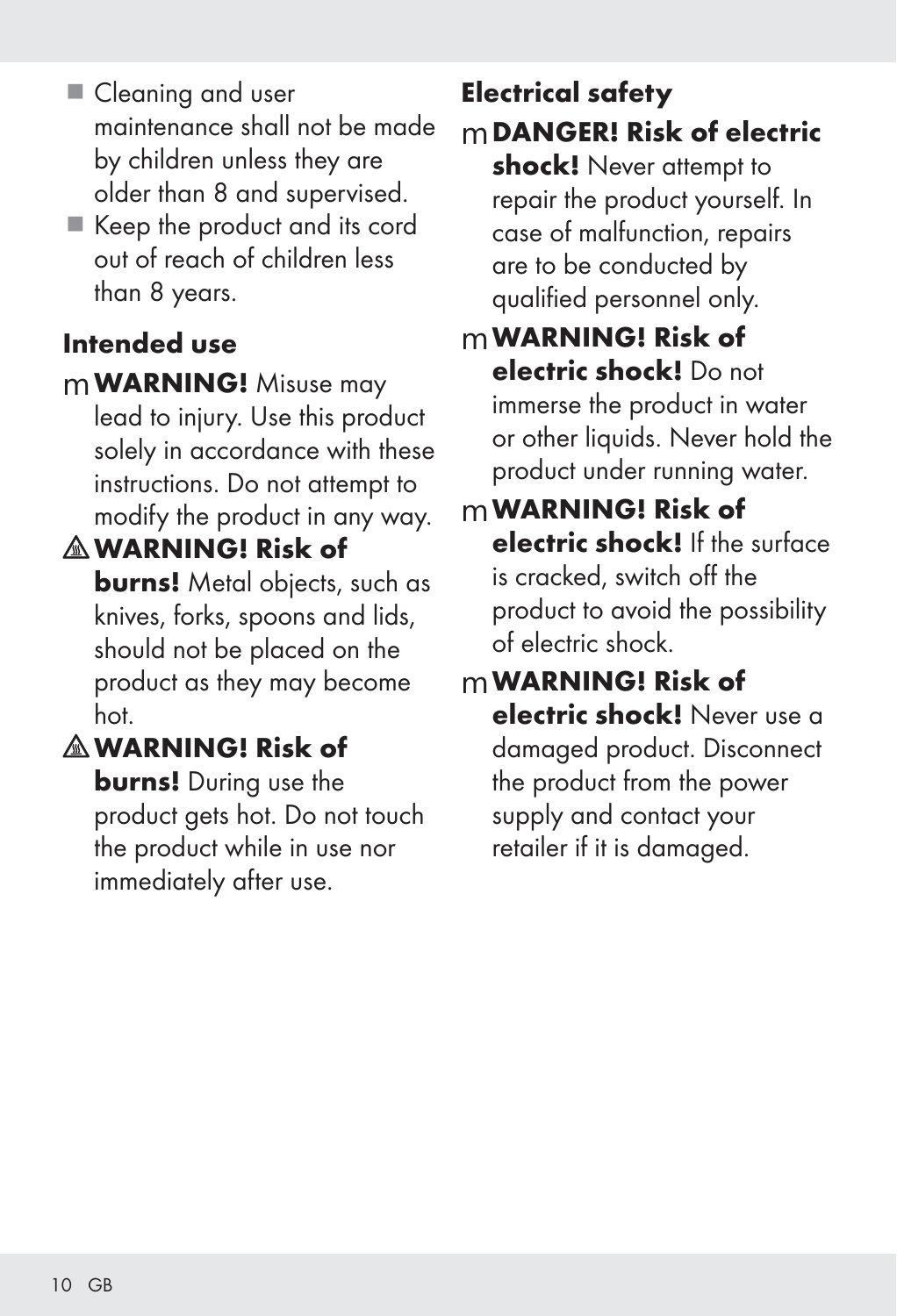- The product is not to be used if it has been dropped, if there are visible signs of damage.
- Before connecting the product to the power supply, check that the voltage and current rating corresponds with the power supply details shown on the product's rating label.
- Regularly check the power plug and the power cord for damages. If the power cord is damaged, it must be replaced by the manufacturer, its service agent or similarly qualified persons in order to avoid a hazard.
- Protect the power cord against damages. Do not let it hang over sharp edges, do not squeeze or bend it. Keep the power cord away from hot surfaces and open flames.

# **Operation**

- Do not move the product while it is in operation.
- Do not place the product on hot plates (gas, electric, coal cooking range etc.). Operate the product on a level, stable, clean, heat-resistant and dry surface.
- Do not cover the product while it is in use or shortly after use, when it is still hot.
- Make sure that the power cord does not come in contact with the cooking zone.
- $\blacksquare$  The use of extension cords is not recommended.
- Lay cords in such a way that they may not be tripped over or otherwise damaged.
- The product is not intended to be operated by means of an external timer or separate remote-control system.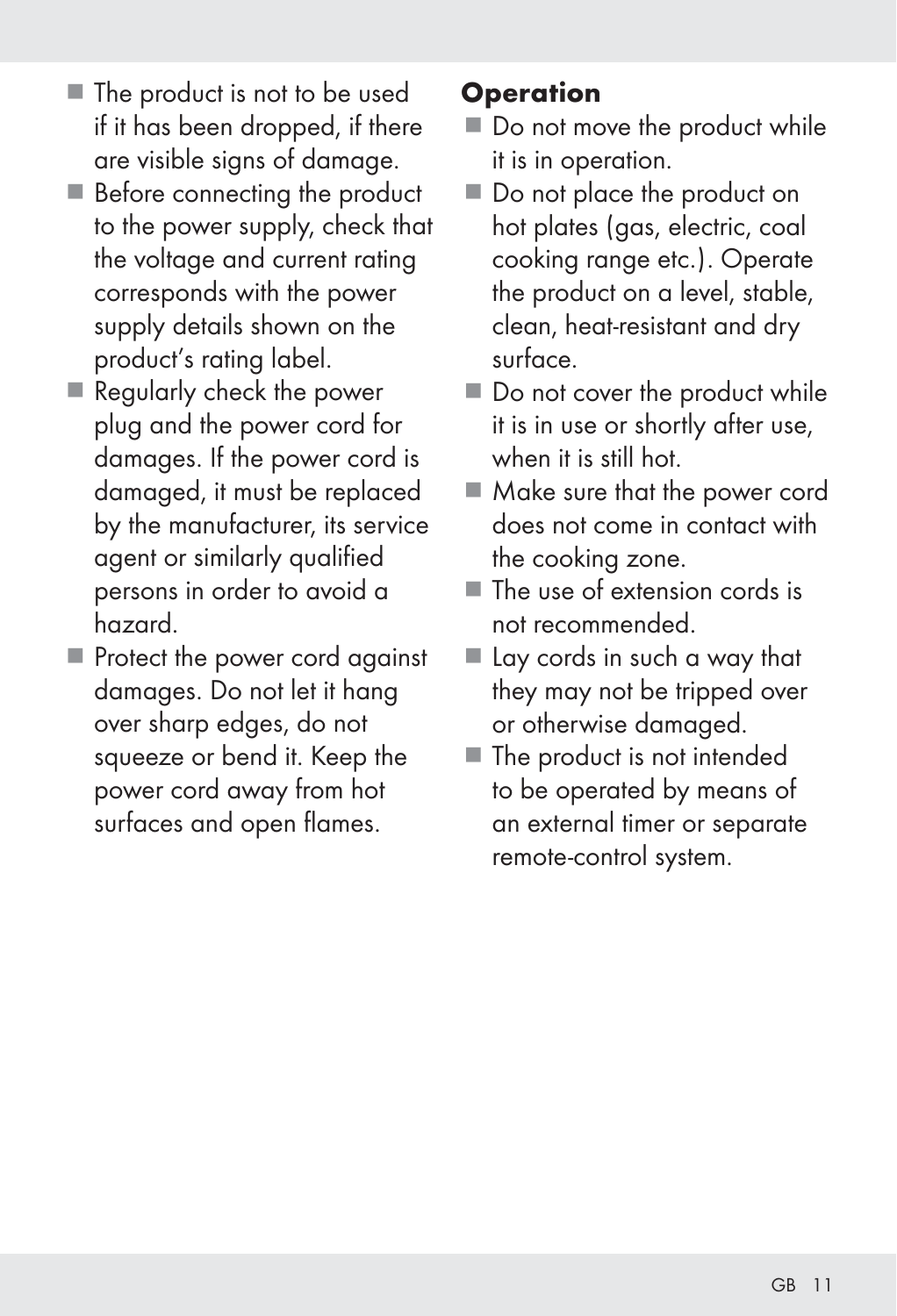■ When the product is in use, ensure that there are no easily flammable materials close to the product (e.g. dishcloths, oven cloths).

# Cleaning and storage mWARNING! Risk of

- injury! Disconnect the product from the power supply before cleaning work and when not in use.
- Do not store the hot product in a cupboard or in the packaging.
- Do not pull the power plug out of the electrical outlet by the power cord.
- Protect the product, its power cord and power plug against dust, direct sunlight, dripping and splashing water.
- Store the product in a cool, dry place, protected from moisture and out of the reach of children.

Protect the product against heat. Do not place the product close to open flames or heat sources such as stoves or heating appliances.

# **Before first use**

- Remove the packaging.
- Clean the product (see "Cleaning and care").

# **Positioning the product**

- Place the product on a flat surface that leaves enough space for ventilation.
- A minimum of 10 cm of free space must remain between the product and the adjacent walls (including side and back wall).

# Suitable cookware

- Only use ferromagnetic cookware which is suitable for induction hotplates. These should be labelled accordingly when you buy the cookware. Cookware made of non-magnetic metals (e.g. aluminium, cooper) and other materials (e.g. ceramics, porcelain, glass) is not suitable.
- The base of the cookware must be able to stand flat on the induction hotplate.
- The cookware must be smooth and have a diameter of between 10 and 22 cm.
- **(i) NOTE:** If the cookware is not the right diameter or is made of unsuitable material:
	- The heating zone switches off automatically.
	- A beep sounds.
	- The display  $|11|$  shows the error message EO.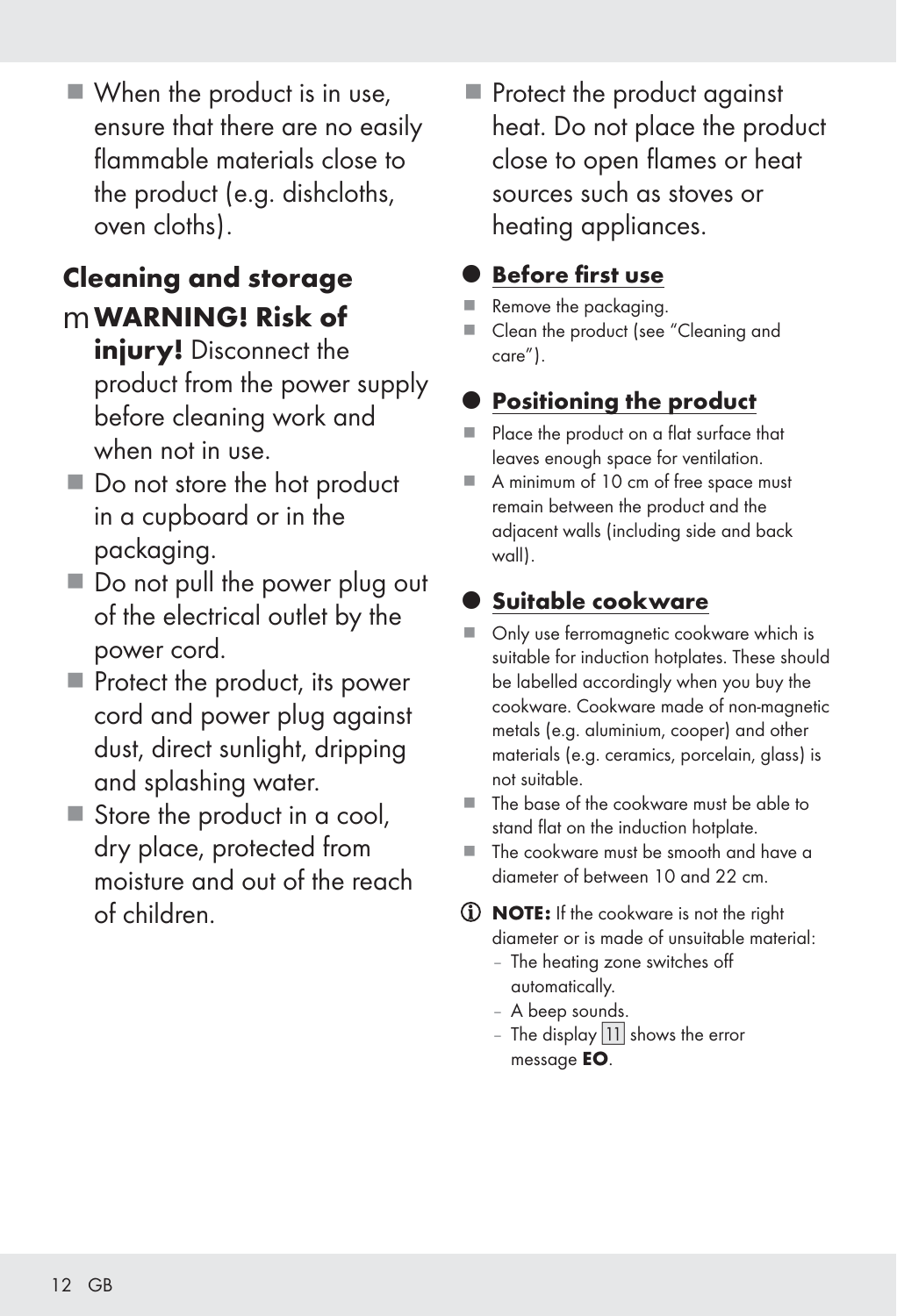### **Operation**

#### NOTES:

- Use suitable pots or pans with flat, even bases in order to achieve better heat transmission.
- Use pots or pans matching the hob diameter.
- The product emits a beep each time a button is pressed.

#### Switching on standby mode

- Place a filled pot or pan on the heating zone [2].
- Connect the power plug  $\boxed{1}$  to a suitable socket-outlet.

The product emits a beep.

All indicators on the control panel 20 flash for 1 second.

The display  $\boxed{11}$  shows -L-.

The product is in standby mode.

**(i) NOTE:** When the temperature of the heating zone  $\boxed{2}$  is higher than 60 °C, the display  $|11|$  shows -H-.

#### Switching on program selection mode

- Press and hold  $\bigcup$  6 for 2 seconds.  $(1)$  lights up. The display  $|11|$  shows ON. The product emits 1 beep. The product is now in program selection mode.
- Select a cooking mode (see "Cooking modes").

#### NOTES:

- Switching back to standby mode: Press  $\bigcup$  6.
- **If no cooking mode is selected for** 30 seconds, the product automatically switches to standby mode.
- **Power level and temperature** setting
- Adjust the following values:
	- Power level (in 200 W increments)
	- Temperature (in 20 °C increments)

Press  $+ |4|$  or  $- |18|$ .

#### Button Power/temperature

- $+$   $\boxed{4}$  Increase power/ (max. 2000 W, temperature 240 °C)
- $-$  [18] Decrease power/ (min. 200 W, temperature 60 °C)

#### **O** Timer

- **(i) NOTE:** Check the availability of the timer in the desired cooking mode: Refer to the "Cooking modes" table
- Select a suitable cooking mode (see "Cooking modes").
- **Enter the timer:** Press  $\bigoplus$  17.
- Default time: 30 minutes
- Adjust the timer:
	- Press  $+ 4$  or  $18$  for 1 minute increments.
	- Press and hold  $+$   $\boxed{4}$  or  $\boxed{18}$  for 10 minute increments.

#### Button Setting the timer

- $\boxed{4}$  Increase time (max. 3 hours)
- 18 Decrease time (min. 1 minute)
- Activating the set timer: Press  $\bigcup_{n=1}^{\infty}$  again or wait for 5 seconds for the timer to activate automatically. The set time flashes 4 times in the display  $|11|$ .

 For the remainder of the set time, the display toggles between the set power/temperature and the remaining cooking time.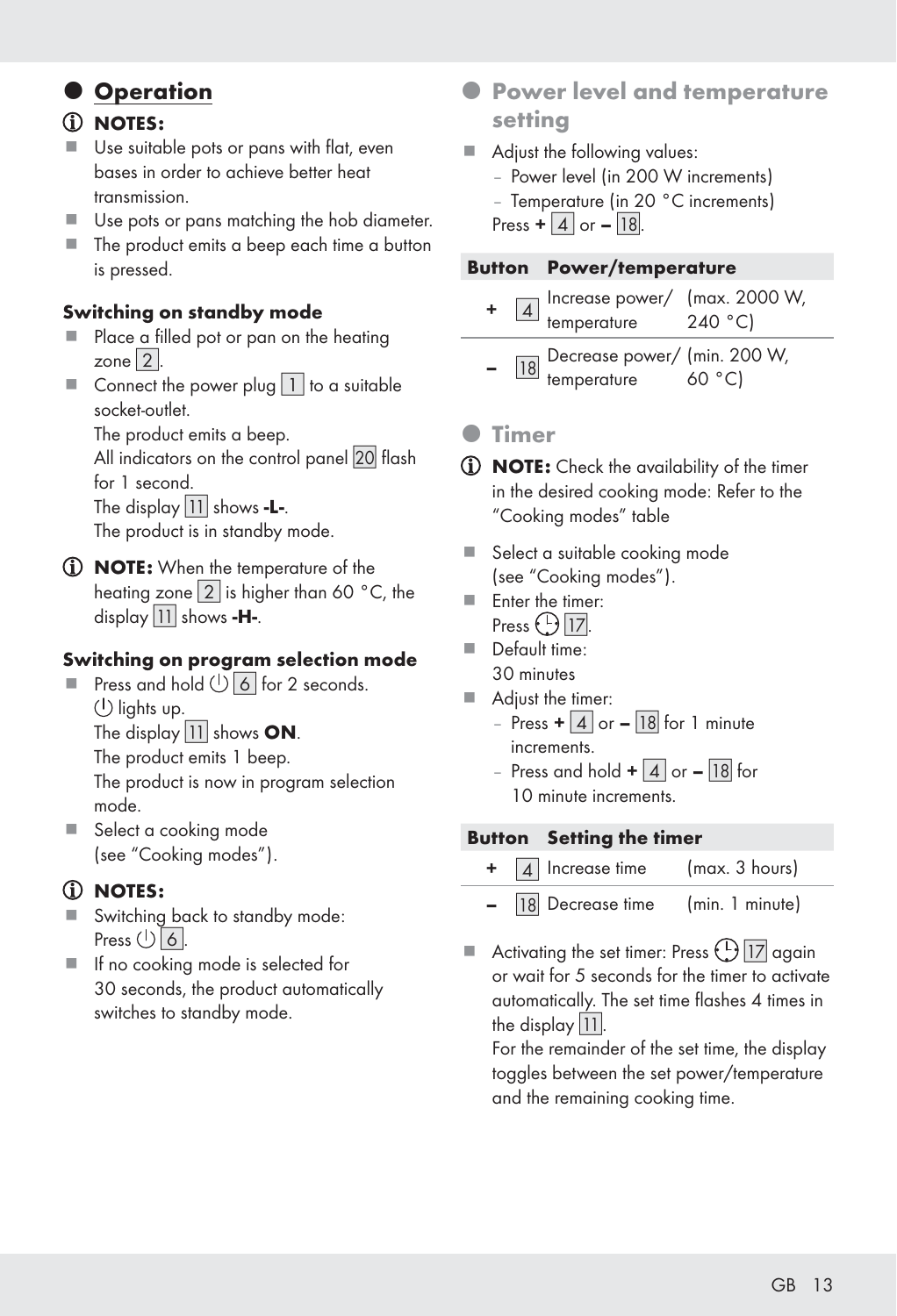- $\Box$  Once the timer counted down to **0**, the product switches off. The product emits 5 beeps.
- Switching off the product before the timer has counted down to 0: Press  $(1)$  6.
- Resetting the timer: Press  $\bigoplus$   $\boxed{17}$ .
- $\bullet$  Delay timer
- *D* **NOTE:** Check the availability of the delay timer in the desired cooking mode: Refer to the "Cooking modes" table
- Press and hold  $(1)$  6 for 2 seconds.  $\langle \cdot \rangle$  lights up.
- $\blacksquare$  The display  $\boxed{11}$  shows ON.
- The product emits 1 beep.
- **Enter the delay timer:** Press  $\bigoplus$  [17].
- Default delay time: 30 minutes
- Adjust the delay timer:
	- Press  $+ 4$  or 18 for 1 minute increments.
	- Press and hold  $+$  | 4 | or | 18 | for 10 minute increments.

#### Button Setting the delay timer

- + [4] Increase time (max. 24 hours)
	- 18 Decrease time (min. 1 minute)
- Choose a suitable cooking mode (see "Cooking modes").
- Once the delay timer has counted down, the selected cooking mode switches on. The product is now in the pre-selected cooking mode.

 If no further button is pressed, the product switches to standby after maximum 2 hours of cooking.

Cancelling the delay timer: Press  $\bigcup$  6.

- **Child lock**
- Activating the child lock:
	- Press and hold  $\triangle$   $\overline{16}$  for 2 seconds.
	- $\triangle$  lights up.
- Deactivating the child lock:
	- Press and hold  $\triangle$  16 for 2 seconds.
	- $\triangle$  goes off.

#### NOTES:

- Product in standby mode: You can activate the child lock when the product is in standby mode. This action locks the  $\bigcirc$  button  $\bigcirc$  6.
- To turn the product on, first deactivate the child lock.
- Product turned on: You can activate the child lock while the product is on. The product continues to operate according to its most recent settings.

 The product can still be switched off by pressing  $\bigcup$  6.

 All other buttons are blocked until you deactivate the child lock.

- **Switching off the product**
- In cooking mode, the product switches to standby mode if no button is pressed for 2 hours.
- Switching from cooking mode to standby mode:

Press  $(1)$  6.

If the product is hot, the fan  $|21|$  continues to run for some time to cool down the product.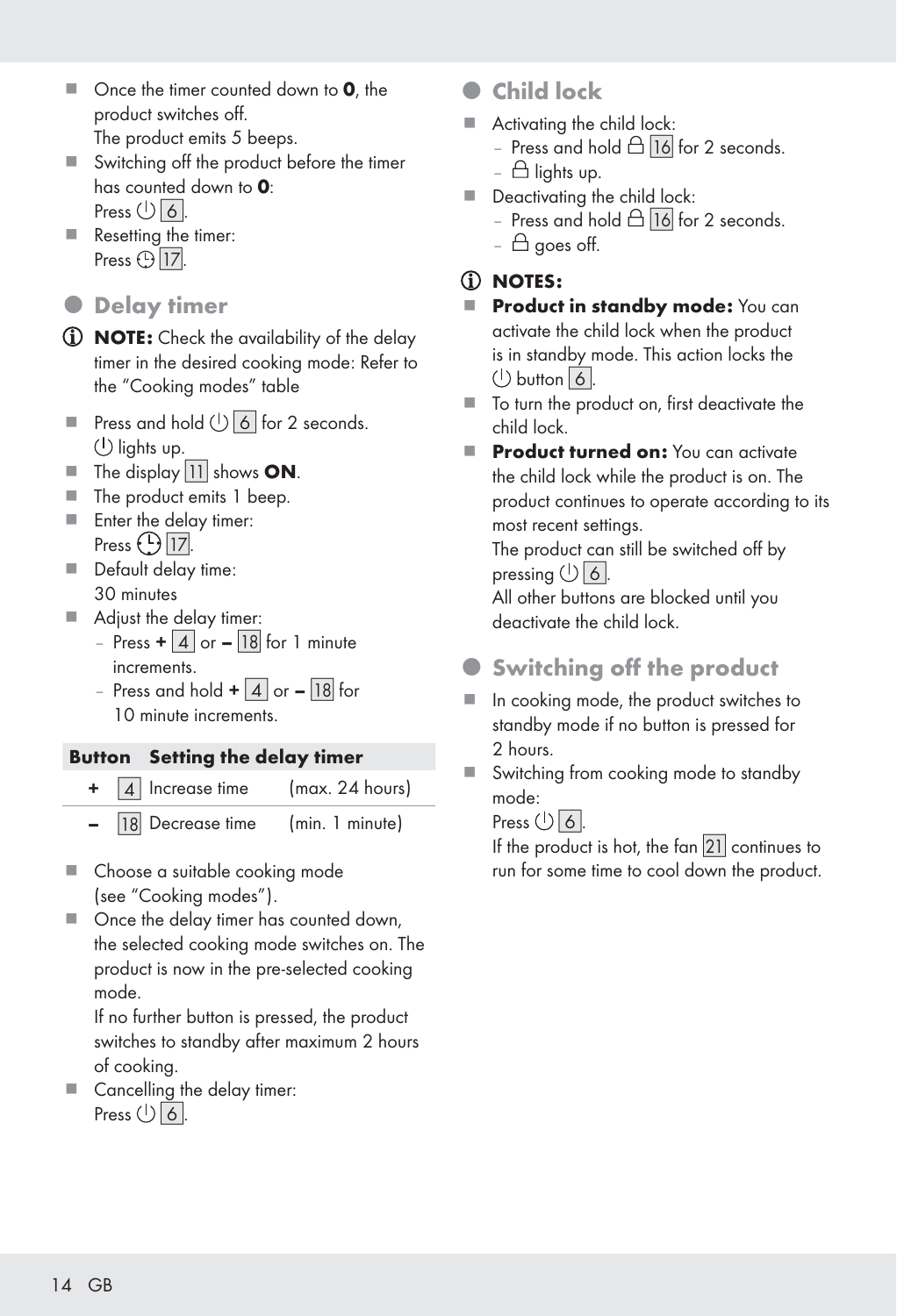# $\bullet$  Cooking modes

Select a cooking mode: Press one of the control panel's 20 buttons. The indicator of the chosen cooking mode lights up.

|  |  | $\begin{array}{ c c c c c c }\n\hline\n\end{array}$ $\begin{array}{ c c c c c }\n\hline\n\end{array}$ $\begin{array}{ c c c c }\n\hline\n\end{array}$ $\begin{array}{ c c c c }\n\hline\n\end{array}$ $\begin{array}{ c c c c }\n\hline\n\end{array}$ $\begin{array}{ c c c }\n\hline\n\end{array}$ $\begin{array}{ c c c }\n\hline\n\end{array}$ $\begin{array}{ c c c }\n\hline\n\end{array$ |  |  |
|--|--|------------------------------------------------------------------------------------------------------------------------------------------------------------------------------------------------------------------------------------------------------------------------------------------------------------------------------------------------------------------------------------------------|--|--|
|  |  | $ \hspace{.06cm}1\>\!\!\!\!m$ . The $\hspace{.06cm}$ . The $\hspace{.06cm}$ . The $\hspace{.06cm}$ . The $\hspace{.06cm}$ . The $\hspace{.06cm}$ . The $\hspace{.06cm}$ . The $\hspace{.06cm}$ . The $\hspace{.06cm}$                                                                                                                                                                          |  |  |

| Mode <sup>1</sup>            | <b>Description</b>                                                                                                                                                                                                                                           |
|------------------------------|--------------------------------------------------------------------------------------------------------------------------------------------------------------------------------------------------------------------------------------------------------------|
| $\bigcirc$ 7<br><b>Boost</b> | Acceleration of the cooking process<br>The product runs at full power for 30 seconds, then switches back to the previous<br>power level, temperature or function.                                                                                            |
| $\mathcal{L}$ 8<br>Deep fry  | High temperature cooking<br>When the temperature of the ingredients reaches the temperature level provided<br>by the selected mode (the highest temperature of various modes are different), the<br>product will switch to interval heating or stop heating. |
| $\bigoplus$ 9<br>Simmer      | Brings the food to a boil, then simmers.<br>Once the food boils, the product reduces the power.<br>This protects the food from boiling over while keeping the food near the boiling<br>■<br>point.                                                           |
| $-10$<br>Stew                | Continuous heating with moderate power<br>The basic stew function is often used for soups, stews, sauces, and braises.                                                                                                                                       |
| Milk                         | Continuous heating at a maximum temperature of 60 °C<br>Especially suited to heat milk.<br>Heating period: 20 minutes                                                                                                                                        |
| $\frac{1}{2}$  13 <br>Soup   | The product adjusts the power level to the temperature of the food and to the cooking<br>time.<br>Suited both to prepare and to warm up soups.                                                                                                               |
| $\mathcal{B}$ 14<br>Water    | The product keeps the power level constant and high.<br>Suited for boiling water<br>Maximum heating period: 20 minutes<br>ш                                                                                                                                  |
| <b>55 15</b><br>Reheat       | Continuous heating with moderate heat<br>Suited for warming up food and for keeping it warm without burning it.<br>Heating period and temperature: 2 hours at 60 °C                                                                                          |
| 1.                           | The temperature/power can be adjusted within the adjustable power range at any time.                                                                                                                                                                         |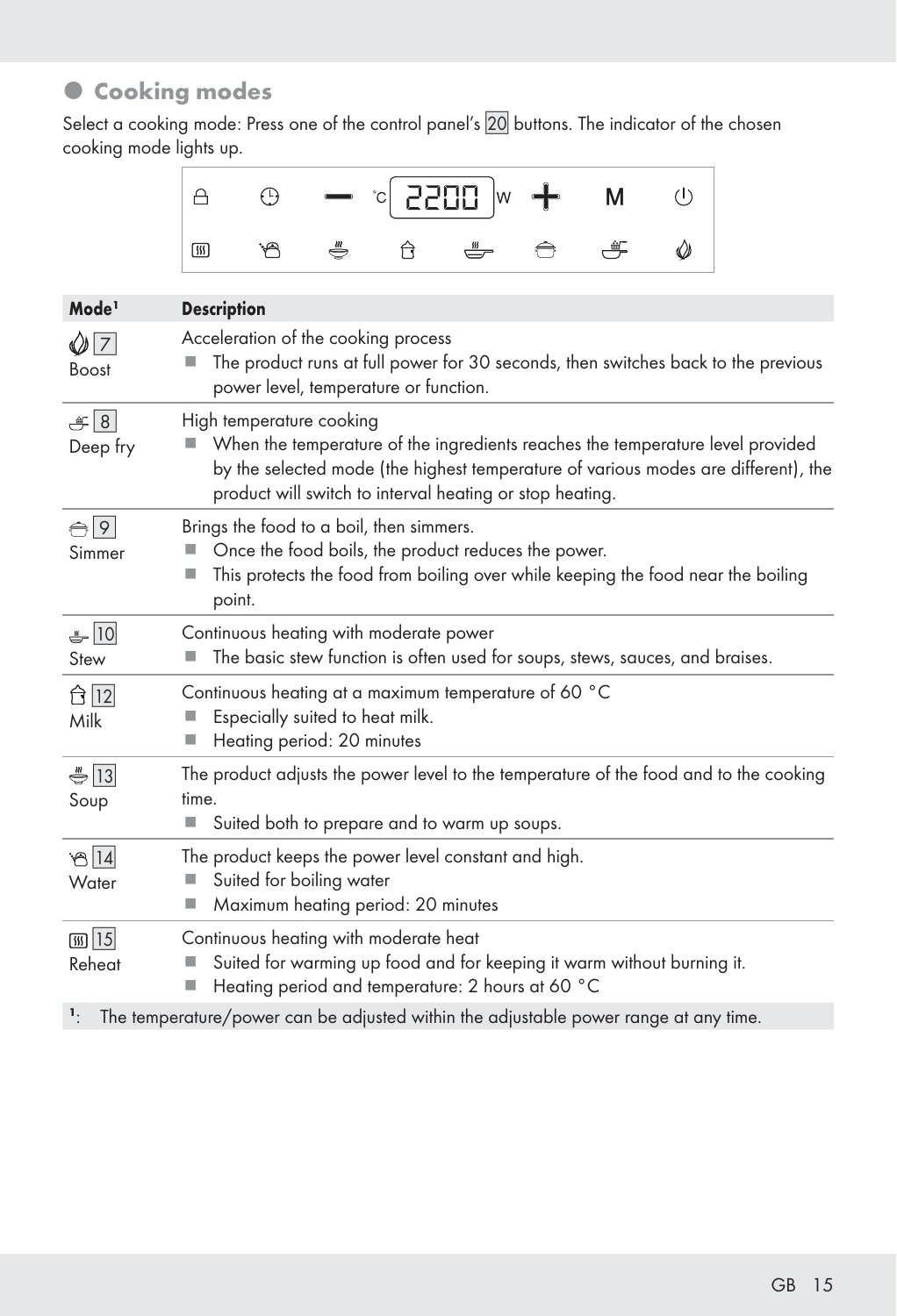| Mode                            | <b>Default setting</b>                                                          |                                    | Temperature <sup>1</sup> Power <sup>1</sup>                        |     |           |     | Timer <sup>2</sup> Delay <sup>3</sup> Remark                                                                                                      |
|---------------------------------|---------------------------------------------------------------------------------|------------------------------------|--------------------------------------------------------------------|-----|-----------|-----|---------------------------------------------------------------------------------------------------------------------------------------------------|
| $M\overline{5}$<br><b>Basic</b> | 2 h:<br>or<br>$2h$ :                                                            | 1000 W<br>120 °C                   | Yes                                                                | Yes | Yes       | No  | Toggle display<br>between $^{\circ}$ C 19 and<br>$W$ 3 : Press M $5$ .                                                                            |
| $\bigcirc$ 7<br><b>Boost</b>    | 2200 W for 30 s,<br>then back to previous<br>setting                            |                                    | No                                                                 | No  | No        | No  |                                                                                                                                                   |
| $\mathcal{F}[8]$<br>Deep fry    | 30 min:                                                                         | 180 °C                             | Yes                                                                | No  | Yes       | No  |                                                                                                                                                   |
| $\bigoplus$ 9<br>Simmer         | 0-2 min: 2000 W<br>After 2 min <sup>4</sup><br>Total: 30 min                    |                                    | No                                                                 | Yes | Yes       | No  |                                                                                                                                                   |
| $-10$<br>Stew                   | 2 h:                                                                            | 600 W                              | No                                                                 | No  | No        | Yes |                                                                                                                                                   |
| ← 12<br>Milk                    | 20 min:                                                                         | 60 °C                              | No                                                                 | No  | No        | Yes | Display $ 11 $ shows<br>60 (temperature)                                                                                                          |
| $\frac{1}{2}$ [13]<br>Soup      | 0- 2 min: 1000 W<br>$2 - 15$ min:<br>$15 - 20$ min:<br>20-60 min:<br>60-90 min: | 1600 W<br>1000 W<br>400 W<br>200 W | No                                                                 | Yes | <b>No</b> | Yes | The product switches<br>to 400 W if the<br>soup starts to boil<br>within 3 to 20 min.<br>Afterwards, the<br>product stays at<br>400 W for 60 min. |
| තු $ 14 $<br>Water              | 20 min:                                                                         | 2000 W                             | No                                                                 | Yes | Yes       | No  |                                                                                                                                                   |
| <b>கு</b> 15<br>Reheat          | 2 h:                                                                            | 60 °C                              | No                                                                 | No  | No        | Yes | Display $ 11 $ shows<br>60 (temperature)                                                                                                          |
| 1.                              | If yes: Press $+ 4$ or $- 18$ to amend.                                         |                                    | Temperature and power adjustments available in this mode (Yes/No)? |     |           |     |                                                                                                                                                   |

<sup>2</sup>: Timer available in this mode (Yes/No)?<br><sup>3</sup>: Delay timer available in this mode (Yes/

<sup>3</sup>: Delay timer available in this mode (Yes/No)?<br><sup>4</sup>: Temperature <  $95 °C$ : 2000 W; temperature

4: Temperature < 95 °C: 2000 W; temperature ≥ 95 °C: 1000 W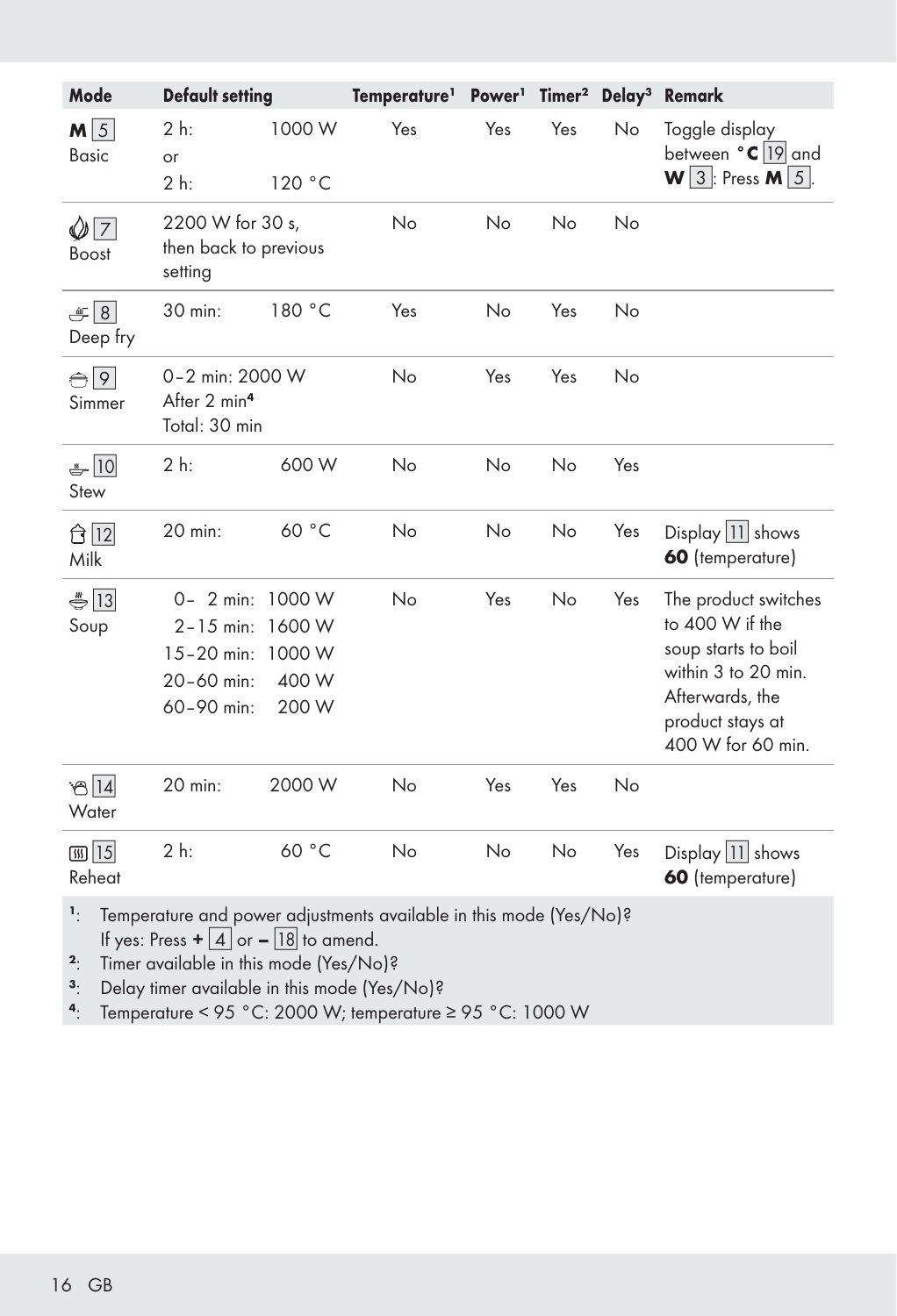| Food                                 |              |                 | Temperature/power Weight (suggested) | Time (suggested) |     | Mode                          |
|--------------------------------------|--------------|-----------------|--------------------------------------|------------------|-----|-------------------------------|
| Chicken thigh                        | 1            | 180 °C          | 300 <sub>g</sub>                     | $5 - 7$ min      | 6   | $\mathcal{F}$  8 <br>Deep fry |
| Chicken legs                         | ı            | 180 °C          | 300 g                                | $5 - 7$ min      | 6   | $\mathcal{L}$ 8<br>Deep fry   |
| Chicken wings                        | ı            | 180 °C          | 300 <sub>g</sub>                     | $5 - 7$ min      | 6   | $\mathcal{L}$ 8<br>Deep fry   |
| Fish fillet                          | ı            | 180 °C          | 300 g                                | 3 min            | 6   | $\mathcal{L}$ 8<br>Deep fry   |
| Frozen French fries                  | 1            | 180 °C          | 300 g                                | 5 min            |     | $\mathcal{F} 8 $<br>Deep fry  |
| Precooked food<br>(e.g. canned food) |              | 600 W           | $600 - 1000$ g                       | $5 - 8$ min      | 4,6 | $\bigoplus$ 9<br>Simmer       |
| Shell fish                           | $\mathbf 2$  | Default setting | $600 - 1000$ q                       | 30 min           |     | $\bigoplus$ 9<br>Simmer       |
| Beef                                 | 2,3          | Default setting | 500 <sub>g</sub>                     | 120 min          | 5   | $-10$<br>Stew                 |
| Lamb                                 | $\mathbf{2}$ | Default setting | 500 <sub>g</sub>                     | 120 min          | 5   | ♣ 10<br>Stew                  |
| Vegetable soup                       | 2,3          | Default setting | 1000-1500 g                          | 90 min           | 5   | $\bigoplus$ 13<br>Soup        |
| Chicken soup                         | 2            | Default setting | 600 <sub>q</sub>                     | 90 min           | 5   | $\bigoplus$ 13<br>Soup        |

### $\bullet$  **Guidelines for cooking**

<sup>1</sup>: Preheat the oil to 180 °C for approximately 10 minutes.<br><sup>2</sup>: Marinate with seasoning Add water or other suitable lia

<sup>2</sup>: Marinate with seasoning. Add water or other suitable liquid (depending on user's preference).<br><sup>3</sup>: See "Recipes"

- <sup>3</sup>: See "Recipes"<br><sup>4</sup>: Refer to the inf
- <sup>4</sup>: Refer to the information on the packaging<br> $5.$  Default setting
- <sup>5</sup>: Default setting<br><sup>6</sup>: Frozen food: A
- Frozen food: Add 2 minutes cooking time.
- NOTE: Regularly check the ingredients until they are cooked or have obtained the desired browning level. The required cooking time may be actually shorter or longer than stated in the recipes/cooking table.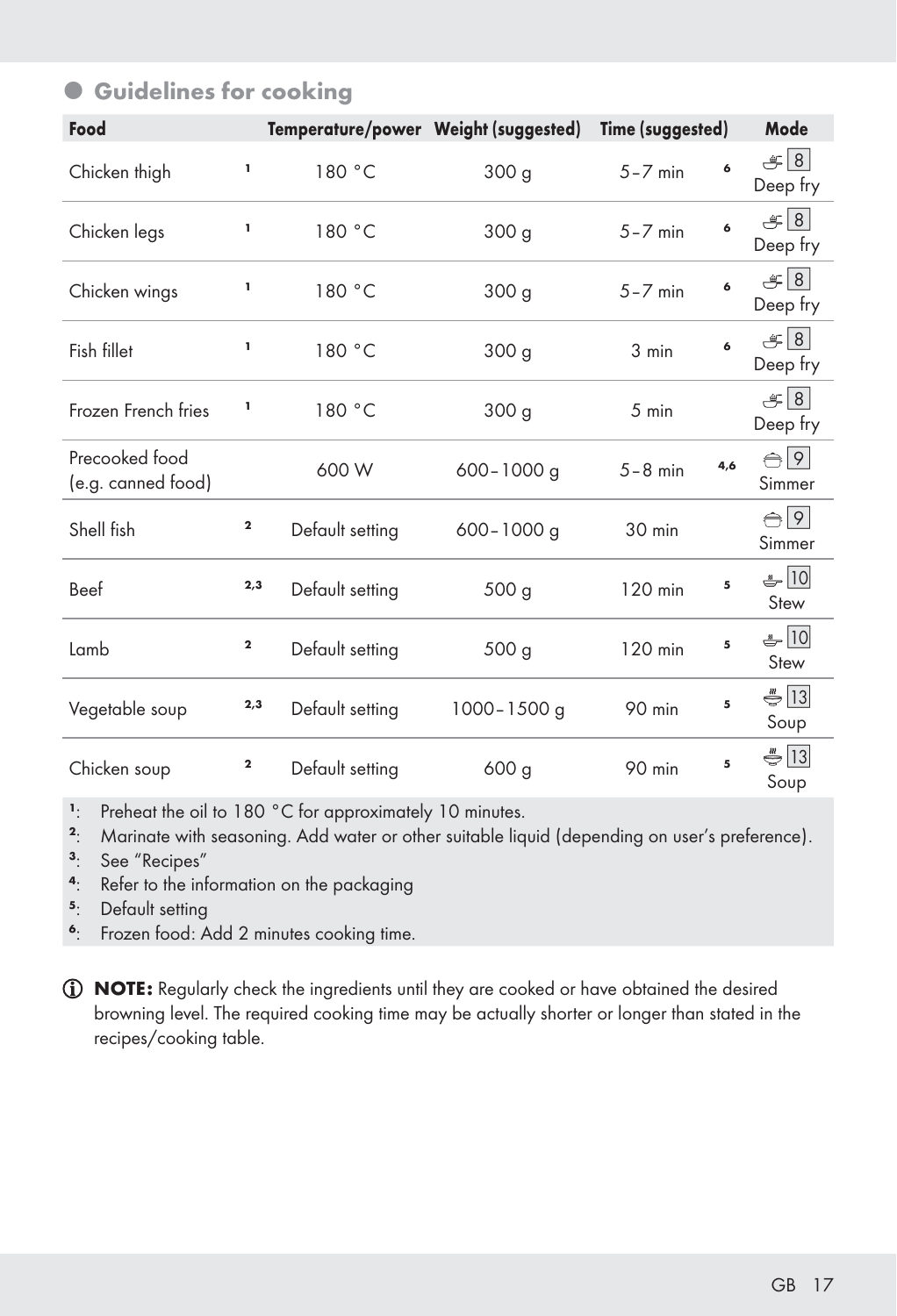### $\bullet$  Recipes

**Stew** 

Beef in red wine  $\triangle$   $\times$  2–3

#### **Ingredients**

| 500 <sub>g</sub> | Beef (boneless ribs, chopped) |
|------------------|-------------------------------|
| $1.5$ tsp        | Salt                          |
| $0.5$ tsp        | Black pepper powder           |
| 2 tbsp           | Cooking oil                   |
| -1               | Onion (cubed)                 |
| 2                | Carrot (cubed)                |
| 100 <sub>g</sub> | Mushroom (chopped)            |
| 300 ml           | Red wine                      |
| 500 ml           | Chicken stock                 |
| 1 tsp            | Dried basil leaf              |
|                  |                               |

#### **Preparation**

- In a bowl, marinate the beef with salt and pepper. Set aside for 20 minutes in the fridge.
- Add 2 tablespoons of cooking oil to the cooking pot. Preheat the induction hob to power level 1600 W (see "Power level and temperature setting").
- Add the beef and cook it until it is light brown. Transfer to a plate.
- Add onion, carrot and mushroom to the cooking pot. Stir for 5 minutes.
- Pour in red wine, chicken stock, cooked beef and basil leaf. Press  $\overset{\bullet}{\bullet}$  to change to stew mode (see "Cooking modes"). Cook for 2 hours. Stir regularly.

### **A** Simmer

### Chicken and mushroom risotto  $\blacktriangleright$  x 2-3

#### Ingredients

| 400 <sub>g</sub> | Skinless chicken breast fillets (cubed) |
|------------------|-----------------------------------------|
| $1.5$ tsp        | Salt                                    |
| $0.5$ tsp        | Black pepper powder                     |
| 2 tbsp           | Cooking oil                             |
| 50 <sub>g</sub>  | Butter                                  |
| 2 cloves         | Garlic (minced)                         |
| 1                | Onion (cubed)                           |
| 200 <sub>g</sub> | Mushroom (sliced)                       |
| 1 tsp            | Dried basil leaf                        |
| 250 <sub>g</sub> | Risotto rice                            |
| 150 ml           | White wine                              |
| 11               | Chicken stock                           |
| 75 g             | Parmesan cheese, finely grated          |

#### Preparation

- $\blacksquare$  In a bowl, marinate the chicken with salt and pepper. Set aside for 15 minutes.
- Add 2 tablespoons of cooking oil to the saucepan. Preheat the induction hob to power level 1400 W (see "Power level and temperature setting").
- Add the chicken and cook it until light brown. Transfer to a plate.
- Add half of the butter to the saucepan. Add the garlic, onion, mushroom and dried basil leaf. Stir regularly for 5 minutes or until the onion is softened and the mushrooms are lightly browned.
- Add the rice and the white wine. Stir until the liquid is reduced by half.
- Add half of the chicken stock. Stir regularly.
- Press  $\bigoplus$  to change to simmer mode (see "Cooking modes"). Cook for 15 minutes.
- Add a little water when necessary.
- Add chicken and the second half of the chicken stock. Stir regularly.
- Cook for 13 minutes.
- When the rice is done, stir in the Parmesan cheese and the remaining butter.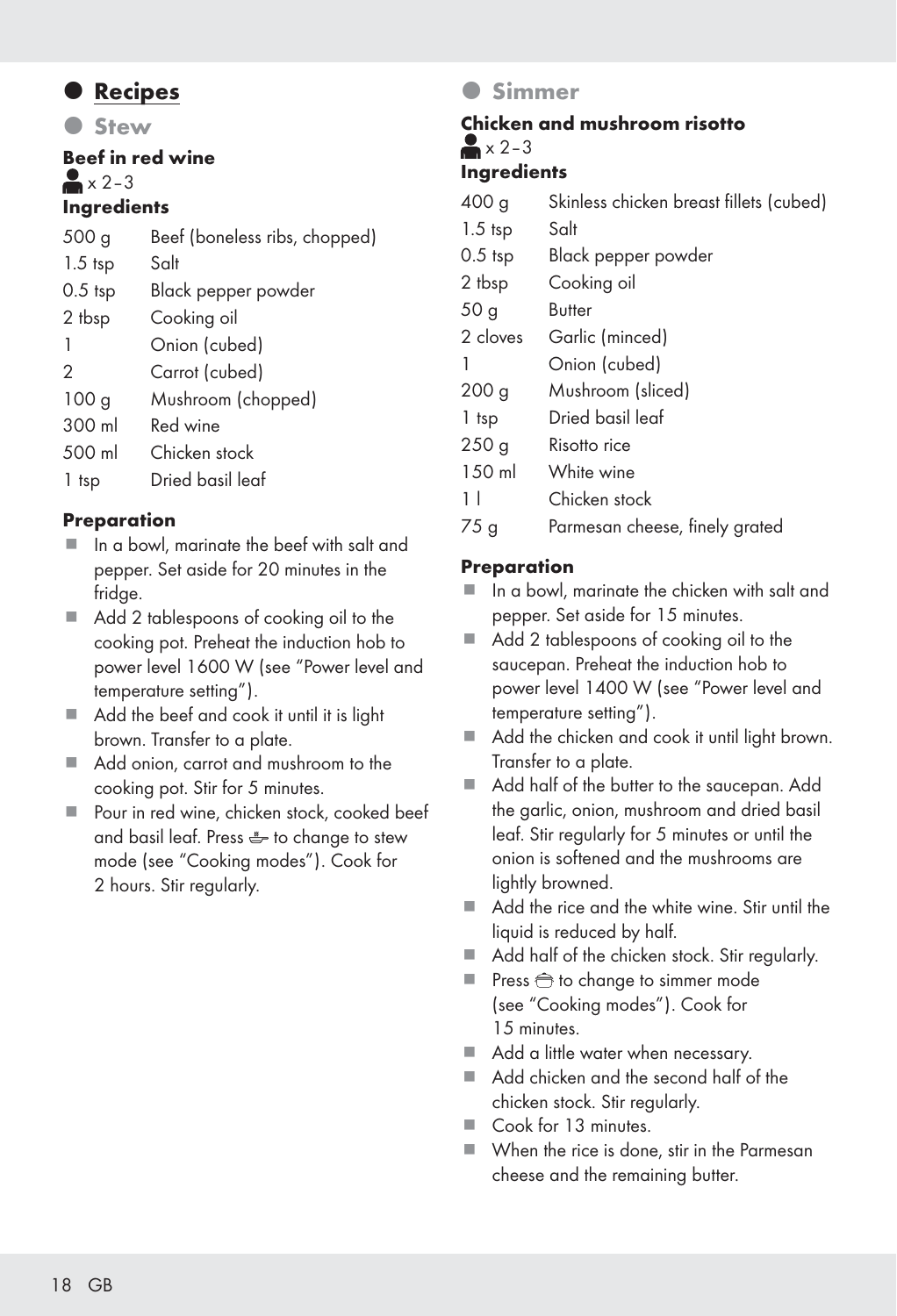# **O** Deep fry

#### Japanese fried chicken  $\blacktriangleright$  x 4–6 Ingredients

| 1200 g           | Chicken thigh (cubed)                                                     |
|------------------|---------------------------------------------------------------------------|
| 3 tbsp           | Rice wine                                                                 |
| 3 tsp            | Sugar                                                                     |
| 6 tbsp           | Soy sauce                                                                 |
| 3 tbsp           | Ginger (minced)                                                           |
| 3 clove          | Garlic (minced)                                                           |
| 2                | Egg                                                                       |
| 120 <sub>g</sub> | Cornstarch                                                                |
| 11               | Cooking oil (The amount can vary<br>according to the size of the pot. The |
|                  | cooking oil should cover the chicken                                      |

#### **Preparation**

- $\blacksquare$  In a bowl, marinate chicken with rice wine, sugar, soy sauce, ginger and garlic. Set aside for at least 15 minutes in the fridge.
- Add egg and cornstarch to the chicken. Mix well.
- Pour the cooking oil in a cooking pot.
- Set the induction hob to 180 °C and heat for around 10 minutes (see "Power level and temperature setting").
- Press <sub>e</sub> to switch to deep fry mode (see "Cooking modes").
- Carefully lower chicken into cooking oil. Deep fry the chicken for 5 to 7 minutes until golden brown (max. 300 g diced chicken in the pot at the same time).
- To avoid spilling the cooking oil, very carefully and slowly lift the chicken from cooking oil with a skimmer spoon or tongs.

### **Soup**

#### Potato soup  $\blacktriangleright$   $\times$  3–4

### Ingredients

- 750 g Potatoes (cubed)
- 3 Frankfurters sausages (cubed)
- 150 g Celery (cubed)
- 1 Leek, about 250 g (sliced)
- 2 White onions, about 150 g (sliced)
- 3 Carrots, about 250 g (cubed)
- 1 l Chicken stock
- 1 tsp Marjoram
- 1 Bay leaf
- 30 g Parsley (chopped)
- 1 tbsp Cooking oil
- 1 dash Salt
- 1 dash Pepper

#### Preparation

- **Preheat the induction hob to power level** 1600 W (see "Power level and temperature setting").
- Add the cooking oil to a large cooking pot.
- Add the onions and fry until they start to brown (around 5 minutes).
- Add the marioram, potatoes, leeks, carrots, sausages, parsley and celery to the cooking pot and fry with the onions for a further 2 minutes.
- Pour in the chicken stock and add the bay leaf.
- Cover the cooking pot with a lid and press  $\stackrel{w}{\iff}$  to switch to the soup mode (see "Cooking modes").
- Cook for 90 minutes.
- Stir the soup occasionally.
- Season with salt and pepper to taste.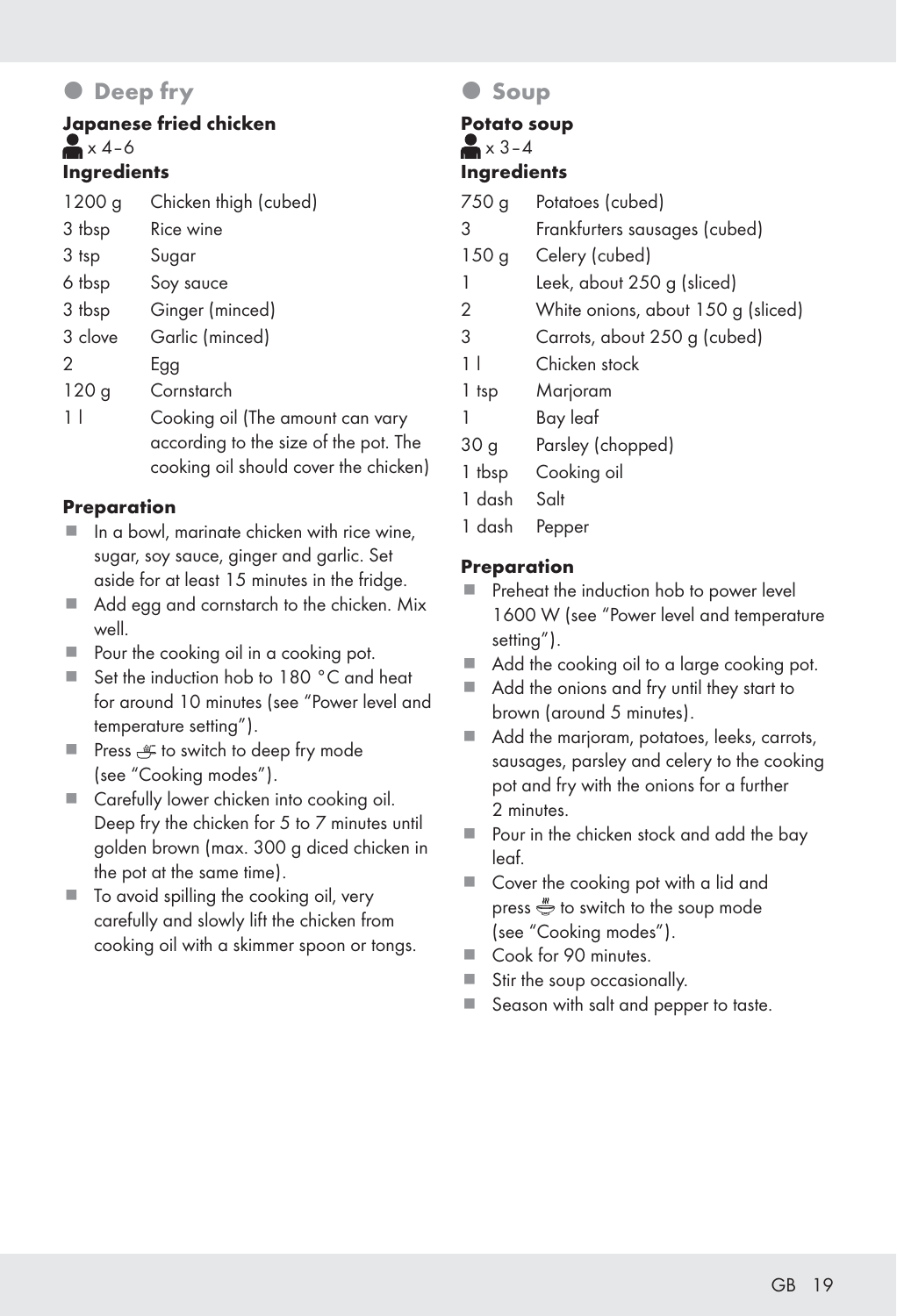### $\bullet$  **Cleaning and care**

- m DANGER! Risk of electric shock! Before cleaning: Always disconnect the product from the socket-outlet.
- **A DANGER! Risk of burns!** Do not clean the product right after operation. Let the product cool first.
- m WARNING! Do not immerse the product's electrical components in water or other liquids. Never hold the product under running water. Do not let any water or other liquids enter the product interior.
- m **ATTENTION!** Do not use any abrasive, aggressive cleaners, hard brushes, or sharp objects to clean the product or its accessories. Risk of product damage.
- Wipe the housing with a slightly damp cloth. If necessary, use a small amount of washingup liquid.
- Regularly wipe heating zone  $2$  and control panel 20 with a mild washing-up liquid.
- Afterwards, wipe with a cloth moistened only with clear water to remove any detergent residue.
- Do not use cleaning sprays and other aggressive cleaning agents, as they can cause stains, smears or clouding on the surfaces.
- After cleaning: Let the product dry.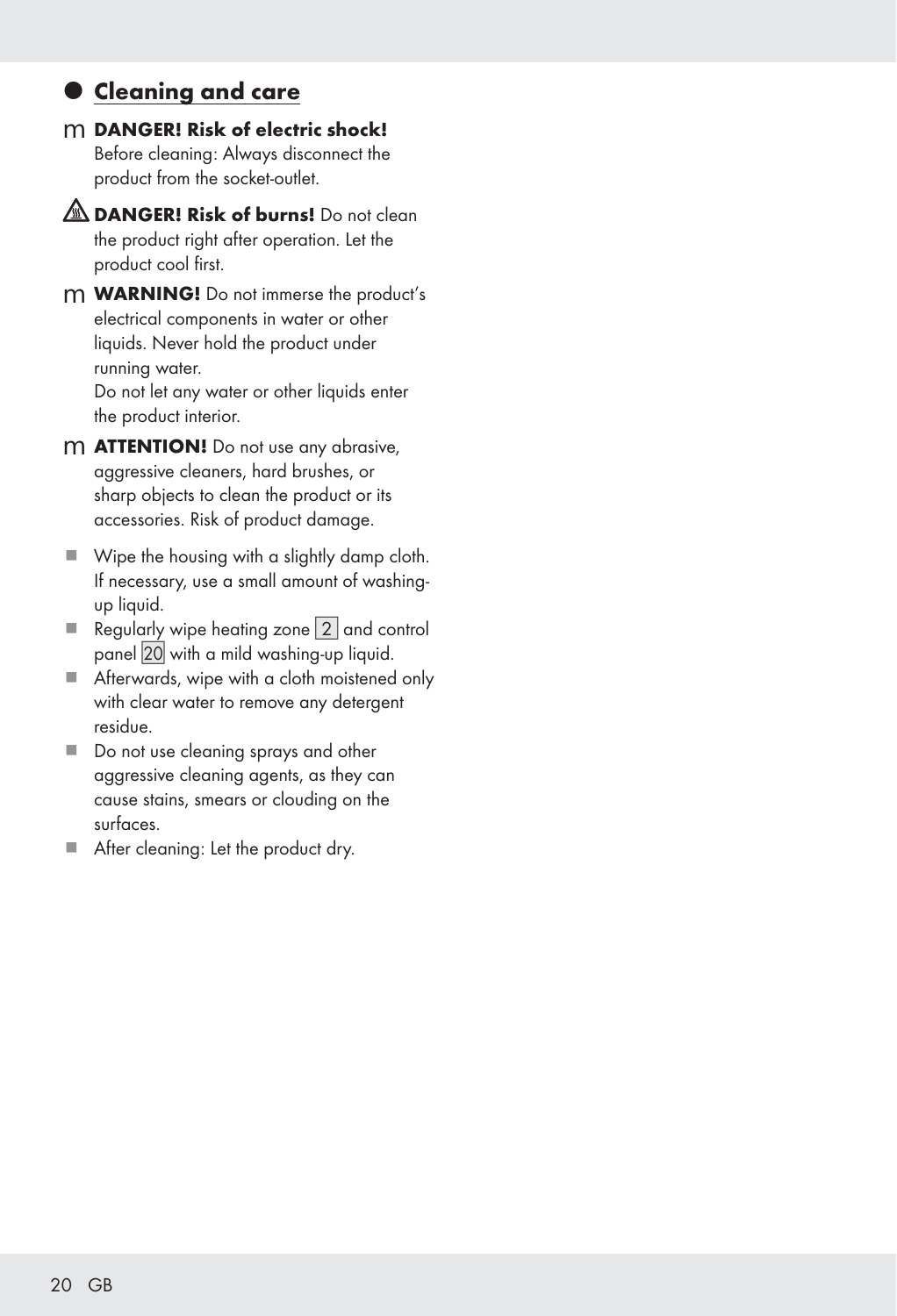# **• Troubleshooting**

| <b>Problem</b>                                                 | <b>Possible cause</b>                                                                            | <b>Solution</b>                                                                                                           |  |  |  |
|----------------------------------------------------------------|--------------------------------------------------------------------------------------------------|---------------------------------------------------------------------------------------------------------------------------|--|--|--|
| Induction plate does<br>not work.                              | The power plug $\boxed{1}$ is not<br>connected.                                                  | Connect the power plug $ 1 $ to a suitable<br>socket-outlet.                                                              |  |  |  |
|                                                                | Child lock is activated.                                                                         | Deactivate the child lock (see "Child lock").                                                                             |  |  |  |
| Heating zone $ 2 $<br>does not get hot.                        | Cookware not suitable for<br>induction.                                                          | Use only cookware that is suitable for<br>induction.                                                                      |  |  |  |
| <b>EO</b> is shown in the<br>display $ 11 $ .                  | No pot or pan is on the<br>heating zone $2$ .                                                    | Place a pot or pan on the heating zone $2$ .                                                                              |  |  |  |
|                                                                | Cookware is not suitable for<br>induction.                                                       | Use only cookware that is suitable for<br>induction.                                                                      |  |  |  |
|                                                                | Cookware is too small in<br>diameter or not standing<br>centrally on the heating<br>zone $ 2 $ . | Only use cookware with a base diameter of<br>between 10 and 22 cm and place it on the<br>centre of the heating zone $2$ . |  |  |  |
| <b>E1, E2, E3 or E4 is</b><br>shown in the display<br>$ 11 $ . | <b>Technical fault</b>                                                                           | Contact our hotline (see "Warranty").                                                                                     |  |  |  |
| <b>E5</b> is shown in the<br>$display [11]$ .                  | Protection for overheating<br>of the heating zone 2                                              | Wait for the product to cool down.<br>When the temperature gets lower, press                                              |  |  |  |
| <b>E6</b> is shown in the<br>$display 11$ .                    | Protection for overheating<br>of the product                                                     | and hold $\bigcup$ 6 for 2 seconds to restart the<br>product.                                                             |  |  |  |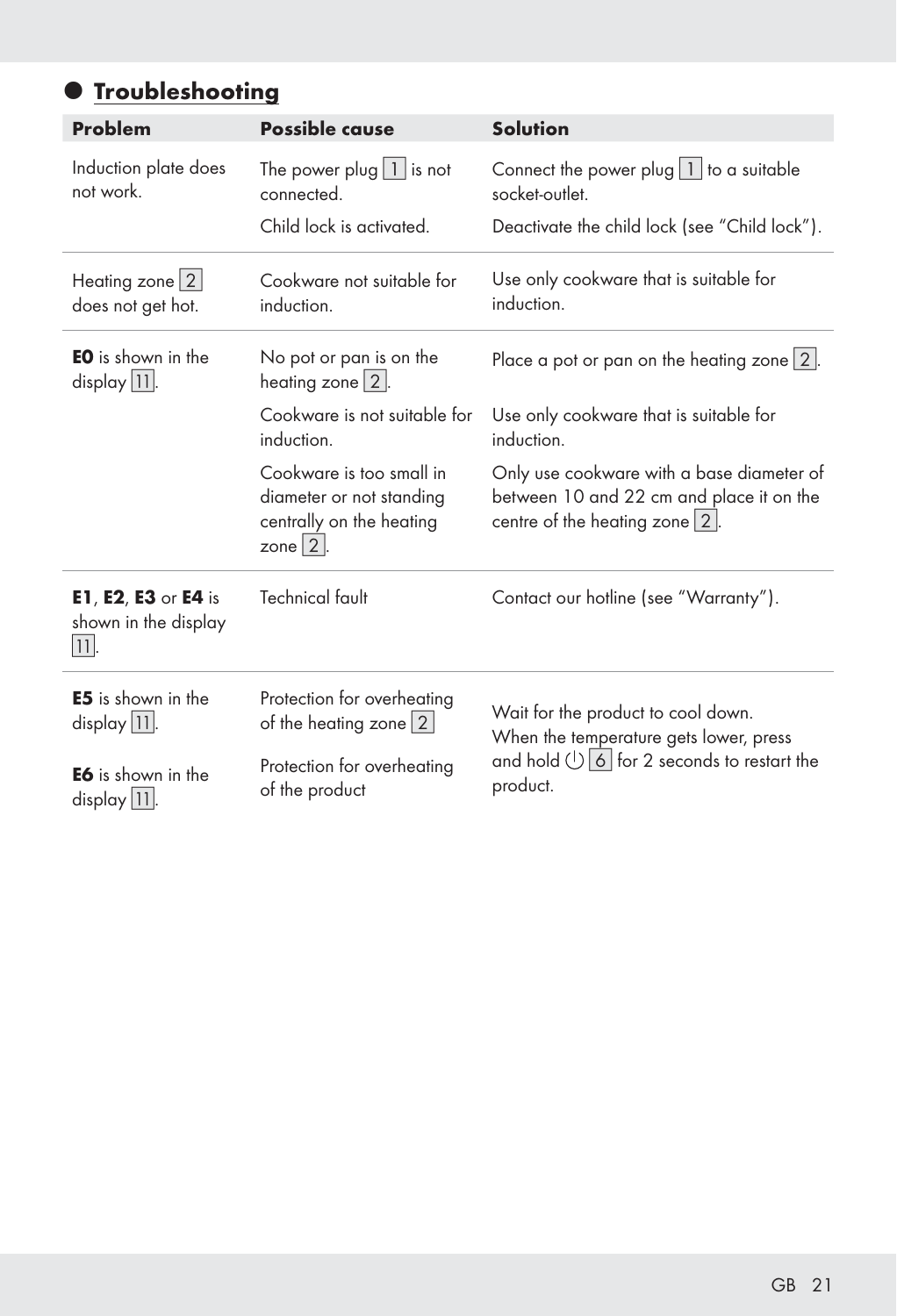## $\bullet$  Storage

**A DANGER! Risk of burns!** Do not store the product right after operation. Let the product cool first.

- Before storage: Clean the product.
- Store the product in the original packaging when it is not in use.
- Store the product at a dry location out of the reach of children.
- Do not store the product in a vertical position.

### **Disposal**

The packaging is made entirely of recyclable materials, which you may dispose of at local recycling facilities.



Observe the marking of the packaging materials for waste separation, which are marked with abbreviations (a) and numbers (b) with following meaning: 1–7: plastics / 20–22: paper and fibreboard / 80–98: composite materials.



The product and packaging materials are recyclable, dispose of it separately for better waste treatment.

The Triman logo is valid in France only. Contact your local refuse disposal authority for more details of how to dispose of your worn-out product.



To help protect the environment, please dispose of the product properly when it has reached the end of its useful life and not in the household waste. Information on collection points and their opening hours can be obtained from your local authority.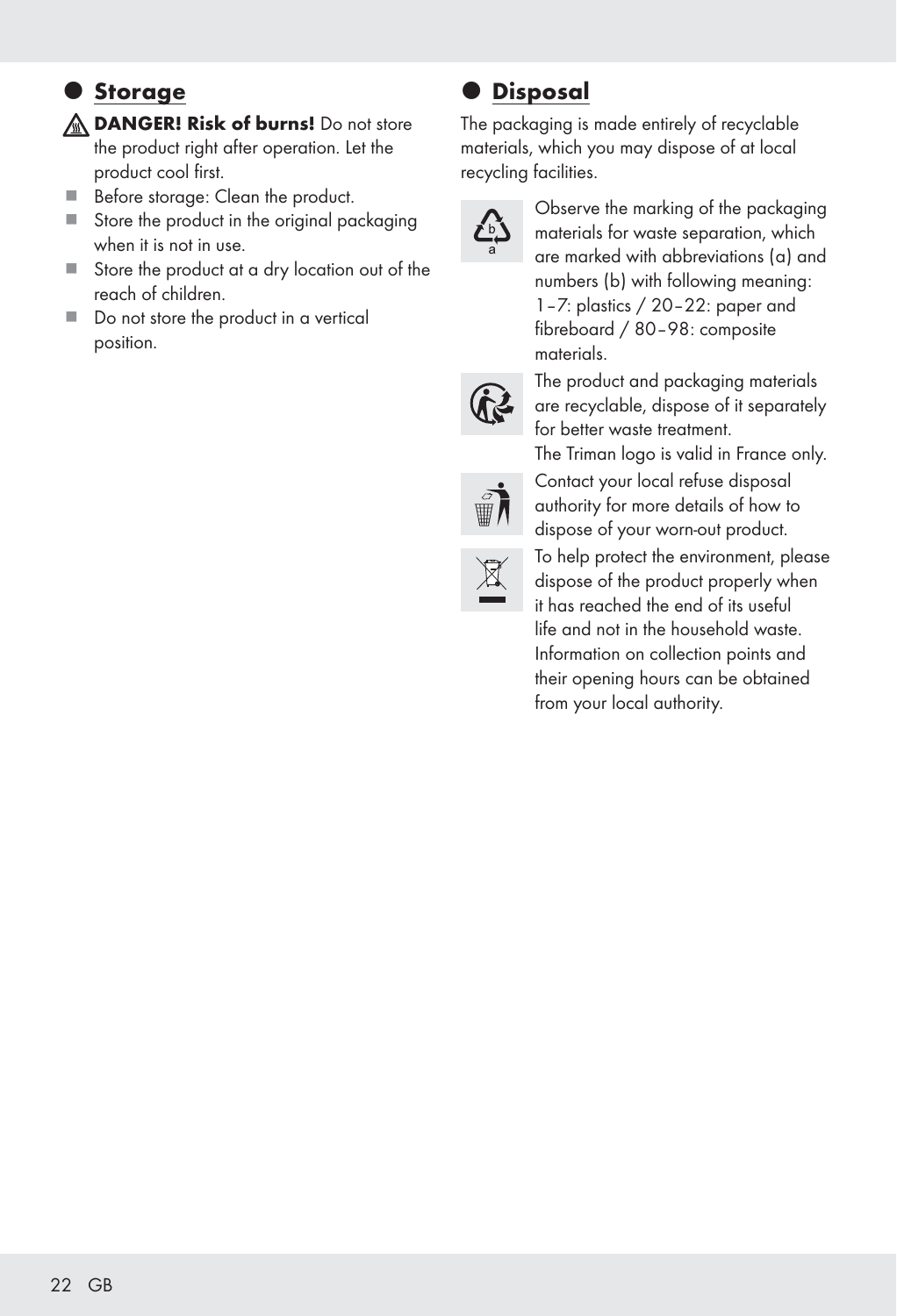# $\bullet$  Warranty

The product has been manufactured to strict quality guidelines and meticulously examined before delivery. In the event of product defects you have legal rights against the retailer of this product. Your legal rights are not limited in any way by our warranty detailed below.

The warranty for this product is 3 years from the date of purchase. The warranty period begins on the date of purchase. Please keep the original sales receipt in a safe location. This document is required as your proof of purchase.

Should this product show any fault in materials or manufacture within 3 years from the date of purchase, we will repair or replace it – at our choice – free of charge to you. This warranty becomes void if the product has been damaged, or used or maintained improperly.

The warranty applies to defects in material or manufacture. This warranty does not cover product parts subject to normal wear, thus possibly considered consumables (e.g. batteries) or for damage to fragile parts, e.g. switches, rechargeable batteries or glass parts.

#### Warranty claim procedure

To ensure quick processing of your case, please observe the following instructions:

Please have the till receipt and the item number (e.g. IAN 123456\_7890) available as proof of purchase.

You will find the item number on the rating plate, an engraving, on the front page of the instructions for use (bottom left), or as a sticker on the rear or bottom of the product.

If functional or other defects occur, please contact the service department listed either by telephone or by e-mail.

You can return a defective product to us free of charge to the service address that will be provided to you. Ensure that you enclose the proof of purchase (till receipt) and information about what the defect is and when it occurred.

#### Service

#### GB Service Great Britain Tel.: 08000569216 E-Mail: owim@lidl.co.uk

 $\epsilon$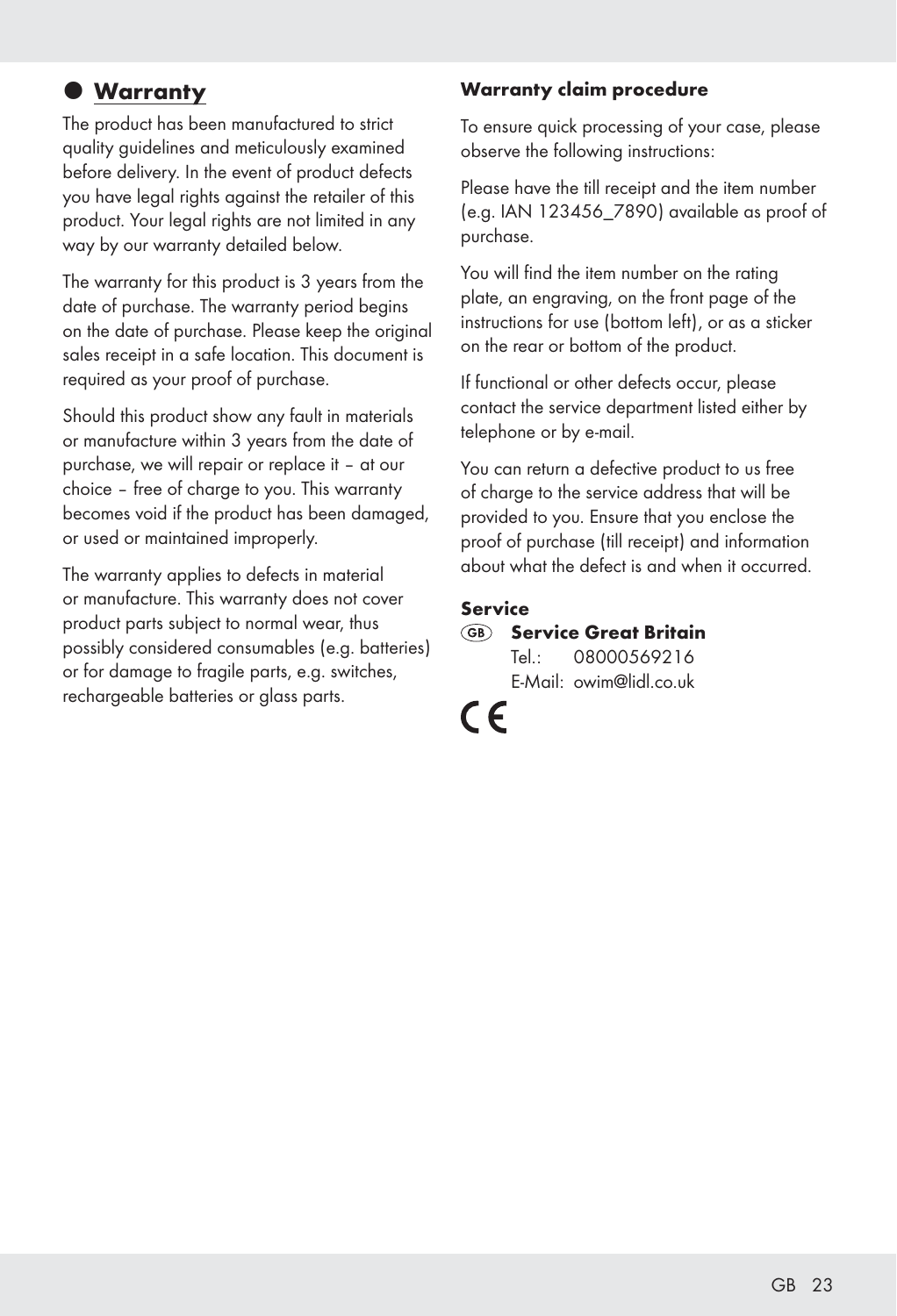| Felhasznált figyelmeztető jelzések és szimbólumok Oldal 25 |  |
|------------------------------------------------------------|--|
|                                                            |  |
|                                                            |  |
|                                                            |  |
|                                                            |  |
|                                                            |  |
|                                                            |  |
|                                                            |  |
|                                                            |  |
|                                                            |  |
|                                                            |  |
|                                                            |  |
|                                                            |  |
|                                                            |  |
|                                                            |  |
|                                                            |  |
|                                                            |  |
|                                                            |  |
|                                                            |  |
|                                                            |  |
|                                                            |  |
|                                                            |  |
|                                                            |  |
|                                                            |  |
|                                                            |  |
|                                                            |  |
|                                                            |  |
|                                                            |  |
|                                                            |  |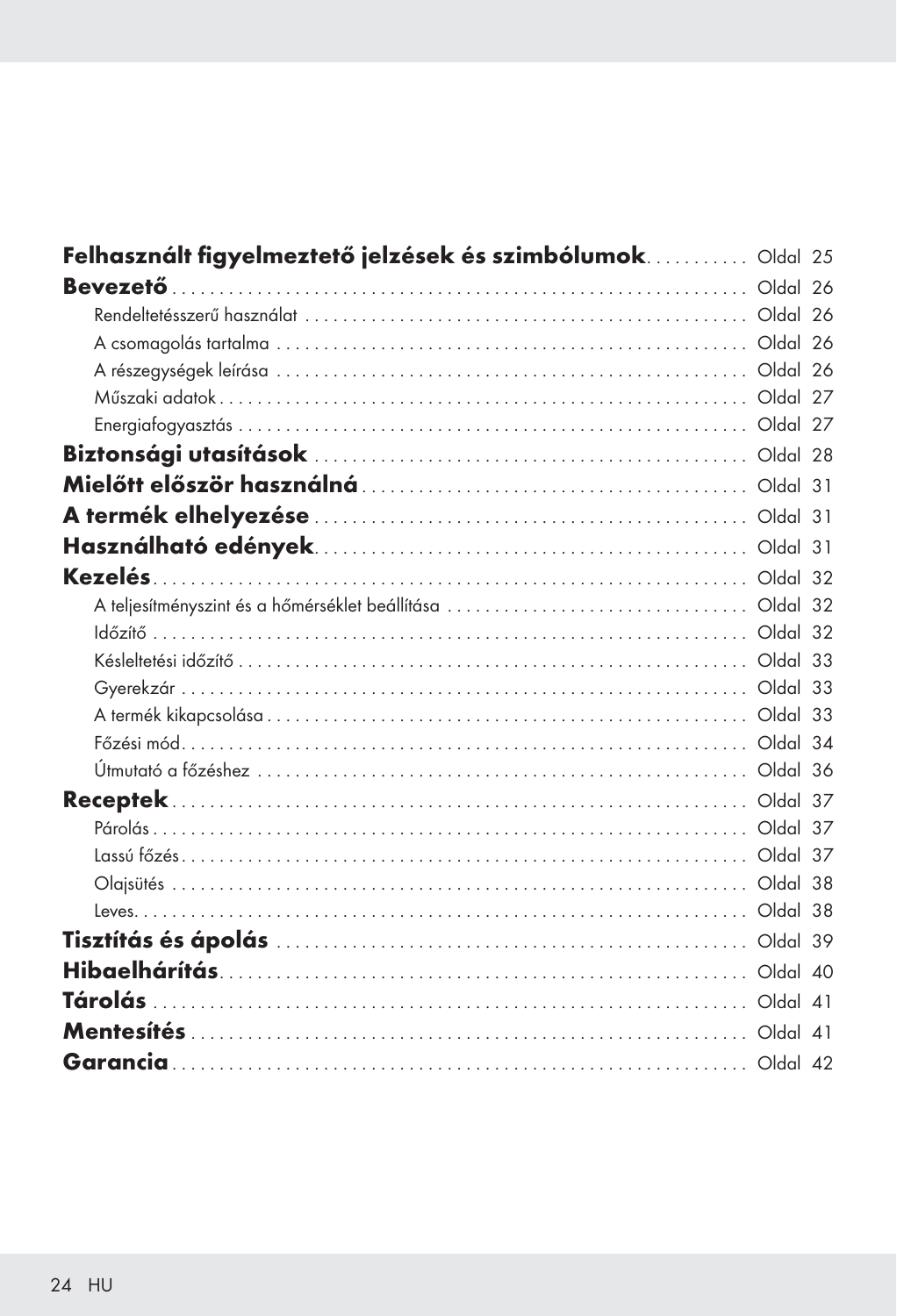| Felhasznált figyelmeztető jelzések és szimbólumok<br>Ebben a használati útmutatóban és a csomagoláson az alábbi figyelmeztető jelzésekkel<br>találkozhat: |                                                                                                                                                                                                                       |            |                                                                                                                                                     |  |  |  |
|-----------------------------------------------------------------------------------------------------------------------------------------------------------|-----------------------------------------------------------------------------------------------------------------------------------------------------------------------------------------------------------------------|------------|-----------------------------------------------------------------------------------------------------------------------------------------------------|--|--|--|
|                                                                                                                                                           | VESZÉLY! Ez a szimbólum a "Veszély"<br>szó mellett nagy kockázati tényezőre<br>hívja fel a figyelmet, melyet ha nem<br>kerülnek el, az súlyos sérülésekhez<br>vagy halálesethez vezet.                                |            | Égési sérülés veszélye! Forró felületek,<br>ne érjen hozzá!                                                                                         |  |  |  |
|                                                                                                                                                           | FIGYELMEZTETÉS! Ez a szimbólum<br>a "Figyelmeztetés" szó mellett<br>közepes kockázati tényezőre hívja fel<br>a figyelmet, melyet ha nem kerülnek<br>el, az súlyos sérülésekhez vagy akár<br>halálesethez is vezethet. |            | Vigyázat, forró felületek!                                                                                                                          |  |  |  |
|                                                                                                                                                           | VIGYÁZAT! Ez a szimbólum a<br>"Vigyázat" szó mellett alacsony<br>kockázati tényezőre hívja fel a<br>figyelmet, melyet ha nem kerülnek el,<br>az kisebb vagy mérsékelt sérülésekhez<br>vezethet                        |            | Veszély - Áramütésveszély!                                                                                                                          |  |  |  |
|                                                                                                                                                           |                                                                                                                                                                                                                       |            | Ez a szimbólum azt jelzi, hogy a<br>felhasznált anyagok biztonságosan<br>érintkezhetnek élelmiszerekkel, és<br>megfelelnek az európai előírásoknak. |  |  |  |
|                                                                                                                                                           | FIGYELEM! Ez a szimbólum a<br>"Figyelem" szó mellett anyagi károk<br>veszélyére utal.                                                                                                                                 |            | A terméket csak száraz helyiségekben,<br>beltéren használja.                                                                                        |  |  |  |
|                                                                                                                                                           | MEGJEGYZÉS: Ez a szimbólum a<br>"Megjegyzés" szó mellett hasznos<br>információkra hívja fel a figyelmet.                                                                                                              |            | A II. védelmi osztályú termék<br>szimbóluma                                                                                                         |  |  |  |
|                                                                                                                                                           | Váltóáram/-feszültség                                                                                                                                                                                                 |            |                                                                                                                                                     |  |  |  |
|                                                                                                                                                           | Hertz (hálózati frekvencia)                                                                                                                                                                                           | $\epsilon$ | A CE-jelzés azt jelzi, hogy a termék<br>megfelel a rá vonatkozó uniós                                                                               |  |  |  |
|                                                                                                                                                           | Watt                                                                                                                                                                                                                  |            | előírásoknak.                                                                                                                                       |  |  |  |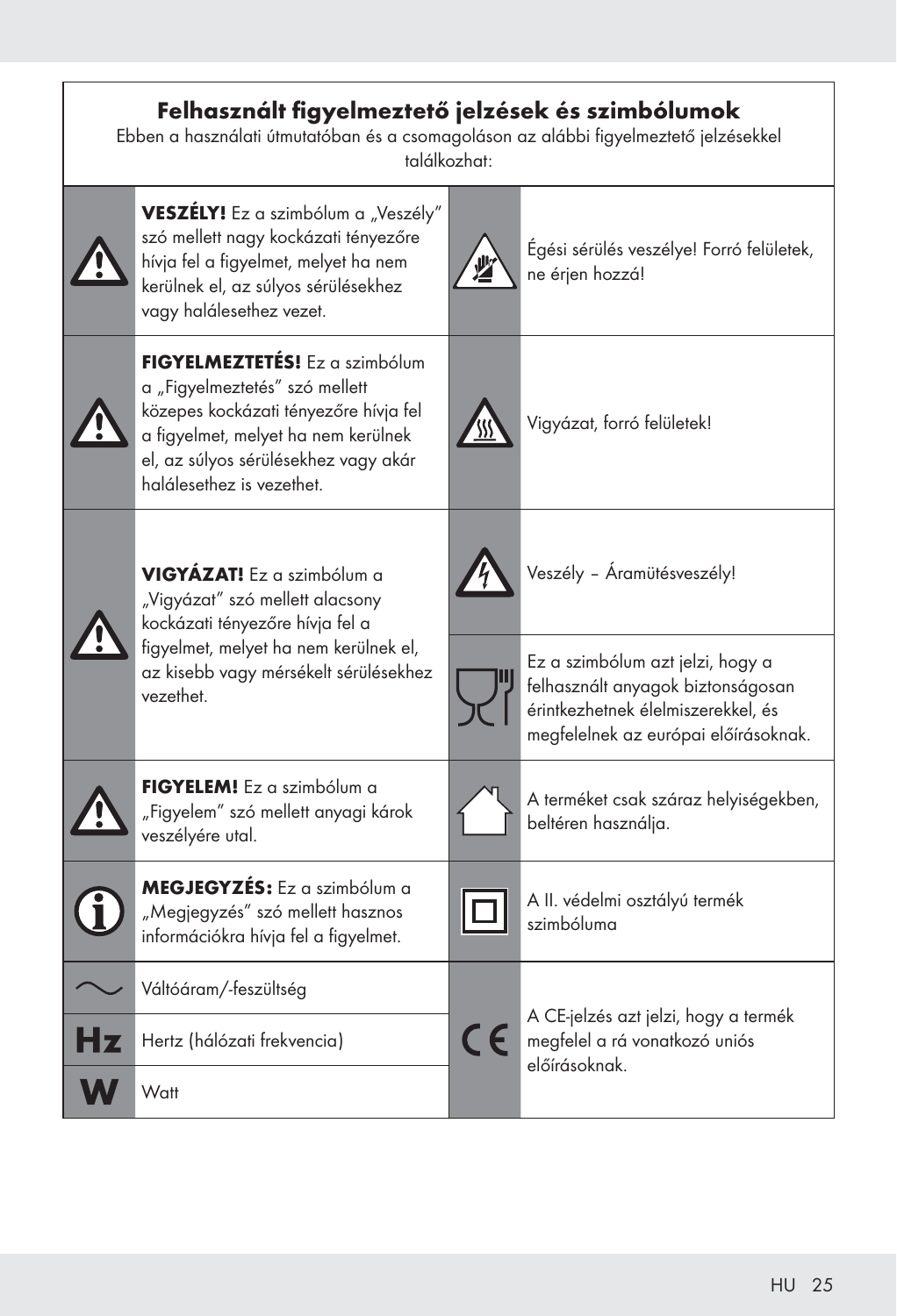# INDUKCIÓS FŐZŐLAP

## **O** Bevezető

Gratulálunk új termékének vásárlása alkalmából. Ezzel a döntésével vállalatunk értékes terméke mellett döntött. A használati utasítás ezen termék része. A biztonságra, a használatára és a megsemmisítésre vonatkozó fontos tudnivalókat tartalmazza. A termék használata előtt ismerje meg az összes használati és biztonsági tudnivalót. A terméket csak a leírtak szerint és a megadott felhasználási területeken alkalmazza. A termék harmadik személy számára való továbbadása esetén kézbesítse vele annak a teljes dokumentációját is.

# z Rendeltetésszerű használat

A termék élelmiszerek felmelegítésére és elkészítésére alkalmas. A termék más célra nem használható.

A termék kizárólag háztartási használatra alkalmas, orvosi vagy üzleti célokra nem használható.

A gyártó nem vállal felelősséget a szakszerűtlen használatból adódó károkért.

### $\bullet$  A csomagolás tartalma

A termék kicsomagolása után ellenőrizze a csomagolás teljességét és az alkatrészek megfelelő állapotát. A használat előtt távolítson el minden csomagolóanyagot.

- 1 Indukciós főzőlap
- 1 Használati útmutató

### $\bullet$  A részegységek leírása

Hajtsa ki az ábrákat tartalmazó oldalt. Ismerkedjen meg a termék összes funkciójával.

(A ábra)

| $\overline{1}$  |               | Elektromos vezeték csatlakozóval               |
|-----------------|---------------|------------------------------------------------|
| $\overline{2}$  |               | Főzőzóna                                       |
| 3               | W             | Teljesítmény-kijelző (Wattban)<br>jelzőfénnyel |
| $\vert$         | ٠             | Gomb<br>(Értékek növelése)                     |
| 5 <sup>1</sup>  | м             | Gomb<br>(Alapfunkció)                          |
| $6\vert$        | (1)           | Gomb jelzőfénnyel<br>(be/ki)                   |
| $\overline{7}$  | $\oslash$     | Gomb jelzőfénnyel<br>(Turbó)                   |
| 8 <sup>1</sup>  | ≝⊑            | Gomb jelzőfénnyel<br>(Olajsütés)               |
| 9               |               | Gomb jelzőfénnyel<br>(Lassú főzés)             |
| 10              | $\frac{m}{2}$ | Gomb jelzőfénnyel<br>(Párolás)                 |
| 11              |               | Kijelző                                        |
| 12              | নি            | Gomb jelzőfénnyel<br>(Tej)                     |
| 13              |               | Gomb jelzőfénnyel<br>(Leves)                   |
| 14              |               | Gomb jelzőfénnyel<br>(Víz)                     |
| 15              | 网             | Gomb jelzőfénnyel<br>(Felmelegítés)            |
| 16              |               | Gomb jelzőfénnyel<br>(Gyerekzár)               |
| 17              | $\bigoplus$   | Gomb jelzőfénnyel<br>(Időzítés/késleltetés)    |
| 18              |               | Gomb<br>(Értékek csökkentése)                  |
| $\overline{19}$ | $^{\circ}$ C  | Hőmérsékletkijelző jelzőfénnyel                |
| 20              |               | Kezelőfelület                                  |
| 21              |               | Ventilátor                                     |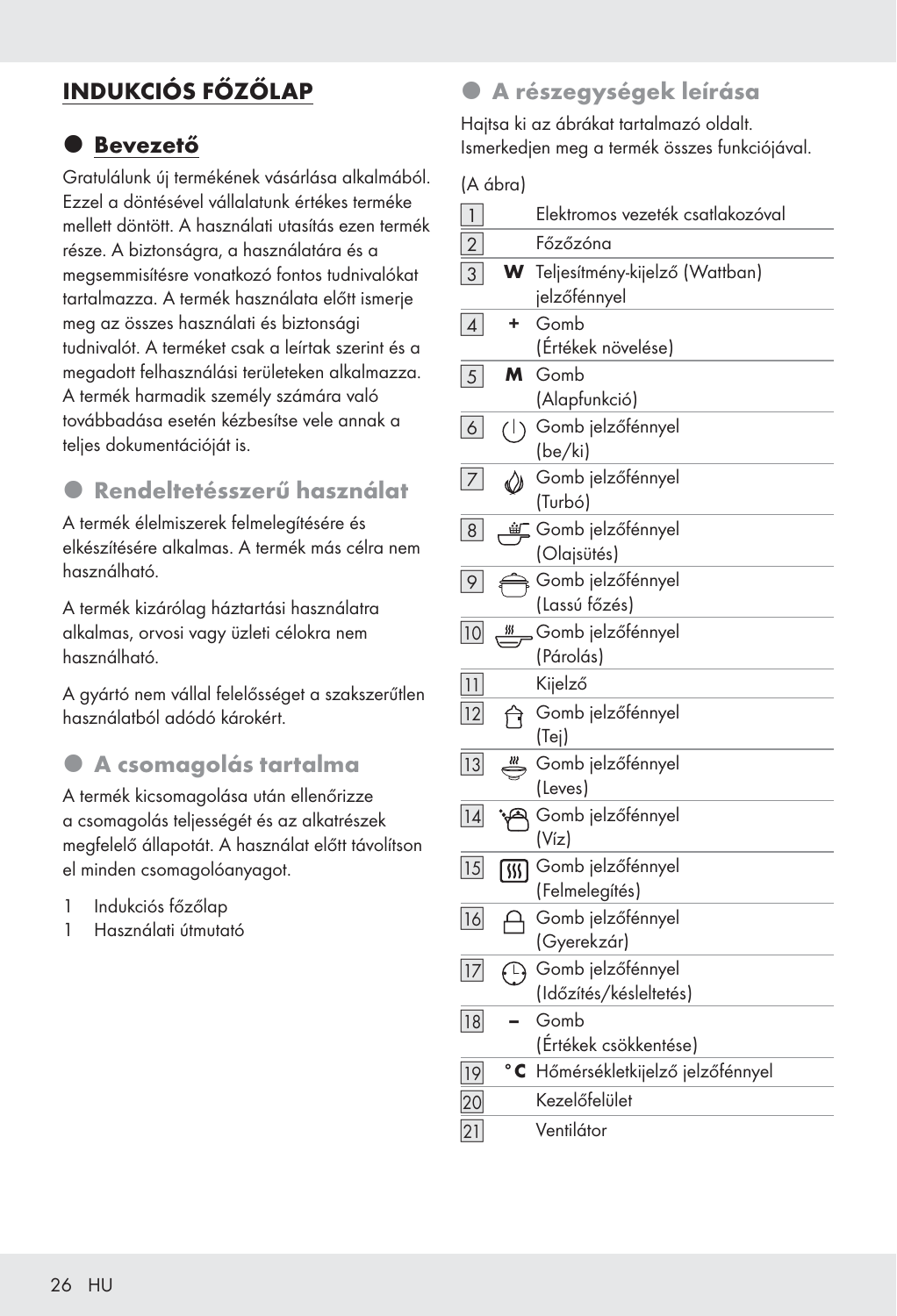# $\bullet$  Műszaki adatok

| Bemenő feszültség:                  | $220 - 240 V$   |
|-------------------------------------|-----------------|
|                                     | $50 - 60$ Hz    |
| Áramfelhasználás:                   | 2200 W          |
| A főzőedény maximális talpátmérője: | $22 \text{ cm}$ |
| A főzőedény minimális talpátmérője: | $10 \text{ cm}$ |
| Védelmi osztály:                    | /               |

### **·** Energiafogyasztás

(tesztelve az (EU) 66/2014 sz. irányelve, I. függelékének, 2 és 2.2 fejezete szerint.)

|                                                                                                                                                                | Jel                            | <b>Adatok</b> | Egység |
|----------------------------------------------------------------------------------------------------------------------------------------------------------------|--------------------------------|---------------|--------|
| Modellazonosító                                                                                                                                                |                                | HG07975       |        |
| Főzőlap típusa                                                                                                                                                 |                                | Elektromos    |        |
| Főzőzónák és/vagy<br>főzőfelületek száma                                                                                                                       |                                | 1             |        |
| Fűtési technológia (indukciós<br>főzőzónák és főzőfelületek,<br>sugárzó főzőzónák, főzőlapok)                                                                  |                                | Indukciós     |        |
| Kör alakú főzőzónák vagy<br>felületek esetén: A használható<br>felületek átmérője minden egyes<br>elektromosan fűtött főzőzóna<br>esetén 5 mm-es pontosságban. | Ø                              | 22,0          | cm     |
| Nem kör alakú főzőzónák vagy<br>felületek esetén: A használható<br>felületek hossza és szélessége<br>minden egyes elektromosan                                 | L                              | Nem ismert    | cm     |
| fűtött főzőzóna és minden<br>egyes elektromosan fűtött<br>főzőfelület esetén 5 mm-es<br>pontosságban.                                                          | W                              | Nem ismert    | cm     |
| Energiafelhasználás<br>főzőzónánként vagy<br>felületenként kilogrammonként                                                                                     | EC <sub>electric cooking</sub> | 190,5         | Wh/kg  |
| Energiafelhasználás<br>főzőlaponként kilogrammonként                                                                                                           | EC <sub>electric</sub> hob     | 190,5         | Wh/kg  |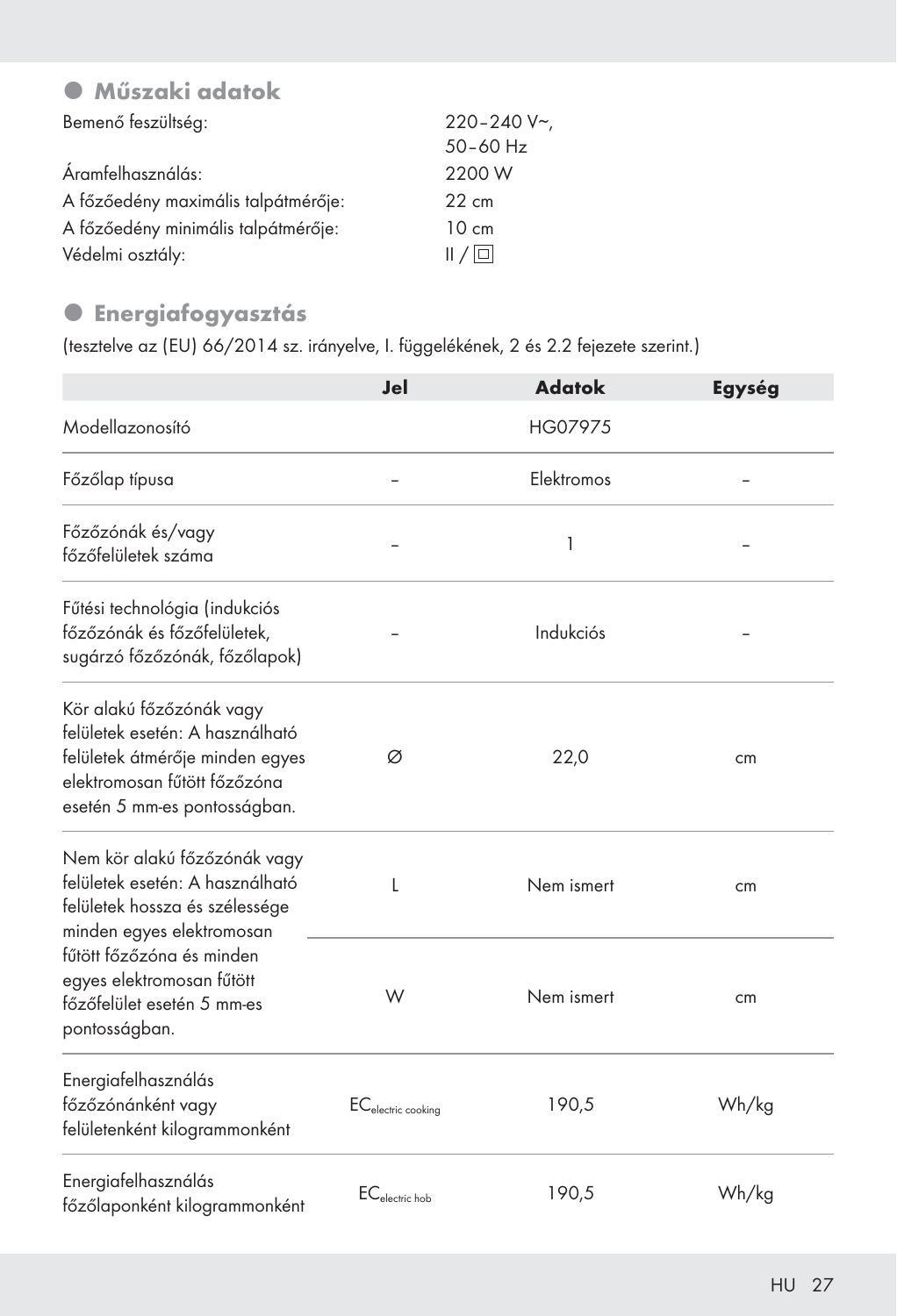#### További tudnivalók az indukciós főzőlap energiafelhasználásával kapcsolatban:

Az indukciós főzőlap használata során a lehető legalacsonyabb energiafogyasztás elérése érdekében javasoljuk, hogy az adott hőmérsékletet/teljesítményt csak a szükséges szintre állítsa, és szükség esetén az étel elkészítése során állítson/csökkentsen rajta. Amennyire lehetséges fedeles edényeket használjon.



# Biztonsági utasítások

A TERMÉK HASZNÁLATA ELŐTT ISMERKEDJEN MEG MINDEN BIZTONSÁGI ÉS KEZELÉSI UTASÍTÁSSAL! HA A TERMÉKET TOVÁBBADJA, ADJA MELLÉ EZEKET A DOKUMENTUMOKAT IS!

A jelen használati útmutatóban leírtak figyelmen kívül hagyásából adódó károk esetén a garancia érvényét veszti!

A közvetett károkért nem vállalunk felelősséget! A szakszerűtlen használat vagy a biztonsági utasítások figyelmen kívül hagyása következtében történő anyagi károkért és személyi sérülésekért nem vállalunk felelősséget!

# Gyermekek és fogyatékkal élők

# mFIGYELMEZTETÉS! ÉLETVESZÉLY GYERMEKEK, KISGYERMEKEK SZÁMÁRA!

 Ne hagyja a gyermekeket a csomagolóanyagokkal felügyelet nélkül.

 A csomagolóanyagok fulladást okozhatnak.

 A gyermekek gyakran alábecsülik az ezzel kapcsolatos veszélyeket. Tartsa a csomagolóanyagokat gyermekektől távol.

- A terméket akkor használhatják 8 éves és afeletti gyermekek, csökkent testi, érzékszervi vagy szellemi képességű, valamint megfelelő tapasztalattal és tudással nem rendelkező személyek, ha számukra felügyeletet biztosítanak vagy ha utasításokat kapnak a termék biztonságos használatával kapcsolatban és megértik az azzal járó veszélyeket.
- Gyermekek nem játszhatnak a termékkel.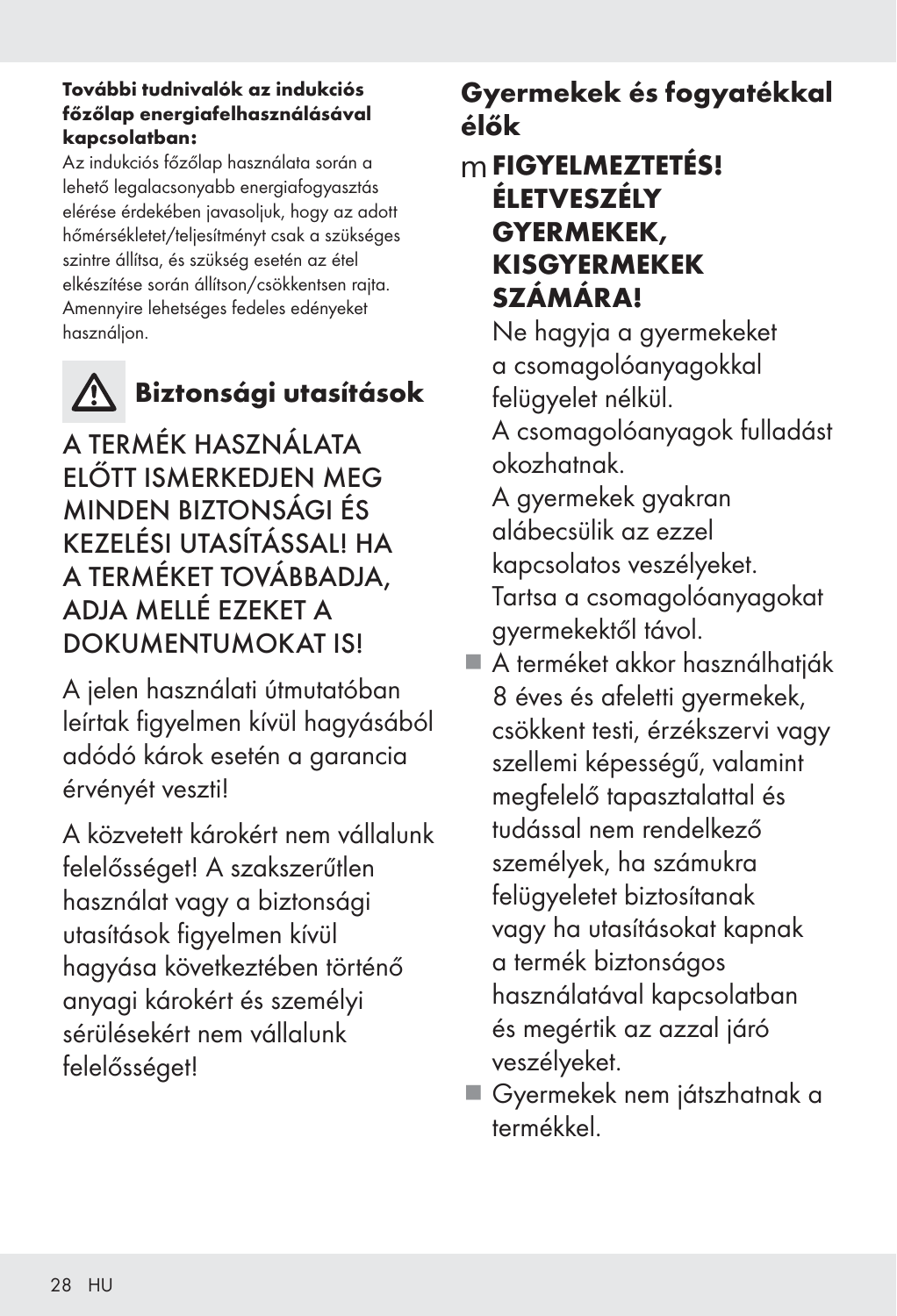- A tisztítást és a felhasználói karbantartást gyermekek nem végezhetik, kivéve ha elmúltak 8 évesek és számukra felügyeletet biztosítanak.
- Tartsa a 8 év alatti gyermekeket a termék elektromos vezetékétől távol.

# Rendeltetésszerű használat mFIGYELMEZTETÉS!

A szakszerűtlen kezelés sérülésekhez vezethet. A terméket kizárólag ezen használati útmutatónak megfelelően használja. Ne próbálja meg a terméket bármilyen módon módosítani.

- FIGYELMEZTETÉS! Égési sérülés veszélye! Ne helyezzen fémből készült tárgyakat, pl. késeket, villákat, kanalakat és fedőket a főzőlapra, mert azok felforrósodhatnak.
- FIGYELMEZTETÉS! Égési sérülés veszélye! A termék működés közben nagyon forró. A termékhez ne érjen hozzá működés közben és közvetlenül azután.

# Elektromos biztonság mVESZÉLY!

Áramütésveszély! Ne próbálja meg saját kezűleg megjavítani a terméket. Hibás működés esetén a termék javítási munkáit bízza képzett szakemberre.

# mFIGYELMEZTETÉS! Áramütésveszély! A

terméket ne merítse vízbe vagy egyéb folyadékokba. Soha ne tartsa a terméket folyó víz alá.

# mFIGYELMEZTETÉS!

Áramütésveszély! Ha a felület megsérül, kapcsolja ki a készüléket, így elkerülheti az áramütés kockázatát.

# mFIGYELMEZTETÉS! Áramütésveszély! Ne

használja a terméket, ha sérült. Ha a termék megsérült, válassza le a hálózati áramról és forduljon az eladójához.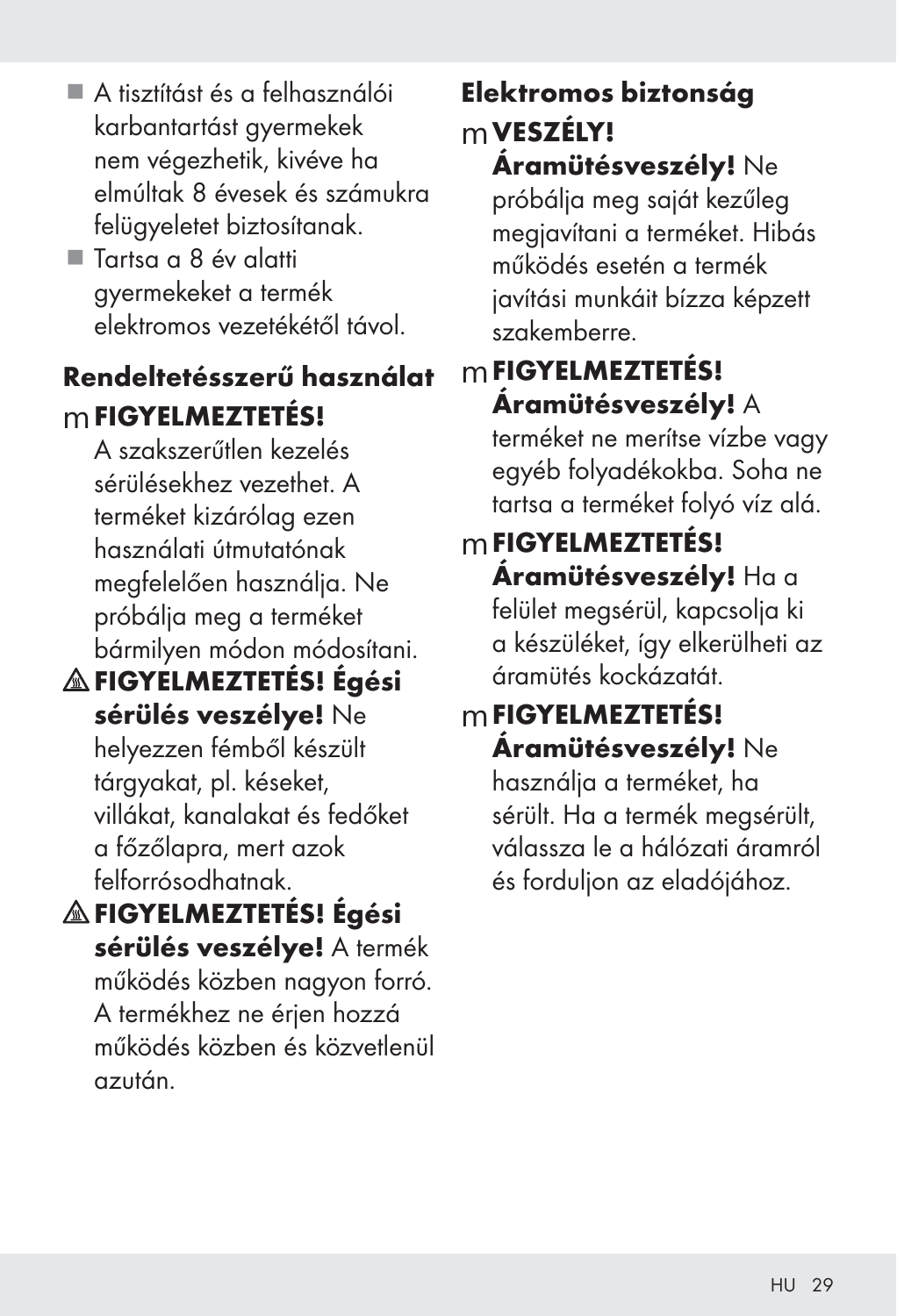- Ne használja a terméket, ha az leesett, vagy ha azon látható sérülések vannak.
- Mielőtt a terméket az elektromos hálózatra csatlakoztatná ellenőrizze, hogy a hálózat névleges feszültsége megfelel-e a termék adattábláján feltüntetettnek.
- Rendszeresen ellenőrizze az elektromos vezeték és a csatlakozó épségét. Ha a termék elektromos vezetéke megsérül, a kockázatok elkerülése érdekében azt a gyártónak, annak az ügyfélszolgálatának, vagy egy annak megfelelő képzettségű szakembernek kell kicserélnie.
- Óvja az elektromos vezetéket a sérülésektől. Ne hagyja, hogy azt éles sarkokon átlógni, becsípődni, és ne hajlítsa meg. Az elektromos vezetéket tartsa forró felületektől és nyílt lángoktól távol.

# Kezelés

- Ne mozgassa a terméket működés közben.
- Ne tegye a terméket forró felületekre (pl. gáztűzhely, elektromos tűzhely, sütő stb.). A terméket mindig egyenes, stabil, tiszta, hőálló és száraz felületen használja.
- Ne takarja le a terméket, amíg az használatban van, röviddel használat után és amíg még meleg.
- Ügyeljen arra, hogy az elektromos vezeték ne érintkezzen a főzőzónával.
- Hosszabbítókábel használata nem ajánlott.
- A vezetékeket úgy helyezze el, hogy azokban senki ne tudjon elbotlani, és azokban ne eshessen kár.
- Ezt a terméket ne működtesse külső időzítővel vagy különálló távszabályzórendszerrel.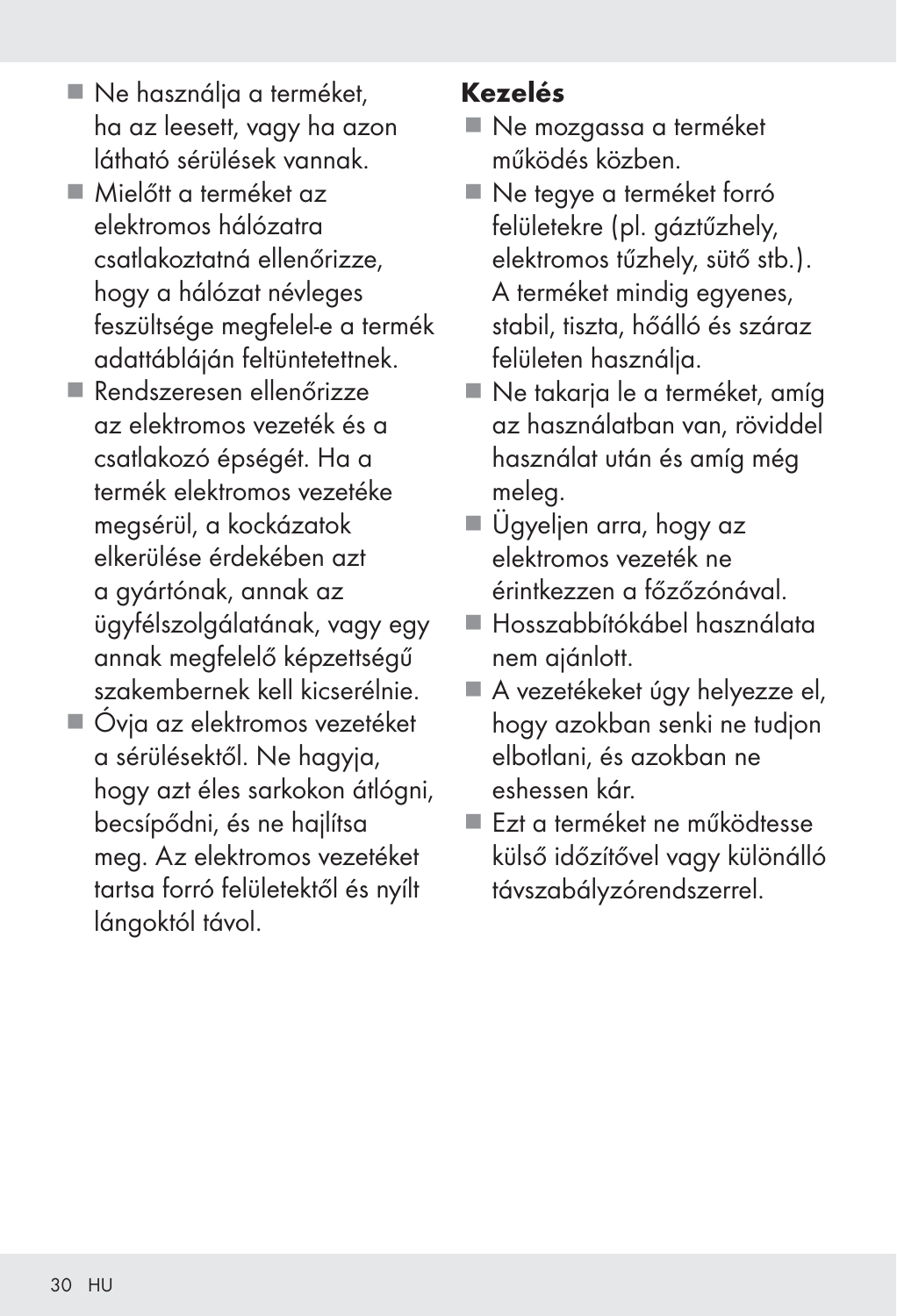A termék használata során gondoskodjon arról, hogy ne legyenek a termék közelében gyúlékony anyagok (pl. konyhai törlők, konyharuhák).

# Tisztítás és tárolás

- mFIGYELMEZTETÉS! Sérülésveszély! A termék tisztítása előtt, illetve ha nincs használatban, húzza ki a készülék csatlakozóját a konnektorból.
- A terméket forró állapotban ne tárolja szekrényben vagy a csomagolásában.
- Az elektromos csatlakozót ne a vezetéknél fogva húzza ki a konnektorból.
- A terméket, az elektromos vezetéket és a csatlakozót óvja a portól, a közvetlen napfénytől, a rácseppenő vagy ráfröccsenő víztől.
- A terméket tárolja hűvös, száraz, nedvességtől védett, gyermekektől elzárt helyen.

 Óvja a terméket a hőtől. Ne tegye a terméket nyílt lángok vagy hőforrások (tűzhelyek, fűtőberendezések) közelébe.

# z Mielőtt először használná

- Távolítsa el a csomagolóanyagokat.
- $\blacksquare$  Tisztítsa meg a terméket (lásd a "Tisztítás és ápolás" c. részt).

# z A termék elhelyezése

- A terméket helyezze egy sima felületre, ahol elegendő szellőzés áll rendelkezésre.
- A termék és a körülötte lévő falak között (az oldalsó és a hátsó falakat is ideértve) hagyjon legalább 10 cm szabad helyet.

# z Használható edények

- Kizárólag indukciós főzőlapokhoz alkalmas, ferromágneses edényeket használjon. Ennek a jelzését az edény megvásárlásakor megtalálja. Nem mágneses fémekből (pl. alumíniumból vagy rézből), illetve más anyagokból (pl. kerámiából, porcelánból vagy üvegből) készült edények nem használhatók.
- Az edénynek laposan rá kell feküdnie az indukciós főzőlapra.
- Az edény átmérőjének 10 és 22 cm között kell lennie.
- MEGJEGYZÉS: Ha az edény átmérője nem megfelelő, vagy ha nem arra alkalmas anyagból készült:
	- Az indukciós főzőlap automatikusan kikapcsol.
	- Egy hangjelzés hallható.
	- A kijelzőn 11 az **EO** hibajelzés jelenik meg.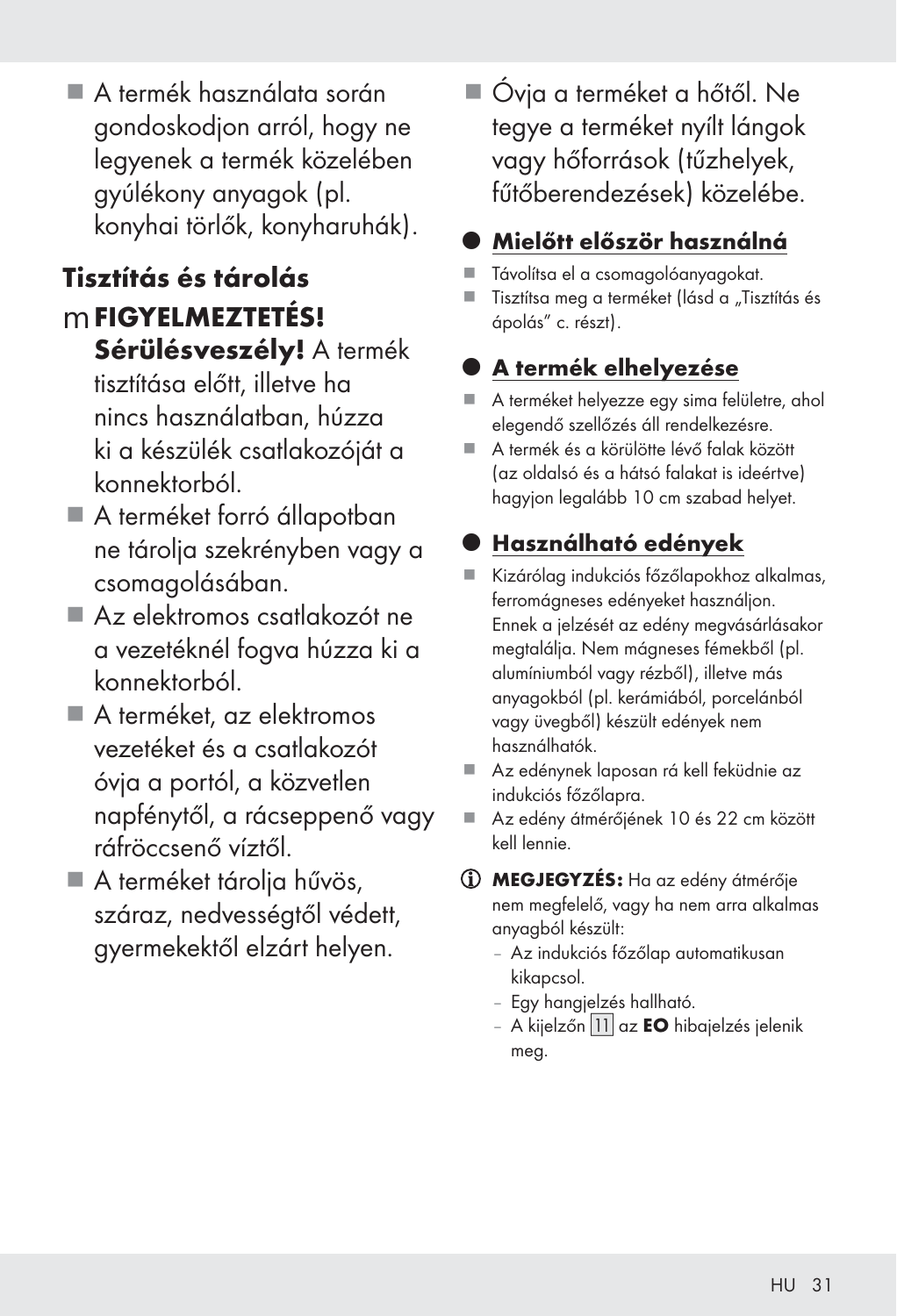# **O** Kezelés

### MEGJEGYZÉSEK:

- A jobb hővezetés érdekében használjon megfelelő serpenyőket és lábasokat.
- Olyan lábasokat és serpenyőket használion, melyek átmérője illik a főzőlaphoz.
- Az egyes gombok megnyomásakor egy hangjelzés hallható.

#### A készenléti állapot bekapcsolása

- Tegyen rá egy megtöltött lábast vagy egy megtöltött serpenyőt a főzőzónára [2].
- Dugja be az csatlakozót  $\boxed{1}$  egy megfelelő konnektorba.

Egy hangjelzés hallható.

A kezelőfelület 20 összes jelzőfénye

- 1 másodpercre kigyullad.
- A kijelzőn 11 az -L- látható.

A termék készenléti módban van.

#### MEGJEGYZÉS: Ha a főzőzóna [2] hőmérséklete 60 °C fölött van, a kijelzőn 11 a -H- látható.

#### A programválasztási mód bekapcsolása

 $\blacksquare$  Tartsa lenyomva a  $\bigcup$  6 gombot 2 másodpercig.  $A \bigcup$  világít.

A kijelzőn 11 az ON látható.

Egy hangjelzés hallható.

 A termék ekkor programválasztási módban van.

 Válasszon ki egy főzési módot (lásd a "Főzési mód" c. részt).

### MEGJEGYZÉSEK:

- Visszatérés készenléti módba: Nyomja meg a  $\bigcup$  6 gombot.
- Ha 30 másodpercen keresztül nem választ ki főzési módot, a termék automatikusan készenléti módra vált.
- z A teljesítményszint és a hőmérséklet beállítása
- Módosítsa az alábbi értékeket:
	- Teljesítményszint (200 W-os lépésekben)
	- Hőmérséklet (20 °C-os lépésekben)

Nyomja meg a  $+ 4$  vagy a  $- 18$  gombot.

#### Gomb Teljesítmény/hőmérséklet

| A teljesítmény/<br>4 hőmérséklet<br>növelése     | (max. 2000 W,<br>240 °C) |
|--------------------------------------------------|--------------------------|
| A teljesítmény/<br>18 hőmérséklet<br>csökkentése | (min. 200 W,<br>60 °C)   |

### **• Időzítő**

- MEGJEGYZÉS: Ellenőrizze, hogy az időzítő a kívánt főzési módban használható-e: lásd a "Főzési mód" táblázatát
- Válassza ki a megfelelő főzési módot (lásd a "Főzési mód" c. részt).
- Időzítő indítása: Nyomja meg a ( <u>U) |17</u> gombot.
- Alapbeállítás: 30 perc
- Az időzítő átállítása:
	- $A + 4 \vert a \vert$  vagy a  $\vert 18 \vert$  gomb megnyomásával állítsa be 1 perces lépésekben.
	- A +  $\vert 4 \vert$  vagy a  $\vert 18 \vert$  nyomva tartásával 10 perces lépésekben is beállíthatja.

#### Gomb Az időzítő beállítása

- $\boxed{4}$  Az idő növelése (max. 3 óra)
- <mark>18</mark> <sup>Az idő</sup> csökkentése (min. 1 perc)
- A beállított időzítő aktiválása: Nyomja meg a  $\bigoplus$  17 gombot ismét, vagy várjon 5 másodpercig, és az időzítő automatikusan aktiválódik. A beállított idő 4-szer villog a kijelzőn 11.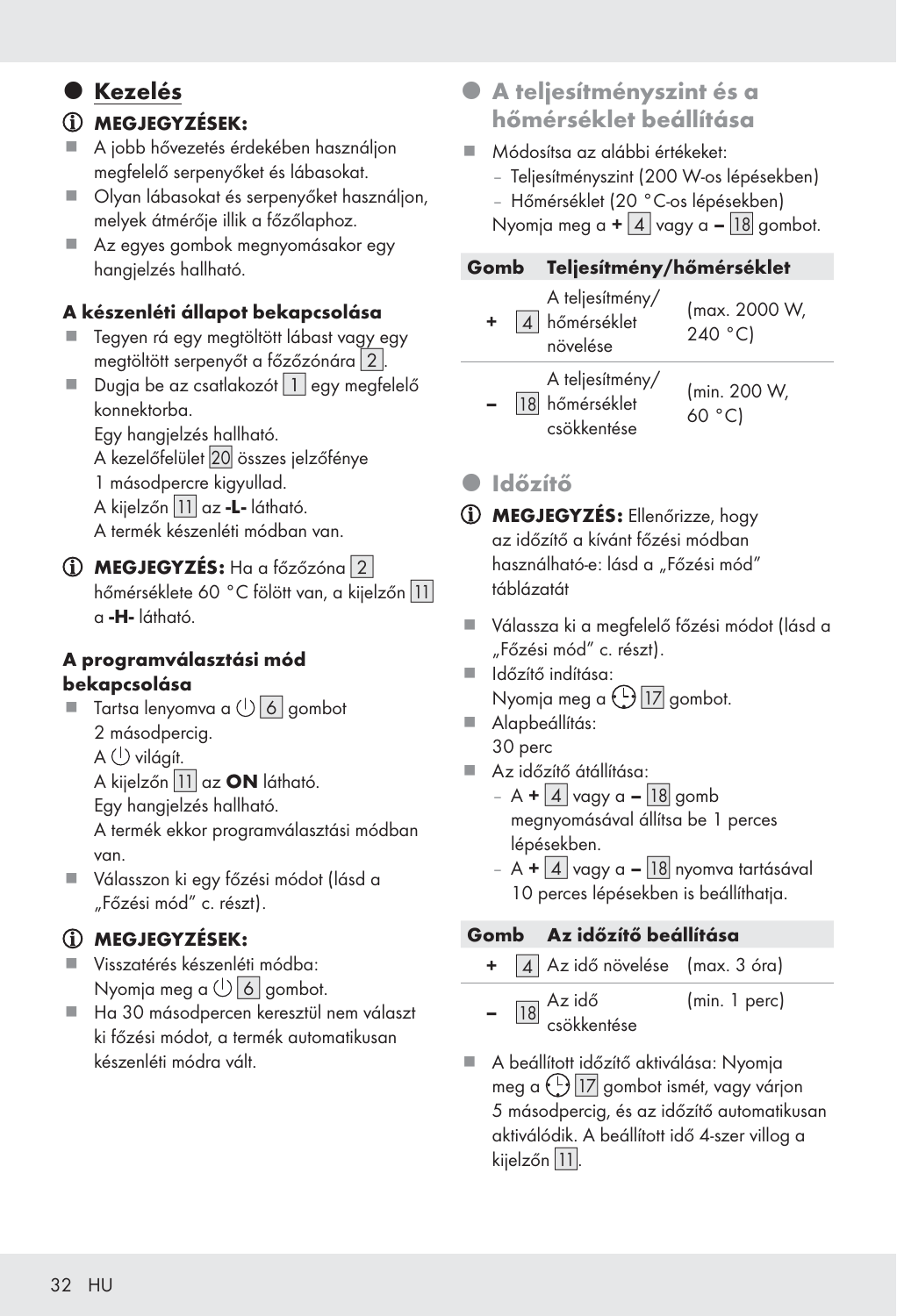Ezt követően a kijelzőn váltakozni fog a beállított teljesítmény/hőmérséklet, valamint a hátralévő főzési idő egészen a beállított idő lejártáig.

■ Amint az időzítő **0** értékre visszaszámolt, a termék kikapcsol.

Egy hangjelzés hallható 5-ször egymás után.

- $\blacksquare$  A termék kikapcsolása, mielőtt az időzítő a 0 értékre visszaszámolt: Nyomja meg a  $\bigcup$  6 gombot.
- Az időzítő újbóli beállítása: Nyomja meg a  $\oplus$  <mark>17</mark> gombot.
- z Késleltetési időzítő
- MEGJEGYZÉS: Ellenőrizze, hogy a késleltetési időzítő a kívánt főzési módban használható-e: lásd a "Főzési mód" táblázatát
- $\blacksquare$  Tartsa lenyomva a  $\bigcup$  6 gombot 2 másodpercig. A  $\bigcup$  világít.
- $\blacksquare$  A kijelzőn 11 az ON látható.
- Egy hangjelzés hallható.
- A késleltetési időzítő elindítása: Nyomja meg a (<u>U) |17</u> gombot.
- Alapbeállítás: 30 perc
- A késleltetési időzítő átállítása:
	- $A + 4$  vagy a 18 gomb megnyomásával állítsa be 1 perces lépésekben.
	- A +  $\vert$  4  $\vert$  vagy a  $\vert$  18 nyomva tartásával 10 perces lépésekben is beállíthatja.

#### Gomb A késleltetési idő beállítása

- 4 Az idő növelése (max. 24 óra)
- <mark>18</mark> <sup>Az idő</sup> csökkentése (min. 1 perc)
- Válassza ki a megfelelő főzési módot (lásd a "Főzési mód" c. részt).

 Amint a késleltetési időzítő befejezte a visszaszámolást, a kiválasztott főzési mód elindul.

 Ha nem történik további módosítás, a termék legfeljebb 2 óra főzést követően készenléti módba lép.

- A készenléti időzítő idő előtti leállítása: Nyomja meg a  $\bigcup$  6 gombot.
- **O** Gyerekzár
- A gyerekzár aktiválása:
	- Tartsa lenyomva a  $\triangle$  16 gombot 2 másodpercig.
	- $\triangle$  világít.
- A gyerekzár kikapcsolása:
	- Tartsa lenyomva a  $\triangle$  16 gombot 2 másodpercig.
	- $$\bigoplus$  kialszik$

# MEGJEGYZÉSEK:

- A termék készenléti módban van: A gyerekzárat aktiválhatja a termék készenléti módjában. Ezzel blokkolja a  $\bigcup$  6 gomb használatát.
- A termék újbóli bekapcsolásához kapcsolja ki a gyerekzárat.
- A termék bekapcsolt állapotban van: A gyerekzárat aktiválhatja a termék bekapcsolt állapotában. A termék az legutolsó beállítások szerint folytatja a működést.

A terméket a  $\overline{\mathbb{G}}$  Megnyomásával kapcsolhatia ki.

 A gyerekzár kikapcsolásáig az összes gomb blokkolva marad.

- z A termék kikapcsolása
- További módosítások nélkül ha egy főzési mód folyamatban van, a termék legkésőbb 2 óra elteltével készenléti módba lép.
- Átkapcsolás egy főzési módból készenléti módba:

Nyomja meg a  $\bigcup$  6 gombot.

 Ha a termék forró, a termék hűtése érdekében a ventilátor [
] pár percig jár.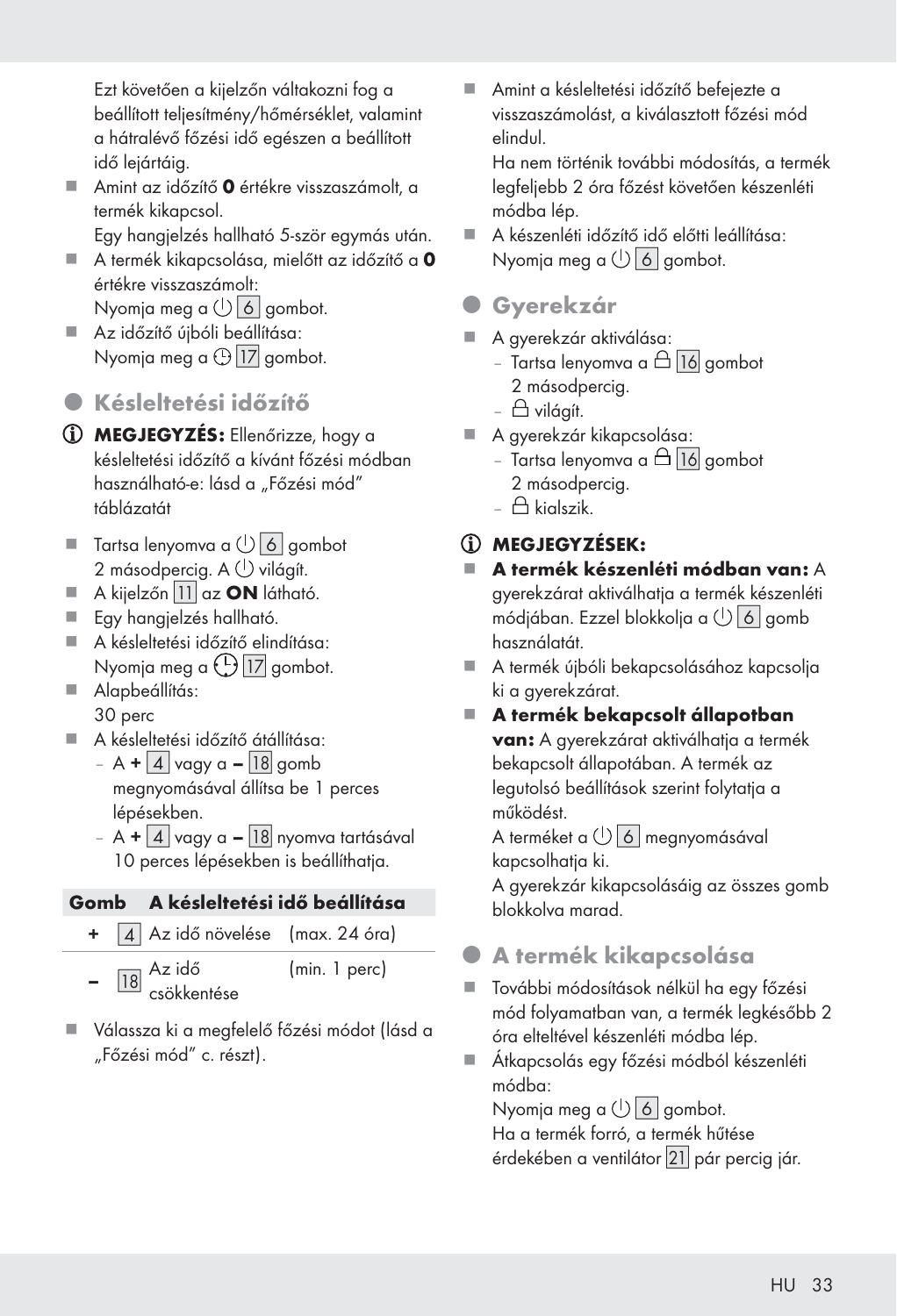# $\bullet$  Főzési mód

Főzési mód kiválasztása: Nyomja meg az egyik gombot a kezelőfelületen 20. A kiválasztott főzési mód jelzőfénye kigyullad.

|  |  | $\begin{array}{ c c c c c }\n\hline\n\end{array}$ $\begin{array}{ c c c c }\n\hline\n\end{array}$ $\begin{array}{ c c c }\n\hline\n\end{array}$ $\begin{array}{ c c c }\n\hline\n\end{array}$ $\begin{array}{ c c c }\n\hline\n\end{array}$ $\begin{array}{ c c c }\n\hline\n\end{array}$ $\begin{array}{ c c c }\n\hline\n\end{array}$ $\begin{array}{ c c c }\n\hline\n\end{array}$ $\begin{array}{ $ |  |  |
|--|--|---------------------------------------------------------------------------------------------------------------------------------------------------------------------------------------------------------------------------------------------------------------------------------------------------------------------------------------------------------------------------------------------------------|--|--|
|  |  | <b>や み 台 み 合 ぎ ②</b>                                                                                                                                                                                                                                                                                                                                                                                    |  |  |

| Mód <sup>1</sup>             | Leírás                                                                                                                                                                                                                                                 |
|------------------------------|--------------------------------------------------------------------------------------------------------------------------------------------------------------------------------------------------------------------------------------------------------|
| $\bigcirc$ 7<br>Turbó        | A főzés folyamatának meggyorsítása<br>A termék 30 másodpercen keresztül a legnagyobb teljesítményen működik,<br>majd visszatér az azelőtti teljesítményszintre, hőmérsékletre vagy funkcióra.                                                          |
| $-18$<br>Olajsütés           | Sütés magas hőmérsékleten<br>Amikor az összetevők hőmérséklete eléri a kiválasztott üzemmód által előírt<br>hőmérsékleti szintet (a különböző módok legmagasabb hőmérséklete eltérő), a<br>termék intervallum üzemmódra vált, vagy leállítja a főzést. |
| $\bigcap$ 9<br>Lassú főzés   | Felforralja az ételeket, majd lassan párolja tovább.<br>Az ételek felforrása után a termék csökkenti a hőmérsékletet.<br>Ez megóvja az ételeket a túlfőzéstől, és az ételeket a forráspont közelében<br>tartja.                                        |
| 50<br>Párolás                | Folyamatos hevítés mérsékelt teljesítményen<br>A párolás alapfunkciót gyakran levesekhez, egytálételekhez, szószokhoz és<br>párolt ételekhez használják.                                                                                               |
| ← 12<br>Tej                  | Folyamatos hevítés maximum 60 °C hőmérsékleten<br>Különösen alkalmas tej felmelegítésére.<br>Melegítési idő: 20 perc                                                                                                                                   |
| $\frac{13}{5}$<br>Leves      | A termék a teljesítményszintet az ételek hőmérsékletéhez és a főzési időhöz igazítja.<br>Levesek elkészítésére és felmelegítésére is alkalmas.                                                                                                         |
| $\mathcal{B}$ 14<br>Víz      | A termék a teljesítményszintet egyenletes, magas szinten tartja.<br>Használható vízben főzésre<br>٠<br>Maximális melegítési idő: 20 perc<br>◼                                                                                                          |
| <b>55 15</b><br>Felmelegítés | Folyamatos hevítés mérsékelt hőmérsékleten<br>Alkalmas az ételek felmelegítésére és melegen tartására azok megégetése<br>nélkül.<br>Melegítési idő és hőmérséklet: 2 óra 60 °C-on<br>ш                                                                 |
| $\mathbf{1}$ .               | A hőmérséklet/teljesítmény egy program futtatásakor bármikor módosítható az állítható                                                                                                                                                                  |

teljesítménytartományon belül.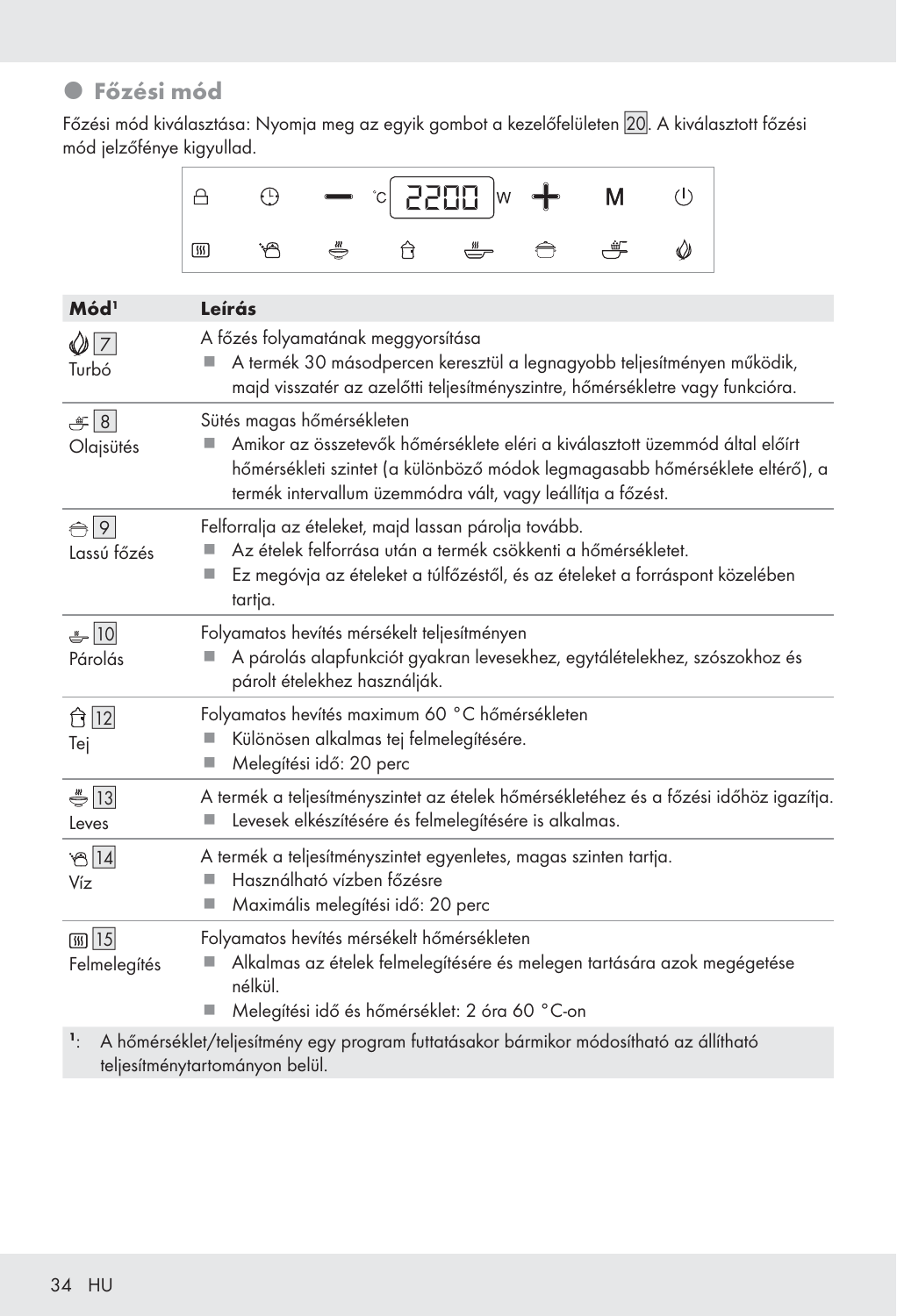| Módok                             | Alapbeállítás                                                                                                                                                                                                                                         |                                             | Hőm. <sup>1</sup> | Teljesítmény <sup>1</sup> | Időzítő <sup>2</sup> | Késleltetés <sup>3</sup> | Megjegyzés                                                                                                                                       |  |  |
|-----------------------------------|-------------------------------------------------------------------------------------------------------------------------------------------------------------------------------------------------------------------------------------------------------|---------------------------------------------|-------------------|---------------------------|----------------------|--------------------------|--------------------------------------------------------------------------------------------------------------------------------------------------|--|--|
| $M\sqrt{5}$<br>Alap-<br>funkció   | 2 h:<br>vagy<br>26:                                                                                                                                                                                                                                   | 1000W<br>120 °C                             | lgen              | Igen                      | lgen                 | Nem                      | Átkapcsolás<br>$\degree$ C 19 és W 3<br>között:<br>Nyomja meg az<br>$M \mid 5 \mid$ gombot.                                                      |  |  |
| $\sqrt{7}$<br>Turbó               | 30 mp hosszan<br>2200 W, majd<br>visszatér az azelőtti<br>beállításhoz                                                                                                                                                                                |                                             | Nem               | Nem                       | Nem                  | Nem                      |                                                                                                                                                  |  |  |
| $\mathcal{F}$ 8<br>Olajsü-<br>tés | 30 min:                                                                                                                                                                                                                                               | 180 °C                                      | lgen              | Nem                       | lgen                 | Nem                      |                                                                                                                                                  |  |  |
| $\bigoplus$ 9<br>Lassú<br>főzés   | 0-2 perc: 2000 W<br>2 perc múlva <sup>4</sup><br>Összesen: 30 perc                                                                                                                                                                                    |                                             | Nem               | Igen                      | lgen                 | Nem                      |                                                                                                                                                  |  |  |
| 10<br>Párolás                     | $2 \circ$ :                                                                                                                                                                                                                                           | 600W                                        | Nem               | Nem                       | Nem                  | lgen                     |                                                                                                                                                  |  |  |
| ← 12<br>Tej                       | 20 perc:                                                                                                                                                                                                                                              | 60 °C                                       | Nem               | Nem                       | Nem                  | lgen                     | A kijelzőn   11 <br>a 60 látható<br>(hőmérséklet)                                                                                                |  |  |
| $\bigoplus$ 13<br>Leves           | $0-2$ perc:<br>$2 - 15$ perc:<br>$15 - 20$ perc:<br>20-60 perc:<br>60-90 perc:                                                                                                                                                                        | 1000 W<br>1600W<br>1000 W<br>400 W<br>200 W | Nem               | lgen                      | Nem                  | lgen                     | A termék<br>400 W-ra kapcsol,<br>ha a leves<br>3-20 percen<br>belül forrni kezd.<br>Ezután a termék<br>60 percen<br>keresztül<br>400 W-on marad. |  |  |
| $B\overline{14}$<br>Víz           | 20 perc:                                                                                                                                                                                                                                              | 2000 W                                      | Nem               | lgen                      | lgen                 | Nem                      |                                                                                                                                                  |  |  |
| <b>கு</b> 15<br>Felme-<br>legítés | $2 \circ$ :                                                                                                                                                                                                                                           | 60 °C                                       | Nem               | Nem                       | Nem                  | lgen                     | A kijelzőn   11 <br>a 60 látható<br>(hőmérséklet).                                                                                               |  |  |
| ۱.<br>2.<br>$\mathbf{3}$ .        | Ebben a módban módosítható a hőmérséklet és a teljesítmény (igen/nem)?<br>Ha igen: A beállításhoz nyomja meg a $+$ 4 vagy a - 18 gombot.<br>Ebben a módban állítható időzítő (igen/nem)?<br>Ebben a módban állítható késleltetési időzítő (igen/nem)? |                                             |                   |                           |                      |                          |                                                                                                                                                  |  |  |

4: Hőmérséklet < 95 °C: 2000 W; Hőmérséklet ≥ 95 °C: 1000 W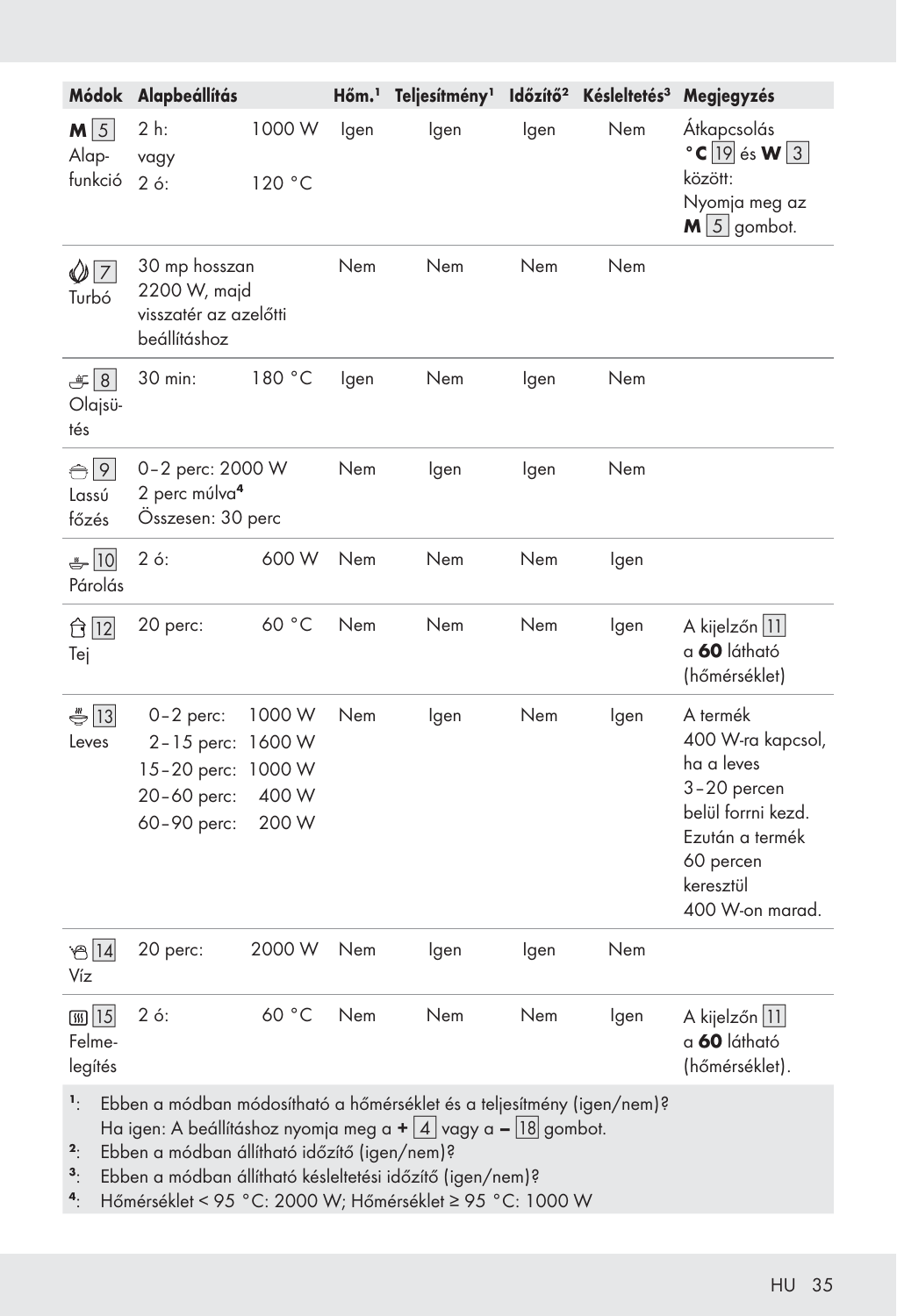# z Útmutató a főzéshez

| Ételek                                  |              | Hőmérséklet/<br>teljesítmény | Súly (javaslat)  | Idő (javaslat) |     | Módok                        |
|-----------------------------------------|--------------|------------------------------|------------------|----------------|-----|------------------------------|
| Csirkecomb                              | ı            | 180 °C                       | 300 <sub>g</sub> | $5 - 7$ perc   | 6   | $\equiv$ 8<br>Olajsütés      |
| Csirkecomb                              | I,           | 180 °C                       | 300 <sub>g</sub> | $5 - 7$ perc   | 6   | $\equiv$ 8<br>Olajsütés      |
| Csirkeszárny                            | ı            | 180 °C                       | 300 <sub>g</sub> | 5-7 perc       | 6   | $\equiv$ 8<br>Olajsütés      |
| Halfilé                                 | ı            | 180 °C                       | 300 g            | 3 perc         | 6   | $\equiv$ 8<br>Olajsütés      |
| Fagyasztott sült<br>burgonya            | ī.           | 180 °C                       | 300 g            | 5 perc         |     | $\equiv$ 8<br>Olajsütés      |
| Előfőzött ételek<br>(pl. ételkonzervek) |              | 600 W                        | $600 - 1000$ g   | $5-8$ perc     | 4,6 | $\bigoplus$ 9<br>Lassú főzés |
| Rákfélék                                | $\mathbf{2}$ | Alapbeállítás                | $600 - 1000$ g   | 30 perc        |     | $\bigoplus$ 9<br>Lassú főzés |
| Marhahús                                | 2,3          | Alapbeállítás                | 500 <sub>g</sub> | 120 perc       | 5   | $-10$<br>Párolás             |
| Birkahús                                | $\mathbf 2$  | Alapbeállítás                | 500 <sub>g</sub> | 120 perc       | 5   | $-10$<br>Párolás             |
| Zöldségleves                            | 2,3          | Alapbeállítás                | 1000-1500 g      | 90 perc        | 5   | $\bigoplus$ 13<br>Leves      |
| Tyúkhúsleves                            | $\mathbf 2$  | Alapbeállítás                | 600 <sub>g</sub> | 90 perc        | 5   | $\bigoplus$ 13<br>Leves      |

<sup>1</sup>: Melegítse elő az olajat 180 °C-on kb. 10 percig.<br><sup>2</sup>: Fűszerezze. (Ízlés szerint) adjon hozzá vizet vagy

Fűszerezze. (Ízlés szerint) adjon hozzá vizet vagy más alkalmas folyadékot.

- <sup>3</sup>: Lásd a "Receptek" c. részt<br><sup>4</sup>: Vegye figyelembe a csomo
- <sup>4</sup>: Vegye figyelembe a csomagoláson található információkat
- <sup>5</sup>: Alapbeállítás
- <sup>6</sup>: Fagyasztott élelmiszerek: Adjon hozzá 2 perc elkészítési időt.

MEGJEGYZÉS: Az összetevőket rendszeresen ellenőrizze, hogy azok átsültek-e, illetve hogy a kívánt színre sültek-e. A szükséges sütési idő rövidebb vagy hosszabb lehet a receptekben/főzési táblázatban megadottnál.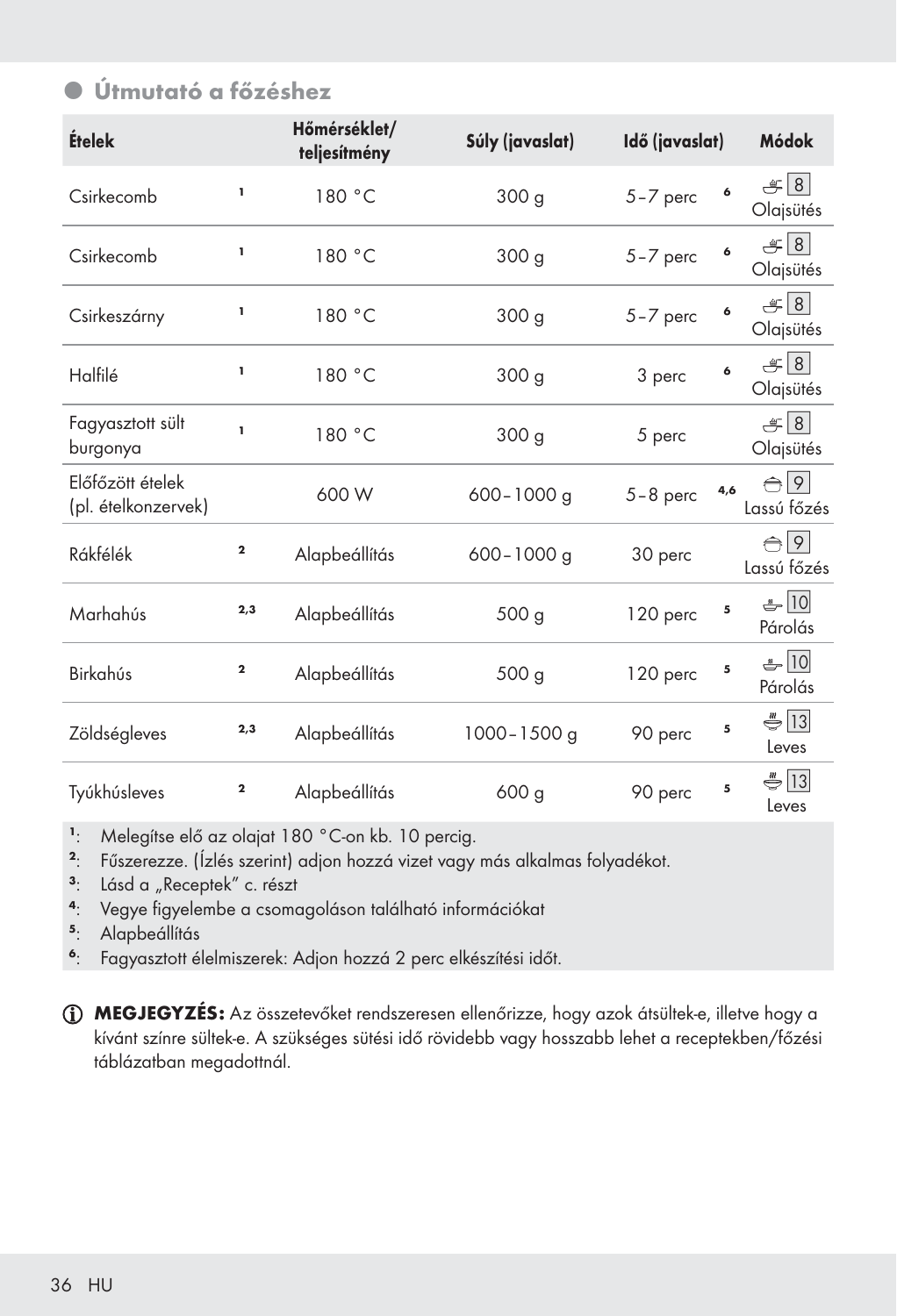### **•** Receptek

z Párolás

### Marhahús vörösborban  $\triangle$   $\times$  2–3

### Hozzávalók

| 500q             | Marhahús (borda csont nélkül, |
|------------------|-------------------------------|
|                  | darabolva)                    |
| $1,5$ TK         | Só                            |
| 0,5 TK           | Örölt feketebors              |
| 2 EK             | Etolaj                        |
| 1                | Hagyma (felkockázva)          |
| 2                | Sárgarépa (felkockázva)       |
| 100 <sub>q</sub> | Gomba (felkockázva)           |
| 300 ml           | Vörösbor                      |
| 500 ml           | Csirke alaplé                 |
| $1$ TK           | Szárított bazsalikom          |

#### Elkészítés

- Pácolja be a marhahúst egy tálban sóval és borssal. Tegye a hűtőszekrénybe 20 percre.
- Tegyen a főzőedénybe 2 evőkanál étolajat. Melegítse elő az indukciós főzőfelületet 1600 W-os teljesítményre (lásd a "A teljesítményszint és a hőmérséklet beállítása" c. részt).
- Adja hozzá a marhahúst és süsse aranybarnára. Tegye ki egy tányérra.
- Tegye be a hagymát, a sárgarépát és a gombát a főzőedénybe. Kevergesse 5 percig.
- Adia hozzá a vörösbort, a csirkealaplét, a megsütött marhahúst és a bazsalikomot. Nyomja meg a gombot,ekkor átlép "párolás" módba (lásd a "Főzési mód" c. részt). Főzze 2 percen keresztül. Rendszeresen keverje meg.

### z Lassú főzés

#### Csirkés-gombás rizottó  $\triangle \times 2-3$ Hozzávalók

400 g Csirkemellfilék bőr nélkül (felkockázva)

1,5 TK Só

0,5 TK őrölt feketebors

| 2 EK             | Étolaj                 |
|------------------|------------------------|
| 50 g             | Vaj                    |
| 2 gerezd         | Fokhagyma (felaprítva) |
|                  | Hagyma (felkockázva)   |
| 200 <sub>g</sub> | Gomba (felkockázva)    |
| $1$ TK           | Szárított bazsalikom   |
| 250 <sub>g</sub> | Rizottó rizs           |
| $1.50$ ml        | Fehérbor               |
| 11               | Csirke alaplé          |
|                  |                        |

75 g Finomra reszelt parmezán

#### Elkészítés

- Pácolja be a csirkét egy tálban sóval és borssal. Tegye félre 15 percre.
- Tegyen a főzőedénybe 2 evőkanál étolajat. Melegítse elő az indukciós főzőfelületet 1400 W-os teliesítményre (lásd a "A teljesítményszint és a hőmérséklet beállítása" c. részt).
- Adja hozzá a csirkehúst, és süsse aranybarnára. Tegye ki egy tányérra.
- Tegye bele a vaj felét a főzőedénybe. Adja hozzá a fokhagymát, a hagymát, a gombát és a bazsalikomot. Keverje 5 percig rendszeresen, illetve amíg a hagyma meg nem puhul és a gomba enyhén barnás színt nem kap.
- Adja hozzá a rizst és a fehérbort. Kevergesse addig, amíg a folyadék el nem főtte a felét.
- Adja hozzá a csirkealaplé felét. Rendszeresen keverje meg.
- Nyomja meg a  $\oplus$  gombot, ekkor átlép "Lassú főzés" módba (lásd a "Főzési mód" c. részt). Süsse 15 percig.
- Ha szükséges, adjon hozzá némi vizet.
- Adja hozzá a csirkehúst és a csirkealaplé másik felét. Rendszeresen keverje meg.
- Főzze 13 percig.
- Amint a rizs megfőtt, keverje alá a parmezánt és a maradék vajat.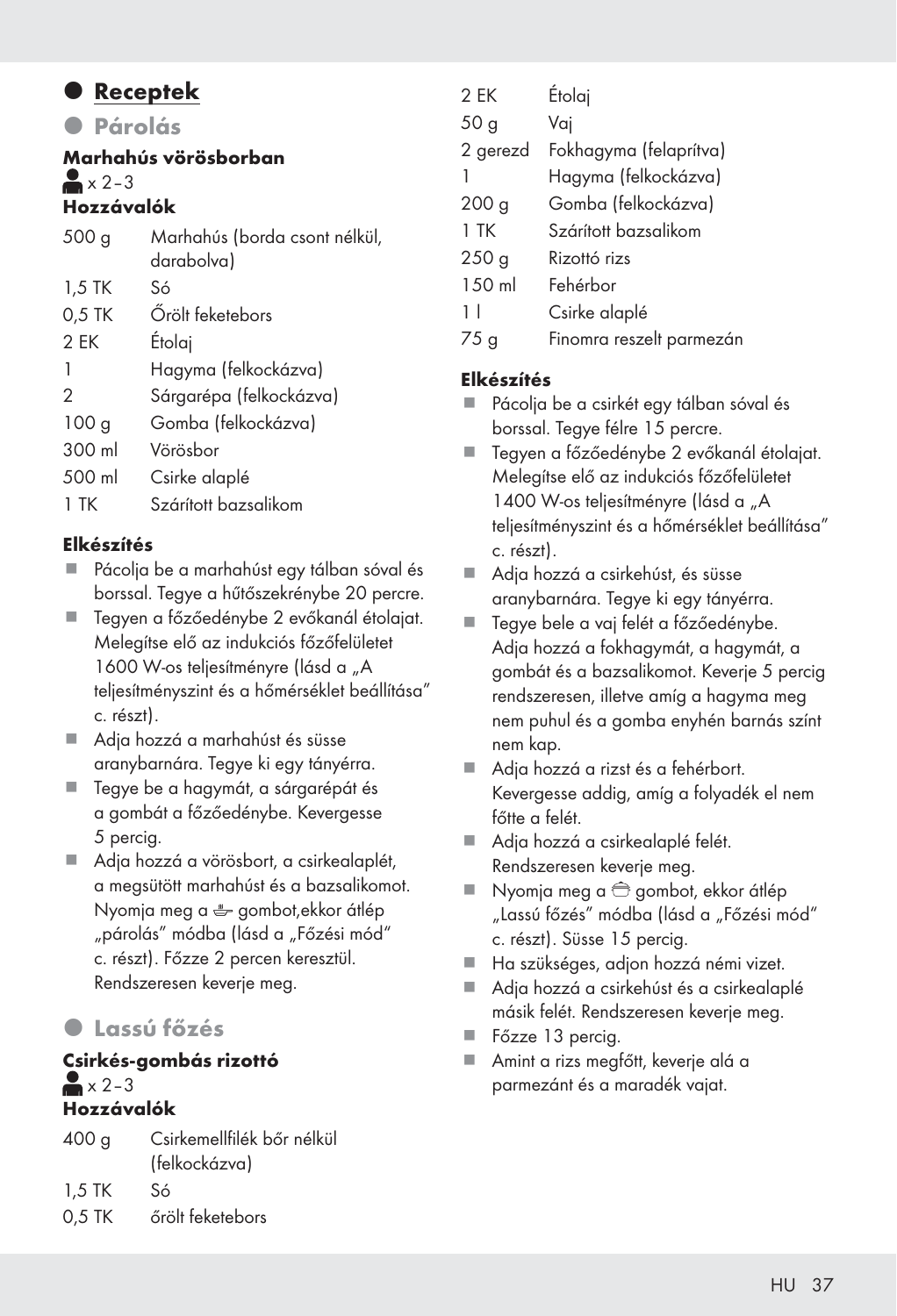## **· Olajsütés**

#### Japán rántott csirke  $\triangle$  x 4–6 Hozzávalók

| 1200 g   | Csirkecomb (felkockázva)             |
|----------|--------------------------------------|
| 3 EK     | Rizsbor                              |
| 3 TK     | Cukor                                |
| 6 EK     | Szójaszósz                           |
| 3 EK     | Gyömbér (aprítva)                    |
| 3 gerezd | Fokhagyma (felaprítva)               |
| 2        | Tojás                                |
| 120g     | Étkezési keményítő                   |
| 11       | Étolaj (a mennyisége függhet a       |
|          | főzőedény méretétől. Az étolajnak be |
|          | kell fednie a csirkét)               |

#### Elkészítés

- Pácolja be a csirkét egy tálban rizsborral, cukorral, szójaszósszal, gyömbérrel és fokhagymával. Tegye a hűtőszekrénybe legalább 15 percre.
- Keverje hozzá a csirkéhez a tojást és az étkezési keményítőt. Jól keverje át.
- Öntse be az étolajat egy edénybe.
- Állítsa az indukciós főzőfelületet 180 °C-ra, és melegítse elő kb. 10 percig (lásd a "A teljesítményszint és a hőmérséklet beállítása" c. részt).
- Nyomja meg a  $\equiv$  gombot, ekkor átlép "Olajsütés" módba (lásd a "Főzési mód" c. részt).
- Lassan engedje bele a csirkehúsokat az étolajba. Süsse a csirkehúsokat 5–7 percen keresztül aranybarnára (egyszerre legfeljebb 300 g csirkehús legyen az edényben).
- Az olaj kifröccsenésének elkerülése érdekében emelje ki a csirkét nagyon óvatosan és lassan a sütőolajból egy merőkanál vagy fogó segítségével.

#### **O** Leves

#### Krumplileves  $\blacktriangleright$   $\times$  3–4 Hozzávalók

| 750 <sub>g</sub> | Burgonya (kockára vágva)                    |
|------------------|---------------------------------------------|
| З                | Frankfurti virsli (kockára vágva)           |
| 150 <sub>g</sub> | Zeller (felkockázva)                        |
| 1                | Póréhagyma, kb. 250 g (szeletekre<br>vágva) |
| 2                | fehér hagyma, kb. 150 g (karikára<br>vágva) |
| 3                | Sárgarépa, kb. 250 g (felkockázva)          |
| 11               | Csirke alaplé                               |
| 1 TK             | Majoranna                                   |
|                  | Babérlevél                                  |

- 30 g Petrezselyem (felaprítva)
- 1 EK Étolaj
- 1 csipet Só
- 1 csipet Bors

#### Elkészítés

- Melegítse elő az indukciós főzőfelületet 1600 W-os teljesítményre (lásd a "A teljesítményszint és a hőmérséklet beállítása" c. részt).
- Egy nagyobb főzőedénybe tegye be az étolajat.
- Tegye bele a hagymát és pirítsa barnulásig (kb. 5 perc).
- Tegye az edénybe a majorannát, a burgonyát, a póréhagymát, a sárgarépát, a virslit, a petrezselymet és a zellert, majd pirítsa a hagymával együtt további 2 percig.
- Öntse fel a csirkealaplével, majd adja hozzá a babérlevelet.
- Fedje le az edényt egy fedővel, majd nyomja meg a  $\stackrel{m}{\bullet}$  gombot, így átlép "Leves" módba (lásd a "Főzési mód" c. részt).
- Főzze 90 percig.
- Időnként kevergesse meg a levest.
- Ízesítse sóval és borssal.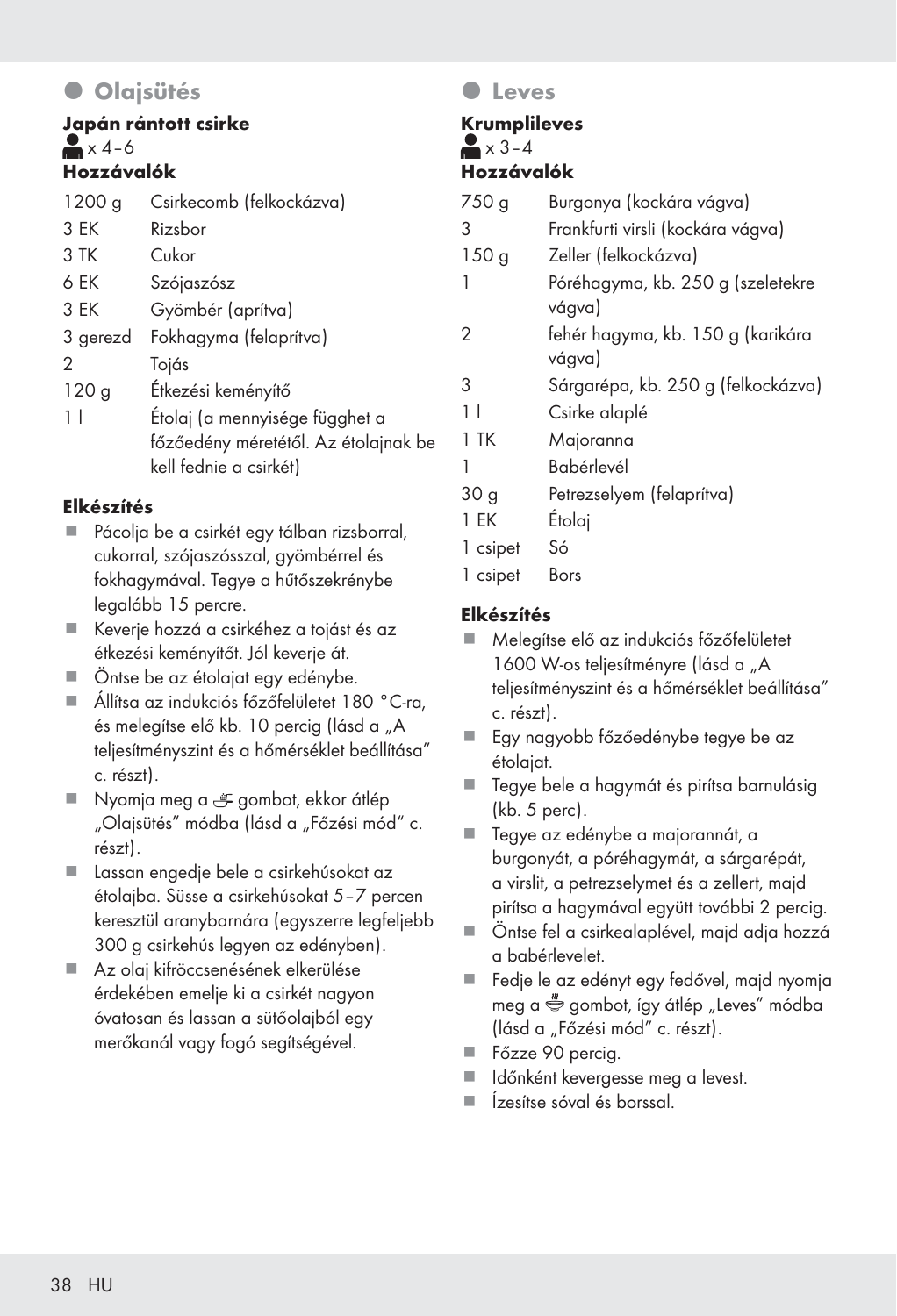## **· Tisztítás és ápolás**

m VESZÉLY! Áramütésveszély! Tisztítás előtt: Minden esetben húzza ki a készülék csatlakozóját a konnektorból.



A VESZÉLY! Égési sérülés veszélye! Ne tisztítsa a terméket közvetlenül használat után. Előtte hagyja a terméket lehűlni.

m FIGYELMEZTETÉS! A termék elektromos részeit ne merítse vízbe vagy más folyadékokba. Soha ne tartsa a terméket folyó víz alá.

 Ügyeljen arra, hogy ne jusson víz vagy más folyadék a termék belsejébe.

- m FIGYELEM! A készülék vagy az alkatrészei tisztításához ne használjon súroló hatású, durva tisztítószereket. illetve kemény keféket vagy hegyes tárgyakat. Anyagi károk kockázata.
- A borítást tisztítsa egy enyhén nedves ruhával. Szükség esetén használjon mosogatószert.
- $\blacksquare$  Törölje át a főzőzónát  $\lfloor 2 \rfloor$  és a kezelőfelületet 20 rendszeresen lágy tisztítószerrel.
- Végül törölje át egy csak tiszta vízzel benedvesített ruha segítségével, hogy a tisztítószer esetleges maradványait is eltávolítsa.
- Ne használion tisztító sprayt vagy más agresszív tisztítószert, mivel ezek foltokat, elkenődést okozhatnak vagy a felület homályosodását okozhatják.
- Tisztítás után: Hagyja a terméket megszáradni.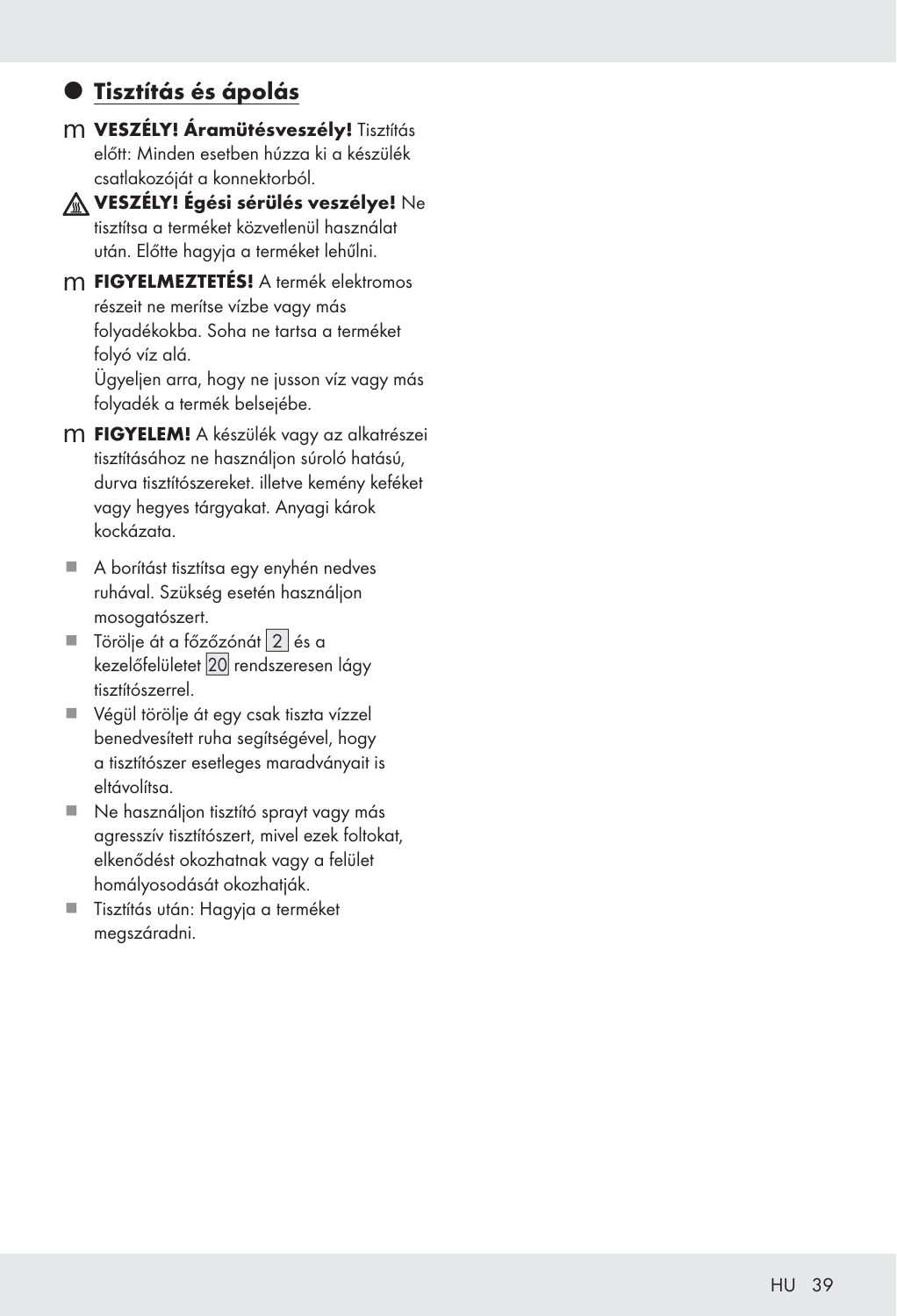# $\bullet$  Hibaelhárítás

| Probléma                                                     | Ok                                                       | Megoldás                                                                                                                                    |  |  |
|--------------------------------------------------------------|----------------------------------------------------------|---------------------------------------------------------------------------------------------------------------------------------------------|--|--|
| Az indukciós főzőlap<br>nem kapcsol be.                      | Nincs bedugva az<br>elektromos csatlakozó   1  .         | Dugja be az elektromos csatlakozót   1   egy<br>megfelelő konnektorba.                                                                      |  |  |
|                                                              | A gyerekzár aktív.                                       | Kapcsolja ki a gyerekzárat (lásd a<br>"Gyerekzár" c. részt).                                                                                |  |  |
| A főzőzóna 2 nem<br>melegszik fel.                           | Az edény nem alkalmas<br>indukciós főzéshez.             | Csak indukciós főzésre alkalmas edényeket<br>használjon.                                                                                    |  |  |
| A kijelzőn 11 az EO<br>látható.                              | Nincs a főzőzónán 2<br>edény.                            | Tegyen rá egy edényt a főzőzónára 2.                                                                                                        |  |  |
|                                                              | Az edény nem alkalmas<br>indukciós főzéshez.             | Csak indukciós főzésre alkalmas edényeket<br>használjon.                                                                                    |  |  |
|                                                              | Az edény túl kicsi és nem a<br>főzőzóna $2$ közepén van. | Csak olyan edényeket használjon, amelyek<br>talpátmérője 10 és 22 cm között van, és<br>mindig helyezze azokat a főzőzóna $ 2 $<br>közepére. |  |  |
| A kijelzőn 11 az E1,<br>$E2$ , $E3$ vagy az $E4$<br>látható. | Műszaki hiba                                             | Vegye fel a kapcsolatot a forródrótunkkal<br>(lásd a "Garancia" c. részt).                                                                  |  |  |
| A kijelzőn 11 az E5<br>látható.                              | A főzőzóna 2 túlhevülés<br>elleni védelme                | Várja meg, amíg a termék lehűl.<br>Amint csökken a hőmérséklet, tartsa nyomva                                                               |  |  |
| A kijelzőn 11 az E6<br>látható.                              | A termék túlhevülés elleni<br>védelme                    | $\alpha \cup \alpha$ o gombot 2 másodpercig a termék<br>újraindításához.                                                                    |  |  |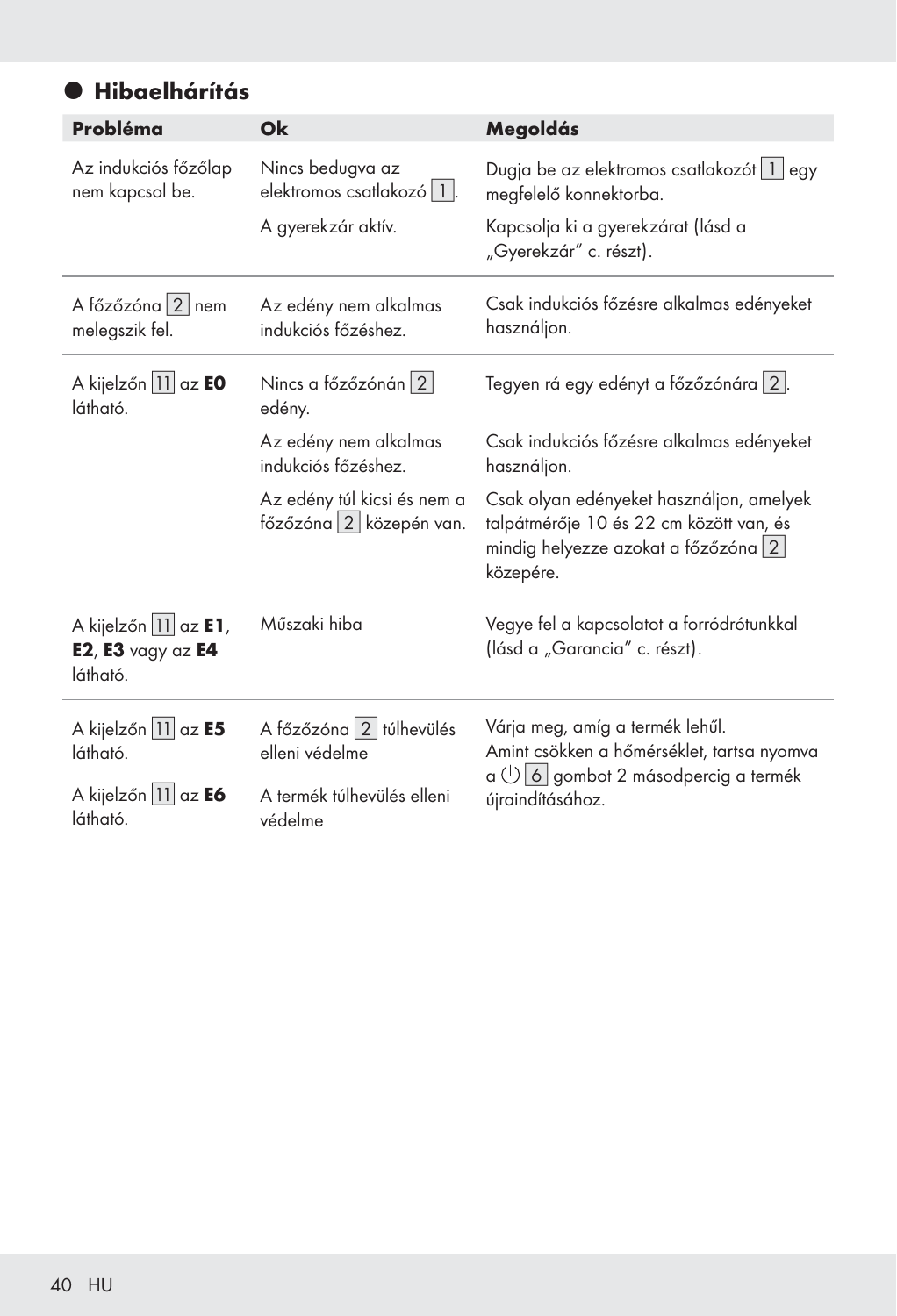# $\bullet$  **Tárolás**

VESZÉLY! Égési sérülés veszélye! Ne

tegye el a terméket közvetlenül használat után. Előtte hagyja a terméket lehűlni.

- Tárolás előtt: Tisztítsa meg a terméket.
- Ha a terméket nem használja, tárolja azt az eredeti csomagolásában.
- A terméket tárolja száraz, gyermekek számára nem elérhető helyen.
- Ne tárolja a terméket függőleges helyzetben.

## **Mentesítés**

A csomagolás környezetbarát anyagokból készült, amelyeket a helyi újrahasznosító helyeken adhat le ártalmatlanítás céljából.



A hulladék elkülönítéséhez vegye figyelembe a csomagolóanyagon található jelzéseket. Ezek rövidítéseket (a) és számokat (b) tartalmaznak a következő jelentéssel: 1–7: műanyagok / 20–22: papír és karton / 80–98: kötőanyagok.



A termék és a csomagolóanyagok újrahasznosíthatóak, semmisítse meg ezeket elkülönítve a jobb hulladékkezelés érdekében. A Triman-logó csak Franciaországra vonatkozik. A kiszolgált termék megsemmisítési



lehetőségeiről lakóhelye illetékes önkormányzatánál tájékozódhat. A környezete érdekében, ne dobja a kiszolgált terméket a háztartási

szemétbe, hanem adja le szakszerű ártalmatlanításra. A gyűjtőhelyekről és azok nyitvatartási idejéről az illetékes önkormányzatnál tájékozódhat.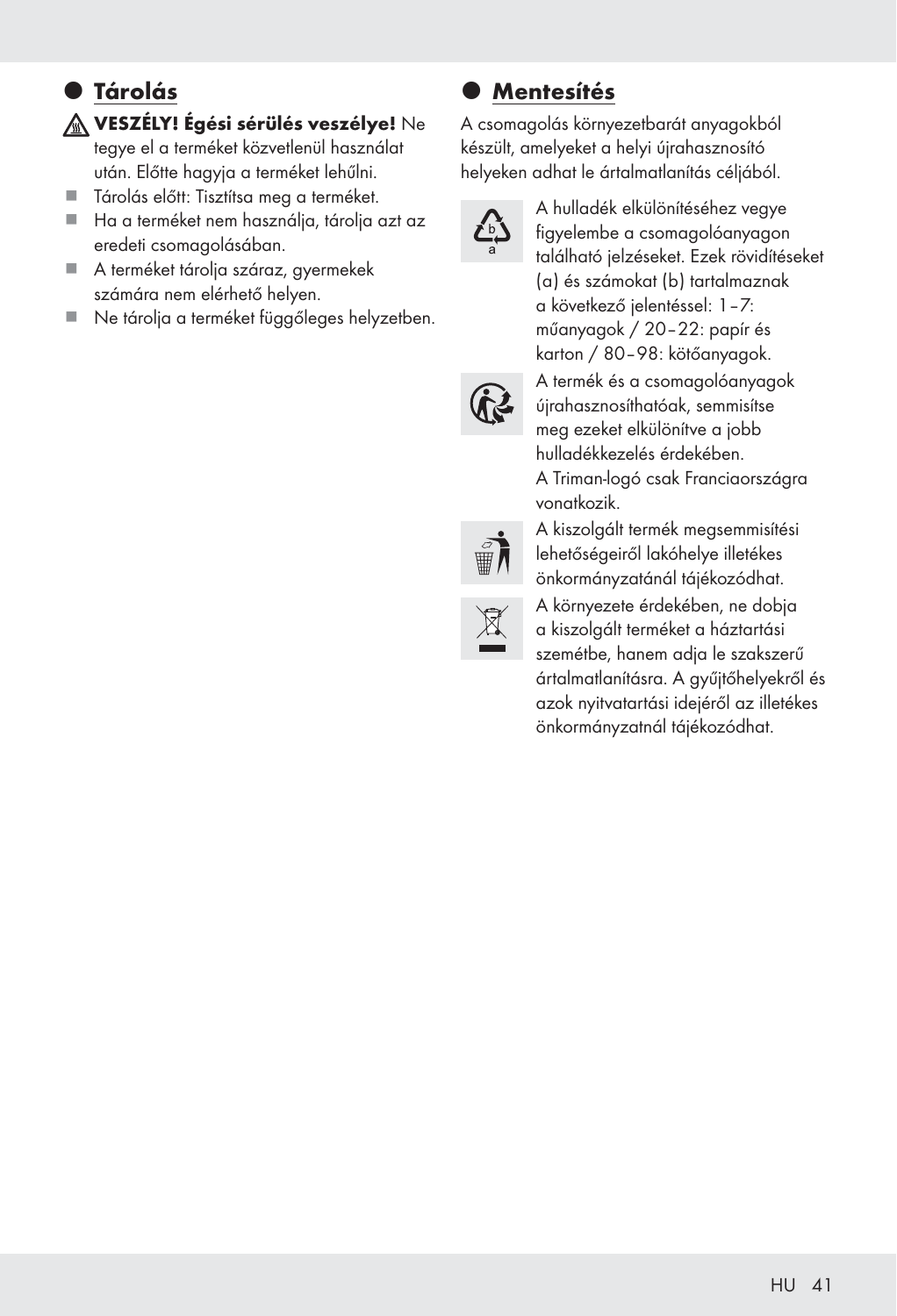## $Q$  Garancia

A terméket szigorú minőségi előírások betartásával gondosan gyártottuk, és szállítás előtt lelkiismeretesen ellenőriztük. Ha a terméken hiányosságot tapasztal, akkor a termék eladójával szemben törvényes jogok illetik meg Önt. Ezeket a törvényes jogokat a következőkben ismertetett garancia vállalásunk nem korlátozza.

A termékre 3 év garanciát adunk a vásárlás dátumától számítva. A garanciális idő a vásárlás dátumával kezdődik. Kérjük, jól őrizze meg a pénztári blokkot. Ez a bizonylat szükséges a vásárlás tényének az igazolásához.

Ha a termék vásárlásától számított 3 éven belül anyag- vagy gyártási hiba merül fel, akkor a választásunk szerint a terméket ingyen megjavítjuk vagy kicseréljük. A garancia megszűnik, ha a terméket megrongálták, nem szakszerűen kezelték vagy tartották karban.

A garancia az anyag- vagy gyártáshibákra vonatkozik. A garancia nem terjed ki azokra a termékrészekre, melyek normál kopásnak vannak kitéve és ezért fogyóeszköznek tekinthetők (pl. elemek), vagy a törékeny részekre sérülésére, pl. kapcsolók, akkuk, vagy üvegből készült részek.

#### Garanciális ügyek lebonyolítása

Ügyének gyors elintézhetősége céljából, kérjük kövesse az alábbi útmutatást:

Kérjük, kérdések esetére készítse elő a pénztárblokkot és a cikkszámot (pl. IAN 123456\_7890) a vásárlás tényének az igazolására.

Kéjük, hogy a cikkszámot olvassa le a típustábláról, a gravírozásból, az Útmutató címoldaláról (balra lent), illetve a hátoldalon, vagy a termék alján található matricáról.

Amennyiben működési hibák, vagy egyéb hiányosság lépne fel, előszöris vegye fel a kapcsolatot a következőkben megnevezett szervizek egyikével telefonon, vagy e-mailen.

A hibásnak ítélt terméket ezután a vásárlást igazoló blokk, valamint a hiba leírásának és keletkezési idejének mellékelésével díjmentesen postázhatja az Önnel közölt szervizcímre.

#### Szerviz

 Szerviz Magyarország Tel.: 0680021536 E-mail: owim@lidl.hu

# $\epsilon$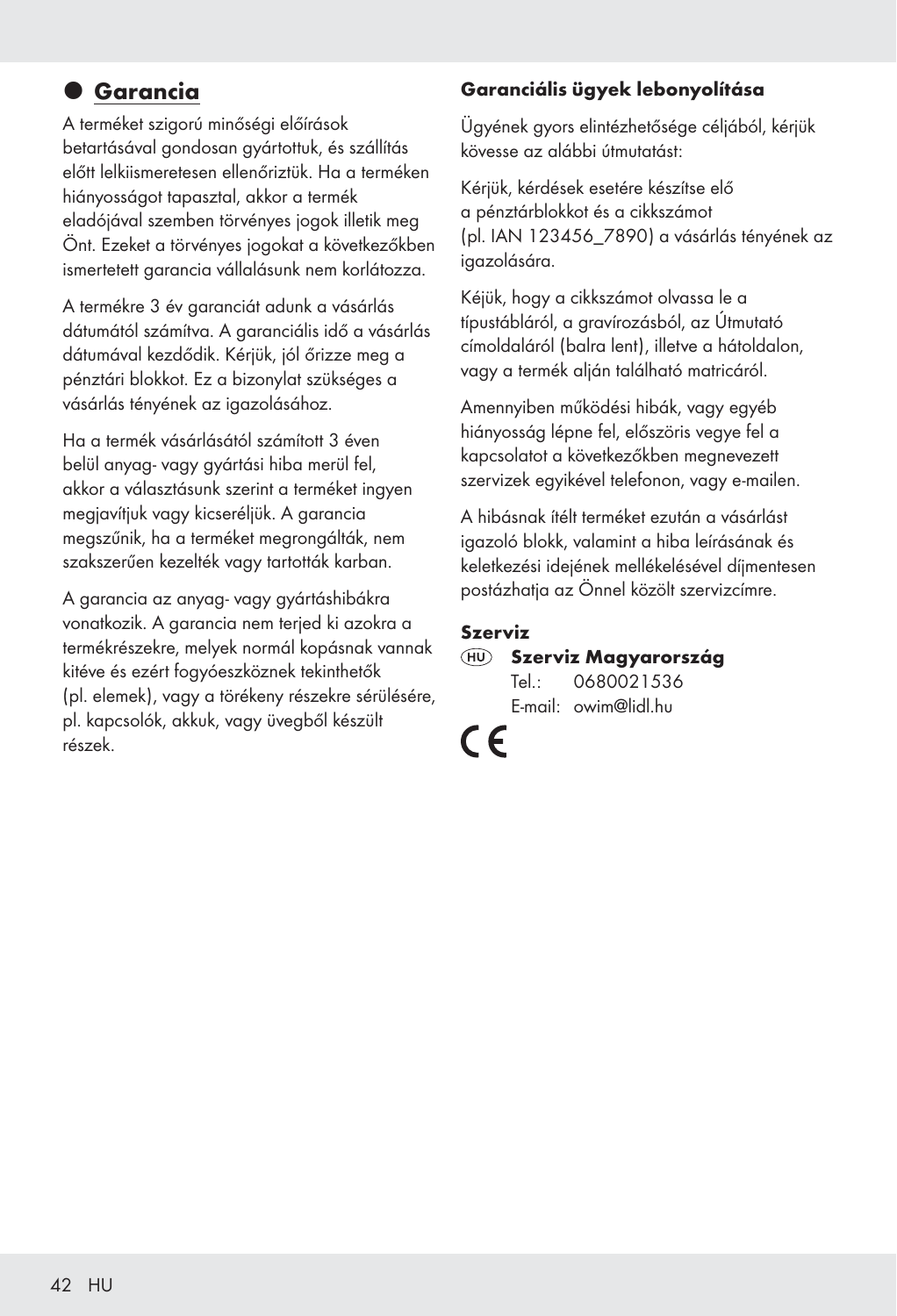|  | 45  |
|--|-----|
|  |     |
|  |     |
|  |     |
|  |     |
|  |     |
|  |     |
|  |     |
|  | .51 |
|  | .51 |
|  | .51 |
|  |     |
|  |     |
|  |     |
|  |     |
|  |     |
|  | .56 |
|  | 56  |
|  |     |
|  |     |
|  |     |
|  |     |
|  | .59 |
|  | 60  |
|  |     |
|  |     |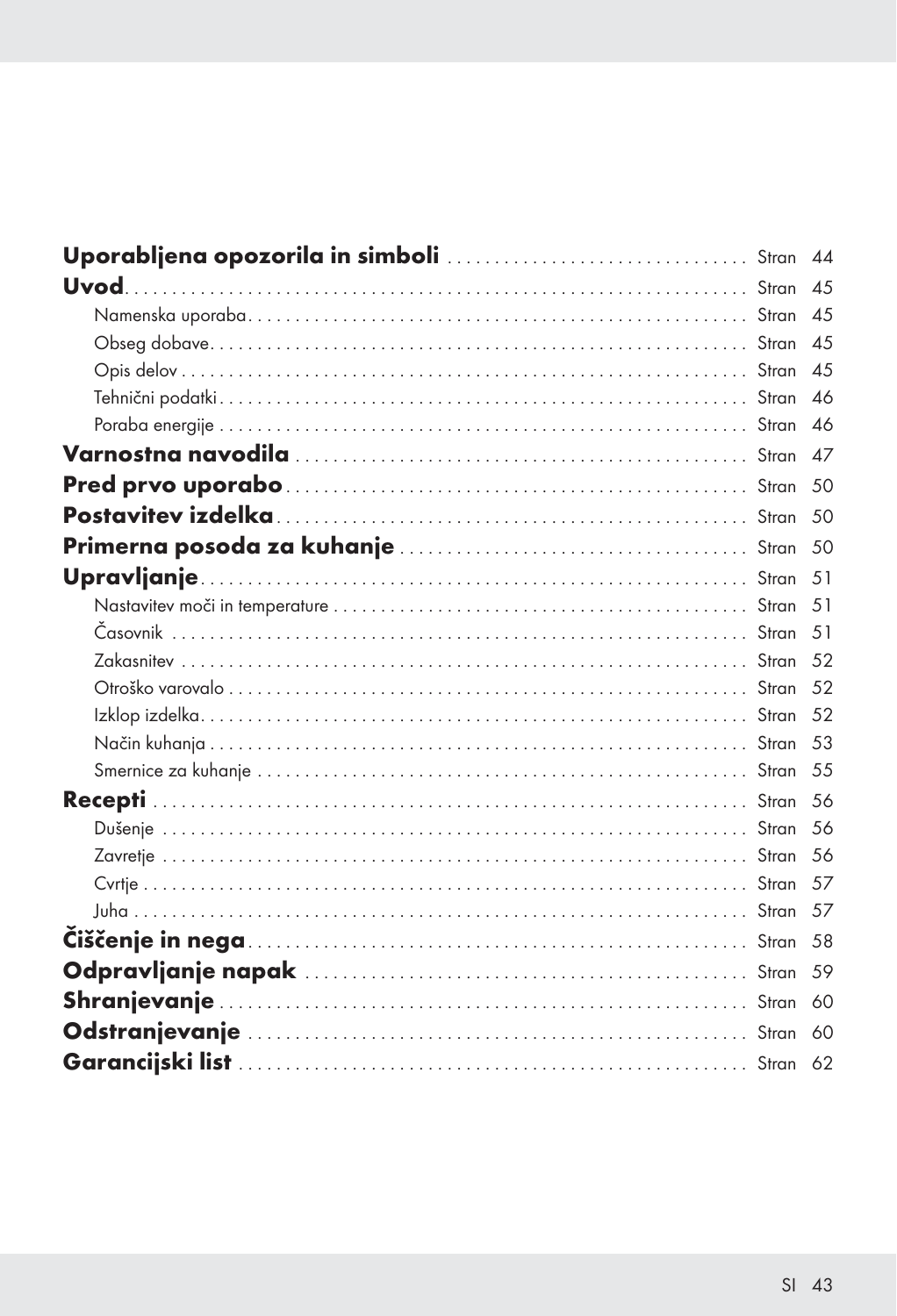| Uporabljena opozorila in simboli<br>V teh navodilih za uporabo in na pakiranju se uporabljajo naslednja opozorila: |                                                                                                                                                                                                                   |    |                                                                                                               |  |  |
|--------------------------------------------------------------------------------------------------------------------|-------------------------------------------------------------------------------------------------------------------------------------------------------------------------------------------------------------------|----|---------------------------------------------------------------------------------------------------------------|--|--|
|                                                                                                                    | <b>NEVARNOST!</b> Ta simbol z opozorilno<br>besedo »Nevarnost« označuje<br>nevarnost z visoko stopnjo tveganja,<br>ki lahko v primeru neupoštevanja<br>opozorila povzroči hudo poškodbo ali<br>celo smrt.         |    | Nevarnost opeklin! Vroče površine, ne<br>dotikajte se!                                                        |  |  |
|                                                                                                                    | <b>OPOZORILO!</b> Ta simbol z<br>opozorilno besedo »Opozorilo«<br>označuje nevarnost s srednje visoko<br>stopnjo tveganja, ki lahko v primeru<br>neupoštevanja opozorila povzroči hudo<br>poškodbo ali celo smrt. |    | Pozor, vroča površina!                                                                                        |  |  |
|                                                                                                                    | PREVIDNO! Ta simbol z opozorilno<br>besedo »Previdno« označuje nevarnost<br>z nizko stopnjo tveganja, ki lahko v<br>primeru neupoštevanja nevarnosti<br>povzroči majhno ali srednje hudo<br>poškodbo.             |    | Nevarnost - Tveganje električnega<br>udaral                                                                   |  |  |
|                                                                                                                    |                                                                                                                                                                                                                   |    | Ta simbol pove, da so uporabljeni<br>materiali primerni za stik z živili in<br>skladni z evropskimi predpisi. |  |  |
|                                                                                                                    | <b>POZOR!</b> Ta simbol s signalno besedo<br>»Pozor« označuje nevarnost morebitne<br>poškodbe lastnine.                                                                                                           |    | Izdelek uporabljajte le v zaprtih<br>notranjih prostorih.                                                     |  |  |
|                                                                                                                    | <b>OPOMBA:</b> Ta simbol s signalno<br>besedo »Opomba« nudi nadaljnje<br>koristne informacije.                                                                                                                    |    | Simbol za izdelek z zaščitnim<br>razredom II                                                                  |  |  |
|                                                                                                                    | Izmenični tok/napetost                                                                                                                                                                                            |    |                                                                                                               |  |  |
|                                                                                                                    | Hertz (omrežna frekvenca)                                                                                                                                                                                         | CE | Znak CE potrjuje skladnost z direktivami<br>EU, ki veljajo za izdelek.                                        |  |  |
|                                                                                                                    | Vat                                                                                                                                                                                                               |    |                                                                                                               |  |  |

h

 $\mathsf{r}$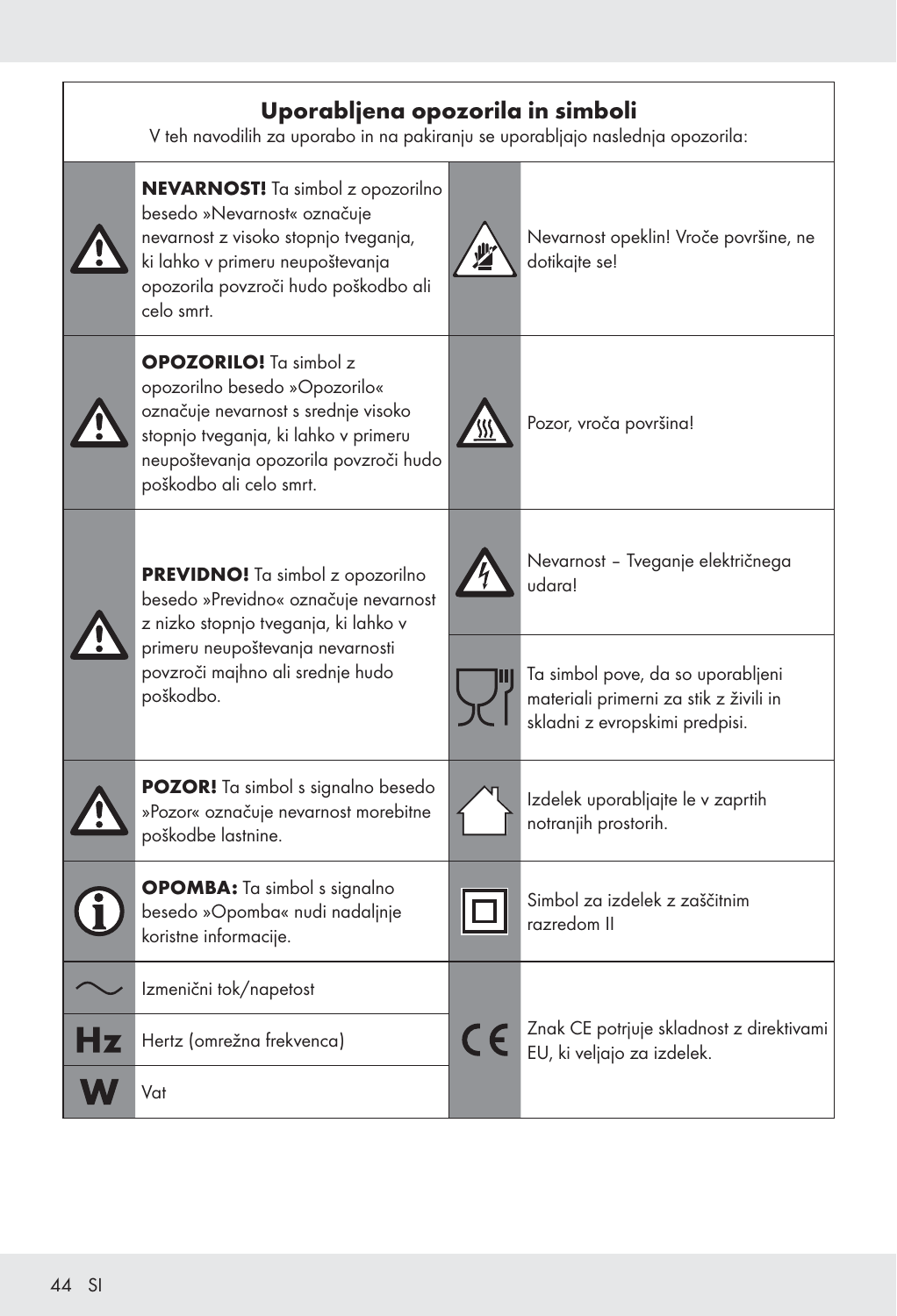## INDUKCIJSKA KUHALNA PLOŠČA

## $\bullet$  Uvod

Iskrene čestitke ob nakupu vašega novega izdelka. Odločili ste se za zelo kakovosten izdelek. To navodilo za uporabo je sestavni del tega izdelka. Vsebuje pomembna navodila za varnost, uporabo in odstranitev. Preden začnete izdelek uporabljati, se seznanite z vsemi navodili za uporabo in varnostnimi napotki. Izdelek uporabljajte samo tako, kot je opisano, in samo za navedena področja uporabe. Če izdelek odstopite novemu lastniku, mu zraven izročite tudi vse dokumente.

#### $\bullet$  Namenska uporaba

Izdelek je namenjen segrevanju in pripravi živil. Izdelka ne uporabljajte za noben drug namen.

Izdelek je namenjen uporabi v zasebnih gospodinjstvih in ne za zdravstvene ali komercialne namene.

Proizvajalec ne prevzema odgovornosti za škodo, nastalo zaradi nepravilne uporabe.

## **Obseg dobave**

Po odstranitvi embalaže izdelka preverite, ali je dobava popolna in da so vsi deli v dobrem stanju. Pred uporabo odstranite ves embalažni material.

- 1 Indukcijska kuhalna plošča
- 1 Navodila za uporabo

## **Opis delov**

Pred branjem odprite preklopljeno stran s skicami. Seznanite se z vsemi funkcijami izdelka.

(Sl. A)

| $\begin{array}{c} \hline \end{array}$ |                              | Priključni kabel z električnim vtičem |
|---------------------------------------|------------------------------|---------------------------------------|
| $\overline{2}$                        |                              | Kuhalno območje                       |
| $\ensuremath{\mathsf{3}}$             | w                            | Prikaz moči (v vatih)                 |
| $\vert$                               | ÷.                           | Tipka                                 |
|                                       |                              | (povečanje vrednosti)                 |
| 5 <sup>2</sup>                        | M                            | Tipka                                 |
|                                       |                              | (osnovna funkcija)                    |
| $6\vert$                              | $\left(\left \right.\right)$ | Tipka z lučko                         |
|                                       |                              | (vklop/izklop)                        |
| 7                                     | «»                           | Tipka z lučko                         |
|                                       |                              | (povečana moč)                        |
| 8 <sup>1</sup>                        | 鱼                            | Tipka z lučko                         |
|                                       |                              | (cvrtje)                              |
| 9                                     |                              | Tipka z lučko                         |
|                                       |                              | (zavretje)                            |
| 10                                    | <u>纵</u>                     | Tipka z lučko                         |
|                                       |                              | (dušenje)                             |
| 11                                    |                              | Prikazovalnik                         |
| 12                                    | नि                           | Tipka z lučko                         |
|                                       |                              | (mleko)                               |
| 13                                    |                              | Tipka z lučko                         |
|                                       |                              | (juha)                                |
| 14                                    |                              | Tipka z lučko                         |
|                                       |                              | (voda)                                |
| 15                                    | 俪                            | Tipka z lučko                         |
|                                       |                              | (pogrevanje)                          |
| 16                                    | А                            | Tipka z lučko                         |
|                                       |                              | (otroško varovalo)                    |
| 17                                    |                              | $\bigoplus$ Tipka z lučko             |
|                                       |                              | (časovnik/zakasnitev)                 |
| 18                                    |                              | Tipka                                 |
|                                       |                              | (zmanjšanje vrednosti)                |
| 19                                    | $^{\circ}$ C                 | Prikaz temperature                    |
| 20                                    |                              | Upravljalno polje                     |
| 21                                    |                              | Ventilator                            |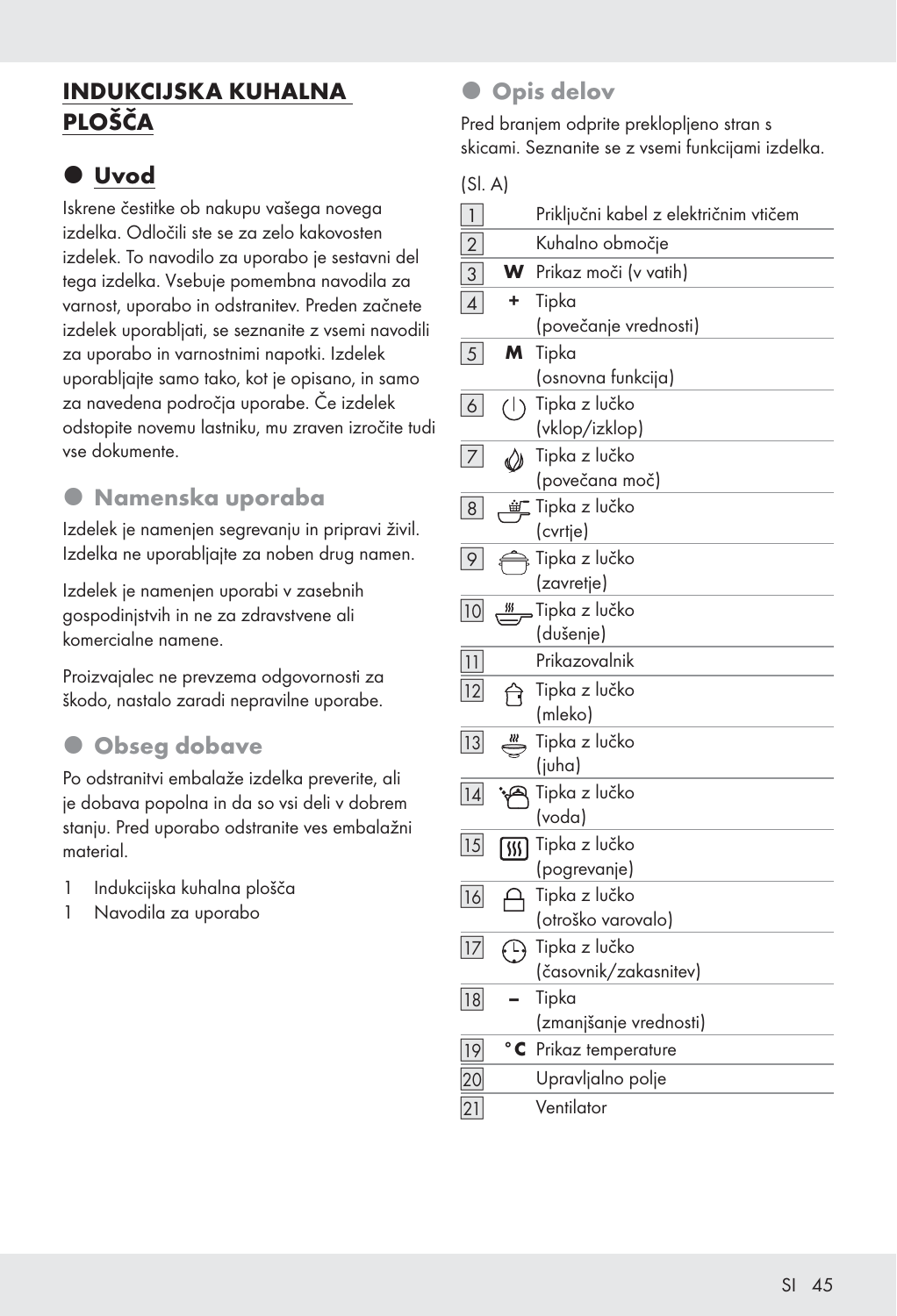## **• Tehnični podatki**

| Vhodna napetost:                         | $220 - 240 V$   |
|------------------------------------------|-----------------|
|                                          | $50 - 60$ Hz    |
| Električna moč:                          | 2200 W          |
| Maksimalni premer dna posode za kuhanje: | $22 \text{ cm}$ |
| Minimalni premer dna posode za kuhanje:  | $10 \text{ cm}$ |
| Zaščitni razred:                         | /               |

## **• Poraba energije**

(preizkušeno po Uredbi (EU) št. 66/2014, Priloga I, razdelka 2 in 2.2)

|                                                                                                                                                                 | <b>Simbol</b>                  | <b>Vrednost</b> | <b>Enota</b> |
|-----------------------------------------------------------------------------------------------------------------------------------------------------------------|--------------------------------|-----------------|--------------|
| Identifikacijska oznaka modela                                                                                                                                  |                                | HG07975         |              |
| Vrsta kuhalne plošče                                                                                                                                            |                                | Električna      |              |
| Število kuhalnih območij in/ali<br>kuhališč                                                                                                                     |                                | 1               |              |
| Ogrevalna tehnologija (indukcijska<br>kuhalna območja in kuhališča,<br>sevalna kuhalna območja, kuhalne<br>plošče)                                              |                                | Indukcija       |              |
| Pri krožnih kuhalnih območjih ali<br>kuhališčih: Premer uporabne površine<br>vsakega električno ogrevanega<br>kuhalnega območja je naveden s<br>točnostjo 5 mm. | Ø                              | 22,0            | cm           |
| Za kuhalna območja ali kuhališča,<br>ki niso krožna: Dolžina in širina<br>uporabne površine za vsako                                                            | L                              |                 | cm           |
| električno ogrevano kuhalno<br>območje ter vsako električno<br>ogrevano kuhališče sta navedeni s<br>točnostjo do 5 mm.                                          | W                              |                 | cm           |
| Poraba energije na kuhalno območje<br>ali kuhališče na kg                                                                                                       | EC <sub>electric cooking</sub> | 190,5           | Wh/kg        |
| Poraba energije za kuhalno ploščo<br>na kg                                                                                                                      | EC <sub>electric</sub> hob     | 190,5           | Wh/kg        |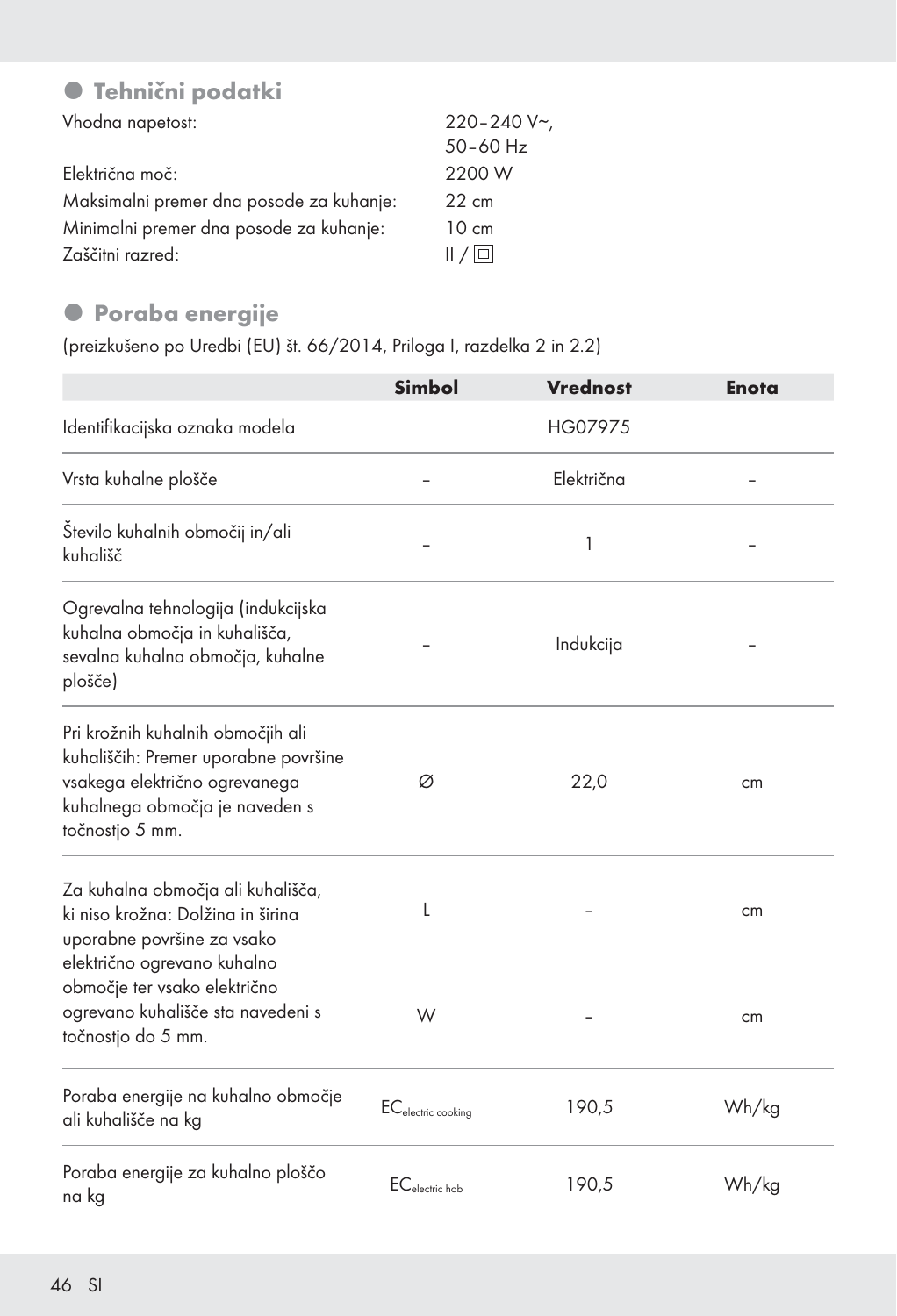#### Dodatni napotki za porabo energije indukcijske kuhalne plošče:

Da bi ohranili čim manjšo porabo energije pri uporabi indukcijske kuhalne plošče, priporočamo, da izberete le najvišjo potrebno nastavitev temperature/moči, in jo po potrebi prilagodite/ zmanjšate med pripravo hrane. Kadar koli je mogoče, uporabljajte lonce s pokrovi.



# Varnostna navodila

PRED UPORABO IZDELKA SE SEZNANITE Z VSEMI VARNOSTNIMI NAVODILI IN NAVODILI ZA UPORABO! ČE IZDELEK PREDATE DRUGIM, PRILOŽITE TUDI VSE **DOKUMENTEI** 

Pri škodi zaradi neupoštevanja teh navodil za uporabo garancija preneha veljati!

Ne prevzemamo odgovornosti za posledično škodo! Ne prevzemamo odgovornosti za gmotno škodo ali telesne poškodbe, ki so nastale zaradi nepravilne uporabe ali neupoštevanja varnostnih navodil!

# Otroci in osebe s posebnimi potrebami

## mOPOZORILO! NEVARNOST SMRTI IN NESREČ ZA DOJENČKE TER OTROKE!

 Otrok ne pustite nenadzorovanih z embalažnim materialom.

 Embalažni material predstavlja nevarnost zadušitve.

 Otroci pogosto podcenjujejo s tem povezane nevarnosti. Otrokom nikoli ne dovolite zadrževanja v bližini embalažnega materiala.

- Ta izdelek smejo otroci od dopolnjenega 8 leta in osebe z omejenimi telesnimi, čutilnimi ali duševnimi sposobnostmi oziroma pomanjkljivimi izkušnjami in/ali znanjem uporabljati le, če so pod nadzorom ali so bili poučeni o varni uporabi izdelka in razumejo nevarnosti, ki iz tega izhajajo.
- Otroci se ne smejo igrati z izdelkom.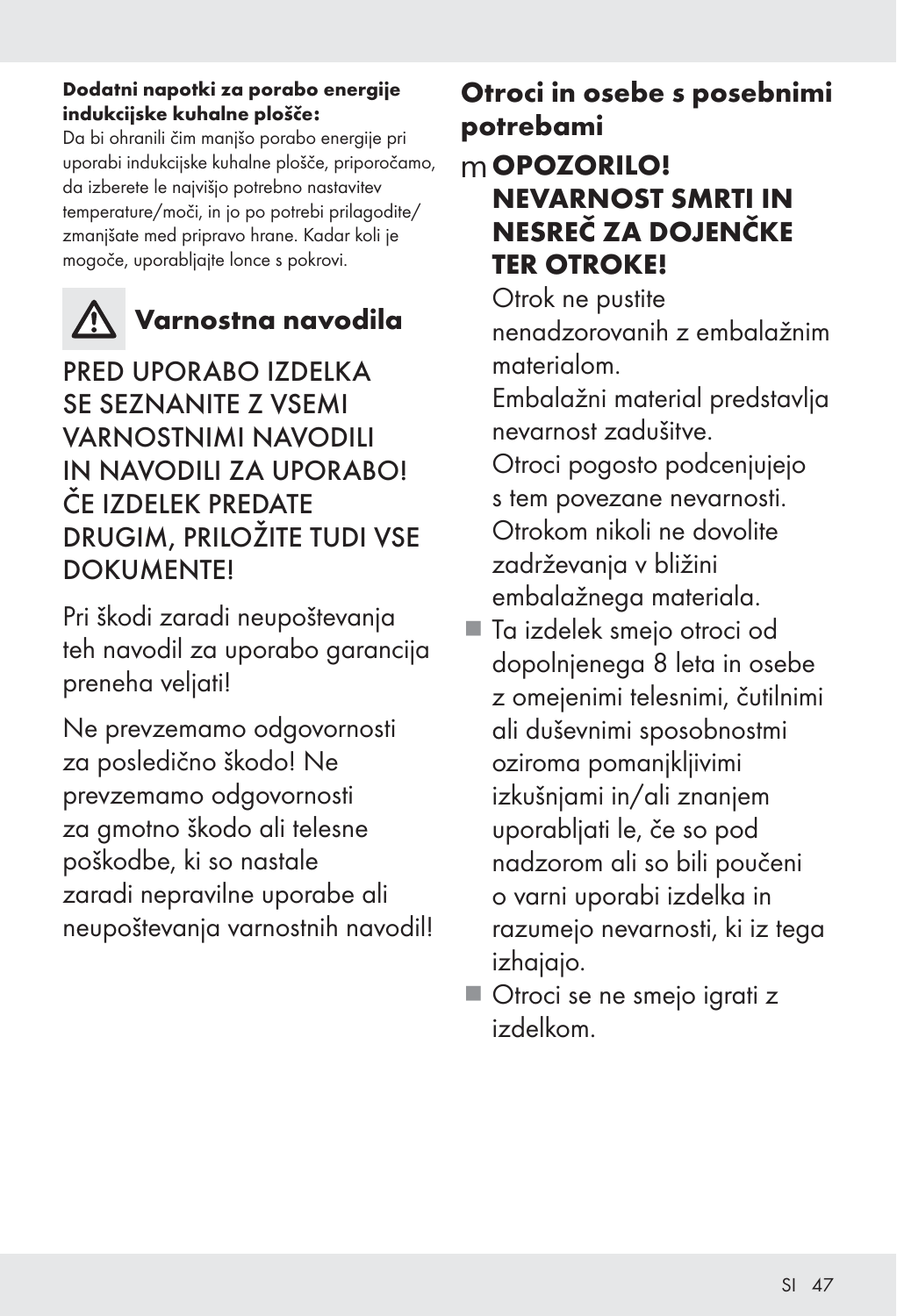- Otroci naprave ne smejo čistiti in vzdrževati, razen če so starejši od 8 let in pod nadzorom.
- Otrokom, mlajšim od 8 let, preprečite dostop od izdelka in priključnega kabla.

# Namenska uporaba

mOPOZORILO! Nepravilna uporaba lahko povzroči telesne poškodbe. Ta izdelek uporabljajte izključno skladno s temi navodili. Izdelka ne poskušajte kakor koli spreminjati.

OPOZORILO! Nevarnost

opeklin! Kovinskih predmetov, na primer nožev, vilic, žlic in pokrovk, ne polagajte na kuhalno ploščo, saj se lahko segrejejo.

## OPOZORILO! Nevarnost opeklin! Izdelek se med delovanjem segreje. Med delovanjem ali takoj po uporabi se izdelka ne dotikajte.

# Električna varnost

## mNEVARNOST! Nevarnost električnega udara!

Izdelka nikoli ne poskušajte popravljati sami. Pri napačnem delovanju sme popravila opraviti izključno usposobljeno osebje.

# mOPOZORILO! Nevarnost električnega udara!

Izdelka nikoli ne potapljajte v vodo ali druge tekočine. Izdelka ne držite pod tekočo vodo.

# mOPOZORILO! Nevarnost električnega udara! Če

je površina poškodovana, napravo izklopite, da preprečite možen električni udar.

## mOPOZORILO! Nevarnost električnega udara! Ne

uporabljajte izdelka, če je poškodovan. Izdelek ločite od električnega omrežja in se posvetujte s prodajalcem, če je poškodovan.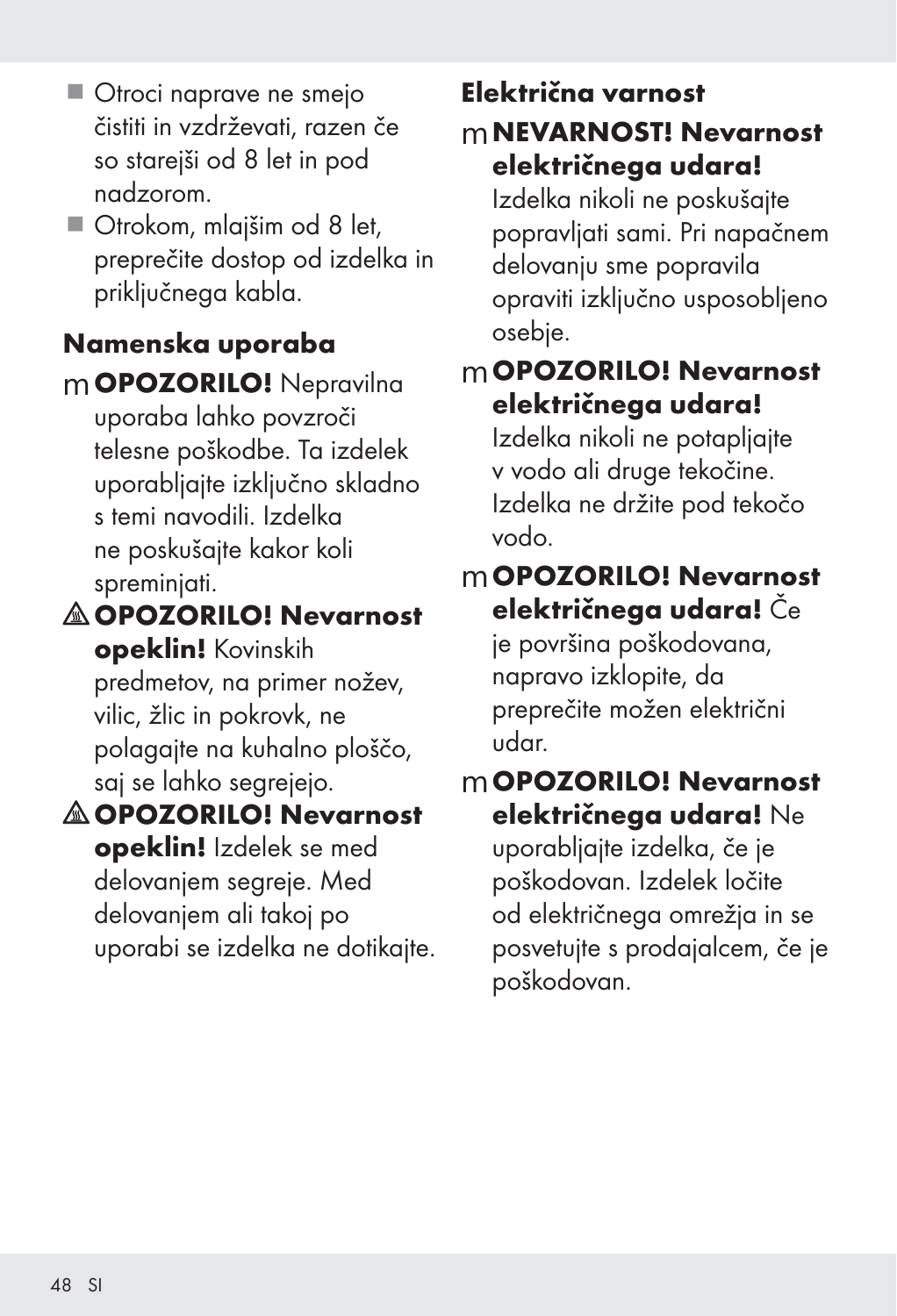- Izdelka ne smete uporabljati, če vam je padel na tla ali so na njem vidne poškodbe.
- Pred priključitvijo izdelka na električno omrežje preverite, ali napetost in nazivni tok ustrezata podatkom o napajanju, navedenim na tipski tablici izdelka.
- Redno preverjajte, ali sta električni vtič in priključni kabel poškodovana. Če je priključni kabel poškodovan, ga mora zamenjati proizvajalec, njegova servisna služba ali podobno usposobljene osebe, da se izognete nevarnostim.
- Priključni kabel zaščitite pred poškodbami. Pazite, da ne visi čez ostre robove in ga ne prepogibajte. Priključni kabel ne sme biti v bližini vročih površin ali odprtega ognja.

# Upravljanje

- Med delovanjem izdelka ne premikajte.
- Izdelka ne smete nikoli postaviti na vroče površine (plinska peč, električni štedilnik, pečica itd.). Izdelek vedno uporabljajte na ravni, stabilni, čisti in suhi površini, odporni proti vročini.
- Izdelka med uporabo in kratek čas po njej, ko je še topel, ne pokrivajte.
- Pazite, da se priključni kabel ne dotakne kuhalnega območja.
- Ne priporočamo uporabe podaljševalnega kabla.
- Priključne kable položite tako, da se na njih ni mogoče spotakniti ali jih poškodovati.
- Ta izdelek ni namenjen za uporabo z zunanjo stikalno uro ali z ločenim sistemom daljinskega upravljanja.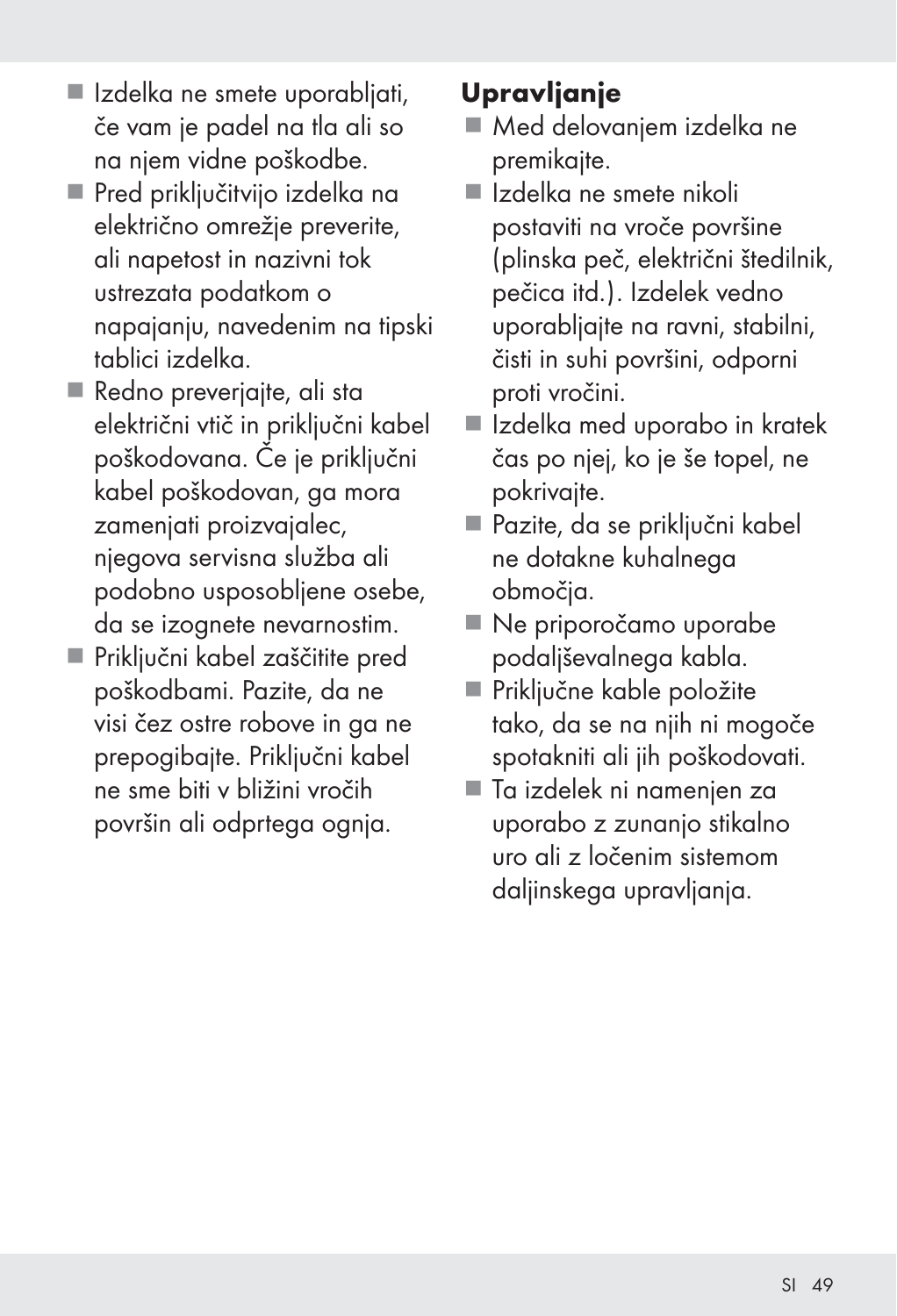Ko izdelek uporabljate, pazite, da v bližini ni vnetljivih materialov (npr. kuhinjske krpe, držala za posode itd.).

# Čiščenje in shranjevanje mOPOZORILO! Nevarnost telesnih poškodb!

Izdelek pred čiščenjem ali ob prenehanju uporabe ločite od električnega omrežja.

- Vročega izdelka ne dajajte v omaro ali v embalažo.
- Električnega vtiča iz vtičnice ne potegnite za priključni kabel.
- Izdelek, priključni kabel in električni vtič zaščitite pred prahom, neposredno sončno svetlobo ter kapljanjem ali brizganjem vode.
- Izdelek shranjujte na hladnem in suhem mestu, zaščitenem pred vlago in zunaj dosega otrok.

 Izdelek zaščitite pred vročino. Izdelka ne postavljajte v bližino odprtega plamena ali virov toplote, kot so peči ali grelniki.

## Pred prvo uporabo

- Odstranite embalažo.
- Izdelek očistite (glejte »Čiščenje in nega«).

# Postavitev izdelka

- Izdelek postavite na ravno površino z dovolj prostora za prezračevanje.
- Med izdelkom in sosednjimi stenami (vključno s stranskimi ter hrbtno steno) mora biti najmanj 10 cm prostora.

# Primerna posoda za kuhanje

- Uporabljajte samo feromagnetno posodo za kuhanje, ki je primerna za indukcijske kuhalne plošče. To je pri nakupu posode običajno jasno označeno. Posoda iz nemagnetnih kovin (na primer aluminij in baker) in drugih materialov (npr. keramike, porcelana ali stekla) ni primerna.
- Posoda mora z vso površino stati na indukcijskem kuhališču.
- Posoda mora imeti premer od 10 do 22 cm.
- OPOMBA: Če posoda nima ustreznega premera ali je iz napačnega materiala:
	- Indukcijsko kuhališče se samodejno izklopi.
	- Oglasi se signalni ton.
	- Na prikazovalniku 11 se prikaže obvestilo o napaki EO.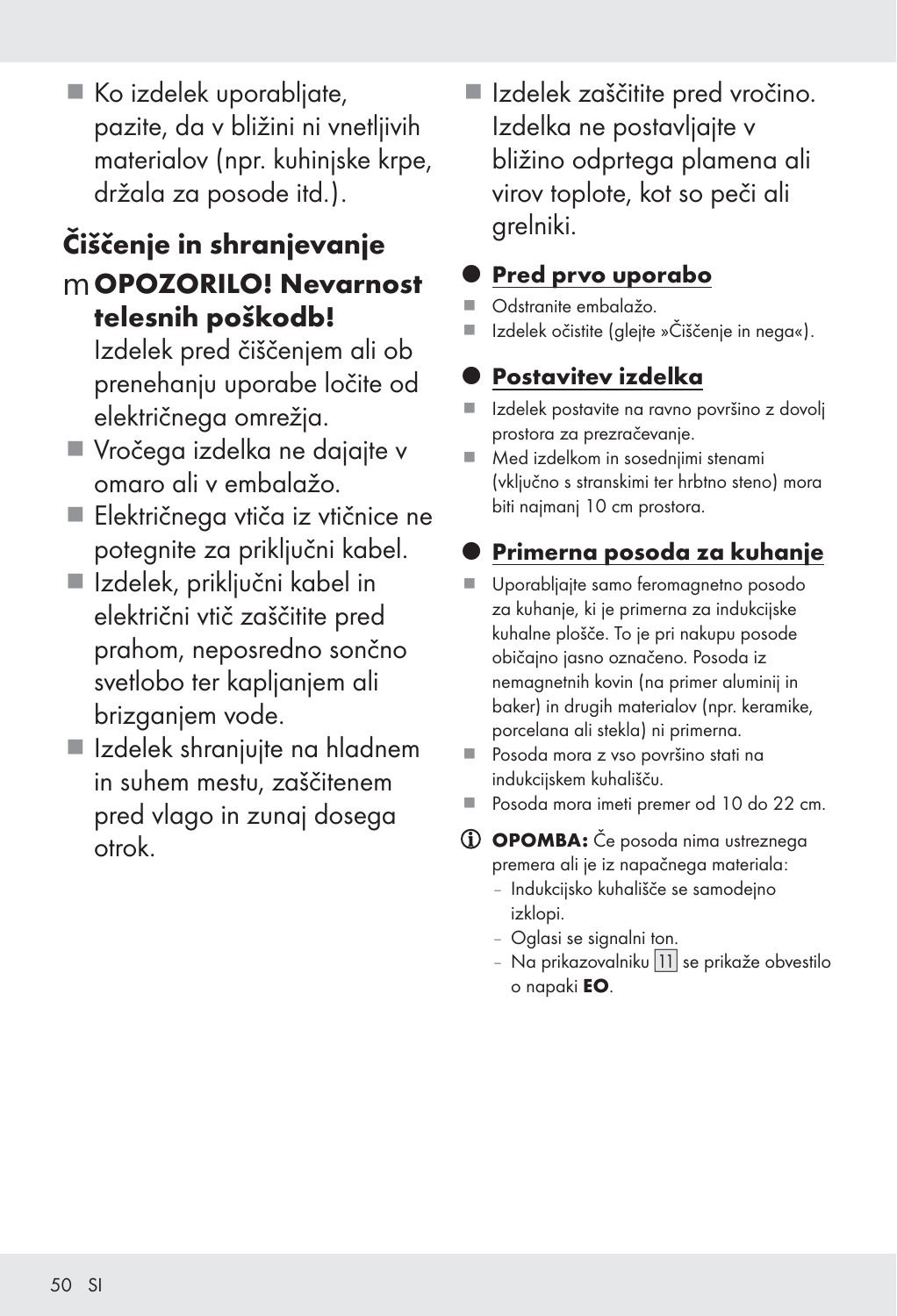## $O$  Upravljanje

#### (i) OPOMBA:

- Za boljši prenos toplote uporabljajte primerne ponve in lonce.
- Uporabljajte lonce in ponve, ki se prilegajo premeru kuhalnega območja.
- Ob vsakem pritisku tipke se oglasi signalni ton.

#### Vklop pripravljenosti

- Na kuhalno območje [2] postavite napolnjen kuhalni lonec ali napolnjeno ponev.
- Električni vtič  $\boxed{1}$  vtaknite v primerno električno vtičnico.

Oglasi se signalni ton.

Na upravljalnem polju 20 za 1 sekundo zasvetijo vse lučke.

Na prikazovalniku | 11 se prikaže -L-. Izdelek je v pripravljenosti.

(i) OPOMBA: Če je temperatura kuhalnega območja [2] nad 60 °C, kaže prikazovalnik 11 -H-.

#### Vklop načina za izbiranje načina

 $\blacksquare$  Tipko  $\bigcup$  6 pridržite za 2 sekundi. Zasveti $(1)$ . Na prikazovalniku 11 se prikaže ON.

Oglasi se signalni ton.

Izdelek je zdaj v načinu za izbiranje načina.

 Izberite način kuhanja (glejte »Način kuhanja«).

## (i) OPOMBA:

- Nazaj v pripravljenost: Pritisnite  $\bigcup$  6.
- Če 30 sekund ne izberete načina kuhanja, se izdelek samodejno preklopi v pripravljenost.
- **•** Nastavitev moči in temperature
- Spremenite naslednje vrednosti:
	- Moč (v korakih po 200 W)
	- Temperatura (v korakih po 20 °C)

Pritisnite  $+ |4|$  ali – [18].

#### Tipka Moč/temperatura

| $\boxed{4}$ Poveča moč/<br>temperaturo   | (največ 2000 W,<br>240 °C |
|------------------------------------------|---------------------------|
| $\boxed{18}$ Zmanjša moč/<br>temperaturo | (najmanj 200 W,<br>60 °C  |

## $\bullet$  Časovnik

- OPOMBA: Preverite, ali lahko v želenem načinu kuhanja uporabljate časovnik: glejte tabelo »Način kuhanja«
- Izberite primerni način kuhanja (glejte »Način kuhanja«).
- Zagon časovnika: Pritisnite  $\bigcirc$  17.
- Osnovna nastavitev: 30 minut
- Nastavitev časovnika:
	- Pritisnite +  $\boxed{4}$  ali  $\boxed{18}$  za preklop vrednosti v korakih po 1 minuto.
	- Za preklop vrednosti v korakih po 10 minut tipko  $+ 4$  ali – [18] pridržite za dalj časa.

#### Tipka Nastavitev časovnika

- $\boxed{4}$  Podališa čas (največ 3 ure)
- 18 Skrajša čas (najmanj 1 minuta)
- Vklop nastavljenega časovnika: Še enkrat pritisnite (!) 17 ali počakajte 5 sekund, da se časovnik samodejno vklopi. Nastavljeni čas štirikrat utripne na prikazovalniku []. Prikazovalnik nato izmenoma kaže nastavljeno moč/temperaturo in preostali čas kuhanja, dokler se nastavljeni čas ne izteče.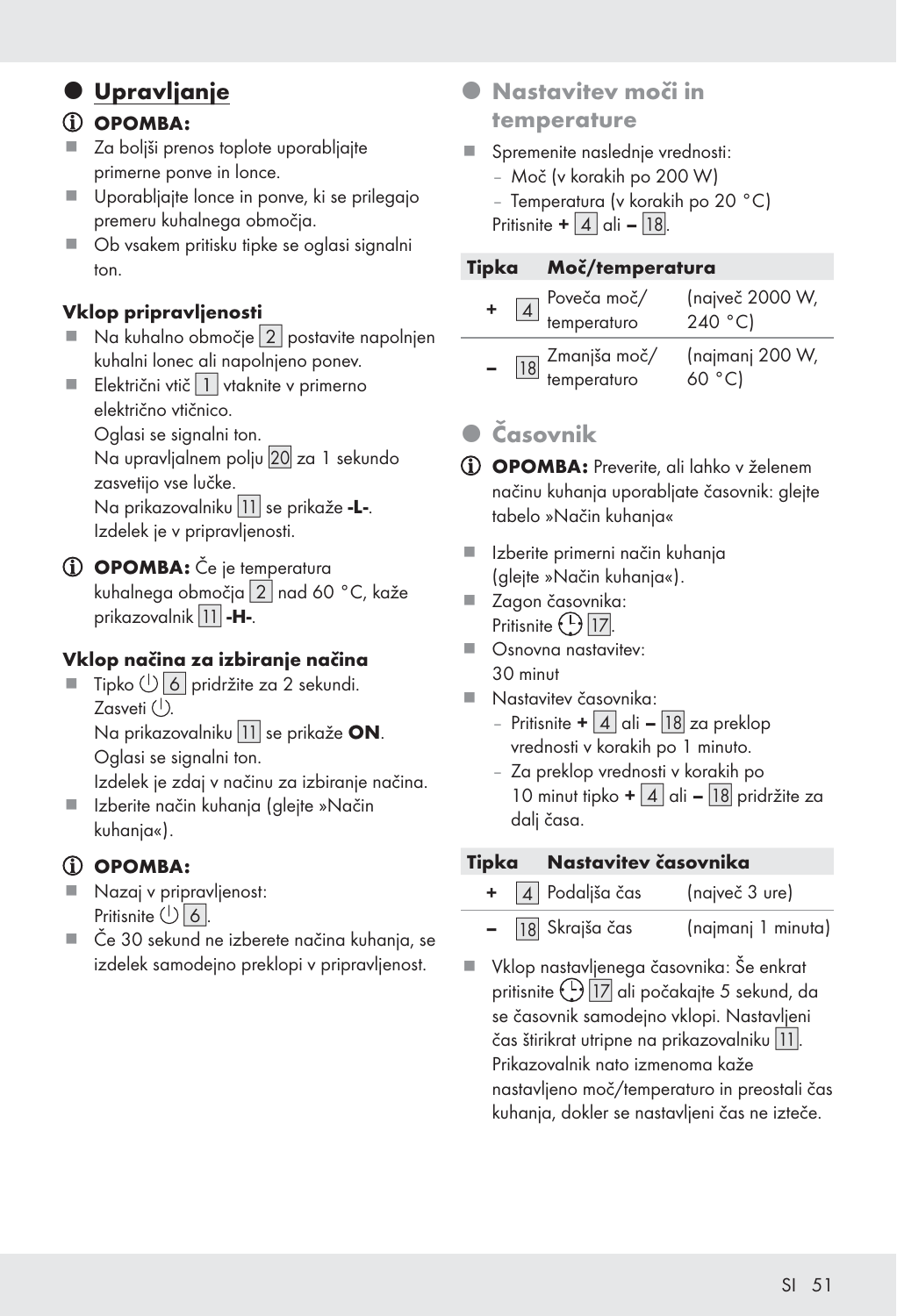- $\blacksquare$  Ko časovnik prešteje navzdol do 0, se izdelek izklopi.
	- Petkrat se oglasi signalni ton.
- Izklop izdelka, preden časovnik prešteje do 0:
	- Pritisnite  $(1)$  6.
- Vnovična nastavitev časovnika: Pritisnite  $\bigoplus$  17.
- **O** Zakasnitev
- OPOMBA: Preverite, ali lahko v želenem načinu kuhanja uporabljate zakasnitev: glejte tabelo »Način kuhanja«
- Tipko  $\bigcup$  6 | pridržite za 2 sekundi.  $\bigcup$  sveti.
- $\blacksquare$  Na prikazovalniku 11 se prikaže ON.
- Oglasi se signalni ton.
- Vklop zakasnitve: Pritisnite  $\bigcup$  17.
- **C**snovna nastavitev: 30 minut
- **Nastavitev zakasnitve:** 
	- Pritisnite +  $\boxed{4}$  ali  $\boxed{18}$  za preklop vrednosti v korakih po 1 minuto.
	- Za preklop vrednosti v korakih po 10 minut tipko +  $\vert 4 \vert$  ali –  $\vert 18 \vert$  pridržite za dali časa.

#### Tipka Nastavitev zakasnitve

- 4 Podaljša čas (največ 24 ure)
	- 18 Skrajša čas (najmanj 1 minuta)
- Izberite primerni način kuhanja (glejte »Način kuhanja«).
- Ko se zakasnitev izteče, se izbrani način kuhanja izklopi.

 Če izdelka ne upravljate več, se izdelek po največ dveh urah kuhanja samodejno preklopi v pripravljenost.

**Predhodni izklop zakasnitve:** Pritisnite  $\bigcup$  6.

- Otroško varovalo
- Vklop otroškega varovala:
	- Tipko  $\triangle$  16 pridržite za 2 sekundi.
	- $\bigcap$  sveti.
- Izklop otroškega varovala:
	- Tipko  $\triangle$   $\overline{16}$  pridržite za 2 sekundi.
	- $\triangle$  ugasne.

### $(i)$  OPOMBA:

- **II Izdelek v pripravljenosti: Otroško** varovalo lahko vklopite, ko je izdelek v pripravljenosti. S tem preprečite uporabo tipke  $\bigcup$  6.
- Če želite znova vklopiti izdelek, izklopite otroško varovalo.
- Vklopljen izdelek: Otroško varovalo lahko vklopite, ko je izdelek vključen. Izdelek deluje naprej z nazadnje določenimi nastavitvami.

 Izdelek lahko izklopite s pritiskom tipke  $\bigcup$  6.

 Vse druge tipke so blokirane, dokler ne izklopite otroškega varovala.

- $\bullet$  Izklop izdelka
- Če deluje način kuhanja, se izdelek po največ 2 urah kuhanja brez upravljanja samodejno preklopi v pripravljenost.
- Preklop iz načina kuhanja v pripravljenost: Pritisnite  $(1)$  6.

 Če je izdelek vroč, nekaj minut deluje ventilator 21, da ohladi izdelek.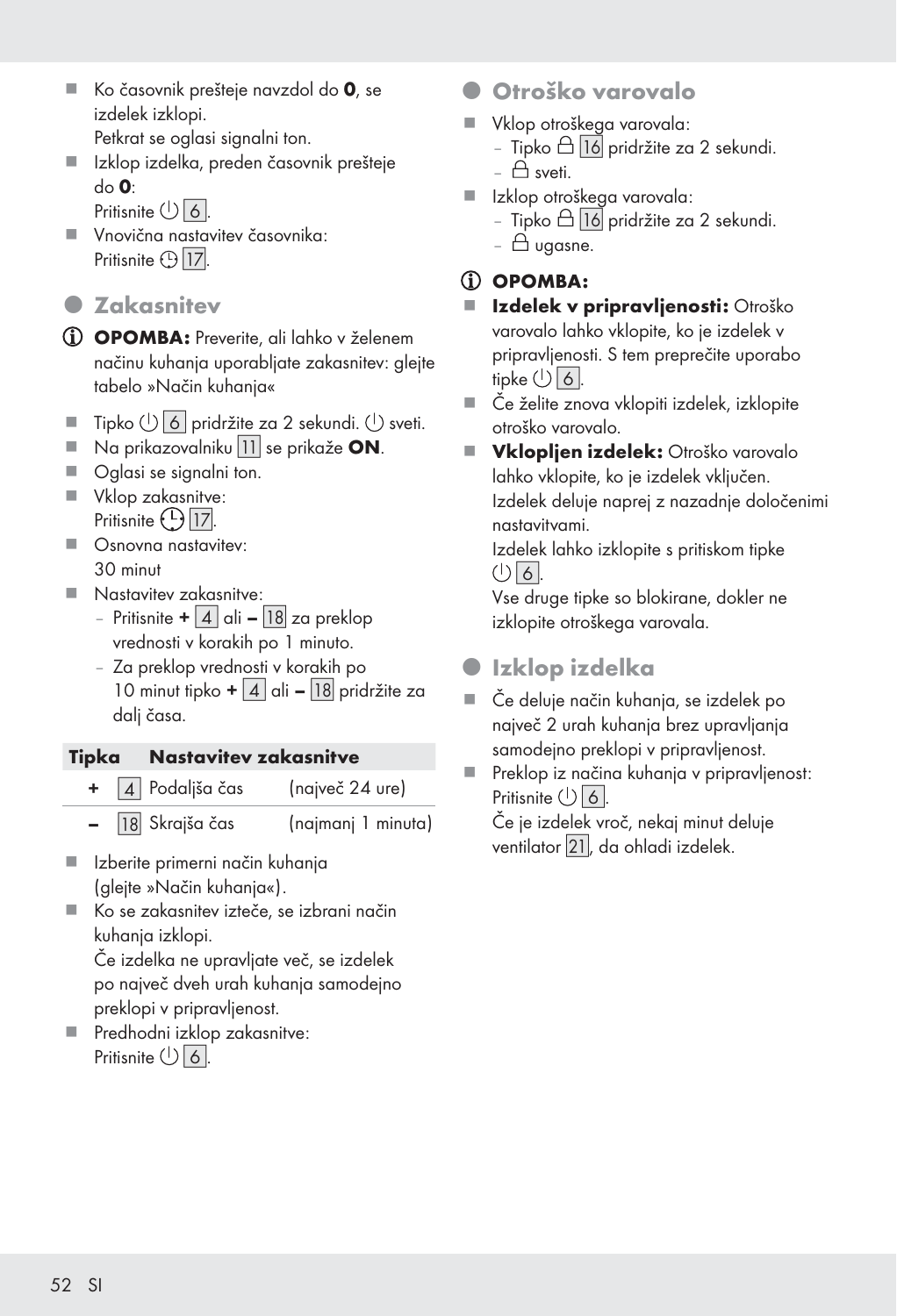## $\bullet$  Način kuhanja

Izbira načina kuhanja: Pritisnite tipko na upravljalnem polju 20. Sveti prikaz izbranega načina kuhanja.



| Način <sup>1</sup>              | <b>Opis</b>                                                                                                                                                                                                                         |
|---------------------------------|-------------------------------------------------------------------------------------------------------------------------------------------------------------------------------------------------------------------------------------|
| $\mathcal{Q}$ 7<br>Povečana moč | Pospeši pripravo<br>Izdelek deluje 30 sekund s polno močjo, nato pa preklopi nazaj na prejšnjo<br>moč, temperaturo ali funkcijo.                                                                                                    |
| $\mathcal{L}$ 8<br>Cvrtje       | Priprava pri visokih temperaturah<br>Ko temperatura sestavin doseže za izbrani način predvideno temperaturo<br>(maksimalna temperatura se razlikuje glede na način), se izdelek preklopi v<br>intervalni način ali ustavi pripravo. |
| $\bigoplus$ 9<br>Zavretje       | Jed zavre in nato počasi kuha naprej.<br>Ko jed zavre, izdelek zmanjša moč.<br>S tem je preprečeno prekipevanje jedi, ki ostanejo v bližini vrelišča.<br>ш                                                                          |
| $-10$<br>Dušenje                | Stalno segrevanje z zmerno močjo<br>Ta osnovna funkcija za dušenje se pogosto uporablja z juhe, enolončnice,<br>omake in dušene jedi.                                                                                               |
| ☆  12  <br>Mleko                | Stalno segrevanje pri temperaturi največ 60 °C<br>Posebej primerno za segrevanje mleka.<br>Trajanje segrevanja: 20 minut<br>ш                                                                                                       |
| $\bigoplus$ 13<br>Juha          | Izdelek prilagodi moč temperaturi jedi in času priprave.<br>Način je primeren za pripravo in pogrevanje juh.<br>ш                                                                                                                   |
| $B$ [14]<br>Voda                | Izdelek vzdržuje stalno visoko moč.<br>To je primerno za kuhanje vode<br>Maksimalno trajanje segrevanja: 20 minut<br>ш                                                                                                              |
| <b>55 15</b><br>Pogrevanje      | Stalno segrevanje z zmerno vročino<br>To je primerno za pogrevanje in vzdrževanje temperature jedi brez nevarnosti,<br>da jih zažgemo.<br>Trajanje in temperatura segrevanja: 2 uri pri 60 °C                                       |
| $\mathbf{1}$<br>območja moči.   | Temperaturo/moč pri izvajanju programa je mogoče kadar koli nastaviti znotraj nastavljivega                                                                                                                                         |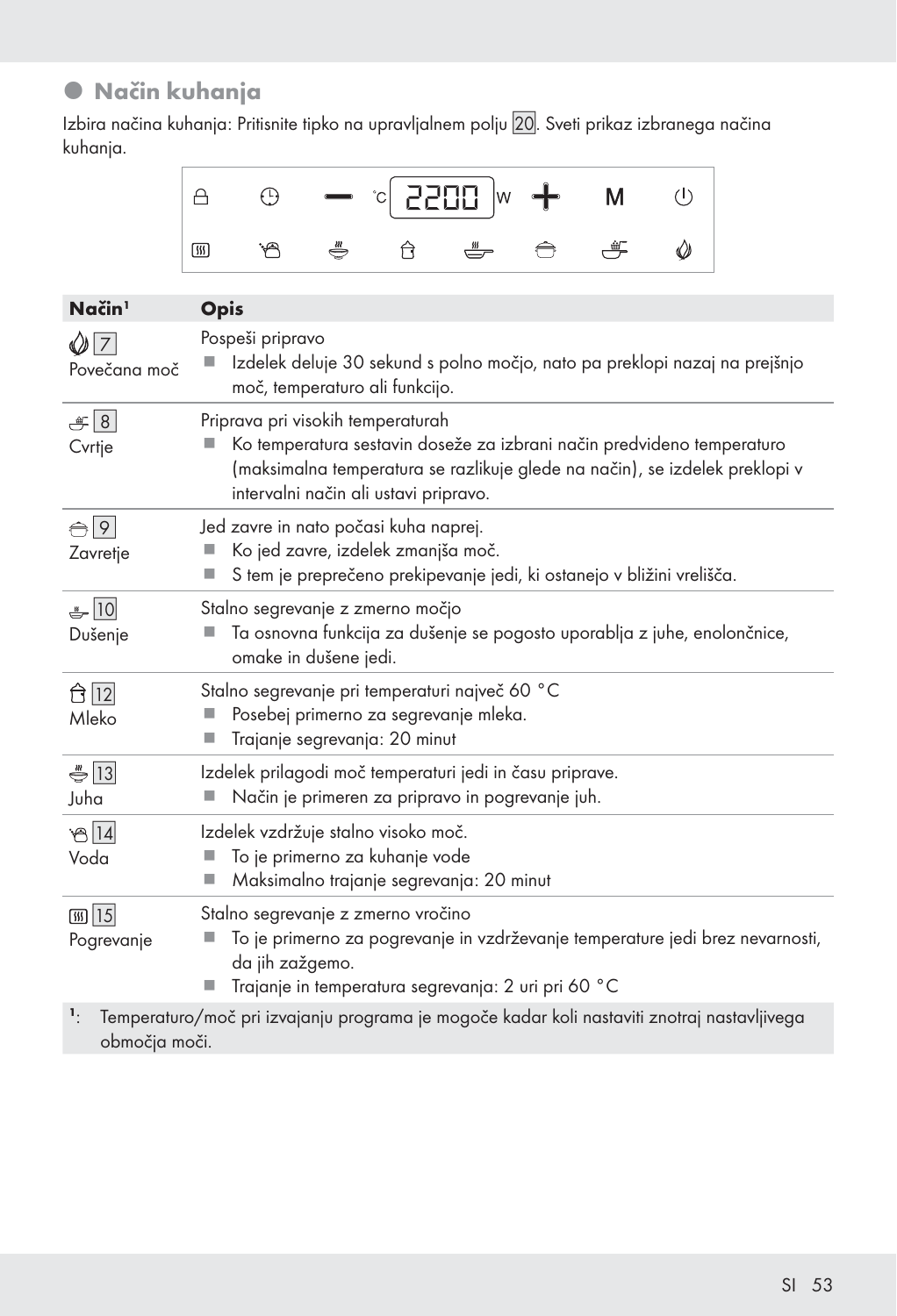| Način                               | <b>Osnovna nastavitev</b>                                                                                                                      |                                             | Temp. <sup>1</sup> | Moč <sup>1</sup> | Časovnik <sup>2</sup> | Zakasnitev <sup>3</sup> | Opomba                                                                                                                                  |
|-------------------------------------|------------------------------------------------------------------------------------------------------------------------------------------------|---------------------------------------------|--------------------|------------------|-----------------------|-------------------------|-----------------------------------------------------------------------------------------------------------------------------------------|
| $M\sqrt{5}$<br>Osnovna<br>funkcija  | 2 h:<br>ali<br>2 h:                                                                                                                            | 1000W<br>120 °C                             | Da                 | Da               | Da                    | Ne                      | Preklop med<br>$^{\circ}$ C $\boxed{19}$ in<br>$W\sqrt{3}$ :<br>Pritisnite $M \vert 5 \vert$ .                                          |
| $\mathcal{O}[7]$<br>Povečana<br>moč | Za 30 s se vklopi<br>moč 2200 W, nato<br>se povrne prejšnja<br>nastavitev                                                                      |                                             | Ne                 | Ne               | Ne                    | Ne                      |                                                                                                                                         |
| $\equiv$ 8<br>Cvrtje                | 30 min:                                                                                                                                        | 180 °C                                      | Da                 | Ne               | Da                    | Ne                      |                                                                                                                                         |
| $\bigoplus$ 9<br>Zavretje           | 0-2 min: 2000 W<br>Po 2 min <sup>4</sup><br>Skupaj: 30 min                                                                                     |                                             | Ne                 | Da               | Da                    | Ne                      |                                                                                                                                         |
| $-10$<br>Dušenje                    | 2 h:                                                                                                                                           | 600 W                                       | Ne                 | Ne               | Ne                    | Da                      |                                                                                                                                         |
| ☆  12 <br>Mleko                     | 20 min:                                                                                                                                        | 60 °C                                       | Ne                 | Ne               | Ne                    | Da                      | Prikazoval-<br>nik 11 kaže 60<br>(temperatura)                                                                                          |
| $\bigoplus$ 13<br>Juha              | $0 - 2$ min:<br>$2 - 15$ min:<br>$15 - 20$ min:<br>20-60 min:<br>60-90 min:                                                                    | 1000 W<br>1600W<br>1000 W<br>400 W<br>200 W | Ne                 | Da               | Ne                    | Da                      | Izdelek<br>preklopi na<br>400 W, ko<br>začne juha vreti<br>v času od 3 do<br>20 min. Nato<br>ostane izdelek<br>60 min na moči<br>400 W. |
| 814<br>Voda                         | 20 min:                                                                                                                                        | 2000 W                                      | Ne                 | Da               | Da                    | Ne                      |                                                                                                                                         |
| <b>56 15</b><br>Pogrevanje          | 2 h:                                                                                                                                           | 60 °C                                       | Ne                 | Ne               | Ne                    | Da                      | Prikazoval-<br>nik 11 kaže 60<br>(temperatura).                                                                                         |
| $\mathbf{1}$                        | Ali je v tem načinu mogoče nastaviti temperaturo in moč (Da/Ne)?<br>Če je: Za nastavljanje pritisnite + $\mid$ 4 $\mid$ ali – $\mid$ 18 $\mid$ |                                             |                    |                  |                       |                         |                                                                                                                                         |

<sup>2</sup>: Ali je v tem načinu mogoče uporabljati časovnik (Da/Ne)?

<sup>3</sup>: Ali je v tem načinu mogoče uporabljati zakasnitev (Da/Ne)?

4: Temperatura < 95 °C: 2000 W; temperatur ≥ 95 °C: 1000 W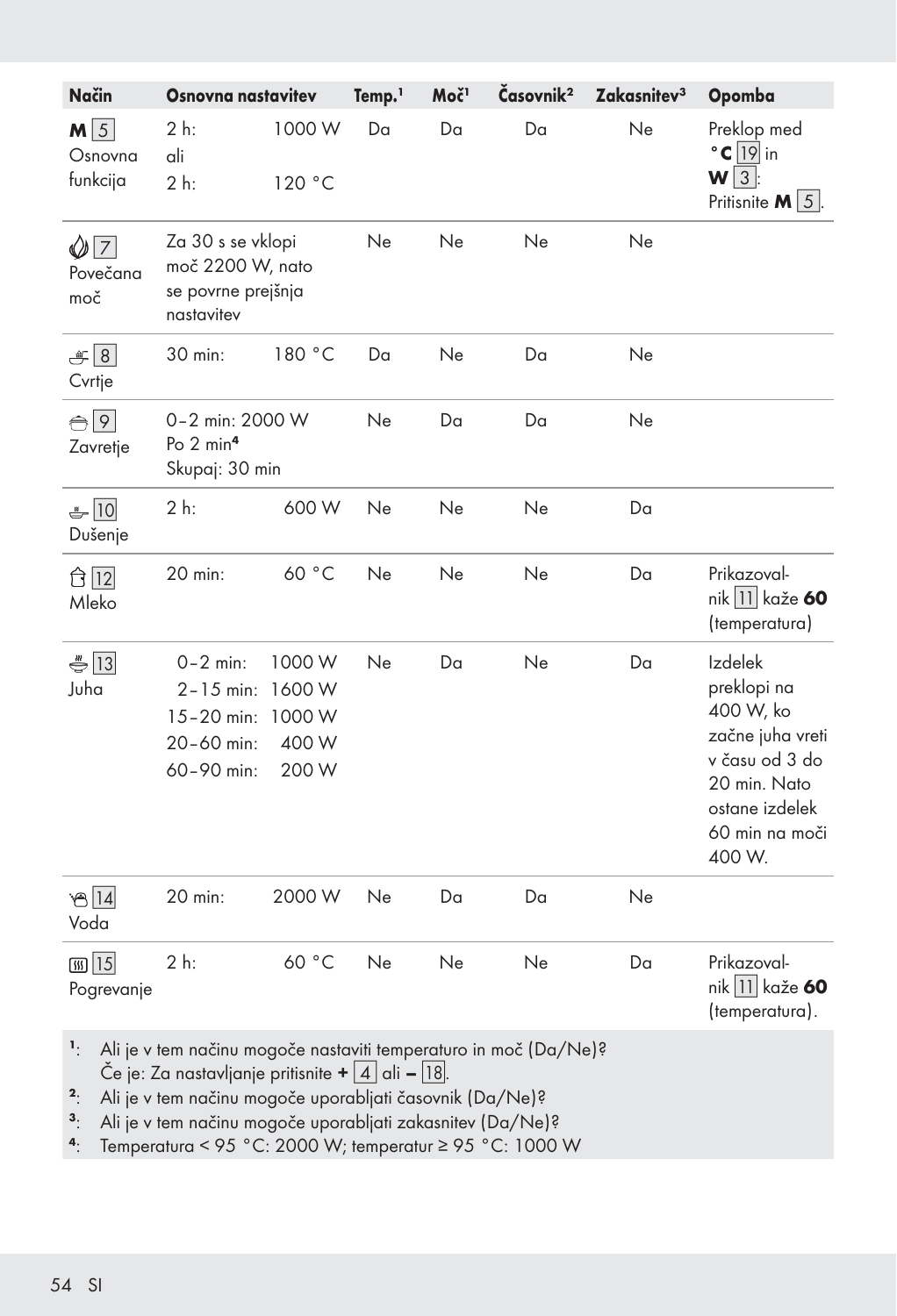| Jed                                         |             | Temperatura/moč    | Teža (predlog)   | Čas (predlog) |     | Način                                       |
|---------------------------------------------|-------------|--------------------|------------------|---------------|-----|---------------------------------------------|
| Piščančje stegno                            | ı           | 180 °C             | 300 <sub>g</sub> | $5 - 7$ min   | 6   | $\mathcal{F} 8 $<br>Cvrtje                  |
| Piščančja krača                             | ı           | 180 °C             | 300 <sub>g</sub> | $5 - 7$ min   | 6   | $\equiv$ 8<br>Cvrtje                        |
| Piščančje perutničke                        | ı           | 180 °C             | 300 <sub>g</sub> | $5 - 7$ min   | 6   | F 8 <br>Cvrtje                              |
| Ribji file                                  | I,          | 180 °C             | 300 g            | 3 min         | 6   | $\mathcal{F} 8 $<br>Cvrtje                  |
| Zamrznjen ocvrt<br>krompirček               | I.          | 180 °C             | 300 g            | 5 min         |     | $\mathcal{F} 8 $<br>Cvrtje                  |
| Predpripravljene jedi<br>(npr. iz konzerve) |             | 600 W              | $600 - 1000$ q   | $5 - 8$ min   | 4.6 | $\bigcirc$ 9<br>Zavretje                    |
| Raki                                        | $\mathbf 2$ | Osnovna nastavitev | $600 - 1000$ g   | $30$ min      |     | $\bigoplus$ 9<br>Zavretje                   |
| Govedina                                    | 2,3         | Osnovna nastavitev | 500 g            | 120 min       | 5   | $-10$<br>Dušenje                            |
| Jagnjetina                                  | $\mathbf 2$ | Osnovna nastavitev | 500 g            | 120 min       | 5   | $-10$<br>Dušenje                            |
| Zelenjavna juha                             | 2,3         | Osnovna nastavitev | 1000-1500 g      | 90 min        | 5   | $\bigoplus$ 13<br>Juha                      |
| Piščančja juha                              | 2           | Osnovna nastavitev | 600 <sub>g</sub> | 90 min        | 5   | $\stackrel{\text{w}}{\bigoplus}$ 13<br>Juha |

<sup>1</sup>: Olje segrevajte približno 10 minut pri 180 °C.<br><sup>2.</sup> Mariniraite z začimbami (Po želji) dodajte vod

<sup>2</sup>: Marinirajte z začimbami. (Po želji) dodajte vodo ali drugo primerno tekočino.<br><sup>3</sup>: Glejte »Recepti«

- <sup>3</sup>: Glejte »Recepti«<br><sup>4</sup>: Upoštevajte infor
- <sup>4</sup>: Upoštevajte informacije na embalaži<br>5. Osnovna nastavitev
- <sup>5</sup>: Osnovna nastavitev<br><sup>6</sup>: Globoko zamrznien

<sup>6</sup>: Globoko zamrznjena živila: Pripravo podaljšajte za 2 minuti.

OPOMBA: Sestavine redno preverjajte, ali so skuhane oziroma dovolj zapečene. Potreben čas priprave je lahko krajši ali daljši kot v receptih/tabeli za pripravo.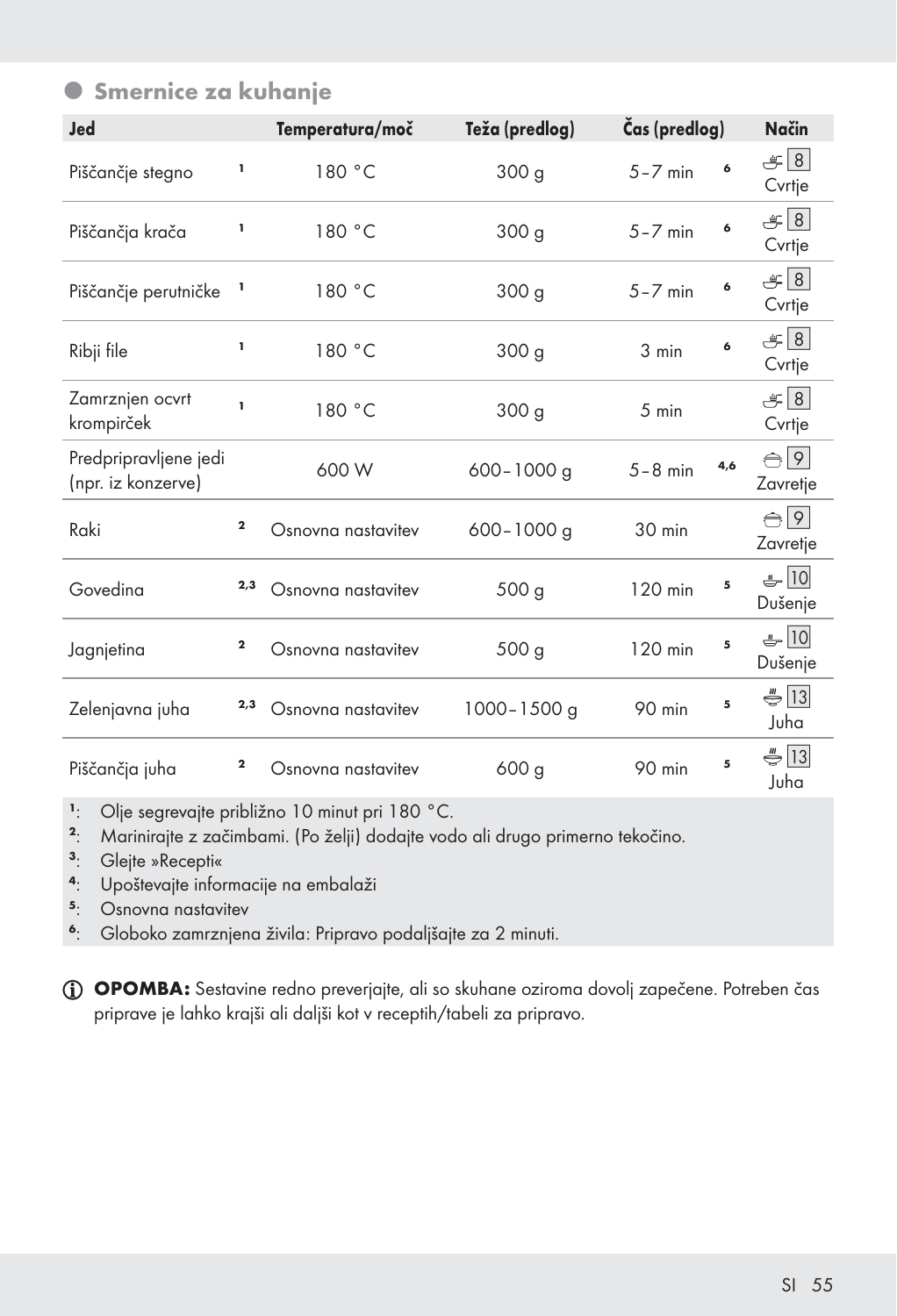## **•** Recepti

**O** Dušenje

#### Goveje meso v rdečem vinu  $\geq x$  2–3 Sestavine

#### 500 g Goveje meso (rebra brez kosti, nasekliano) 1,5 čž Sol 0,5 čž Črn poper, mlet 2 jž Jedilno olje 1 Čebula (narezana na kocke) 2 Korenje (narezano na kocke) 100 g Gobe (nasekljane) 300 ml Rdeče vino 500 ml Piščančja jušna osnova 1 čž Bazilika, sušena

#### Priprava

- Goveie meso v skledi mariniraite s solio in poprom. Za 20 minut ga dajte v hladilnik.
- V lonec dajte 2 jž jedilnega olja. Indukcijsko kuhališče nastavite na moč 1600 W (glejte »Nastavitev moči in temperature«).
- Dodajte goveje meso in ga zapecite do svetlorjave barve. Odložite ga na krožnik.
- V lonec dajte čebulo, korenček in gobe. Mešajte 5 minut.
- Dodajte rdeče vino, piščančjo jušno osnovo, pripravljeno govedino in baziliko. Pritisnite , da preklopite v način »Dušenje« (glejte »Način kuhanja«). Kuhajte 2 uri. Redno mešajte.

## **O** Zavretje

## Rižota s piščancem in gobami  $\triangle$   $\times$  2-3

#### Sestavine

| 400 <sub>g</sub>             | Fileji piščančjih prsi brez kože |  |
|------------------------------|----------------------------------|--|
|                              | (narezani na kocke)              |  |
| $1.5 \; \check{c} \check{z}$ | Sol                              |  |
| $0.5$ čž                     | Črn poper, mlet                  |  |
| 2 jž                         | Jedilno olje                     |  |
| 50 <sub>g</sub>              | Maslo                            |  |
| 2 stroka                     | Cesen (nasekljan)                |  |
| 1                            | Čebula (narezana na kocke)       |  |
| 200 <sub>g</sub>             | Gobe (nasekljane)                |  |
| $1 \tilde{c}$ ž              | Bazilika, sušena                 |  |
| 250g                         | Riž za rižoto                    |  |
| 150 ml                       | Belo vino                        |  |
| 11                           | Piščančja jušna osnova           |  |
| 75 g                         | Drobno nastrgan parmezan         |  |

#### Priprava

- Piščanca v skledi marinirajte s soljo in poprom. Za 15 minut ga dajte na stran.
- V lonec dajte 2 jž jedilnega olja. Indukcijsko kuhališče nastavite na moč 1400 W (glejte »Nastavitev moči in temperature«).
- Dodajte piščanca in ga zapecite do svetlorjave barve. Odložite ga na krožnik.
- V lonec dajte polovico masla. Dodajte česen, čebulo, gobo in baziliko. Redno mešajte 5 minut ali dokler se čebula ne zmehča, gobe pa rahlo porjavijo.
- Dodajte riž in belo vino. Mešajte, dokler se ne pokuha pol tekočine.
- Dodajte polovico piščančje jušne osnove. Redno mešajte.
- Pritisnite <del>C</del>, da preklopite v način »Zavretje« (glejte »Način kuhanja«). Kuhajte 15 minut.
- Po potrebi dodajte malo vode.
- Dodajte piščanca in drugo polovico piščančje jušne osnove. Redno mešajte.
- Kuhajte 13 minut.
- Ko je riž pripravljen, vmešajte parmezan in preostalo maslo.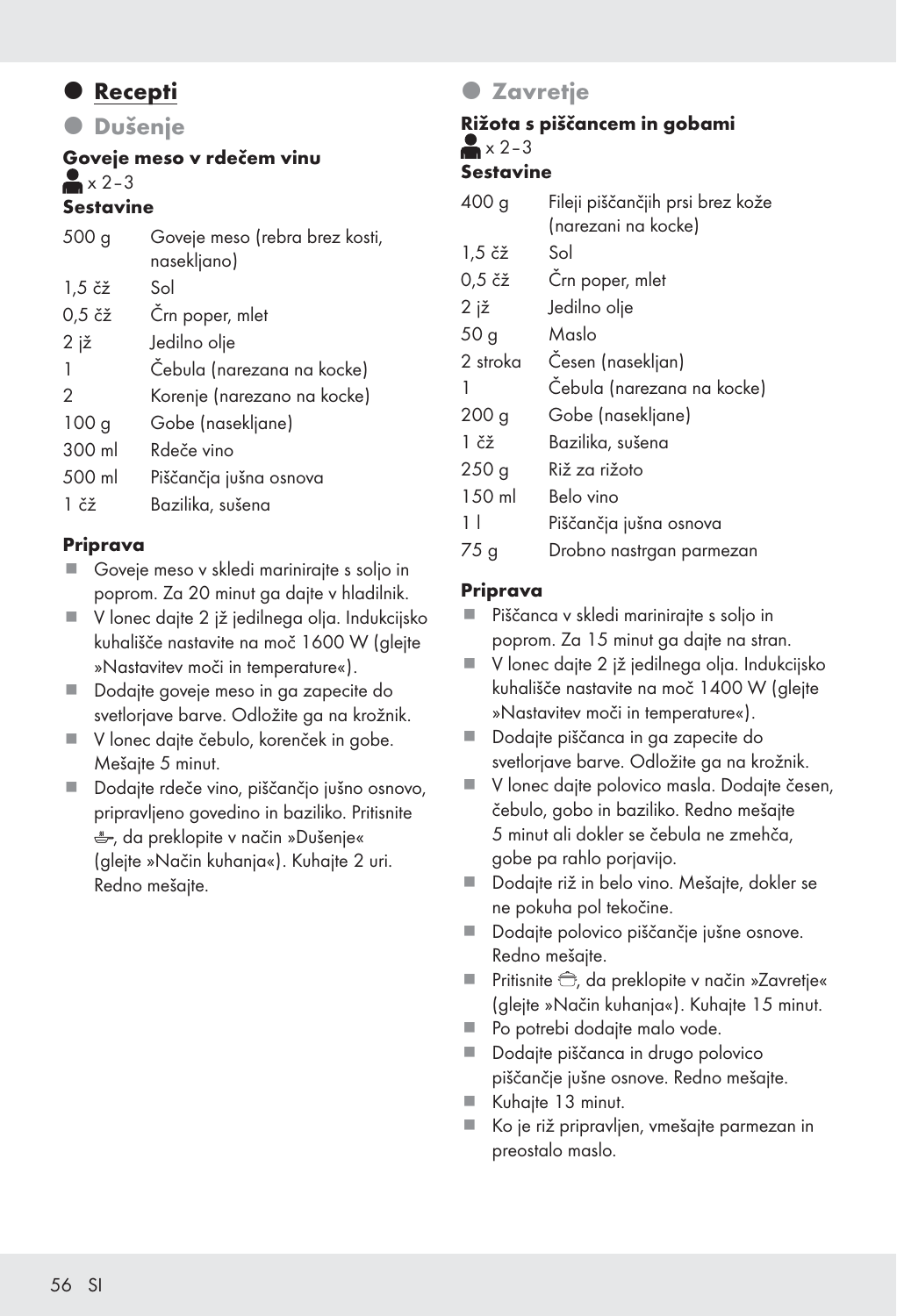## **C**vrtje

#### Japonski pečeni piščanec  $x$ 4–6 Sestavine

| 1200 g                  | Piščančje stegno (narezano na<br>kocke)                                                                      |
|-------------------------|--------------------------------------------------------------------------------------------------------------|
| 3 jž                    | Riževo vino                                                                                                  |
| $3 \check{c} \check{z}$ | Sladkor                                                                                                      |
| 6 iž                    | sojina omaka                                                                                                 |
| 3 iž                    | Ingver (nasekljan)                                                                                           |
| 3 stroka                | Cesen (nasekljan)                                                                                            |
| 2                       | Jajca                                                                                                        |
| 120 <sub>g</sub>        | ledilni škrob                                                                                                |
| 11                      | Jedilno olje (Količina se lahko<br>razlikuje glede na velikost lonca.<br>Jedilno olje naj pokrije piščanca.) |

#### Priprava

- Piščanca marinirajte v skledi z riževim vinom, sladkorjem, sojino omako, ingverjem in česnom. Za najmanj 15 minut ga dajte v hladilnik.
- Jajca in koruzni škrob dodajte piščancu. Dobro zmešajte.
- **Jedilno olje dajte v kuhalni lonec.**
- Indukcijsko kuhališče nastavite na 180 °C in segrevajte približno 10 minut (glejte »Nastavitev moči in temperature«).
- **Pritisnite**  $\div$ **, da preklopite v način »Cvrtje«** (glejte »Način kuhanja«).
- Piščanca previdno položite v jedilno olje. Piščanca cvrite od 5 do 7 minut do zlatorjave barve (v lonec dajte največ po 300 g piščančjih kock).
- Preprečite razlitje jedilnega olja, tako da piščanca zelo previdno in počasi s penovko ali prijemalko dvignete iz jedilnega olja.

#### z Juha

#### Krompirjeva juha  $\blacktriangleright$   $3-4$ Sestavine

| 750 g            | Krompir (narezan na kocke)         |
|------------------|------------------------------------|
| 3                | Hrenovke (narezane na kocke)       |
| 150 <sub>g</sub> | Gomoljna zelena (narezana na       |
|                  | kocke)                             |
|                  | Por, približno 250 g (narezan na   |
|                  | rezine)                            |
| 2                | Bela čebula, približno 150 g       |
|                  | (narezana na obroče)               |
| 3                | Korenje, približno 250 g (narezano |
|                  | na kocke)                          |
| 11               | Piščančja jušna osnova             |
| 1 čž             | Majaron                            |
|                  | Lovorov list                       |
| 30 g             | Peteršilj (nasekljan)              |
| 1 jž             | Jedilno olje                       |

- 1 ščepec Sol
- 1 ščepec Poper

#### Priprava

- Indukcijsko kuhališče nastavite na moč 1600 W (glejte »Nastavitev moči in temperature«).
- V velik lonec dajte jedilno olje.
- Dodajte čebulo in popražite, dokler ne začne postajati rjava (približno 5 minut).
- Majaron, krompir, por, korenje, hrenovke, peteršilj in gomoljno zeleno dajte v lonec in vse skupaj pražite še 2 minuti.
- Polijte s piščančjo jušno osnovo in dodajte lovorov list.
- **Lonec pokrijte s pokrovko in pritisnite**  $\ddot{\ddot{\bullet}}$ , da preklopite v način »Juha« (glejte »Način kuhanja«).
- Kuhajte 90 minut.
- Juho občasno premešajte.
- Začinite s soljo in poprom.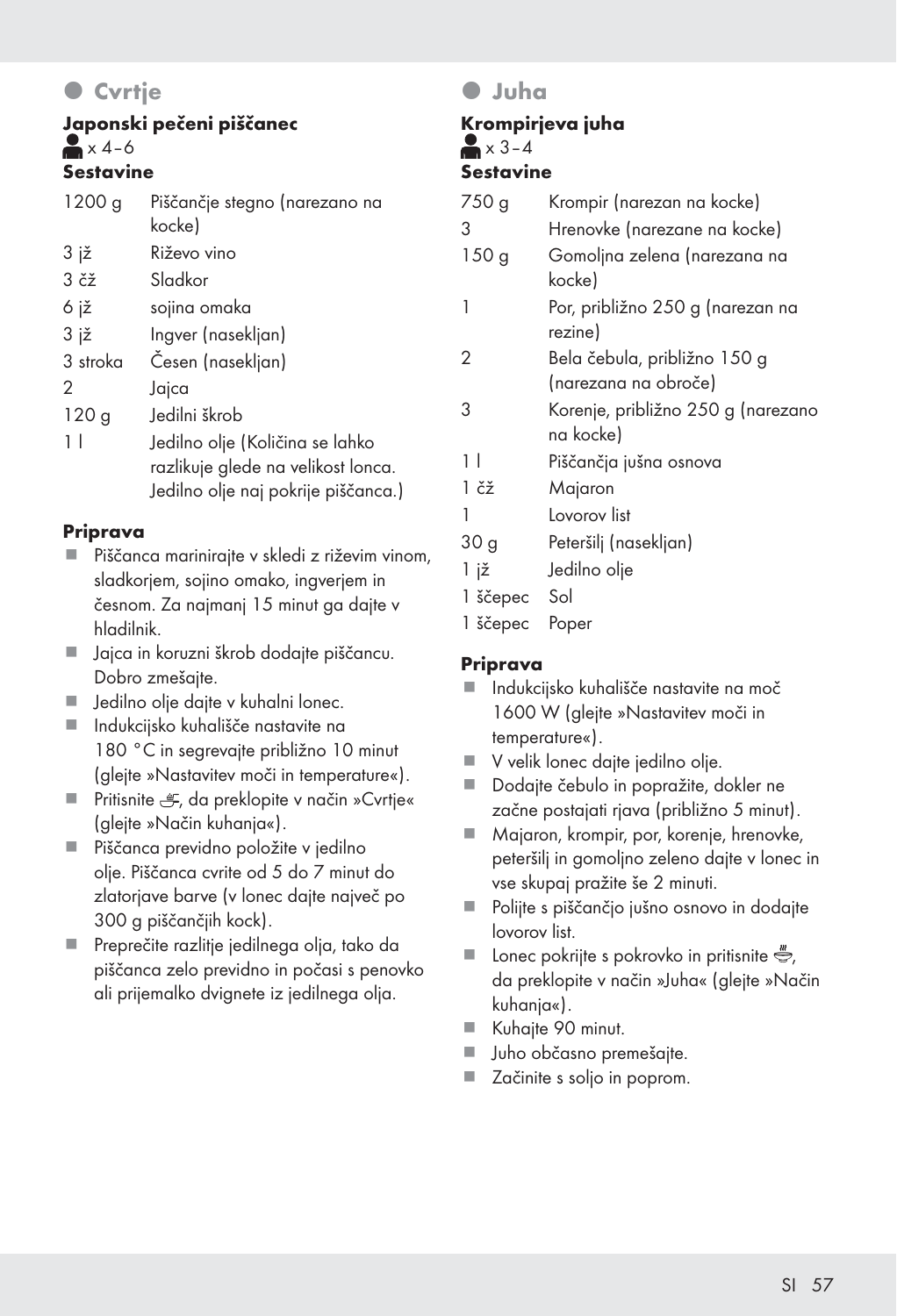## $\bullet$  **Čiščenje in nega**

- m NEVARNOST! Nevarnost električnega udara! Pred čiščenjem: Izdelek vedno ločite od električnega napajanja.
- $M$  NEVARNOST! Nevarnost opeklin! Izdelka ne čistite takoj po uporabi. Izdelek prej pustite, da se ohladi.
- m **OPOZORILO!** Električnih delov izdelka ne potapljajte v vodo ali druge tekočine. Izdelka ne držite pod tekočo vodo. Ne dopustite, da bi voda ali druge tekočine vdrle v izdelek.
- m POZOR! Za čiščenje izdelka ne uporabljajte abrazivnih ali agresivnih čistil, trdih krtač ali koničastih predmetov. Sicer je prisotna nevarnost gmotne škode.
- Ohišje čistite samo z rahlo vlažno krpo. Po potrebi uporabite malo sredstva za pomivanje posode.
- Kuhalno območje  $|2|$  in upravljalno polje  $|20|$ redno brišite z blagim sredstvom za pomivanje posode.
- Nato jih obrišite s krpo, ki ste jo navlažili s čisto vodo, da odstranite ostanke sredstva za pomivanje.
- Ne uporabljajte čistilnih razpršil ali drugih agresivnih čistil, saj lahko na površini povzročijo madeže, proge ali motnost.
- Po čiščenju: Izdelek pustite, da se posuši.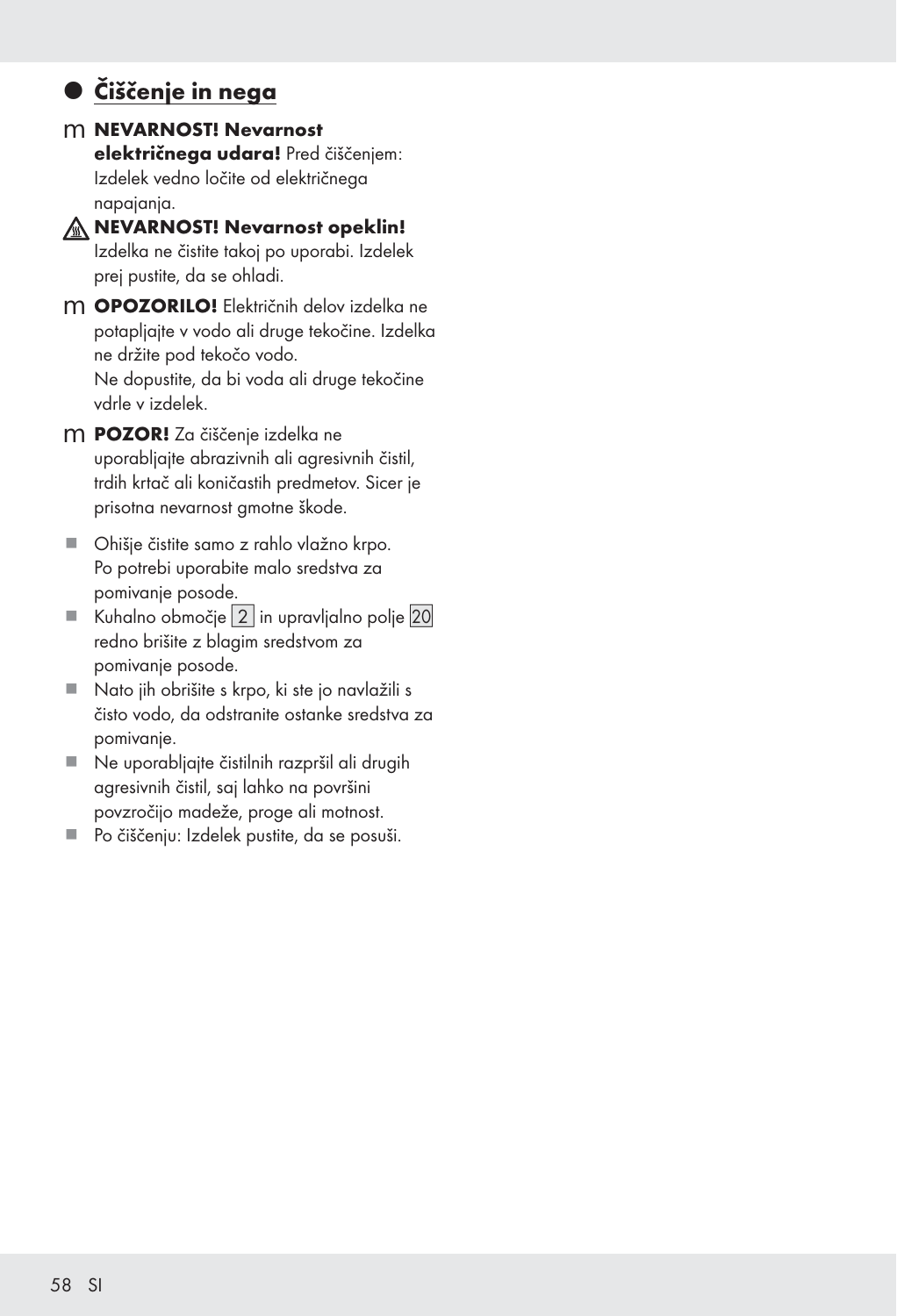# **Odpravljanje napak**

| Težava                                                               | <b>Vzrok</b>                                                                    | Odprava                                                                                                               |
|----------------------------------------------------------------------|---------------------------------------------------------------------------------|-----------------------------------------------------------------------------------------------------------------------|
| Indukcijska kuhalna<br>plošča se ne vključi.                         | Električni vtič   1 ni<br>priključen.                                           | Električni vtič 1 priključite v primerno<br>električno vtičnico.                                                      |
|                                                                      | Vključeno je otroško<br>varovalo.                                               | Onemogočite otroško varovalo<br>(glejte »Otroško varovalo«).                                                          |
| Kuhalno območje   2  <br>se ne segreje.                              | Posoda za kuhanje ni<br>primerna za indukcijska<br>kuhališča.                   | Uporabljajte samo posodo za kuhanje, ki je<br>primerna za indukcijsko kuhanje.                                        |
| Na prikazovalniku   11  <br>se prikaže EO.                           | Na kuhalno območje 2<br>ni postavljena posoda za<br>kuhanje.                    | Na kuhalno območje 2 postavite posodo<br>za kuhanje.                                                                  |
|                                                                      | Posoda za kuhanje ni<br>primerna za indukcijska<br>kuhališča.                   | Uporabljajte samo posodo za kuhanje, ki je<br>primerna za indukcijsko kuhanje.                                        |
|                                                                      | Posoda za kuhanje je<br>premajhna ali ni na sredini<br>kuhalnega območja   2  . | Uporabljajte samo posodo, ki ima dno s<br>premerom od 10 do 22 cm, in jo postavite<br>na sredino kuhalnega območja 2. |
| Na prikazovalniku   11  <br>se prikaže E1, E2, E3<br>ali <b>E4</b> . | Tehnična napaka                                                                 | Obrnite se na našo linijo za pomoč<br>(glejte »Garancijski list«).                                                    |
| Na prikazovalniku   11  <br>se prikaže E5.                           | Zaščita pred pregrevanjem<br>kuhalnega območja 2                                | Počakajte, da se izdelek ohladi.<br>Ko temperatura pade, tipko (1) 6 pridržite                                        |
| Na prikazovalniku   11  <br>se prikaže <b>E6</b> .                   | Zaščita izdelka pred<br>pregrevanjem                                            | za 2 sekundi, da znova zaženete izdelek.                                                                              |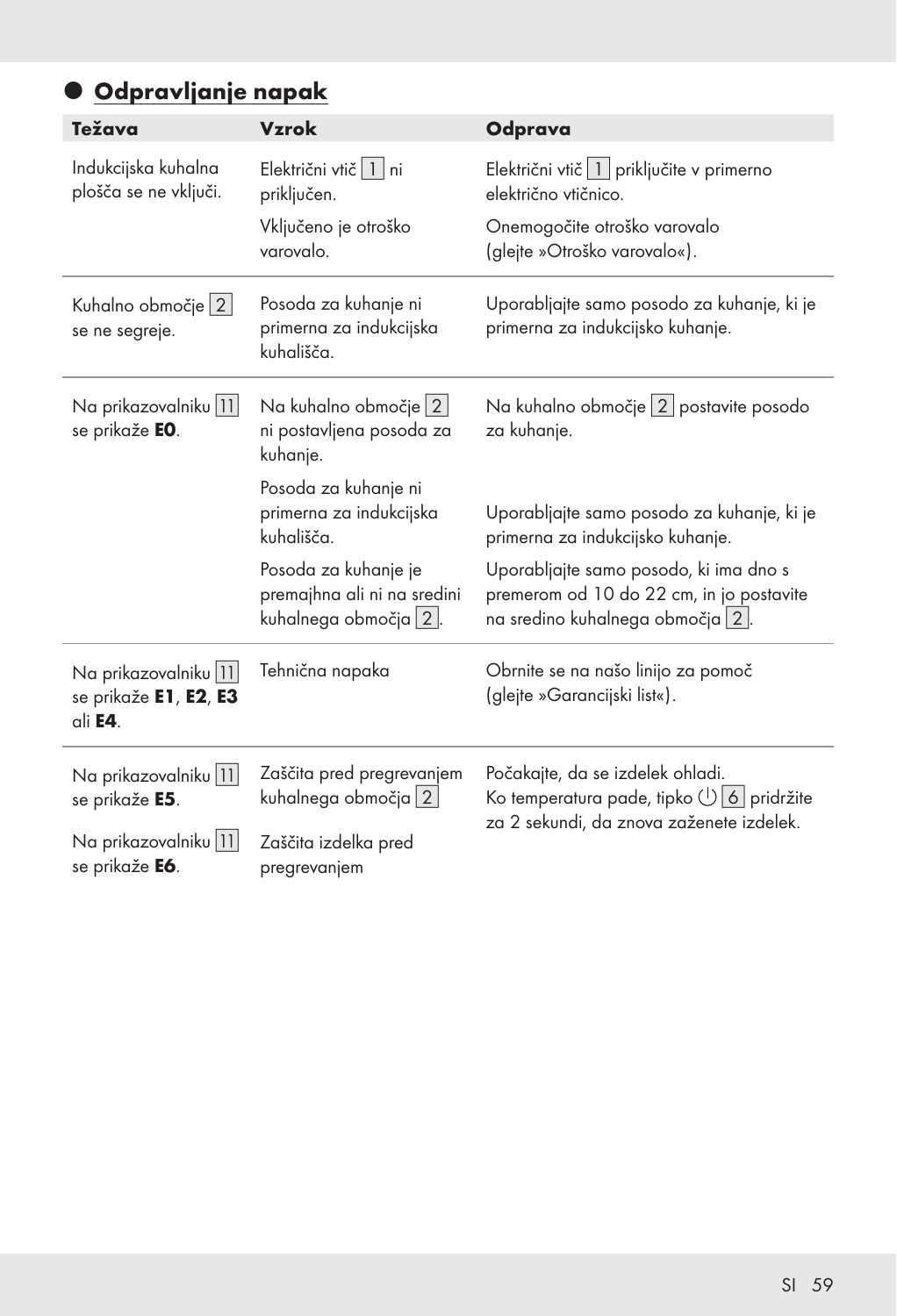### $\bullet$  Shranjevanje  $M$  NEVARNOST! Nevarnost opeklin!

Izdelka ne shranjujte takoj po uporabi. Izdelek prej pustite, da se ohladi.

- **Pred shranievaniem: Očistite izdelek.**
- Ko izdelka ne uporabljate, ga hranite v originalni embalaži.
- Izdelek hranite na suhem in zunaj dosega otrok.
- Izdelka ne shranjujte v pokončnem položaju.

## $\bullet$  **Odstranjevanje**

Embalaža je narejena iz okolju primernih materialov, ki jih lahko oddate za recikliranje na lokalnih zbirališčih odpadkov.



Upoštevajte oznake embalažnih materialov za ločevanje odpadkov, ki so označene s kraticami (a) in številkami (b) z naslednjim pomenom: 1–7: umetne mas / 20–22: papir in karton / 80–98: vezni materiali. Izdelek in materiale embalaže je mogoče reciklirati; za lažjo obdelavo odpadkov jih odstranite ločeno. Logotip Triman velja samo za Francijo. O možnostih odstranjevanja odsluženega izdelka se lahko pozanimate pri svoji občinski ali mestni upravi.



Ko je vaš izdelek dotrajan, ga zaradi varovanja okolja ne odvrzite med gospodinjske odpadke, temveč ga oddajte na ustreznem zbirališču tovrstnih odpadkov. O zbirnih mestih in njihovih delovnih časih se lahko pozanimate pri svoji pristojni občinski upravi.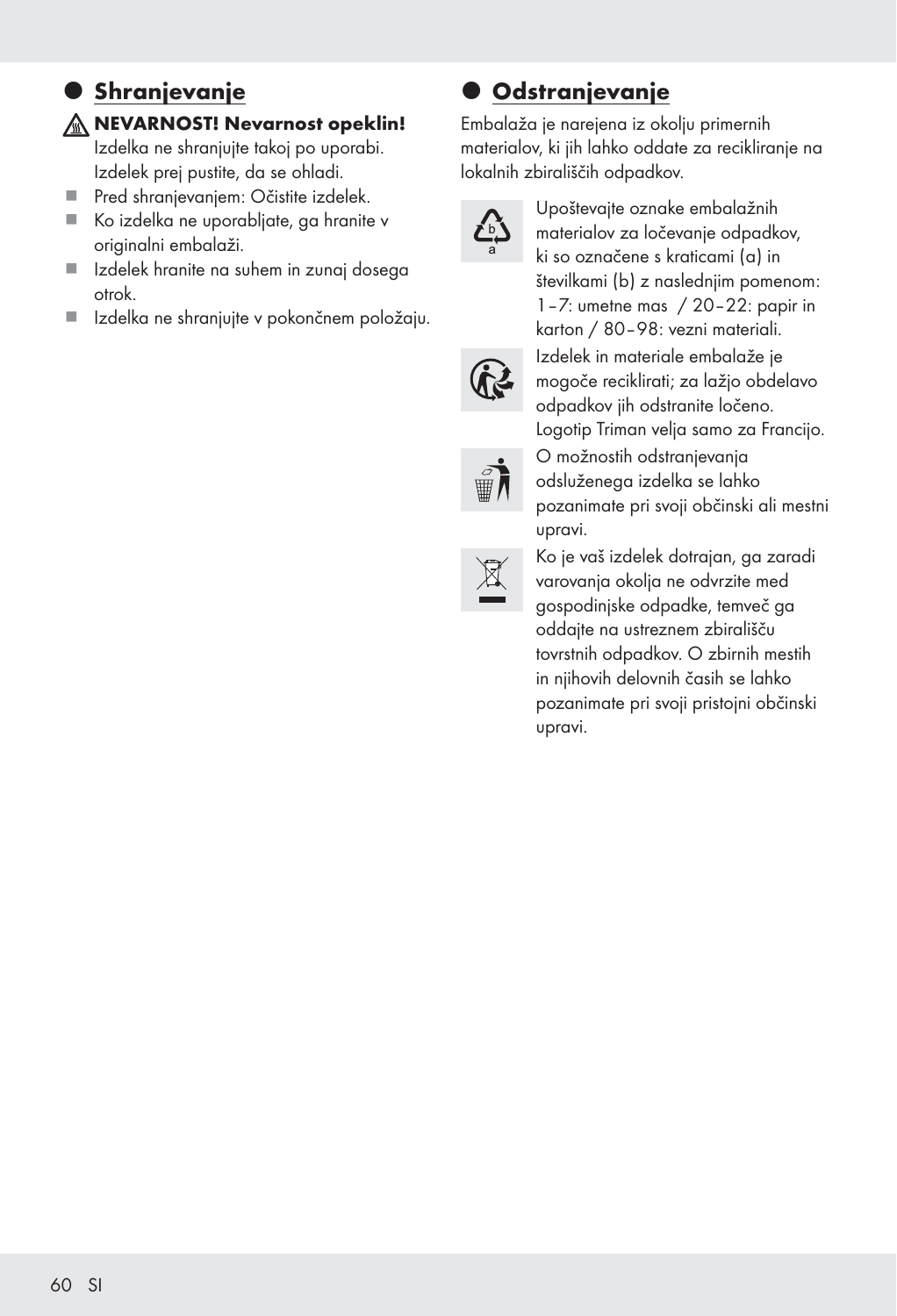#### Postopek pri uveljavljanju garancije

Za zagotovitev hitre obdelave vašega primera vas prosimo, da sledite naslednjim napotkom:

Prosimo, da za vsa vprašanja pripravite račun in številko izdelka (IAN 123456\_7890) kot dokazilo o nakupu.

Številko izdelka najdete na identifikacijski ploščici, gravuri, naslovni strani v navodilih (spodaj levo) ali na nalepki na hrbtni ali spodnji strani.

Če pride do napačnega delovanja ali drugih pomanjkljivosti, se obrnite najprej na v nadaljevanju navedeni servisni oddelek po telefonu ali prek e-pošte.

Izdelek, označen kot okvarjen, lahko nato brez poštnine pošljete na navedeni naslov servisa, zraven pa priložite potrdilo o nakupu (blagajniški račun) in navedite, za kakšno pomanjkljivost gre in kdaj je nastala.

#### Servis

SI Servis Slovenija

 Tel.: 080082034 E-Mail: owim@lidl.si

 $\epsilon$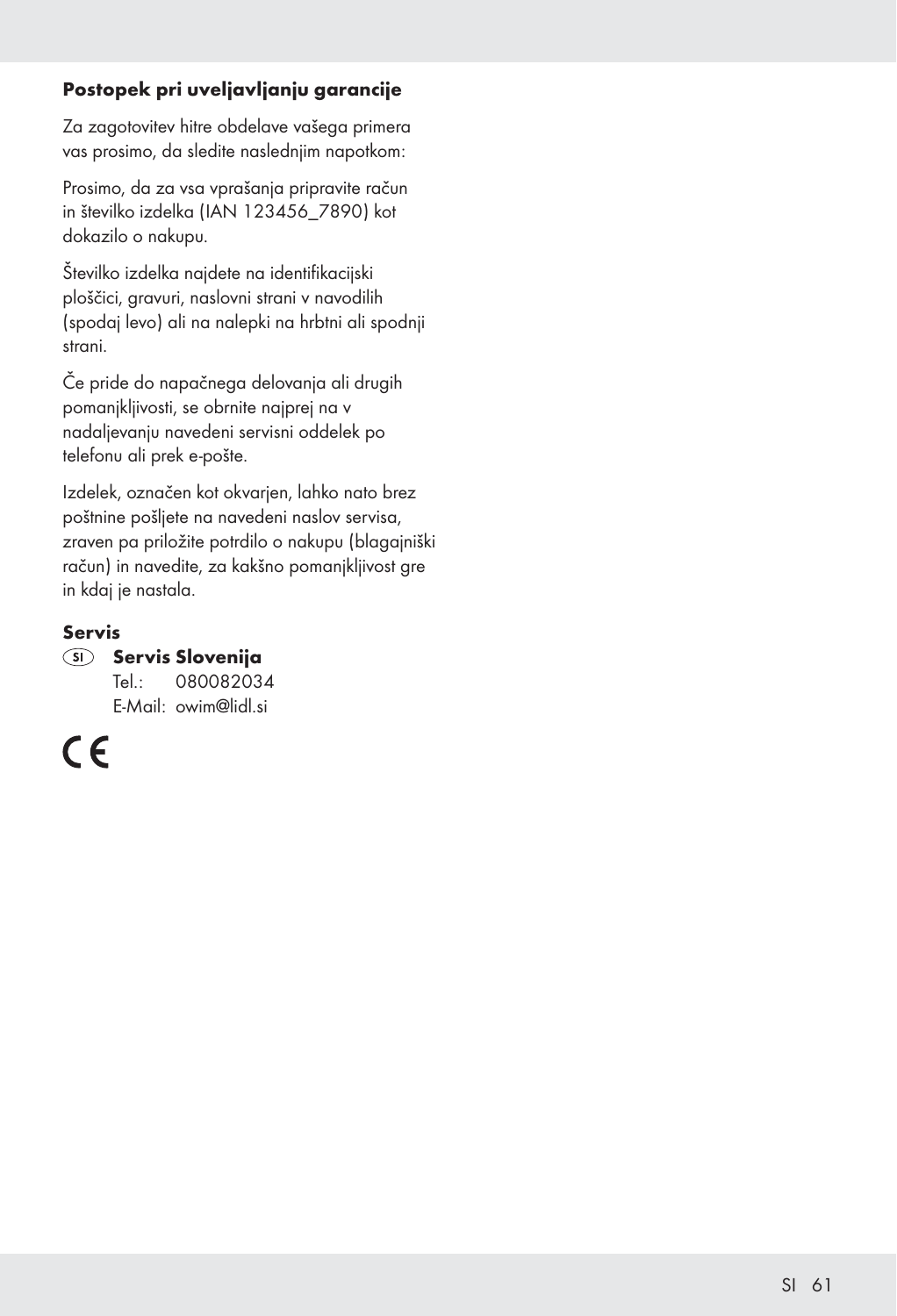#### Pooblaščeni serviser:

OWIM GmbH & Co. KG Stiftsbergstraße 1 74167 Neckarsulm NEMČIJA

Servisna telefonska številka: 080082034

#### Garancijski list

- 1. S tem garancijskim listom OWIM GmbH & Co. KG, Stiftsbergstraße 1, 74167 Neckarsulm, Nemčija jamčimo, da bo izdelek v garancijskem roku ob normalni in pravilni uporabi brezhibno deloval in se zavezujemo, da bomo ob izpolnjenih spodaj navedenih pogojih odpravili morebitne pomanjkljivosti in okvare zaradi napak v materialu ali izdelavi oziroma po svoji presoji izdelek zamenjali ali vrnili kupnino.
- 2. Garancija je veljavna na ozemlju Republike Slovenije.
- 3. Garancijski rok za proizvod je 3 leta od datuma izročitve blaga. Datum izročitve blaga je razviden iz računa.
- 4. Kupec je dolžan okvaro javiti pooblaščenemu servisu oziroma se informirati o nadaljnjih postopkih na zgoraj navedeni telefonski številki. Svetujemo vam, da pred tem natančno preberete navodila o sestavi in uporabi izdelka.
- 5. Kupec je dolžan pooblaščenemu servisu predložiti garancijski list in račun, kot potrdilo in dokazilo o nakupu ter dnevu izročitve blaga.
- 6. V primeru, da proizvod popravlja nepooblaščeni servis ali oseba, kupec ne more uveljavljati zahtevkov iz te garancije.
- 7. Vzroki za okvaro oziroma nedelovanje izdelka morajo biti lastnosti stvari same in ne vzroki, ki so zunaj proizvajalčeve oziroma prodajalčeve sfere. Kupec ne more uveljavljati zahtevkov iz te garancije, če se ni držal priloženih navodil za sestavo in uporabo izdelka ali če je izdelek kakorkoli spremenjen ali nepravilno vzdrževan.
- 8. Jamčimo servis in rezervne dele še 3 leta po preteku garancijskega roka.
- 9. Obrabni deli oz. potrošni material so izvzeti iz garancije.
- 10. Vsi potrebni podatki za uveljavljanje garancije se nahajajo na dveh ločenih dokumentih (garancijski list, račun).
- 11. Ta garancija proizvajalca ne izključuje pravic potrošnika, ki izhajajo iz odgovornosti prodajalca za napake na blagu.

Prodajalec: Lidl Slovenija d.o.o. k.d., Pod lipami 1, SI-1218 Komenda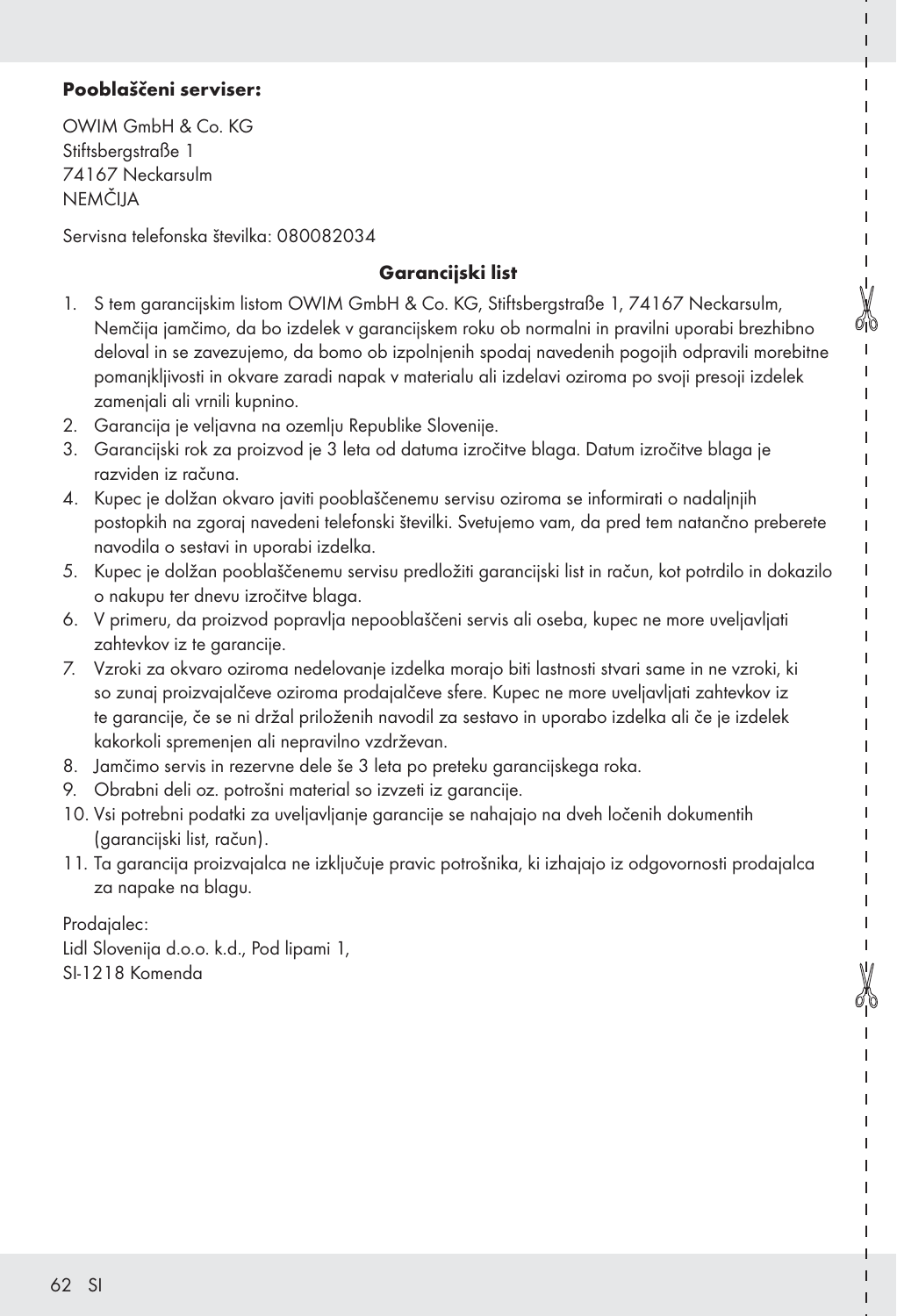| Použitá výstražná upozornění a symboly  Strana 64 |  |
|---------------------------------------------------|--|
|                                                   |  |
|                                                   |  |
|                                                   |  |
|                                                   |  |
|                                                   |  |
|                                                   |  |
|                                                   |  |
|                                                   |  |
|                                                   |  |
|                                                   |  |
|                                                   |  |
|                                                   |  |
|                                                   |  |
|                                                   |  |
|                                                   |  |
|                                                   |  |
|                                                   |  |
|                                                   |  |
|                                                   |  |
|                                                   |  |
|                                                   |  |
|                                                   |  |
|                                                   |  |
|                                                   |  |
|                                                   |  |
|                                                   |  |
|                                                   |  |
|                                                   |  |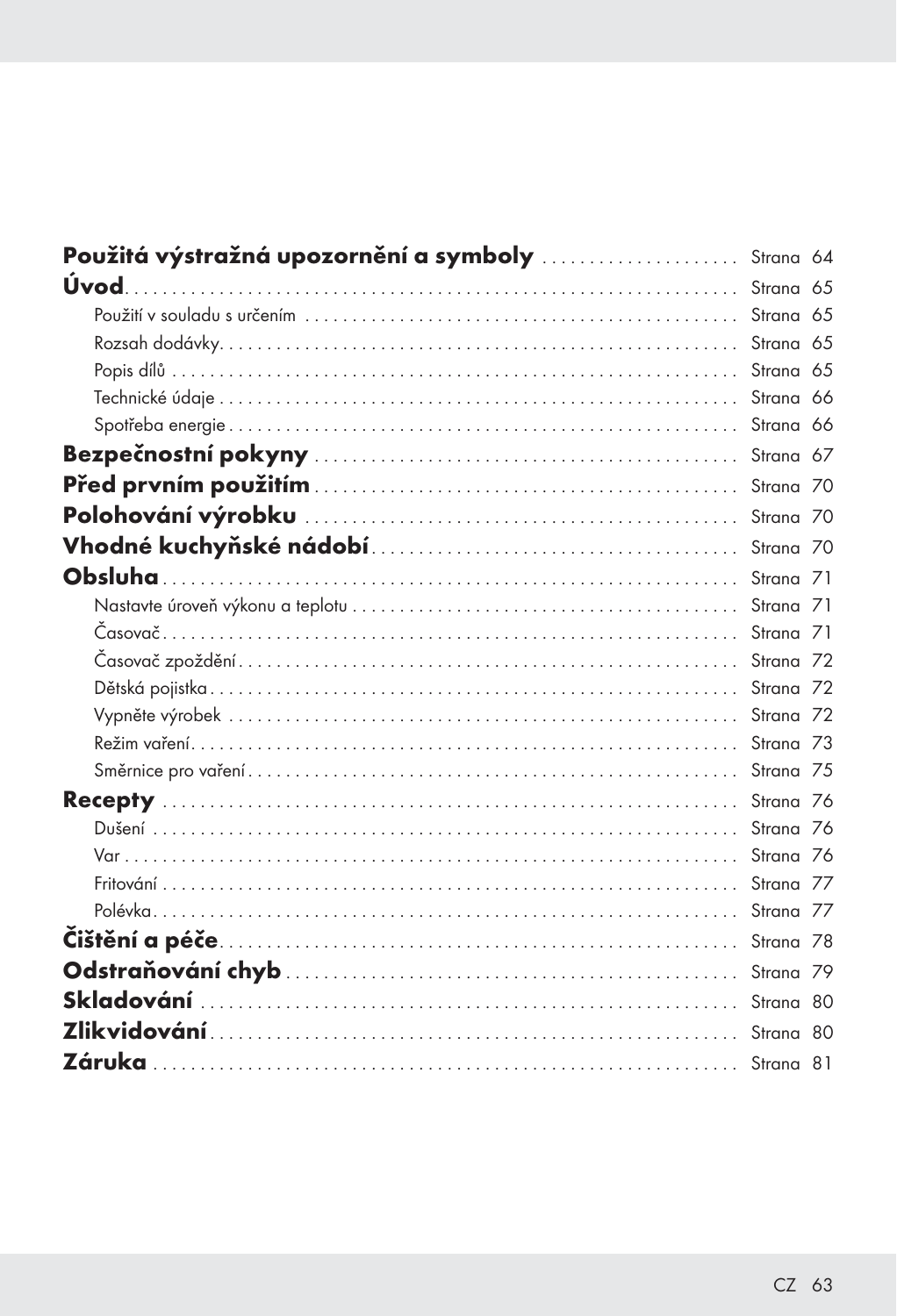## Použitá výstražná upozornění a symboly

V tomto návodu k obsluze a na obalu jsou používána následující upozornění:

|                                                                                  | NEBEZPEČÍ! Tento symbol se signální<br>slovem "Nebezpečí" označuje ohrožení<br>s vysokým stupněm rizika, které má,<br>pokud se mu nezabrání, za následek<br>těžké zranění nebo smrt.              |            | Riziko popálení! Horké povrchy,<br>nedotýkejte se!                                                                          |
|----------------------------------------------------------------------------------|---------------------------------------------------------------------------------------------------------------------------------------------------------------------------------------------------|------------|-----------------------------------------------------------------------------------------------------------------------------|
|                                                                                  | <b>VAROVÁNÍ!</b> Tento symbol se signální<br>slovem "Varování" označuje ohrožení<br>se středním stupněm rizika, které<br>může mít, pokud se mu nezabrání, za<br>následek těžké zranění nebo smrt. |            | Opatrně, horký povrch!                                                                                                      |
| <b>OPATRNĚ!</b> Tento symbol se signální<br>slovem "Opatrně" označuje ohrožení s |                                                                                                                                                                                                   |            | Nebezpečí - Riziko úrazu elektrickým<br>proudem!                                                                            |
|                                                                                  | nízkým stupněm rizika, které může mít,<br>pokud se mu nezabrání, za následek<br>malé nebo lehké zranění.                                                                                          |            | Tento symbol označuje, že použité<br>materiály jsou bezpečné pro styk s<br>potravinami a odpovídají evropským<br>nařízením. |
|                                                                                  | VÝSTRAHA! Tento symbol se<br>signálním slovem "Výstraha" označuje<br>nebezpečí možného poškození majetku.                                                                                         |            | Používejte výrobek jen v suchých<br>vnitřních prostorách.                                                                   |
|                                                                                  | <b>UPOZORNĚNÍ:</b> Tento symbol<br>se signálním slovem "Upozornění"<br>poskytuje další užitečné informace.                                                                                        |            | Symbol pro výrobek ochranné třídy II                                                                                        |
|                                                                                  | Střídavý proud/napětí                                                                                                                                                                             |            |                                                                                                                             |
| Hz                                                                               | Hertz (síťová frekvence)                                                                                                                                                                          | $\epsilon$ | Značka CE potvrzuje shodu se<br>směrnicemi EU, které se na výrobek<br>vztahují.                                             |
|                                                                                  | Watt                                                                                                                                                                                              |            |                                                                                                                             |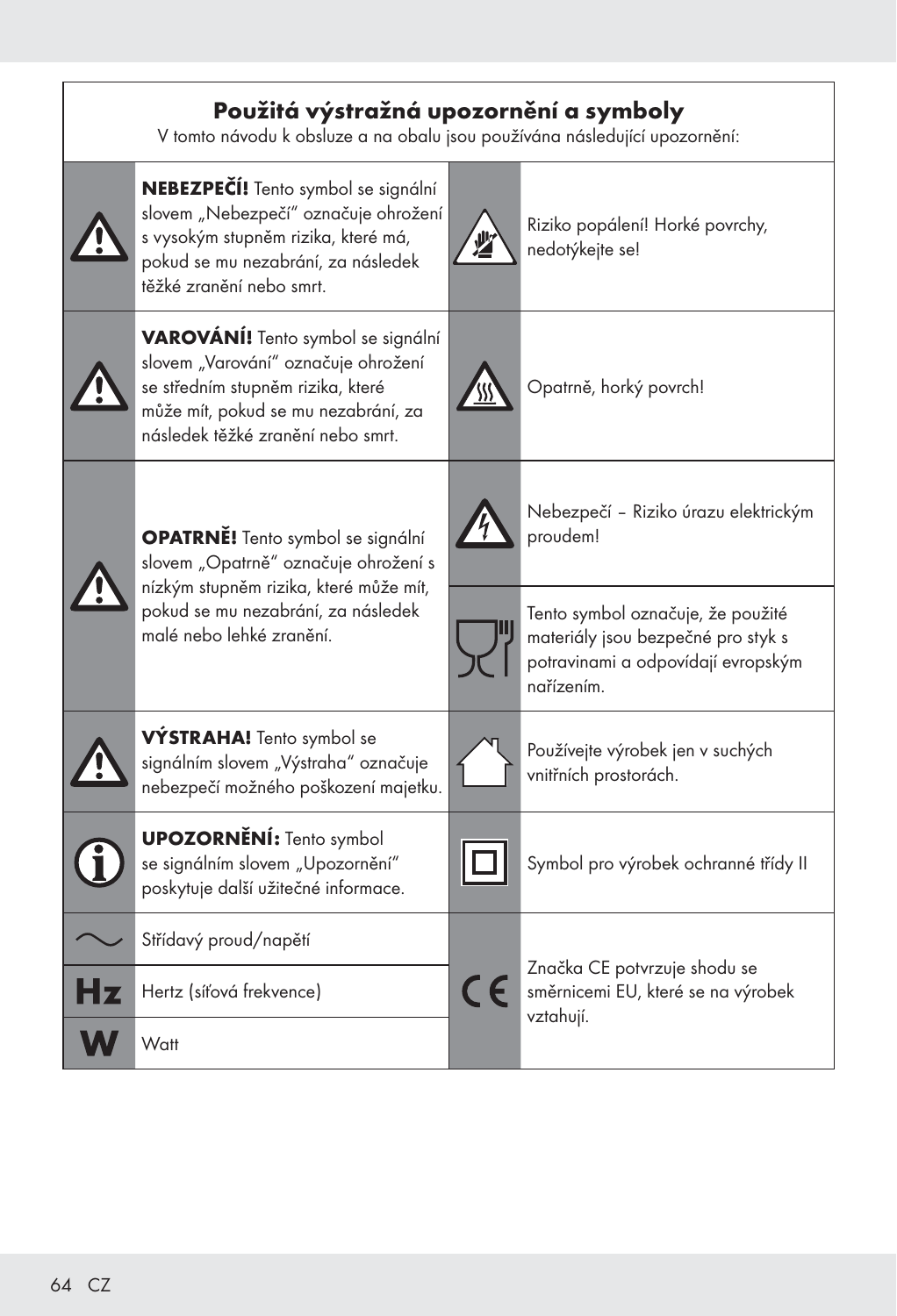# INDUKČNÍ PLOTÝNKA

# z Úvod

Blahopřejeme Vám ke koupi nového výrobku. Rozhodli jste se pro kvalitní produkt. Návod k obsluze je součástí tohoto výrobku. Obsahuje důležité pokyny pro bezpečnost, použití a likvidaci. Před použitím výrobku se seznamte se všemi pokyny k obsluze a bezpečnostními pokyny. Používejte výrobek jen popsaným způsobem a na uvedených místech. Při předání výrobku třetí osobě předejte i všechny podklady.

### z Použití v souladu s určením

Tento výrobek je koncipován k ohřívání a přípravě potravin. Výrobek nepoužívejte pro jiné účely.

Výrobek je určen výhradně pro použití v domácnostech, nikoliv pro zdravotnické nebo komerční účely.

Výrobce nepřebírá žádnou odpovědnost za škody způsobené neodborným použitím.

## **• Rozsah dodávky**

Po vybalení výrobku zkontrolujte, zda je dodávka kompletní a zda jsou všechny díly v řádném stavu. Před použitím odstraňte všechny obalové materiály.

- 1 Indukční plotýnka
- 1 Návod na obsluhu

### **•** Popis dílů

Rozložte před čtením poskládanou stránku s výkresy. Seznamte se se všemi funkcemi výrobku.

(Obr. A)

| $\overline{1}$  |                              | Přípojné vedení se síťovou zástrčkou                           |
|-----------------|------------------------------|----------------------------------------------------------------|
| $\overline{2}$  |                              | Varná zóna                                                     |
| $\overline{3}$  | W                            | Displej stupně výkonu (ve wattech) s<br>indikací               |
| $\vert$         | ÷                            | Tlačítko<br>(Zvýšit hodnoty)                                   |
| $\overline{5}$  | M                            | Tlačítko<br>(Základní funkce)                                  |
| 6               | $\left(\left \right.\right)$ | Tlačítko s indikací<br>(zap/vyp)                               |
| 7 <sup>1</sup>  | ♦                            | Tlačítko s indikací<br>(Zrychlení)                             |
| 8               | <u> வி</u>                   | Tlačítko s indikací<br>(Fritování)                             |
| 9               |                              | Tlačítko s indikací<br>(Var)                                   |
| 10              | $\frac{33}{2}$               | Tlačítko s indikací<br>(Dušení)                                |
| 11              |                              | Displej                                                        |
| 12              | ণি                           | Tlačítko s indikací<br>(Mléko)                                 |
| 13              |                              | Tlačítko s indikací<br>(Polévka)                               |
| 14              |                              | Tlačítko s indikací<br>(Voda)                                  |
| $\overline{15}$ | 网                            | Tlačítko s indikací<br>(Ohřívání)                              |
| 16              | А                            | Tlačítko s indikací<br>(Dětská pojistka)                       |
| 17              |                              | <sup>1</sup> Tlačítko s indikací<br>(Časovač/časovač zpoždění) |
| $\overline{18}$ |                              | Tlačítko<br>(Zmenšit hodnotu)                                  |
| 19              | $^{\circ}$ C                 | Displej teploty s indikací                                     |
| 20              |                              | Ovládací pole                                                  |
| 21              |                              | Ventilátor                                                     |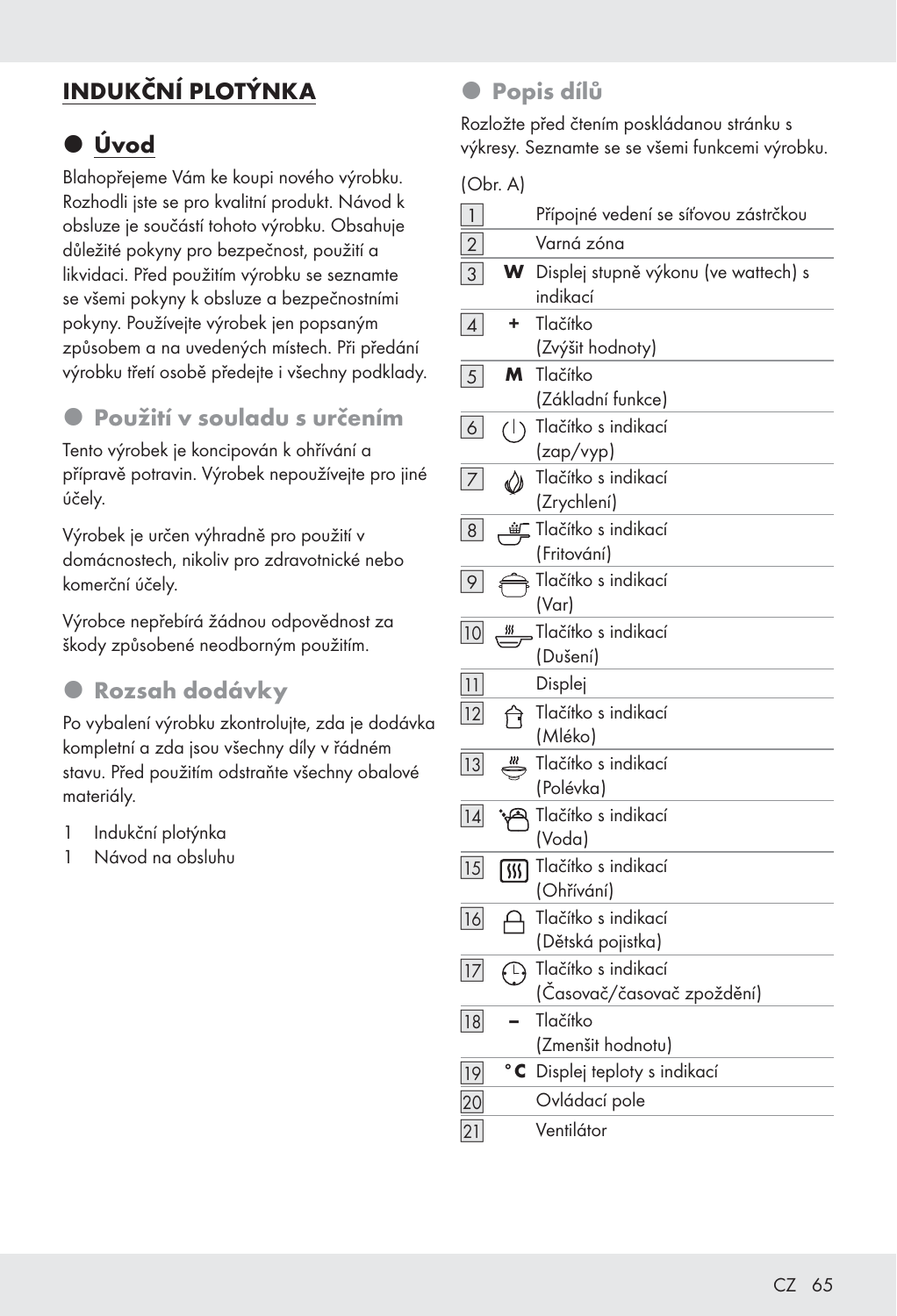## **• Technické údaje**

| Vstupní napětí:                     | 220-240 V~      |
|-------------------------------------|-----------------|
|                                     | $50 - 60$ Hz    |
| Spotřeba proudu:                    | 2200 W          |
| Max. průměr dna kuchyňského nádobí: | $22 \text{ cm}$ |
| Min, průměr dna kuchyňského nádobí: | $10 \text{ cm}$ |
| Ochranná třída:                     | /               |

## **·** Spotřeba energie

(testováno podle nařízení (EU) č.66/2014, přílohy I, oddílů 2 a 2.2)

|                                                                                                                                            | Symbol                         | Hodnota    | Jednotka |
|--------------------------------------------------------------------------------------------------------------------------------------------|--------------------------------|------------|----------|
| Identifikační značka modelu                                                                                                                |                                | HG07975    |          |
| Typ varné desky                                                                                                                            |                                | Elektrický |          |
| Počet varných zón a/nebo<br>varných ploch                                                                                                  |                                | 1          |          |
| Technologie ohřevu (indukční<br>varné zóny a plochy, zóny pro<br>radiační vaření, plotýnky)                                                |                                | Indukce    |          |
| Pro kruhové varné zóny nebo<br>plochy: Průměr použitelného<br>povrchu pro každou elektricky<br>vyhřívanou varnou zónu s<br>přesností 5 mm. | Ø                              | 22,0       | cm       |
| Pro nekruhové varné zóny<br>nebo plochy: Délka a šířka<br>použitelného povrchu pro                                                         | L                              | N/A        | cm       |
| každou elektricky vyhřívanou<br>varnou zónu a každou<br>elektricky vyhřívanou varnou<br>plochu s přesností 5 mm.                           | W                              | N/A        | cm       |
| Spotřeba energie na jednu<br>varnou zónu nebo plochu na kg                                                                                 | EC <sub>electric cooking</sub> | 190,5      | Wh/kg    |
| Spotřeba energie varné desky<br>na kg                                                                                                      | $EC_{electric\,hob}$           | 190,5      | Wh/kg    |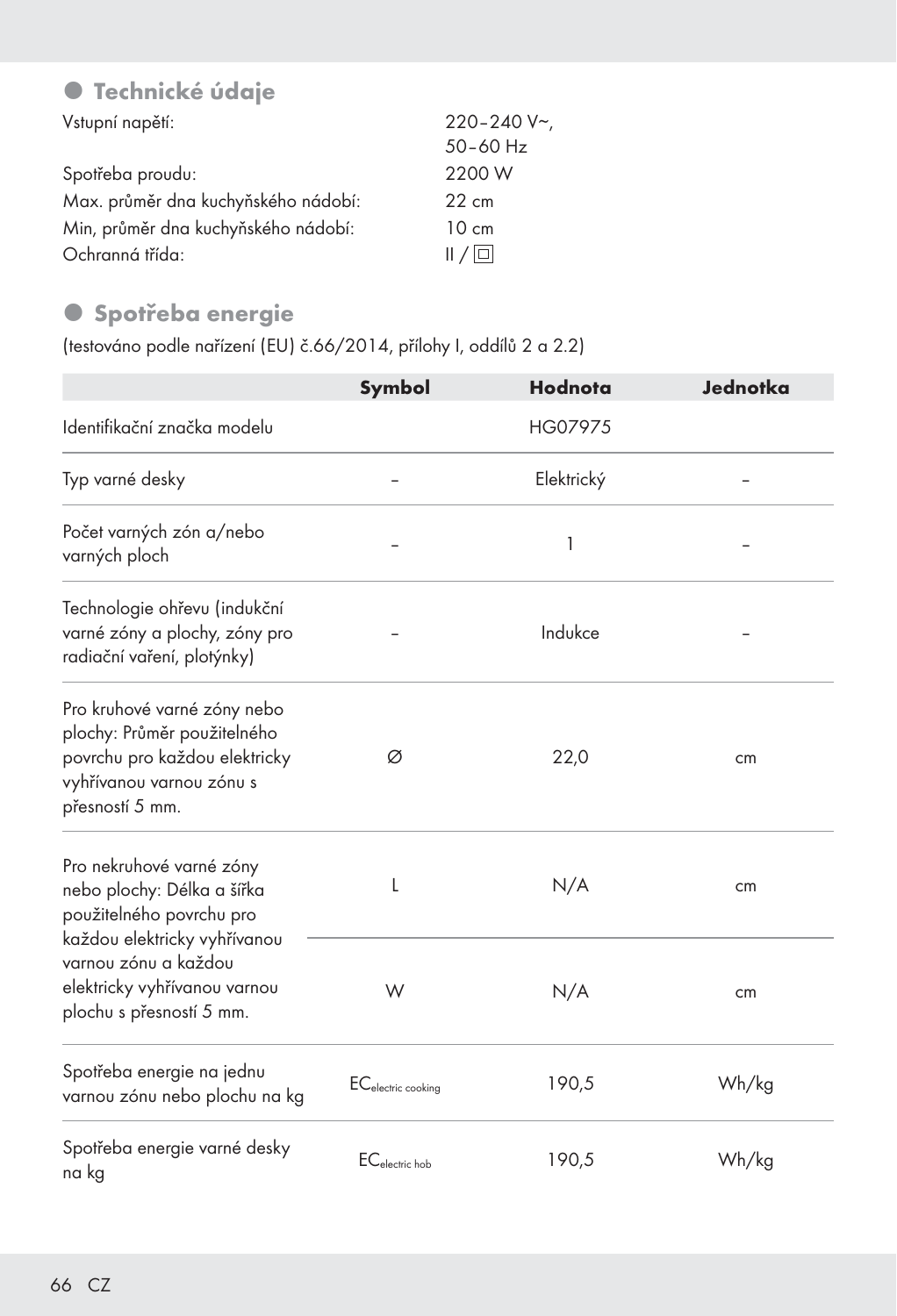#### Další informace o spotřebě energie indukční varné desky:

Aby byla spotřeba energie při použití indukčního varné desky co nejnižší, doporučujeme, abyste vybírali pouze nastavení teploty/výkonu tak vysoko, jak je to nutné, a upravili/snížili ji v průběhu přípravy jídel. Používejte pokud je to možné hrnce s pokličkou.

# **A** Bezpečnostní pokyny

SEZNAMTE SE PŘED POUŽITÍM VÝROBKU SE VŠEMI BEZPEČNOSTNÍMI POKYNY A POKYNY PRO OBSLUHU! KDYŽ PŘEDÁVÁTE TENTO VÝROBEK JINÝM LIDEM, PŘEDEJTE JIM I VŠECHNY DOKUMENTY!

V případě poškození v důsledku nedodržení tohoto návodu na obsluhu se Vaše záruka ruší!

Za následné škody se nepřebírá žádná odpovědnost! V případě škody na majetku nebo zranění způsobené nesprávným používáním nebo nedodržením bezpečnostních pokynů se nepřebírá žádná odpovědnost!

# Děti a osoby se zdravotním omezením

# mVAROVÁNÍ! NEBEZPEČÍ ŽIVOTA A NEHOD PRO KOJENCE A DĚTI!

 Nenechte děti hrát si bez dozoru s balicími materiály. Balicí materiál představuje nebezpečí udušení. Děti často podceňují s tím spojená nebezpečí. Vždy udržujte balicí materiál mimo dosah dětí.

- Tento výrobek mohou používat děti starší 8 let i osoby se sníženými fyzickými, smyslovými či mentálními schopnostmi nebo s nedostatkem zkušeností a znalostí, pokud jsou pod dohledem nebo byly poučeny ohledně bezpečného používání výrobku a chápou z toho vyplývající rizika.
- Děti si nesmí s výrobkem hrát.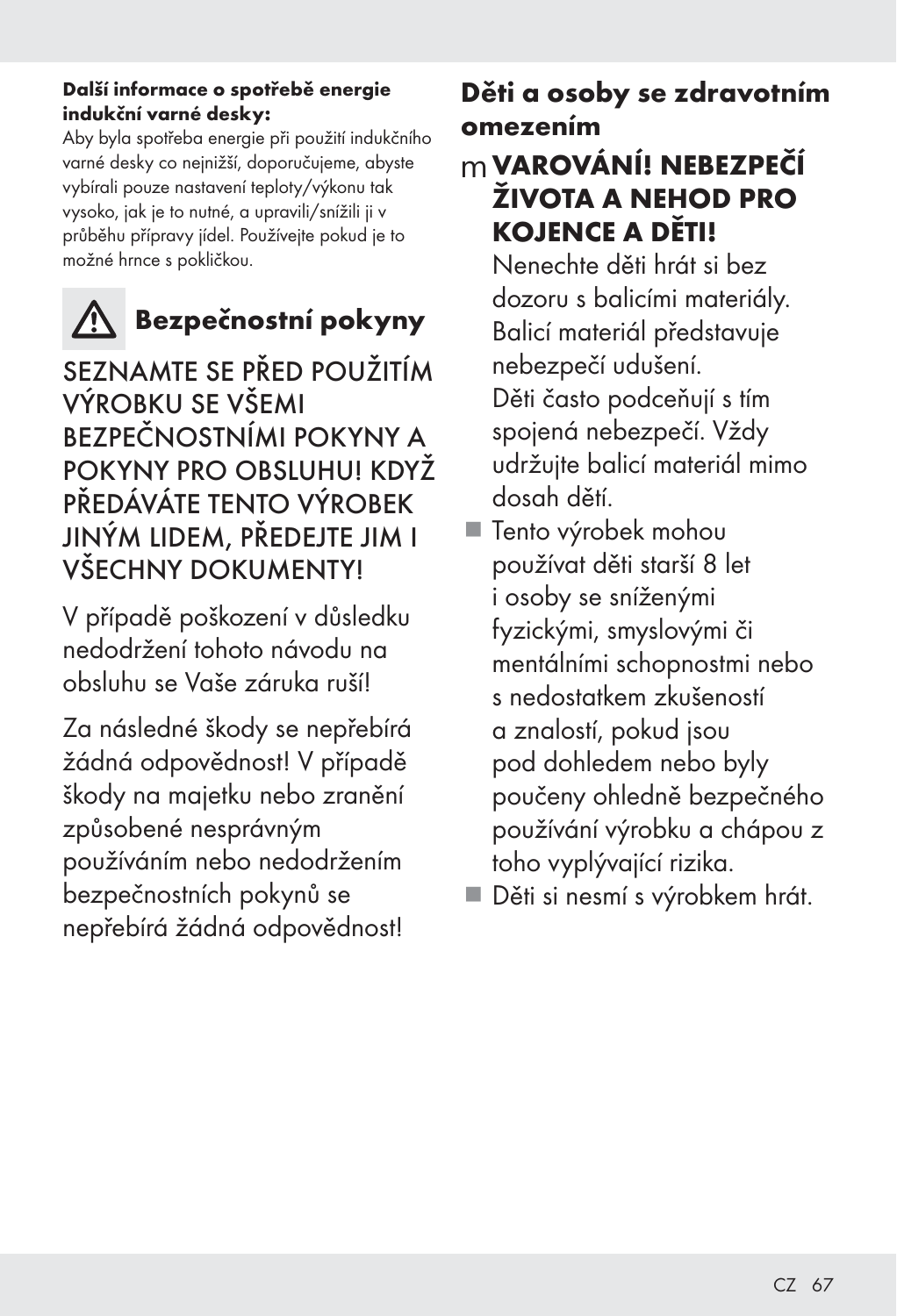- Čistění a uživatelská údržba nesmí být prováděny dětmi, ledaže by byly starší než 8 let a pod dozorem.
- Děti mladší než 8 let je třeba držet v dostatečné vzdálenosti od výrobku a přípojného vedení.

# Použití v souladu s určením

mVAROVÁNÍ! Neodborné použití může vést k zraněním. Používejte tento výrobek výhradně podle tohoto návodu. Nepokoušejte se výrobek jakýmkoliv způsobem měnit.

# VAROVÁNÍ! Riziko

popálení! Kovové předměty, jako například nože, vidličky, lžíce a pokličky by neměly být umístěny na plotýnce, protože se mohou zahřát.

VAROVÁNÍ! Riziko popálení! Výrobek se v průběhu používání zahřeje. Nedotýkejte se výrobku v průběhu nebo bezprostředně po použití.

## Elektrická bezpečnost mNEBEZPEČÍ! Riziko úrazu elektrickým proudem!

Nepokoušejte se nikdy výrobek sami opravovat. V případě poruchy smí opravy provádět výhradně kvalifikovaný personál.

## mVAROVÁNÍ! Riziko úrazu elektrickým proudem!

Neponořujte výrobek do vody nebo jiných kapalin. Nikdy výrobek nedržte pod tekoucí vodou.

# mVAROVÁNÍ! Riziko úrazu elektrickým proudem!

Pokud je povrch poškozený, vypněte přístroj, aby nedošlo k úrazu elektrickým proudem.

# mVAROVÁNÍ! Riziko úrazu elektrickým proudem!

Poškozený výrobek nepoužívejte. Když je výrobek poškozen odpojte výrobek z elektrické sítě a obraťte se na svého prodejce.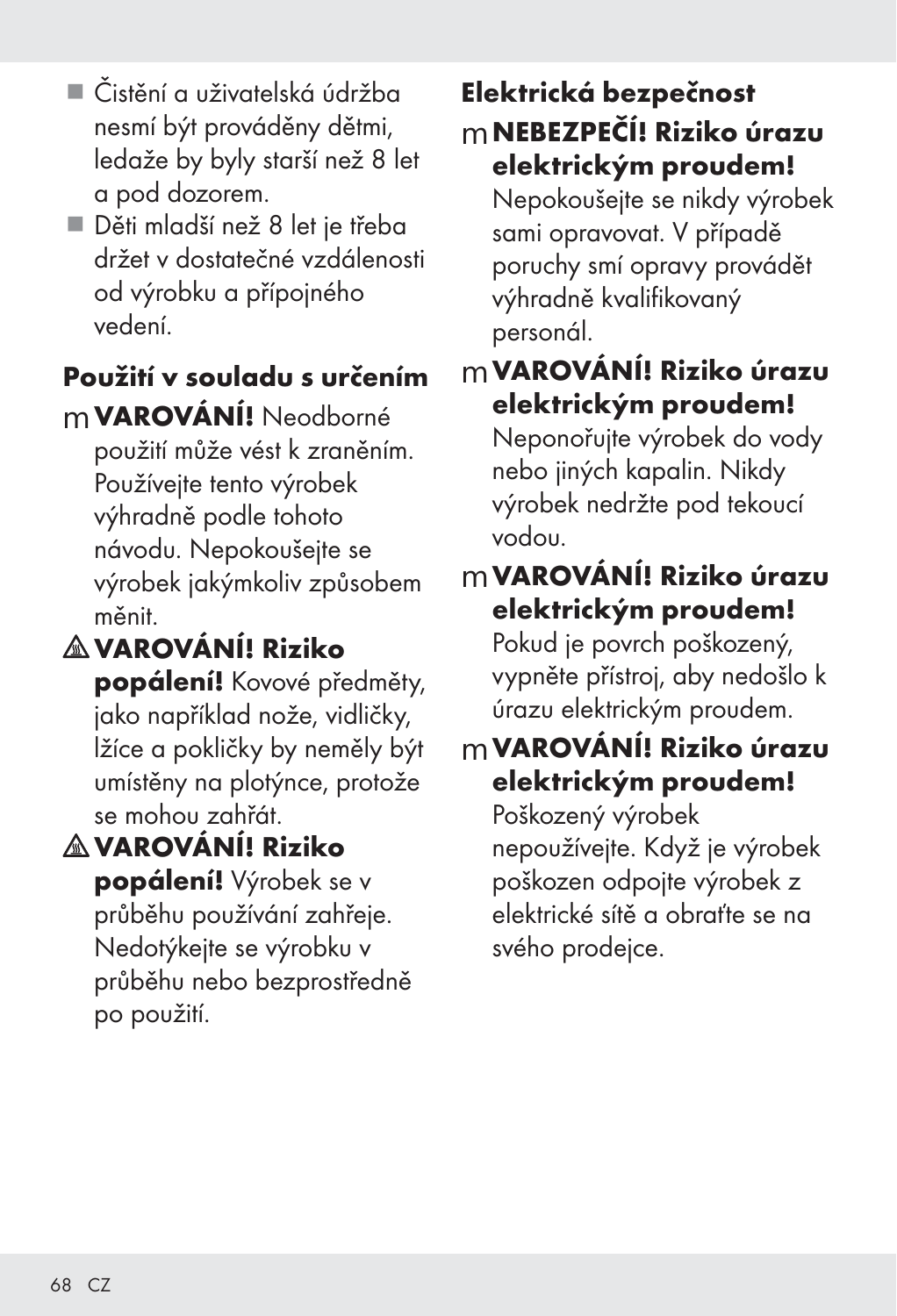- Výrobek nesmí být používán, když spadnul nebo když vykazuje viditelná poškození.
- Před připojením výrobku k síti zkontrolujte, zda napětí a proud splňují údaje pro napájení uvedené na typovém štítku.
- Pravidelně kontrolujte síťovou zástrčku a přípojné vedení na poškození. Když je přípojné vedení poškozeno, musí být nahrazeno výrobcem, jeho zákaznickým servisem nebo podobně kvalifikovanou osobou, aby se zabránilo nebezpečím.
- Chraňte přípojné vedení před poškozením. Nenechte ho viset přes ostré hrany a nelámejte ani neohýbejte jej. Chraňte přípojné vedení před horkými povrchy a otevřenými plameny.

# Obsluha

- Výrobkem nepohybujte, pokud je v provozu.
- Nestavte výrobek na horké povrchy (plynový sporák, elektrický sporák, trouba atd.). Používejte výrobek na rovné, stabilní, čisté, tepelně odolné a suché ploše.
- Výrobek nezakrývejte, pokud je v používání nebo krátce po používání, dokud je ještě teplý.
- Dbejte na to, aby přípojné vedení nepřišlo do kontaktu s varnou zónou.
- Používání prodlužovacích vedení se nedoporučuje.
- Přípojné vedení položte tak, aby o něj nikdo nemohl zakopnout, ani aby ho nemohl poškodit.
- Tento výrobek není určen k tomu, aby byl používán s externím časovačem nebo samostatným systémem dálkového ovládání.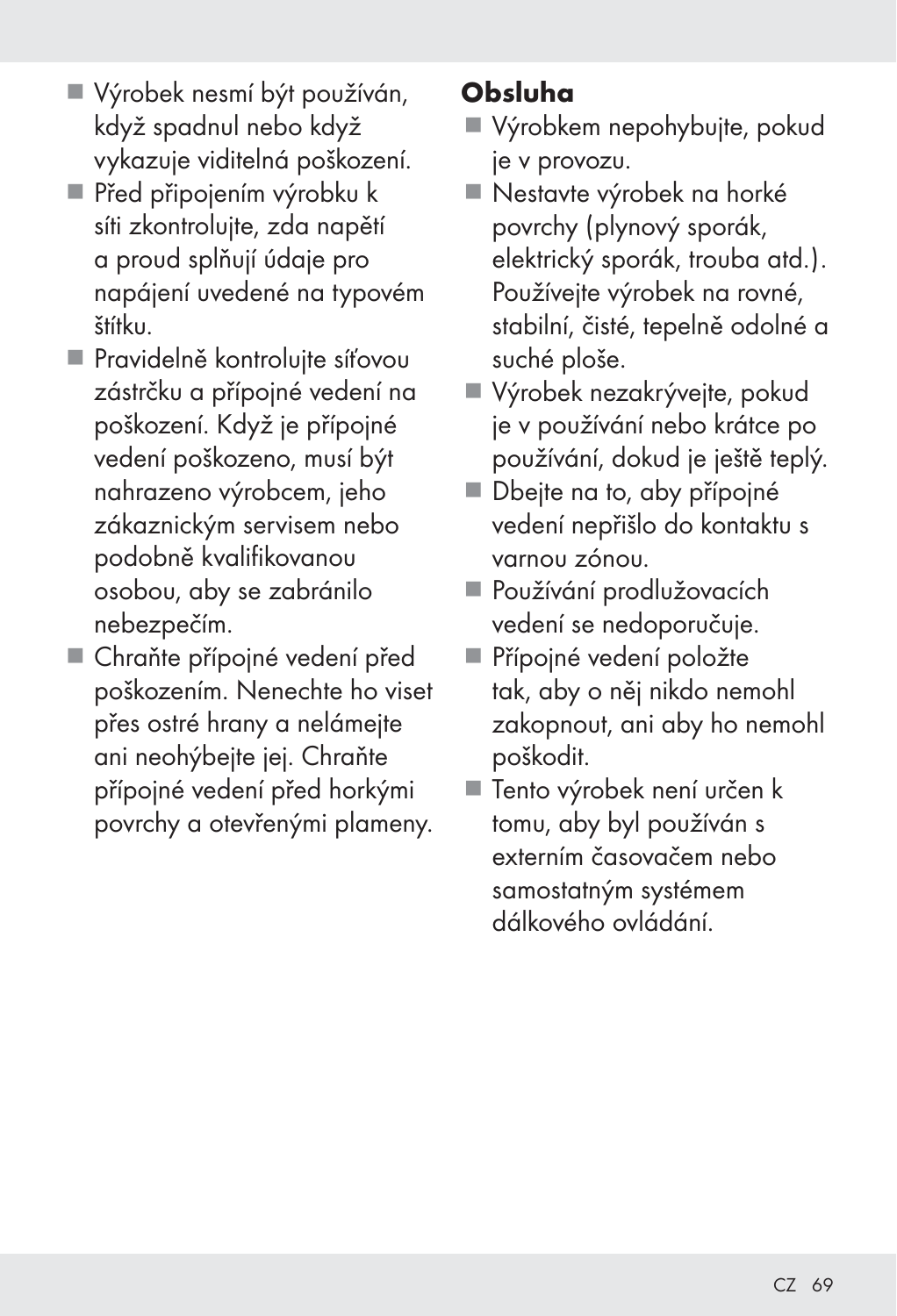mVAROVÁNÍ! Riziko zranění! Odpojte výrobek od sítě před tím, než ho budete čistit nebo se nebude používat.

utěrky, chňapky).

Čištění a uložení

 Neukládejte horký výrobek do skříně nebo do balení.

 Při používání výrobku dbejte na to, aby se v blízkosti výrobku nenacházely žádné lehce zápalné materiály (např.

- Nevytahujte síťovou zástrčku ze zásuvky za přípojné vedení.
- Chraňte výrobek, přípojné vedení a síťovou zástrčku před prachem, přímým slunečním zářením, kapající a stříkající vodě.
- Uchovávejte výrobek na suchém, studeném místě chráněném před vlhkostí a mimo dosah dětí.

■ Chraňte výrobek proti horku. Nepokládejte výrobek do blízkosti otevřených plamenů nebo zdrojů tepla, jako jsou kamna nebo ohřívače.

## Před prvním použitím

- Odstraňte veškeré balicí materiály.
- Očistěte výrobek (viz "Čištění a péče").

# Polohování výrobku

- Umístěte výrobek na rovný povrch, který poskytuje dostatek prostoru pro větrání.
- Mezi výrobkem a sousedními stěnami (včetně bočních a zadních panelů) musí být ponechána minimální vzdálenost 10 cm.

# z Vhodné kuchyňské nádobí

- Používejte pouze feromagnetické kuchyňské nádobí vhodné pro indukční plotýnky. To by mělo být označeno jako takové, když si kupujete kuchyňské nádobí. Kuchyňské nádobí z nemagnetických kovů (např. Hliník a měď) a další materiály (např. keramika, porcelán, sklo) nejsou vhodné.
- Kuchyňské nádobí musí ploše ležet na indukční desce.
- Kuchyňské nádobí musí mít průměr 10 až 22 cm.
- UPOZORNĚNÍ: Pokud kuchyňské nádobí nemá správný průměr nebo je vyrobeno z nevhodného materiálu:
	- Indukční deska se vypíná automaticky.
	- Zazní akustický signál.
	- Na displeji | 11 se zobrazí chybová zpráva EO.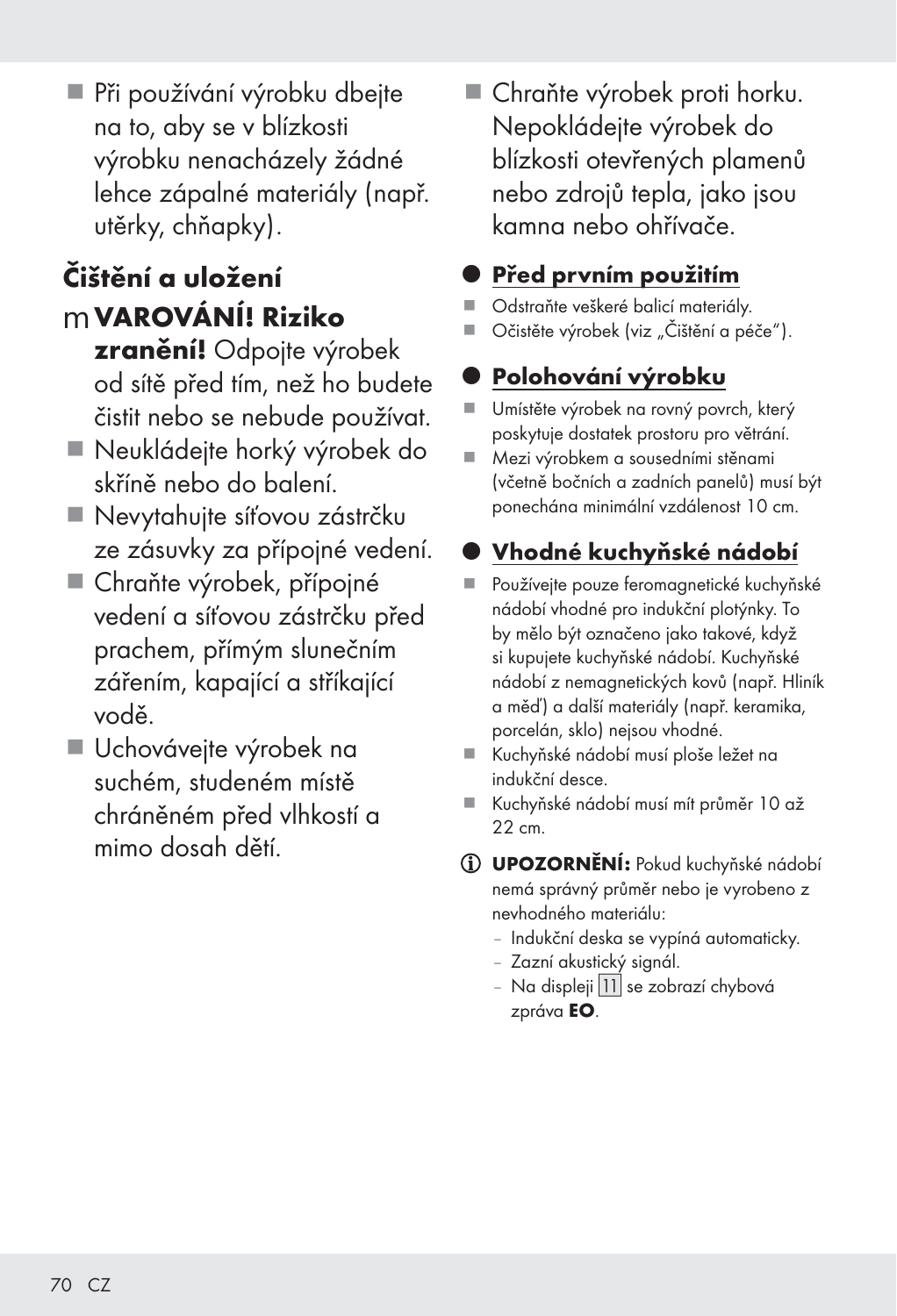## $\bullet$  Obsluha

#### UPOZORNĚNÍ:

- Pro lepší přenos tepla použijte vhodné pánve a hrnce.
- Použiite hrnce a pánve, které odpovídají průměru varného pole.
- Při každém stisknutí tlačítka zazní akustický sianál.

#### Zapnout pohotovostní režim

- Na varnou zónu [2] umístěte naplněný hrnec nebo naplněnou pánev.
- Spojte síťovou zástrčku  $\boxed{1}$  s vhodnou zásuvkou.

Zazní akustický signál.

Všechny indikace na ovládacím poli 20 se

rozsvítí na 1 sekundu.

Displej | 11 | ukazuje -L-.

Produkt je v pohotovostním režimu.

UPOZORNĚNÍ: Pokud je teplota varné zóny [2] vyšší než 60 °C, na displeji se zobrazí $|11|$ -H-.

#### Zapněte režim výběru programu

Podržte  $\bigcup$  6 stlačené po dobu 2 sekund.  $($ <sup>1</sup>) svítí.

Displej | 11 ukazuje ON.

Zazní akustický signál.

Výrobek je nyní v režimu výběru programu.

Vyberte režim vaření (viz "Režim vaření").

#### UPOZORNĚNÍ:

- Návrat do pohotovostního režimu: Stiskněte  $\bigcup$  6.
- Když se po dobu 30 sekund nezvolí žádný varný režim, přepne se výrobek automaticky do pohotovostního režimu.
- **Nastavte úroveň výkonu a** teplotu
- Změňte následující hodnoty:
	- Výkonový stupeň (v krocích po 200 W)
	- Teplota (v krocích po 20 °C)
	- Stiskněte +  $|4|$  nebo  $|18|$

#### Tlačítko Výkon/teplota

| + $\boxed{4}$ Zvyšte výkon/<br>teplotu | (max. 2000 W,<br>240 °C) |
|----------------------------------------|--------------------------|
| 18 Snižte výkon/<br>teplotu            | (min. 200 W,<br>60 °C)   |

## z Časovač

UPOZORNĚNÍ: Zkontrolujte, zda lze časovač použít v požadovaném režimu vaření: Viz tabulka "Režim vaření"

- Vyberte vhodný režim vaření (viz "Režim vaření").
- Start časovače: Stlačte tlačítko (<u>L) 17</u>
- Základní nastavení: 30 minut
- Nastavení časovače:
	- Stiskněte +  $\boxed{4}$  nebo  $\boxed{18}$  abyste přepínali v krocích po 1 minutě.
	- Podržte stisknuté +  $\boxed{4}$  nebo  $\boxed{18}$  pro přepínání po krocích 10 minut.

#### Tlačítko Nastavení časovače

|               | $+$ 4 Zvyšte čas | (max. 3 hodiny) |
|---------------|------------------|-----------------|
| $\sim$ $\sim$ | 18 Zkrátit čas   | (min. 1 minuta) |

 Aktivace nastaveného časovače: Znovu stiskněte (L) tlačítko 17 nebo počkejte 5 sekund, než se časovač automaticky aktivuje. Nastavený čas na displeji 11 4x blikne.

 Displej pak přepíná mezi nastavenou hodnotou výkonu/teploty a zbývající dobou vaření, dokud neuplyne nastavená doba.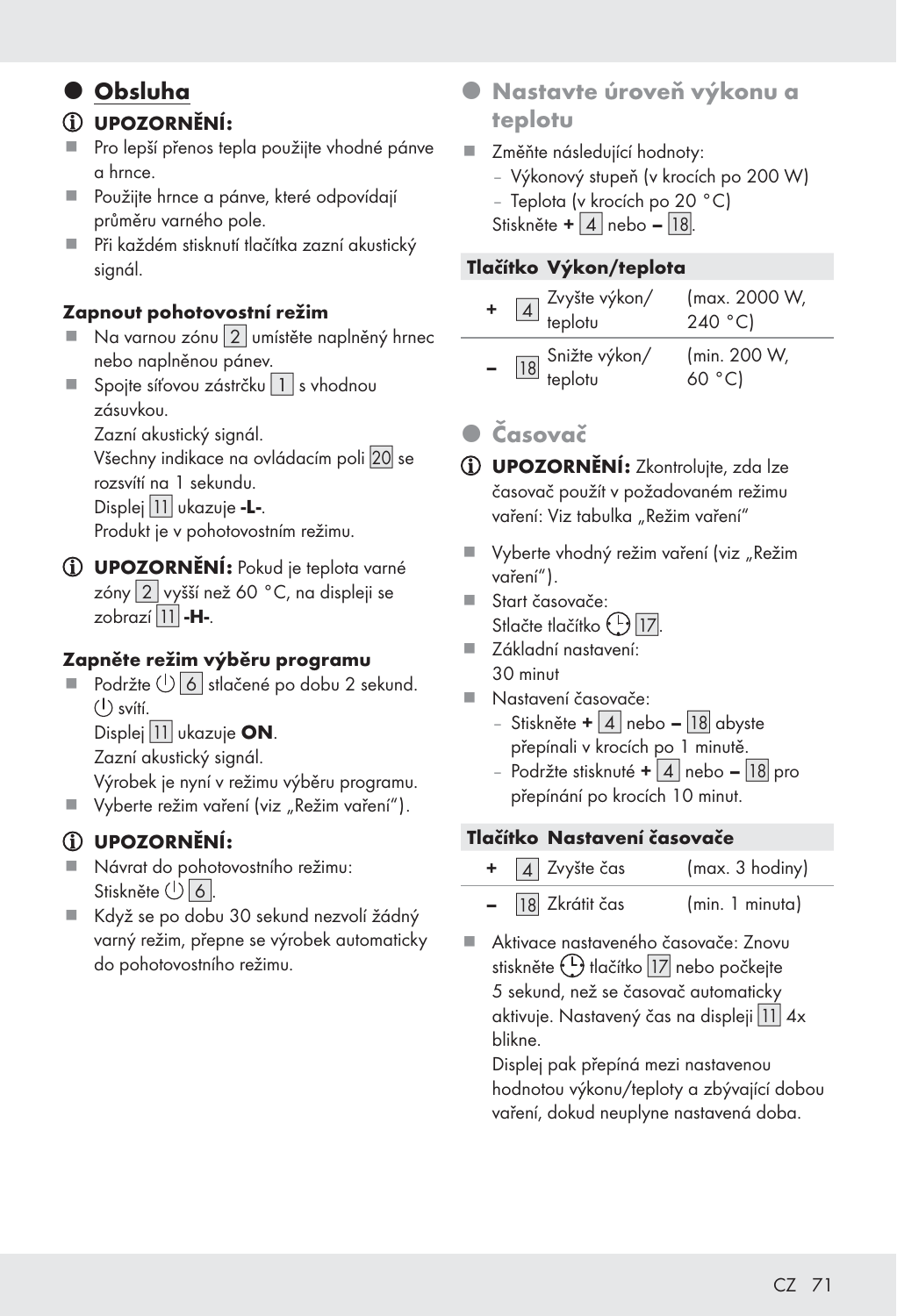- Jakmile se časovač odpočítá do 0, výrobek se vypne.
	- Zazní akustický signál 5x.
- Před odpočtením časovače do 0 vypněte výrobek: Stiskněte (<sup>1</sup>) 6.
- Nově nastavit časovač: Stiskněte [ ].
- z Časovač zpoždění
- UPOZORNĚNÍ: Zkontrolujte, zda můžete použít časovač zpoždění v požadovaném režimu vaření: Viz tabulka "Režim vaření"
- $\blacksquare$  Podržte  $\binom{1}{2}$  6 stlačené po dobu 2 sekund.  $(1)$  svítí.
- $\blacksquare$  Displej 11 ukazuje ON.
- Zazní akustický signál.
- Spusťte časovač zpoždění: Stlačte tlačítko (<u>L) 17</u>.
- Základní nastavení: 30 minut
- Přizpůsobení časovače zpoždění:
	- Stiskněte +  $\mid$  4 | nebo  $\mid$  18 | abyste přepínali v krocích po 1 minutě.
	- Podržte stisknuté +  $\mid$  4 | nebo  $\mid$  18 | pro přepínání po krocích 10 minut.

#### Tlačítko Nastavte časovač zpoždění

| $+$ 4 Zvyšte čas   | (max. 24 hold) |  |
|--------------------|----------------|--|
| $-$ 18 Zkrátit čas | (min. 1 min    |  |

- Vyberte vhodný režim vaření (viz "Režim vaření").
- Jakmile časovač zpoždění odpočítá, zapne se vybraný režim vaření.

 Pokud není proveden žádný další vstup, výrobek se přepne do pohotovostního režimu nejpozději po 2 hodinách vaření.

 Předčasné vypnutí časovače zpoždění: Stiskněte  $\bigcup$  6

- Dětská pojistka
- Aktivujte dětskou pojistku:
	- Podržte  $\triangle$  16 po dobu 2 sekund stlačené.  $\triangle$  svítí.
- Deaktivuite dětskou pojistku:
	- Podržte tlačítko  $\triangle$  16 po dobu 2 sekund stlačené.
	- $\triangle$  zhasne.

#### UPOZORNĚNÍ:

- Výrobek v pohotovostním režimu: Dětskou pojistku můžete aktivovat, když je výrobek v pohotovostním režimu. Tím se zablokuje tlačítko <sup>(1</sup>) | 6 <sup>|</sup>.
- Pro opětovné zapnutí výrobku deaktivujte dětskou pojistku.
- **Výrobek zapnut:** Můžete aktivovat dětskou pojistku, pokud je výrobek zapnutý. Výrobek pokračuje v provozu podle posledních nastavení.

 Výrobek můžete vypnout stisknutím tlačítka  $\bigcirc$  6.

 Všechna ostatní tlačítka jsou blokována, dokud nedeaktivujete dětskou pojistku.

- Vypněte výrobek
- Pokud se používá režim vaření, výrobek se přepne do pohotovostního režimu nejpozději po 2 hodinách, pokud se neprovede žádný další vstup.
- Přepnutí z režimu vaření do pohotovostního režimu:

Stiskněte (<sup>1</sup>) | 6 |.

 Když je výrobek horký, ventilátor [
] běží několik minut, aby výrobek vychladl.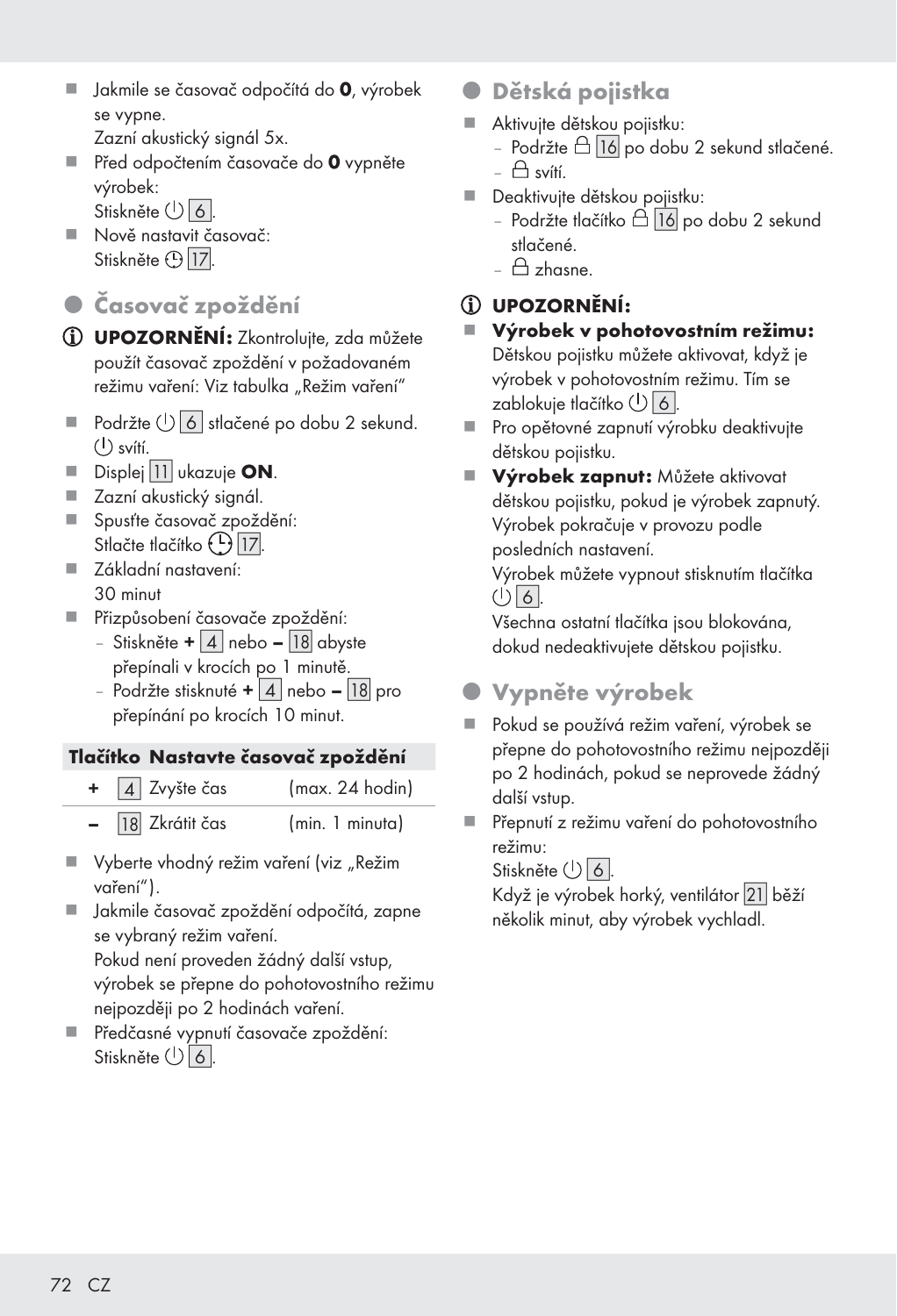## **•** Režim vaření

Navolit "Režim vaření": Stiskněte jedno z tlačítek na ovládacím panelu 20. Rozsvítí se indikace zvoleného režimu vaření.

| ⊦ ⊢⊰ |   | $\bullet$ $\circ$ 2200  w $\bullet$ M |             |   |  |
|------|---|---------------------------------------|-------------|---|--|
|      | ╩ | <u>, ss —</u>                         | $\bigoplus$ | 一 |  |

| Režim <sup>1</sup>          | <b>Popis</b>                                                                                                                                                                                                                       |
|-----------------------------|------------------------------------------------------------------------------------------------------------------------------------------------------------------------------------------------------------------------------------|
| $\bigcirc$ 7<br>Zrychlení   | Urychlit proces vaření<br>Výrobek pracuje na plný výkon po dobu 30 sekund a poté se vrátí na<br>předchozí úroveň výkonu, teploty nebo funkce.                                                                                      |
| 8 <br>Fritování             | Vaření při vysoké teplotě<br>Když teplota surovin dosáhne úrovně teploty stanovené vybraným režimem<br>(nejvyšší teplota různých režimů se liší), výrobek se přepne na intervalový<br>provoz nebo zastaví proces vaření.           |
| $\bigoplus$ 9<br>Var        | Přiveďte jídlo k varu a pak vařte.<br>Jakmile je jídlo vroucí, výrobek sníží výkon.<br>To chrání jídlo před převařením a udržuje jídlo v blízkosti bodu varu.                                                                      |
| ♣ 10<br>Dušení              | Nepřetržité ohřívání se středním výkonem<br>Tato základní funkce, dušení, se často používá pro polévky, husté polévky,<br>omáčky a dušená jídla.                                                                                   |
| ← 12<br>Mléko               | Trvalé zahřívání při maximální teplotě 60 °C<br>Zvláště vhodné pro ohřev mléka.<br>Doba ohřevu: 20 minut                                                                                                                           |
| $\frac{1}{2}$ 13<br>Polévka | Výrobek upravuje úroveň výkonu podle teploty jídla a doby vaření.<br>Vhodné jak pro přípravu, tak pro ohřívání polévek.                                                                                                            |
| $B\overline{14}$<br>Vody    | Výrobek udržuje konstantní a vysokou úroveň výkonu.<br>Vhodné pro vaření vody<br>Maximální doba ohřevu: 20 minut                                                                                                                   |
| <b>கு</b> 15<br>Ohřívání    | Nepřetržité ohřívání se středně vysokým teplem<br>Vhodné pro ohřívání a udržování jídla teplým, aniž bychom ho spálili.<br>Doba ohřevu a teplota: 2 hodiny při 60 °C                                                               |
|                             | $\mathbf{1}_n$ . The first of the second second contract in the first state of the second method of the second state of the second state of the second state of the second state of the second state of the second state of the se |

1: Teplotu/výkon při spuštění programu lze kdykoli upravit v nastavitelném rozsahu výkonu.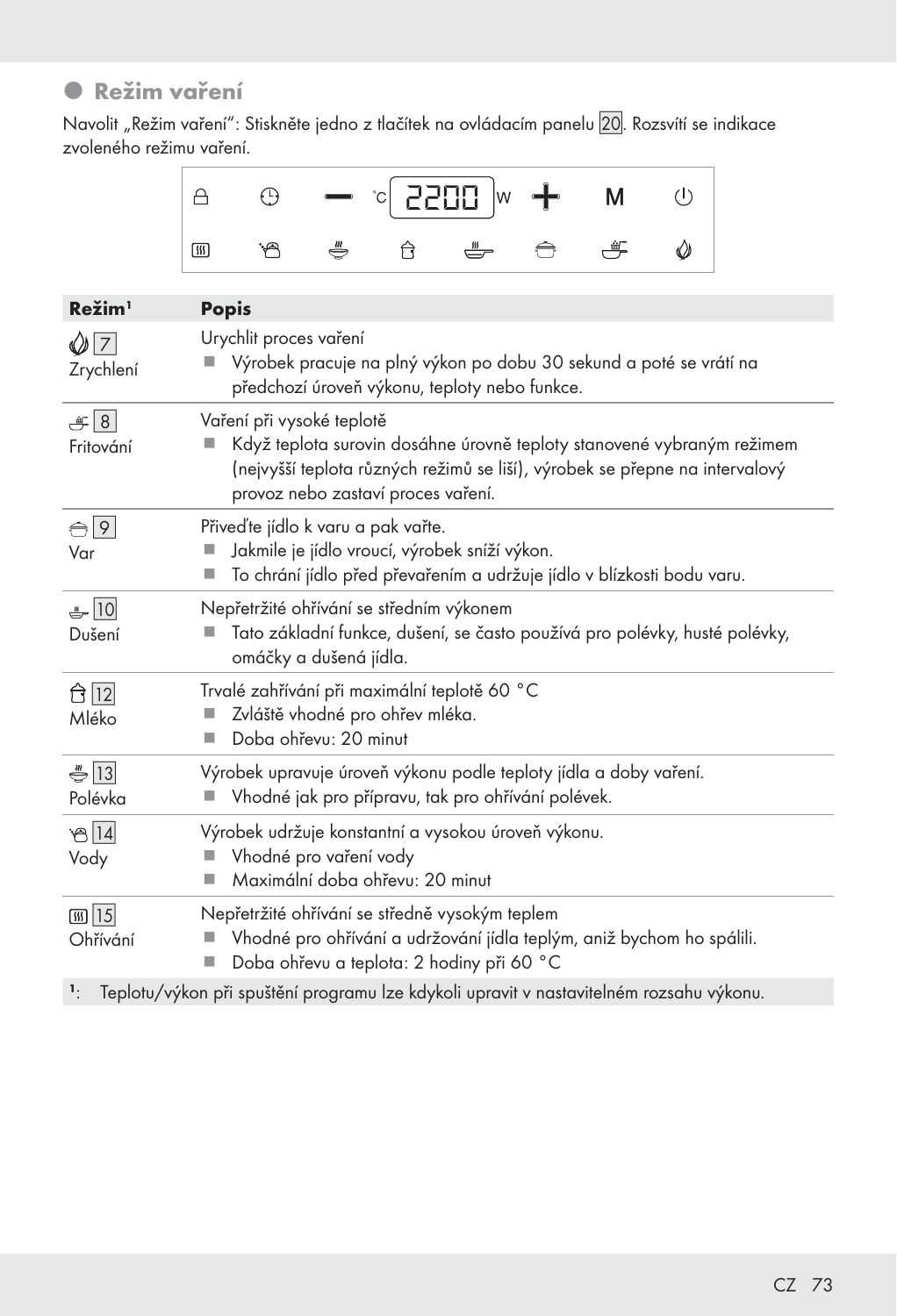| Režim                                  | Základní nastavení                                                                                                                                                                                                               |                                              | Tepl. <sup>1</sup> | Výkon <sup>1</sup> | Časovač <sup>2</sup> | Zpoždění <sup>3</sup> | Poznámka                                                                                                                                         |
|----------------------------------------|----------------------------------------------------------------------------------------------------------------------------------------------------------------------------------------------------------------------------------|----------------------------------------------|--------------------|--------------------|----------------------|-----------------------|--------------------------------------------------------------------------------------------------------------------------------------------------|
| $M\sqrt{5}$<br>Základní<br>funkce      | 2 hod:<br>nebo<br>2 hod:                                                                                                                                                                                                         | 1000 W<br>120 °C                             | Ano                | Ano                | Ano                  | Ne                    | Přepínání mezi<br>$\degree$ C   19 a W   3  :<br>Stiskněte M   5  .                                                                              |
| $\bigcirc$ 7<br>Zrychlení              | Po dobu 30 s,<br>2200 W, potom se<br>vraťte k předchozímu<br>nastavení                                                                                                                                                           |                                              | Ne                 | Ne                 | Ne                   | Ne                    |                                                                                                                                                  |
| E[8]<br>Fritování                      | 30 min:                                                                                                                                                                                                                          | 180 °C                                       | Ano                | Ne                 | Ano                  | Ne                    |                                                                                                                                                  |
| $\bigoplus$ 9<br>Var                   | 0-2 min: 2000 W<br>Po $2 \text{ min}^4$<br>Celkem: 30 min                                                                                                                                                                        |                                              | Ne                 | Ano                | Ano                  | Ne                    |                                                                                                                                                  |
| $-10$<br>Dušení                        | 2 hod:                                                                                                                                                                                                                           | 600 W                                        | Ne                 | Ne                 | Ne                   | Ano                   |                                                                                                                                                  |
| ☆  12  <br>Mléko                       | 20 min:                                                                                                                                                                                                                          | 60 °C                                        | Ne                 | Ne                 | Ne                   | Ano                   | Displej 11 zobra-<br>zuje 60 (teplota)                                                                                                           |
| $\bigoplus$ 13<br>Polévka              | $0 - 2$ min:<br>$2 - 15$ min:<br>$15 - 20$ min:<br>20-60 min:<br>60-90 min:                                                                                                                                                      | 1000 W<br>1600 W<br>1000 W<br>400 W<br>200 W | Ne                 | Ano                | Ne                   | Ano                   | Výrobek se přepne<br>na 400 W, když<br>se polévka začne<br>vařit během 3 až<br>20 minut. Výrobek<br>pak zůstane na<br>400 W po dobu<br>60 minut. |
| ත 14<br>Vody                           | 20 min:                                                                                                                                                                                                                          | 2000 W                                       | Ne                 | Ano                | Ano                  | Ne                    |                                                                                                                                                  |
| <b>55 15</b><br>Ohřívání               | 2 hod:                                                                                                                                                                                                                           | 60 °C                                        | Ne                 | Ne                 | Ne                   | Ano                   | Displej 11 zobra-<br>zuje 60 (teplota).                                                                                                          |
| ١.<br>$\overline{a}$<br>$\mathbf{3}$ . | Lze v tomto režimu upravit teplotu a výkon (Ano/Ne)?<br>Pokud ano: Stiskněte + $\frac{1}{4}$ nebo – $\frac{18}{k}$ nastavení.<br>Je časovač v tomto režimu možný (Ano/Ne)?<br>Je časovač zpoždění v tomto režimu možný (Ano/Ne)? |                                              |                    |                    |                      |                       |                                                                                                                                                  |

4: Teplota < 95 °C: 2000 W; Teplota ≥ 95 °C: 1000 W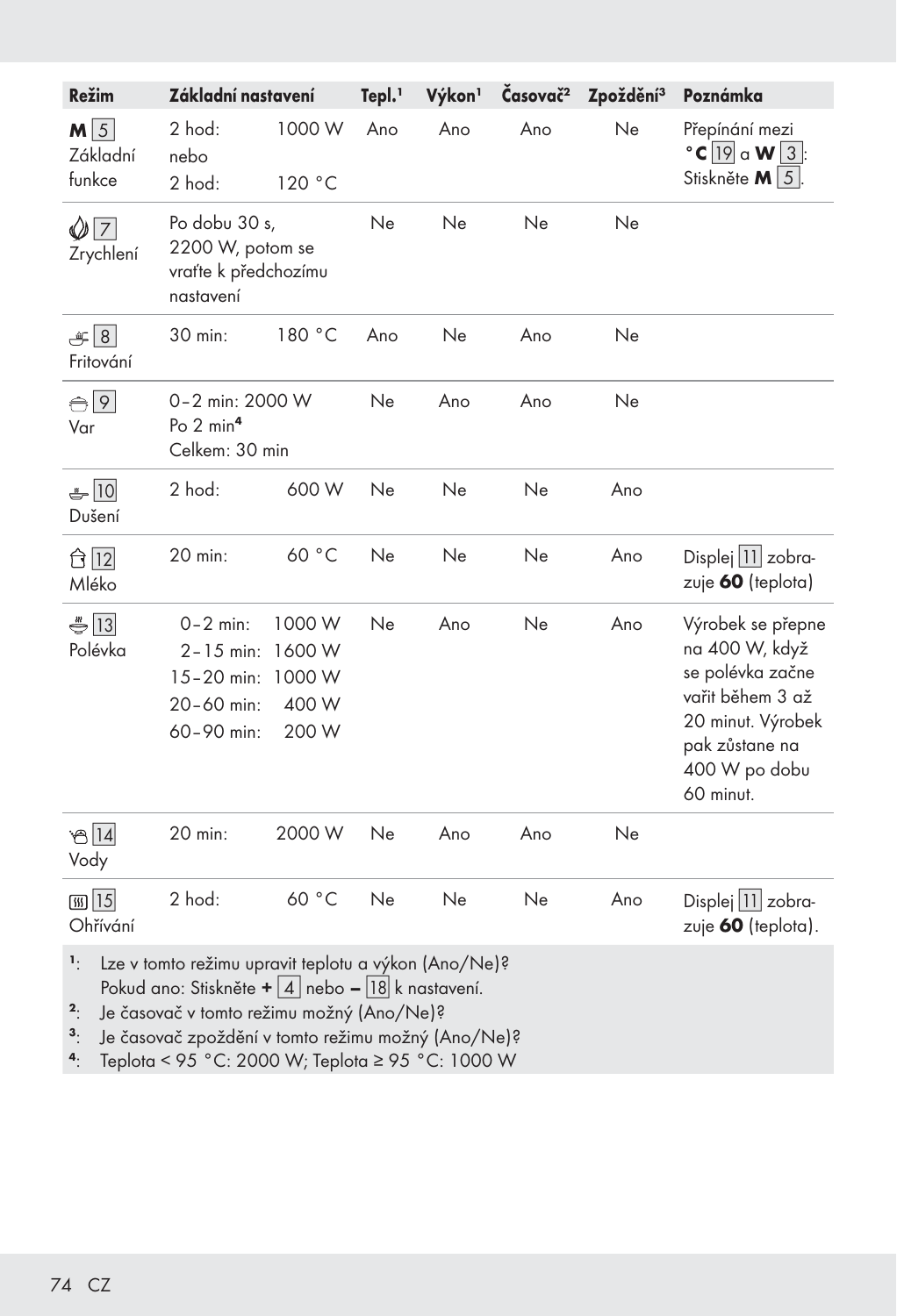### **• Směrnice pro vaření**

| Jídlo                                              |             | Teplota/výkon      | Hmotnost (návrh) |             | Čas (návrh) |                               |
|----------------------------------------------------|-------------|--------------------|------------------|-------------|-------------|-------------------------------|
| Kuřecí stehýnka                                    | ı           | 180 °C             | 300 <sub>g</sub> | $5 - 7$ min | 6           | E[8]<br>Fritování             |
| Kuřecí stehno                                      | ı           | 180 °C             | 300 <sub>g</sub> | $5 - 7$ min | 6           | $\mathcal{L}$ 8<br>Fritování  |
| Kuřecí křidélka                                    | ı           | 180 °C             | 300 <sub>g</sub> | $5 - 7$ min | 6           | $\mathcal{L}$ 8<br>Fritování  |
| Rybí filé                                          | I,          | 180 °C             | 300 <sub>g</sub> | 3 min       | 6           | $\mathcal{L}$ 8<br>Fritování  |
| ı<br>Zmrazené hranolky                             |             | 180 °C             | 300 <sub>g</sub> | 5 min       |             | $\equiv$ 8<br>Fritování       |
| Předvařené potraviny<br>(např. jídla z<br>konzerv) |             | 600 W              | $600 - 1000$ g   | $5 - 8$ min | 4,6         | $\bigoplus$ 9<br>Var          |
| Korýši                                             | $\mathbf 2$ | Základní nastavení | $600 - 1000$ g   | 30 min      |             | $\bigoplus$ 9<br>Var          |
| Hovězí                                             | 2,3         | Základní nastavení | 500 <sub>g</sub> | 120 min     | 5           | $-10$<br>Dušení               |
| Jehněčí                                            | 2           | Základní nastavení | 500 <sub>g</sub> | 120 min     | 5           | $-10$<br>Dušení               |
| Zeleninová polévka                                 | 2,3         | Základní nastavení | $1000 - 1500$ g  | 90 min      | 5           | $\frac{2}{3}$  13 <br>Polévka |
| Kuřecí polévka                                     | $\mathbf 2$ | Základní nastavení | 600 g            | 90 min      | 5           | $\frac{2}{3}$ 13<br>Polévka   |

<sup>1</sup>: Zahřejte olej na teplotu 180 °C po dobu asi 10 minut.<br><sup>2</sup>: Marinuite s kořením. Přideite (podle potřeby) vodu neb

<sup>2</sup>: Marinujte s kořením. Přidejte (podle potřeby) vodu nebo jinou vhodnou kapalinu.

- $\cdot$  Viz "Recepty"<br> $\cdot$   $\cdot$   $\tilde{R}$  id te se poky
- <sup>4</sup>: Řiďte se pokyny výrobce, které jsou na balení<br><sup>5</sup>: Základní nastavení
- Základní nastavení
- <sup>6</sup>: Mražené potraviny: Přidejte 2 minuty doby vaření.

UPOZORNĚNÍ: Kontrolujte pravidelně ingredience, až jsou úplně uvařené nebo dosáhly požadované úrovně zhnědnutí. Požadovaná doba vaření může být kratší nebo delší, než je uvedeno v receptech/tabulce přípravy.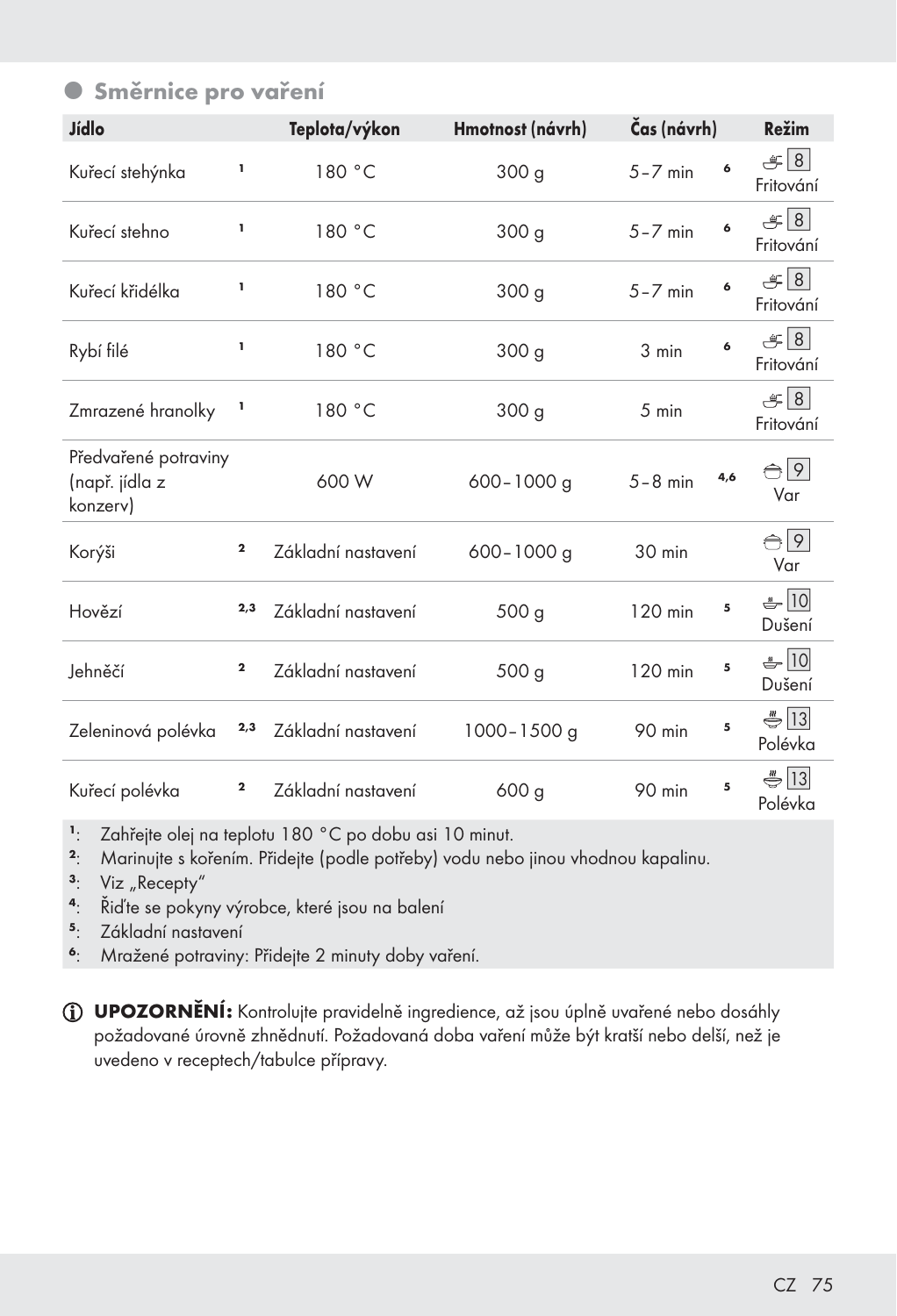#### **• Recepty**

z Dušení

#### Hovězí maso v červeném víně  $\blacktriangleright$  x 2 – 3 Přísady

| 500q               | Hovězí maso (vykostěná       |
|--------------------|------------------------------|
|                    | žebra, mleté)                |
| 1,5 čajové lžičky  | Soli                         |
| 0,5 čajové lžičky  | černého pepře, mletého       |
| 2 polévkových lžic | Jedlý olej                   |
|                    | Cibule (nakrájená na kostky) |
| 2                  | Mrkev (nakrájená na kostky)  |
| 100 <sub>g</sub>   | Houby (nakrájené)            |
| 300 ml             | Červené víno                 |
| 500 ml             | Kuřecí vývar                 |
| 1 čajové lžičky    | Bazalka, sušená              |
|                    |                              |

#### Úprava

- Marinujte hovězí maso v misce se solí a pepřem. Dejte stranou do chladničky po dobu 20 minut.
- Do hrnce dejte 2 polévkové lžíce jedlého oleje. Předehřejte indukční varné pole na úroveň výkonu 1600 W (viz "Nastavte úroveň výkonu a teplotu").
- Přidejte hovězí maso a smažte do světle hnědé barvy. Přeneste na talíř.
- Do kastrolu přidejte cibuli, mrkev a houby. Míchejte po dobu 5 minut.
- Přidejte červené víno, kuřecí vývar, vařené hovězí maso a bazalku. Stisknutím tlačítka  $e^+$  přepněte do režimu "Dušení" (viz "Režim vaření"). Pečte 2 minut. Pravidelně míchejte.

### $\bullet$  Var

#### Kuřecí a houbové rizoto  $\approx$   $\times$  2-3 Přísady

| 400 <sub>g</sub>                        | Kuřecí prsní filety, bez kůže<br>(nakrájené na kostky) |
|-----------------------------------------|--------------------------------------------------------|
| 1,5 čajové lžičky                       | Soli                                                   |
| 0,5 čajové lžičky<br>2 polévkových lžic | černého pepře, mletého<br>Jedlý olej                   |
|                                         |                                                        |

| 50 <sub>g</sub>  | Másla                           |
|------------------|---------------------------------|
|                  | 2 stroužky Česneku (nasekaného) |
|                  | Cibule (nakrájená na kostky)    |
| 200 <sub>g</sub> | Houby (nakrájené)               |
| 1 čajové         |                                 |
| lžičky           | Bazalka, sušená                 |
| 250 <sub>g</sub> | Rizotová rýže                   |
| 150 ml           | Bílé víno                       |
| 11               | Kuřecí vývar                    |
| 75 g             | Parmezán, jemně nastrouhaný     |

#### Úprava

- Kuře marinujte v misce se solí a pepřem. Dejte stranou na 15 minut.
- Do hrnce dejte 2 polévkové lžíce jedlého oleje. Předehřejte indukční varnou desku na úroveň výkonu 1400 W (viz "Nastavte úroveň výkonu a teplotu").
- Přidejte kuře a osmažte do světle hněda. Dejte na talíř.
- Polovinu másla dejte do hrnce. Přidejte česnek, cibuli, houby a bazalku. Míchejte pravidelně po dobu 5 minut, nebo dokud není cibule měkká a houby nejsou lehce opečené.
- Přidejte rýži a bílé víno. Míchejte, dokud se tekutina nezredukuje o polovinu.
- Přidejte polovinu kuřecího vývaru. Pravidelně míchejte.
- Stisknutím tlačítka  $\widehat{\bigoplus}$  přepnete do režimu "Var" (viz "Režim vaření"). Připravujte 15 minut.
- V případě potřeby přidejte trochu vody.
- Přidejte kuře a druhou polovinu kuřecího vývaru. Pravidelně míchejte.
- Vařte 13 minut.
- Po uvaření rýže přimíchejte parmezán a zbytek másla.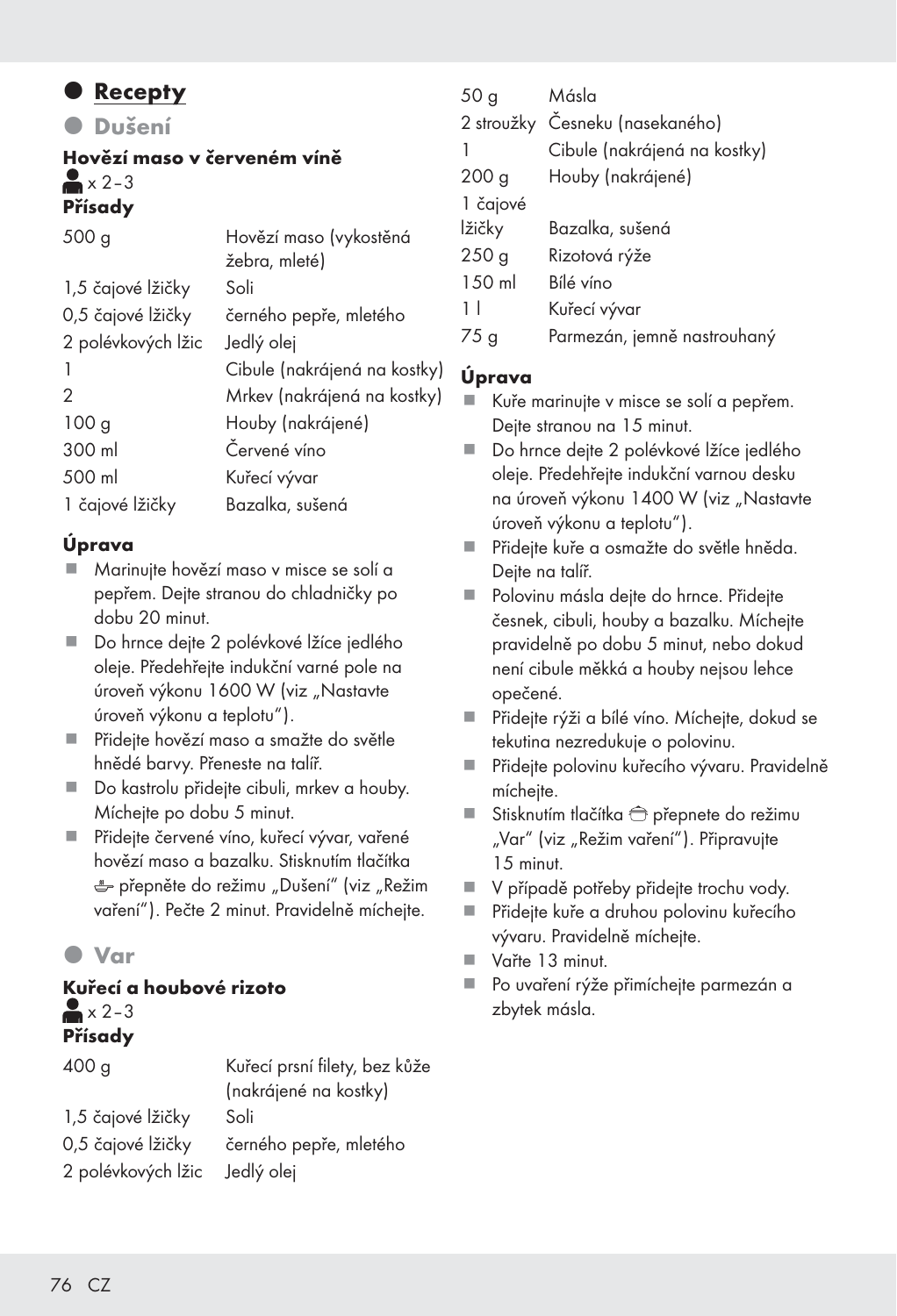### **O** Fritování

#### Japonské pečené kuře  $\approx$   $x$  4–6 Přísady

| 1200 g             | Kuřecí stehýnka (nakrájená<br>na kostky)                                                                                 |
|--------------------|--------------------------------------------------------------------------------------------------------------------------|
| 3 polévkových lžic | Rýžové víno                                                                                                              |
| 3 čajové lžičky    | Cukru                                                                                                                    |
| 6 polévkových lžic | Sójová omáčka                                                                                                            |
| 3 polévkových lžic | Zázvor (nakrájený)                                                                                                       |
| 3 stroužky         | Česneku (nasekaného)                                                                                                     |
| 2                  | Vejce                                                                                                                    |
| 120g               | Škrob                                                                                                                    |
| 1 <sup>1</sup>     | Jedlý olej (množství se<br>může lišit v závislosti na<br>velikosti hrnce na vaření.<br>Jedlý olej by měl kuře<br>pokrýt) |

#### Úprava

- Marinujte kuře v misce s rýžovým vínem, cukrem, sójovou omáčkou, zázvorem a česnekem. Dejte stranou do chladničky po dobu nejméně 15 minut.
- Přidejte vejce a škrob do kuřecího masa. Dobře promíchejte.
- Dejte jedlý olej do hrnce.
- Nastavte indukční varnou desku na 180 °C a zahřívejte cca 10 minut (viz "Nastavte úroveň výkonu a teplotu").
- Stisknutím tlačítka  $r = p$ řepnete do režimu "Fritování" (viz "Režim vaření").
- Opatrně ponořte kuře do jedlého oleje. Kuře smažte 5 až 7 minut dozlatohněda (do kastrolu dejte současně maximálně 300 g kuřecích kostek).
- Aby se zabránilo rozlití jedlého oleje. opatrně a pomalu zvedněte kuře z oleje na vaření lžící nebo kleštěmi.

#### **O** Polévka

#### Bramborová polévka  $\blacktriangleright$   $\cdot$  3-4 Přísady

| .                  |                                                  |
|--------------------|--------------------------------------------------|
| 750 g              | Brambory (nakrájené na<br>kostky)                |
| 3                  | Frankfurtské párky<br>(nakrájené na kostky)      |
| 150g               | Celer (nakrájený na kostky)                      |
| 1                  | Pór, cca 250 g (nakrájený<br>na plátky)          |
| 2                  | bílé cibule, cca 150 g<br>(nakrájené na kroužky) |
| 3                  | Mrkve, cca 250 g<br>(nakrájené na kostky)        |
| 11                 | Kuřecí vývar                                     |
| 1 čajové lžičky    | Majorán                                          |
| 1                  | Bobkový list                                     |
| 30 <sub>g</sub>    | Petržel (nasekaná)                               |
| 1 polévkových lžic | Jedlý olej                                       |
| 1 špetka           | Soli                                             |
| 1 špetka           | Pepře                                            |
|                    |                                                  |

#### Úprava

- Předehřejte indukční varné pole na úroveň výkonu 1600 W (viz "Nastavte úroveň výkonu a teplotu").
- Dejte jedlý olej do velkého hrnce.
- Přidejte cibuli a osmažte, dokud nezačne hnědnout (cca 5 minut).
- Majorán, brambory, pór, mrkev, párky, petržel a celer dejte Do hrnce a smažte dalších 2 minuty s cibulí.
- Přelijte kuřecím vývarem a přidejte bobkový list.
- Hrnec zakryjte pokličkou a stisknutím tlačítka přepněte do režimu "Polévka" (viz "Režim vaření").
- Vařte 90 minut.
- Občas polévku zamíchejte.
- Ochuťte solí a pepřem.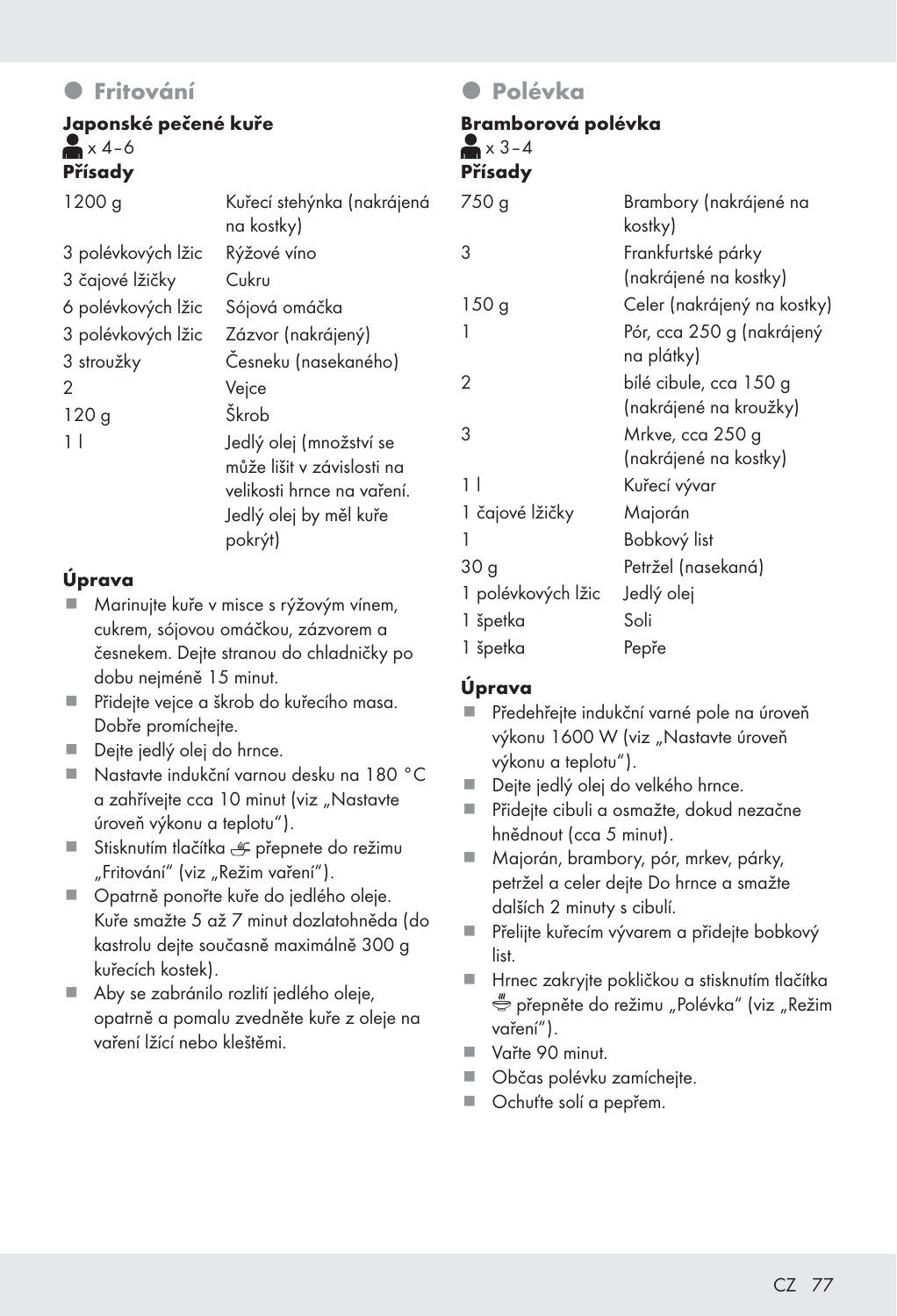## $\bullet$  Čištění a péče

m NEBEZPEČÍ! Riziko úrazu elektrickým proudem! Před čištěním: Výrobek vždy oddělte od napájení.



A NEBEZPEČÍ! Riziko popálení! Výrobek nečistěte bezprostředně po provozu. Nechte výrobek nejdříve vychladnout.

- m **VAROVÁNÍ!** Neponořujte elektrické části výrobku do vody nebo jiných kapalin. Nikdy výrobek nedržte pod tekoucí vodou. Nedovolte, aby dovnitř výrobku pronikla voda nebo jiné kapaliny.
- m **VÝSTRAHA!** K čištění výrobku nepoužívejte abrazivní, agresivní čisticí prostředky, tvrdé kartáče ani ostré předměty. V opačném případě je riziko věcné škody.
- Otřete kryt lehce navlhčeným hadříkem. V případě potřeby použijte trochu čisticího prostředku.
- $\blacksquare$  Varnou zónu  $\boxed{2}$  a ovládací pole  $\boxed{20}$ pravidelně otírejte jemným čisticím prostředkem.
- Poté otřete hadříkem navlhčeným čistou vodou, abyste odstranili veškerý zbylý mycí prostředek.
- Nepoužívejte čisticí spreje nebo jiné agresivní čisticí prostředky, protože ty mohou způsobit skvrny, pruhy nebo zákal na površích.
- Po čištění: Nechte výrobek uschnout.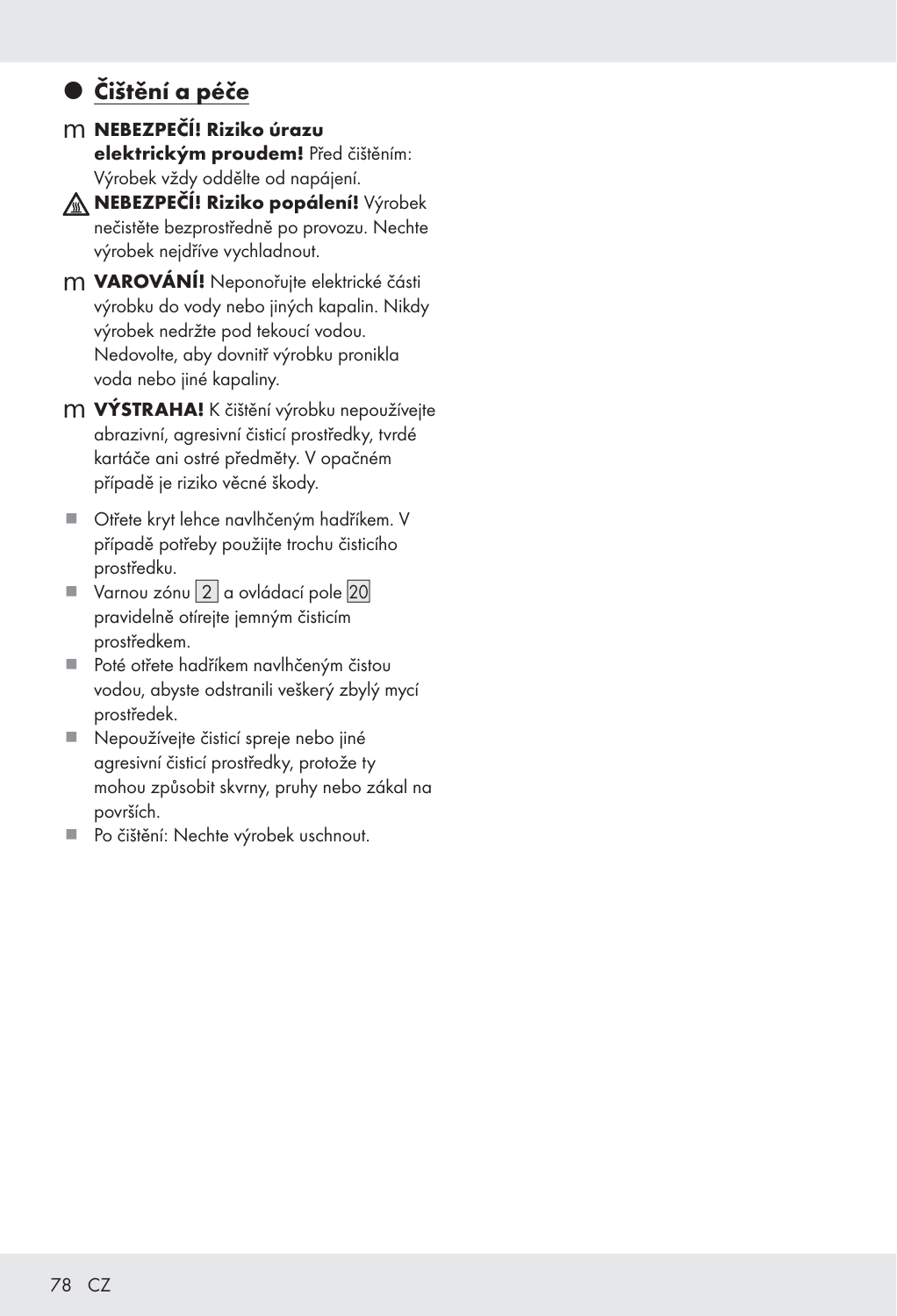## · Odstraňování chyb

| Problém                                   | Příčina                                                                                       | <b>Odstranění</b>                                                                                               |  |  |
|-------------------------------------------|-----------------------------------------------------------------------------------------------|-----------------------------------------------------------------------------------------------------------------|--|--|
| Indukční plotýnka se<br>nezapíná.         | Síťová zástrčka   1   není<br>spojena.                                                        | Připojte síťovou zástrčku   1   do vhodné<br>zásuvky.                                                           |  |  |
|                                           | Dětská pojistka je<br>aktivována.                                                             | Deaktivujte dětskou pojistku (viz "Dětská<br>pojistka").                                                        |  |  |
| Varná zóna 2 se<br>neohřívá.              | Kuchyňské nádobí není<br>vhodné pro indukci.                                                  | Používejte pouze kuchyňské nádobí<br>vhodné pro indukci.                                                        |  |  |
| Displej 11 ukazuje EO.                    | Do varné zóny 2 není<br>umístěno žádné kuchyňské<br>nádobí.                                   | Dejte kuchyňské nádobí do varné<br>zóny $2$ .                                                                   |  |  |
|                                           | Kuchyňské nádobí není<br>vhodné pro indukci.                                                  | Používejte pouze kuchyňské nádobí<br>vhodné pro indukci.                                                        |  |  |
|                                           | Kuchyňské nádobí je<br>příliš malé nebo není<br>soustředěné na varnou<br>$z$ ónu $\sqrt{2}$ . | Používejte pouze kuchyňské nádobí o<br>průměru mezi 10 a 22 cm na dně a<br>umístěte jej do středu varné zóny 2. |  |  |
| Displej 11 ukazuje E1,<br>E2, E3 nebo E4. | Technická chyba                                                                               | Kontaktujte naši horkou linku (viz<br>"Záruka").                                                                |  |  |
| Displej   11 ukazuje <b>E5</b> .          | Ochrana proti přehřátí<br>varné zóny 2                                                        | Počkejte, dokud výrobek zcela<br>nevychladne.                                                                   |  |  |
| Displej   11 ukazuje <b>E6</b> .          | Ochrana výrobku před<br>přehřátím                                                             | Po poklesu teploty stiskněte a podržte<br>$\bigcirc$ 6 po dobu 2 sekund, aby se<br>výrobek znovu nastartoval.   |  |  |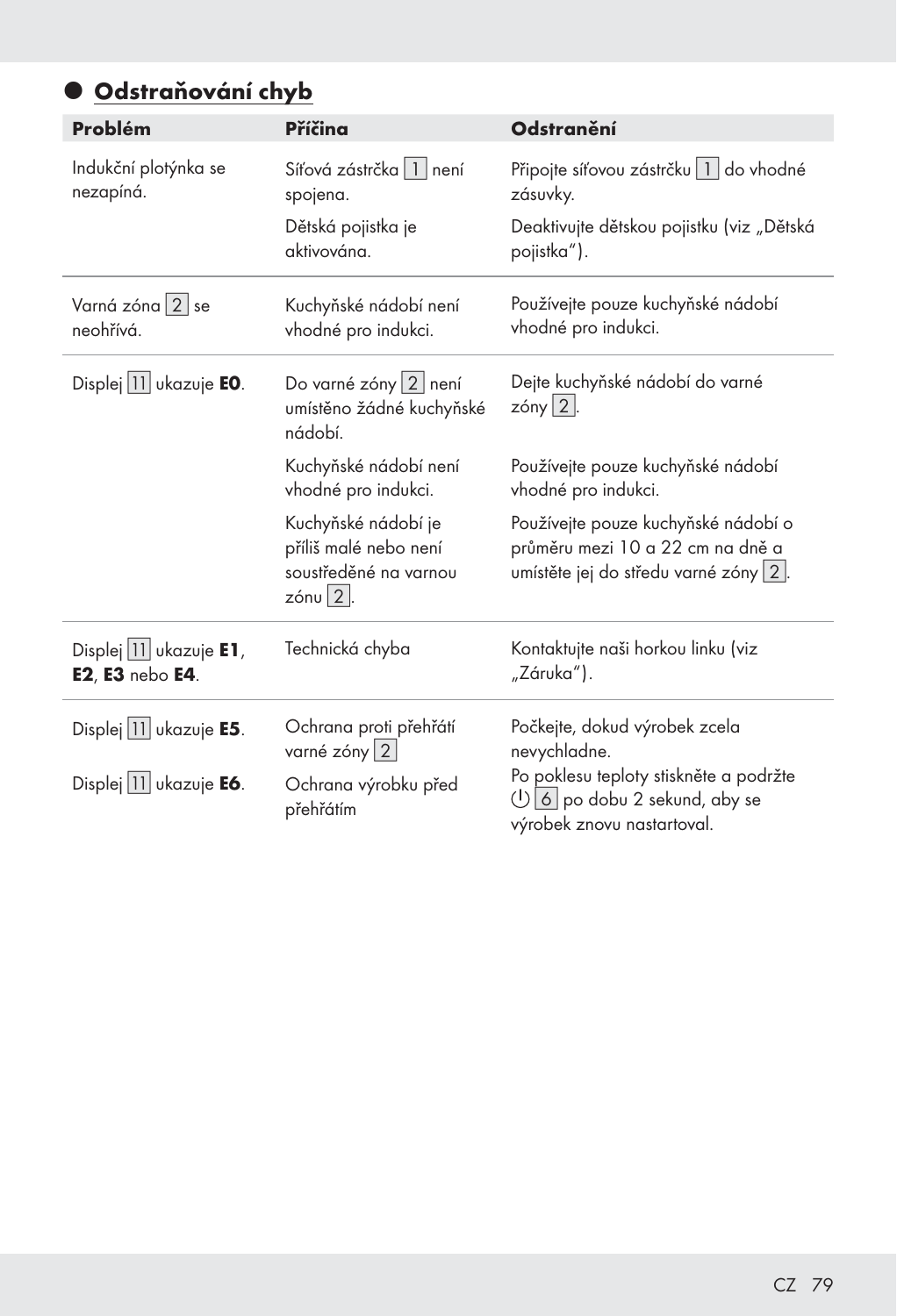## **·** Skladování

#### NEBEZPEČÍ! Riziko popálení!

Neukládejte výrobek ihned po provozu. Nechte výrobek nejdříve vychladnout.

- Před skladováním: Vyčistěte výrobek.
- Pokud není výrobek používán, skladujte ho v originálním obalu.
- Uchovávejte výrobek a suchém místě mimo dosah dětí.
- Výrobek neskladujte ve svislé poloze.

## $\bullet$  **Zlikvidování**

Obal se skládá z ekologických materiálů, které můžete zlikvidovat prostřednictvím místních sběren recyklovatelných materiálů.



Při třídění odpadu se řiďte podle označení obalových materiálů zkratkami (a) a čísly (b), s následujícím významem: 1–7: umělé hmoty / 20–22: papír a lepenka / 80–98: složené látky.



Výrobek a obalové materiály jsou recyklovatelné, zlikvidujte je odděleně pro lepší odstranění odpadu. Logo Triman platí jen pro Francii.

O možnostech likvidace vysloužilých zařízení se informujte u správy vaší

obce nebo města.





V zájmu ochrany životního prostředí vysloužilý výrobek nevyhazujte do domovního odpadu, ale předejte k odborné likvidaci. O sběrnách a jejich otevíracích hodinách se můžete informovat u příslušné správy města nebo obce.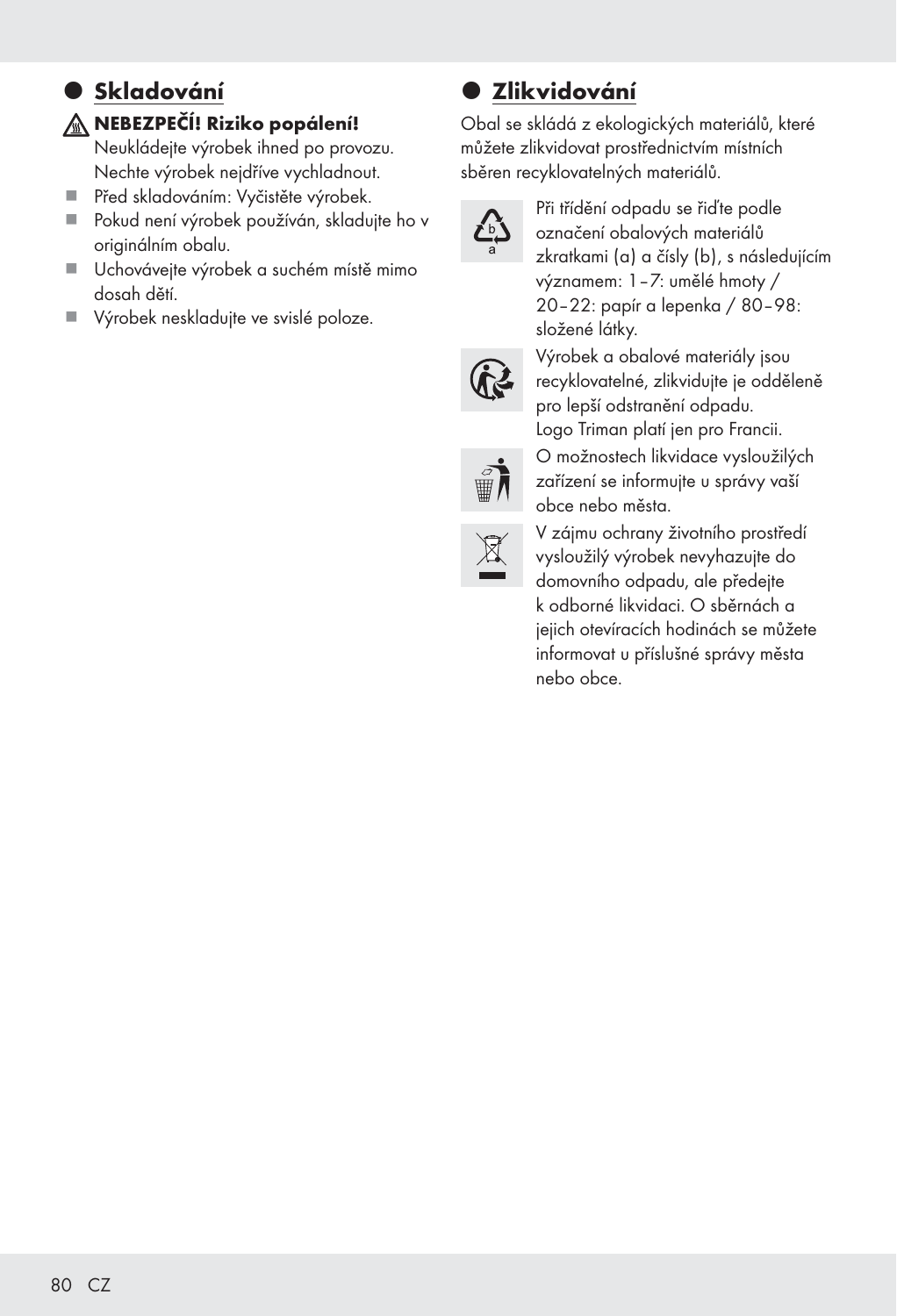## $\bullet$  **Záruka**

Výrobek byl vyroben s nejvyšší pečlivostí podle přísných kvalitativních směrnic a před odesláním prošel výstupní kontrolou. V případě závad máte možnost uplatnění zákonných práv vůči prodejci. Vaše práva ze zákona nejsou omezena naší níže uvedenou zárukou.

Na tento artikl platí 3 záruka od data zakoupení. Záruční lhůta začíná od data zakoupení. Uschovejte si dobře originál pokladní stvrzenky. Tuto stvrzenku budete potřebovat jako doklad o zakoupení.

Pokud se do 3 let od data zakoupení tohoto výrobku vyskytne vada materiálu nebo výrobní vada, výrobek Vám – dle našeho rozhodnutí – bezplatně opravíme nebo vyměníme. Tato záruka zaniká, jestliže se výrobek poškodí, neodborně použil nebo neobdržel pravidelnou údržbu.

Záruka platí na vady materiálu a výrobní vady. Tato záruka se nevztahuje na díly výrobku podléhající opotřebení (např. na baterie), dále na poškození křehkých, choulostivých dílů, např. vypínačů, akumulátorů nebo dílů zhotovených ze skla.

#### Postup v případě uplatňování záruky

Pro zajištění rychlého zpracování Vašeho případu se řiďte následujícími pokyny:

Pro všechny požadavky si připravte pokladní stvrzenku a číslo artiklu (např. IAN 123456\_7890) jako doklad o zakoupení.

Číslo artiklu najdete na typovém štítku, gravuře, titulní stránce návodu (vlevo dole) nebo na nálepce na zadní nebo spodní straně.

V případě poruch funkce nebo jiných závad nejdříve kontaktujte, telefonicky nebo e-mailem, v následujícím textu uvedené servisní oddělení.

Výrobek registrovaný jako vadný potom můžete s přiloženým dokladem o zakoupení (pokladní stvrzenkou) a údaji k závadě a kdy k ní došlo, bezplatně zaslat na adresu servisu, která Vám byla sdělena.

#### Servis

#### Servis Česká republika Tel.: 800600632

E-Mail: owim@lidl.cz

 $\epsilon$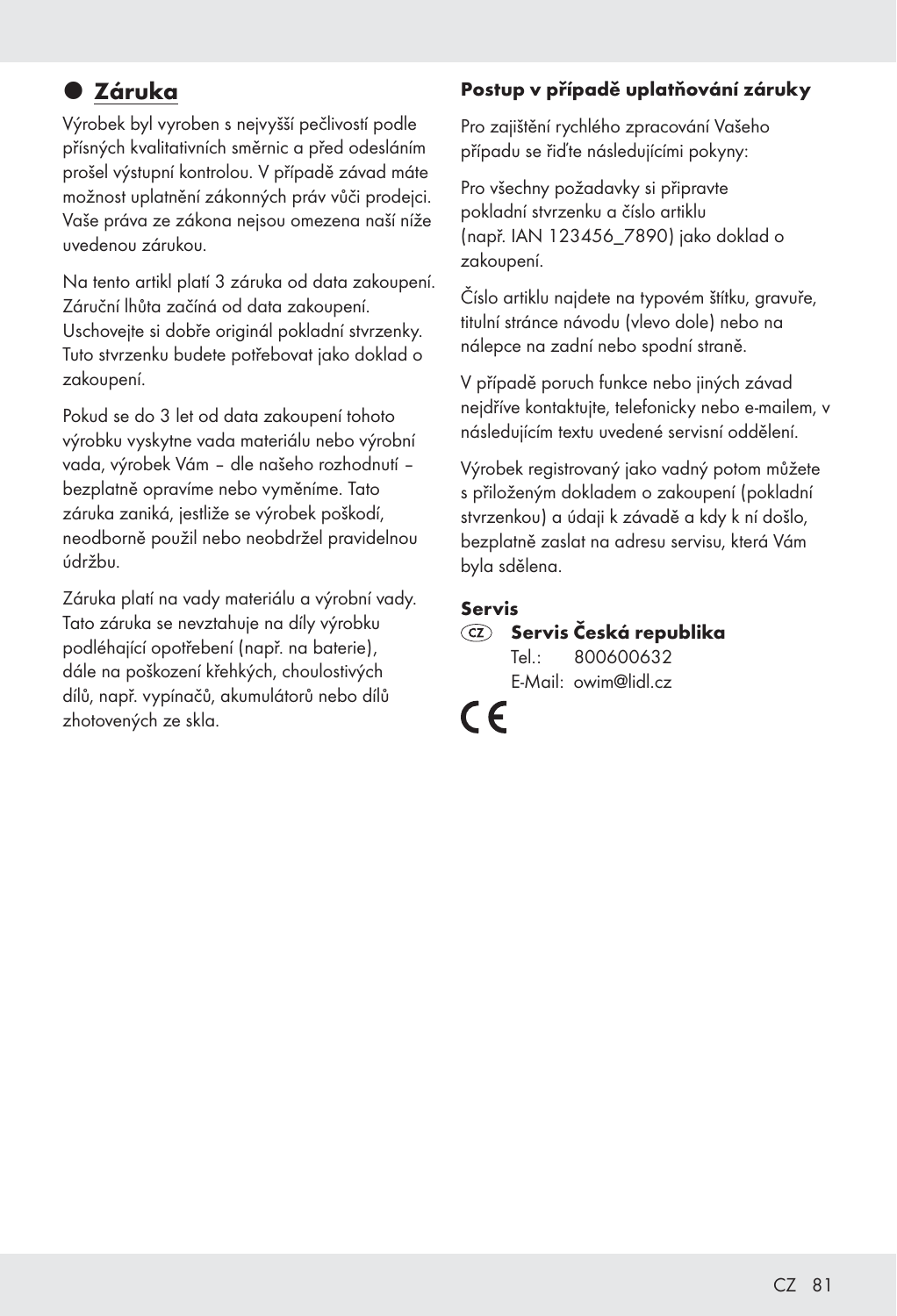| Použité výstražné upozornenia a symboly  Strana | 83  |
|-------------------------------------------------|-----|
|                                                 | 84  |
|                                                 | 84  |
|                                                 | 84  |
|                                                 | 84  |
|                                                 | 85  |
|                                                 | 8.5 |
|                                                 | 86  |
|                                                 | 89  |
|                                                 | 89  |
|                                                 | 89  |
|                                                 | 90  |
|                                                 | 90  |
|                                                 | 90  |
|                                                 | 91  |
|                                                 | 91  |
|                                                 | 91  |
|                                                 | 92  |
|                                                 | 94  |
|                                                 | 9.5 |
|                                                 | 9.5 |
|                                                 | 9.5 |
|                                                 | 96  |
|                                                 | 96  |
|                                                 | 97  |
|                                                 | 98  |
|                                                 | 99  |
|                                                 | 99  |
|                                                 |     |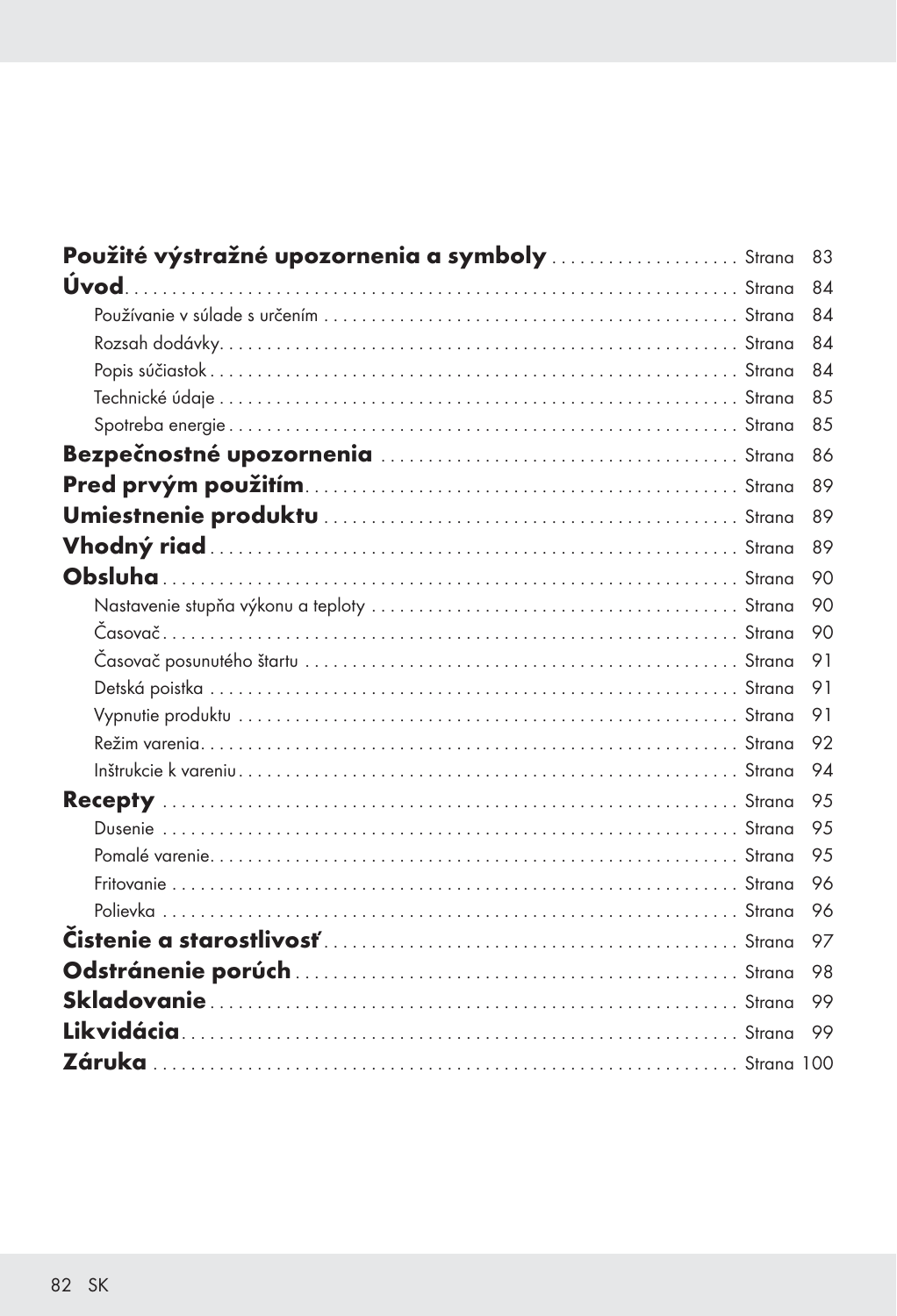| Použité výstražné upozornenia a symboly<br>V tejto príručke a na obale sa používajú nasledujúce upozornenia:                                                                                                            |                                                           |
|-------------------------------------------------------------------------------------------------------------------------------------------------------------------------------------------------------------------------|-----------------------------------------------------------|
| <b>NEBEZPEČENSTVO!</b> Tento<br>symbol so signálnym slovom<br>"Nebezpečenstvo" označuje<br>nebezpečenstvo s vysokým stupňom<br>rizika, ktoré, ak sa mu nevyhnete, bude<br>mať za následok smrť alebo vážne<br>zranenie. | Nebezpečenstvo popálenia! Horúci<br>povrch, nedotýkať sa! |
| VÝSTRAHA! Tento symbol so<br>signálnym slovom "Výstraha" označuje<br>nebezpečenstvo so stredným stupňom<br>rizika, ktoré, ak sa mu nevyhnete, bude<br>mať za následok vážne zranenie alebo<br>smrť.                     | Pozor, horúci povrch!                                     |
| <b>POZOR!</b> Tento symbol so                                                                                                                                                                                           | Nebezpečenstvo - úrazu elektrickým<br>prúdom!             |

signálnym slovom "Pozor" označuje nebezpečenstvo s nízkym stupňom rizika, ktoré, ak sa mu nevyhnete, bude mať za následok ľahké alebo stredne ťažké zranenie.

**OPATRNE!** Tento symbol so signálnym slovom "Opatrne" označuje

možné poškodenie majetku.



**Watt** 

UPOZORNENIE: Tento symbol so signálnym slovom "Upozornenie" ponúka ďalšie užitočné informácie. Striedavý prúd/striedavé napätie Hz Hertz (sieťová frekvencia)

Tento symbol označuje, že použité materiály sú bezpečné na kontakt s potravinami a zodpovedajú európskym nariadeniam.



Produkt používajte len v suchých interiéroch.



 $\epsilon$ 

Symbol pre produkt s triedou ochrany II

Značka CE potvrdzuje zhodu so smernicami EÚ, ktoré sú relevantné pre produkt.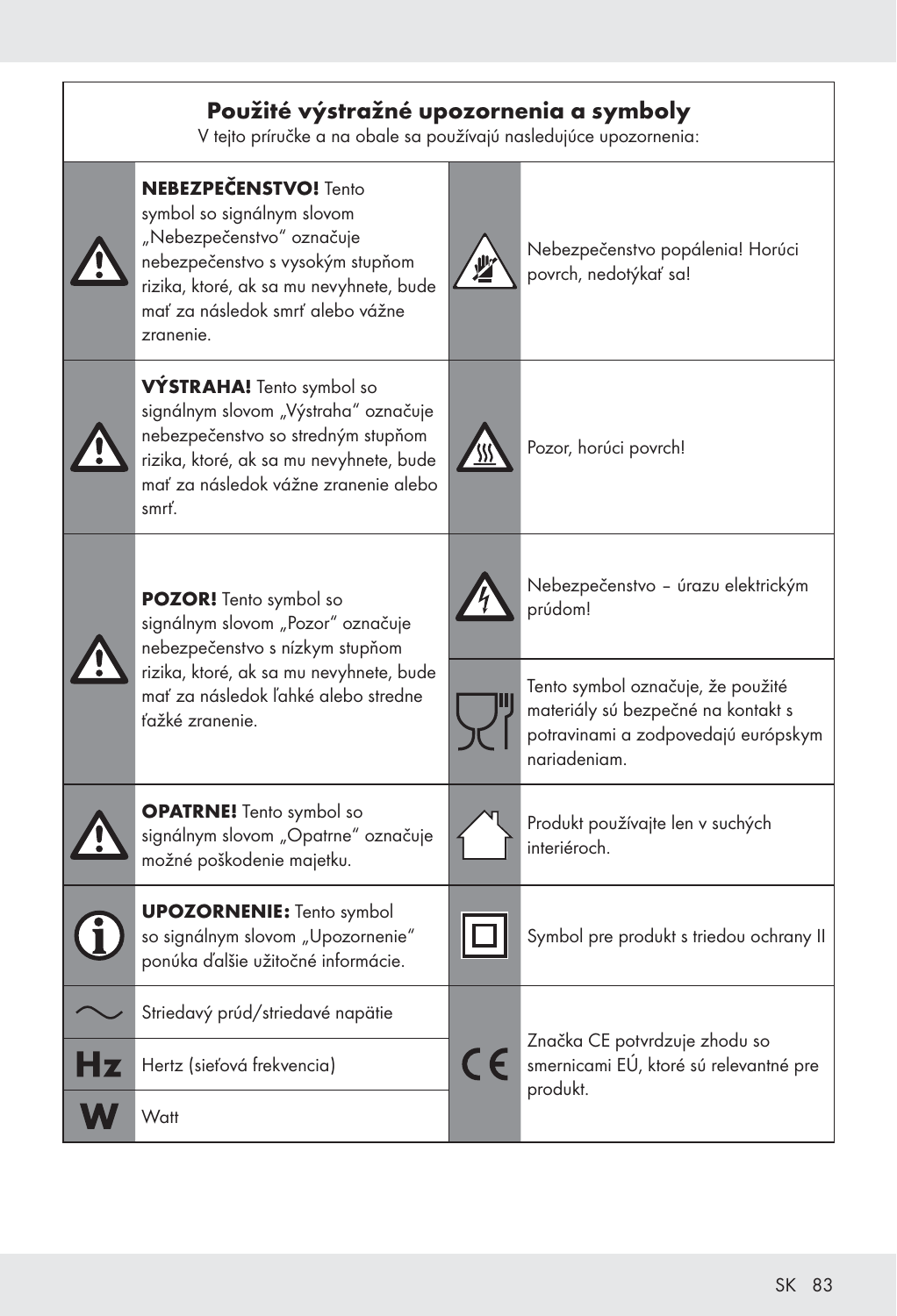## INDUKČNÁ VARNÁ DOSKA

## z Úvod

Blahoželáme Vám ku kúpe Vášho nového výrobku. Rozhodli ste sa pre veľmi kvalitný výrobok. Návod na obsluhu je súčasťou tohto výrobku. Obsahuje dôležité upozornenia týkajúce sa bezpečnosti, používania a likvidácie. Skôr ako začnete výrobok používať, oboznámte sa so všetkými pokynmi k obsluhe a bezpečnosti. Výrobok používajte iba v súlade s popisom a v uvedených oblastiach používania. V prípade postúpenia výrobku ďalším osobám odovzdajte aj všetky dokumenty patriace k výrobku.

### z Používanie v súlade s určením

Produkt je určený na zohrievanie a prípravu potravín. Produkt nepoužívajte na iné účely.

Produkt je určený výlučne na používanie v súkromných domácnostiach a nie je určený na lekárske alebo komerčné účely.

Výrobca nepreberá žiadnu zodpovednosť za škody spôsobené neodborným používaním.

### **• Rozsah dodávky**

Po vybalení produktu skontrolujte, či je balenie kompletné a či sú všetky časti v požadovanom stave. Pred používaním odstráňte všetky obalové materiály.

- 1 Indukčná varná doska
- 1 Návod na používanie

#### **·** Popis súčiastok

Pred čítaním si rozložte stranu s nákresmi. Oboznámte sa so všetkými funkciami produktu.

(Obr. A)

| $\overline{1}$  |            | Napájací kábel so sieťovou zástrčkou |
|-----------------|------------|--------------------------------------|
| $\overline{2}$  |            | Varná platňa                         |
| $\overline{3}$  | W          | Displej stupňa výkonu (vo wattoch) s |
|                 |            | ukazovateľom                         |
| $\overline{4}$  | ٠          | Tlačidlo                             |
|                 |            | (Zvýšiť hodnoty)                     |
| 5               | м          | Tlačidlo                             |
|                 |            | (Základná funkcia)                   |
| $\boxed{6}$     |            | (1) Tlačidlo s ukazovateľom          |
|                 |            | (zapnúť/vypnúť)                      |
| $\overline{7}$  | ♦          | Tlačidlo s ukazovateľom              |
|                 |            | (Zrýchlené varenie)                  |
| 8               | 鱼          | Tlačidlo s ukazovateľom              |
|                 |            | (Fritovanie)                         |
| 9               |            | Tlačidlo s ukazovateľom              |
|                 |            | (Pomalé varenie)                     |
| 10              |            | Tlačidlo s ukazovateľom              |
|                 |            | (Dusenie)                            |
| 11              |            | Displej                              |
| 12              | ণি         | Tlačidlo s ukazovateľom              |
|                 |            | (Mlieko)                             |
| 13              | ≝          | Tlačidlo s ukazovateľom              |
|                 |            | (Polievka)                           |
| $\overline{14}$ |            | Tlačidlo s ukazovateľom<br>(Voda)    |
|                 |            | Tlačidlo s ukazovateľom              |
| 15              | 俪          | (Zohrievanie)                        |
| 16              |            | Tlačidlo s ukazovateľom              |
|                 | А          | (Detská poistka)                     |
| 17              |            | Tlačidlo s ukazovateľom              |
|                 | $\bigodot$ | (Časovač/časovač posunutého štartu)  |
| 18              |            | Tlačidlo                             |
|                 |            | (Znížiť hodnoty)                     |
| $\overline{19}$ | $^\circ$ C | Displej teploty s ukazovateľom       |
| 20              |            | Ovládací panel                       |
|                 |            | Ventilátor                           |
| 21              |            |                                      |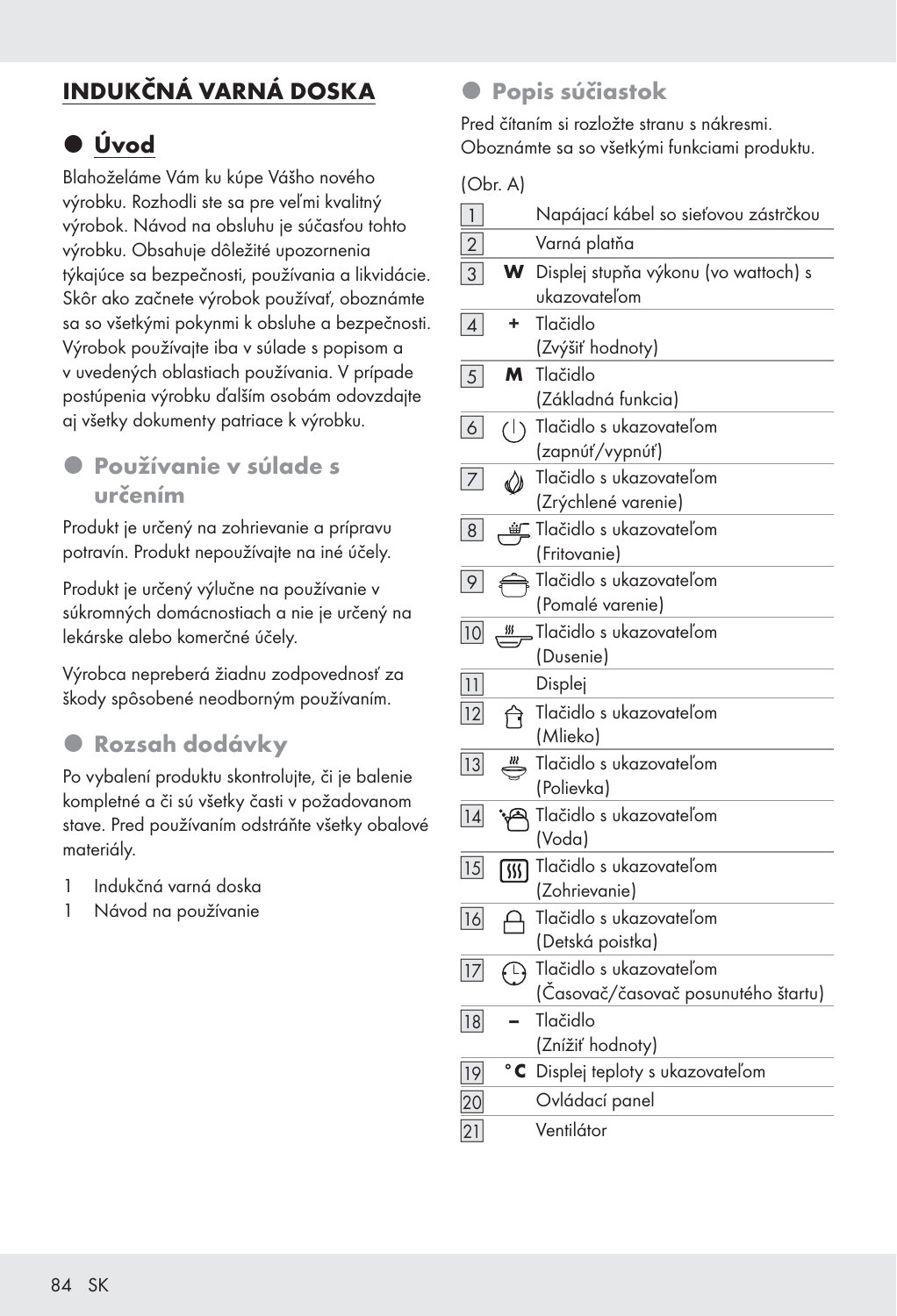## **• Technické údaje**

| Vstupné napätie:        | $220 - 240$ V~  |
|-------------------------|-----------------|
|                         | $50 - 60$ Hz    |
| Spotreba prúdu:         | 2200 W          |
| Max. priemer dna riadu: | $22 \text{ cm}$ |
| Min. priemer dna riadu: | $10 \text{ cm}$ |
| Trieda ochrany:         | /               |

#### $\bullet$  Spotreba energie

(skúšané podľa nariadenia (EÚ) č. 66/2014, dodatok I, odseky 2 a 2.2)

|                                                                                                                                                            | Symbol                         | Hodnota    | Jednotka |
|------------------------------------------------------------------------------------------------------------------------------------------------------------|--------------------------------|------------|----------|
| Identifikačný kód modelu                                                                                                                                   |                                | HG07975    |          |
| Typ varnej dosky                                                                                                                                           |                                | Elektrická |          |
| Počet varných platní a/alebo<br>varných plôch                                                                                                              |                                | 1          |          |
| Technika ohrievania (indukčné<br>varné platne a varné plochy,<br>sálavé varné platne, varné<br>dosky)                                                      |                                | Indukcia   |          |
| Pri kruhových varných platniach<br>alebo plochách: Priemer<br>využiteľného povrchu na každú<br>elektricky vyhrievanú varnú<br>platňu s presnosťou na 5 mm. | Ø                              | 22,0       | cm       |
| Pri nekruhových varných<br>platniach alebo plochách:<br>Dĺžka a šírka využiteľného<br>povrchu na každú elektricky                                          | L                              | N/A        | cm       |
| vyhrievanú varnú platňu a<br>každú elektricky vyhrievanú<br>varnú plochu, s presnosťou na<br>5 mm.                                                         | W                              | N/A        | cm       |
| Spotreba energie na varnú<br>platňu alebo plochu na kg                                                                                                     | EC <sub>electric cooking</sub> | 190,5      | Wh/kg    |
| Spotreba energie varnej dosky<br>na kg                                                                                                                     | EC <sub>electric</sub> hob     | 190,5      | Wh/kg    |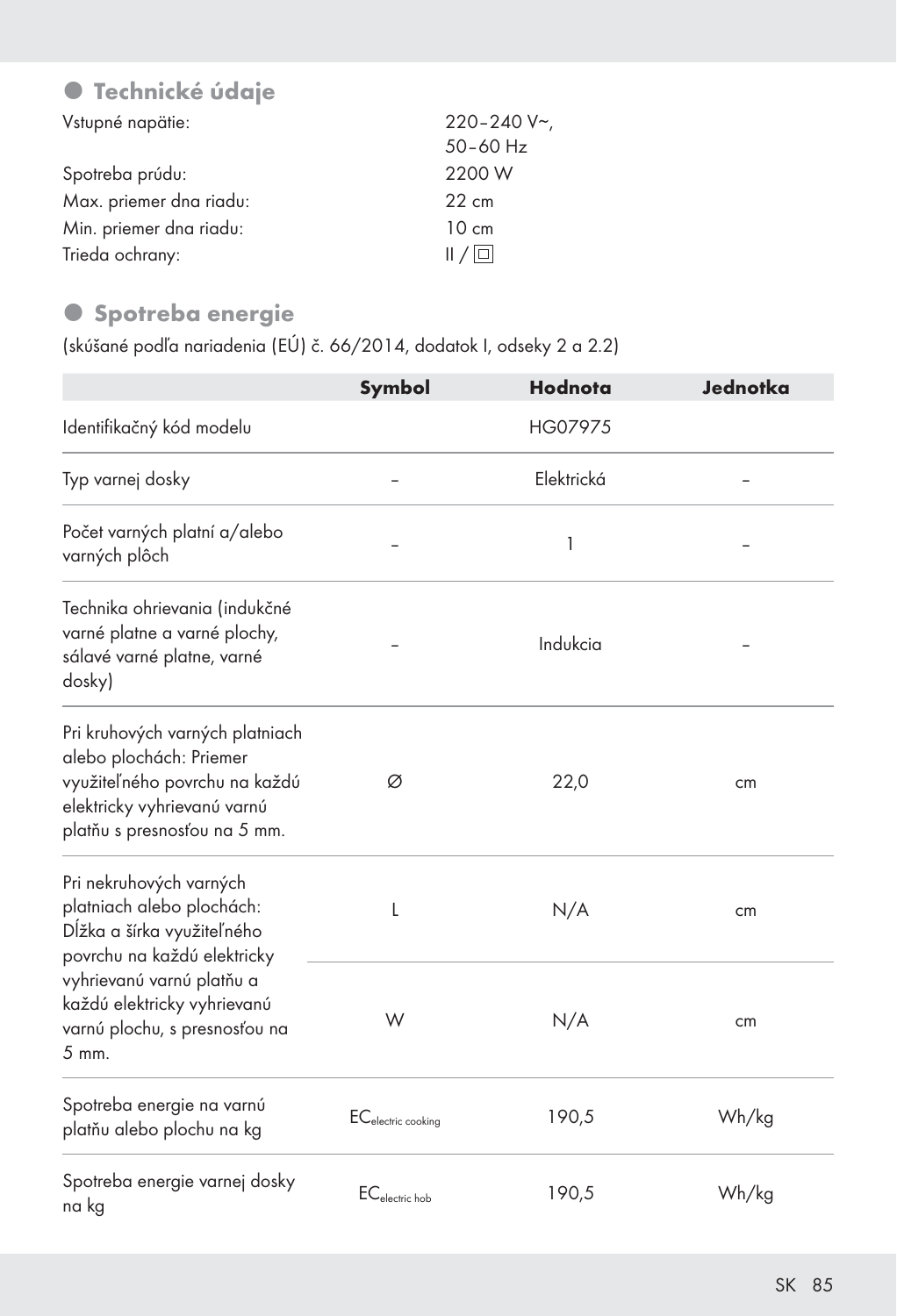#### Ďalšie upozornenia k spotrebe energie indukčnej varnej dosky:

Aby ste pri používaní indukčnej varnej dosky udržiavali čo najnižšiu možnú spotrebu energie, odporúčame zvoliť len také vysoké nastavenie teploty/výkonu, aké je potrebné, a prípadne ho počas prípravy jedla prispôsobiť/znížiť. V rámci možností používajte hrnce s pokrievkou.

## Bezpečnostné upozornenia

PRED POUŽITÍM PRODUKTU SA OBOZNÁMTE SO VŠETKÝMI BEZPEČNOSTNÝMI POKYNMI A POKYNMI NA OBSLUHU! KEĎ BUDETE TENTO PRODUKT ODOVZDÁVAŤ ĎALEJ, ODOVZDAJTE AJ KOMPLETNÚ DOKUMENTÁCIU K PRODUKTU!

V prípade poškodenia z dôvodu nedodržania tohto návodu na používanie zaniká nárok na záruku!

Za následne vzniknuté škody nepreberáme žiadnu záruku! V prípade majetkových alebo personálnych škôd z dôvodu neodborného používania alebo nedodržania bezpečnostných upozornení nepreberáme žiadnu zodpovednosť!

## Deti a osoby s postihnutím mVÝSTRAHA! NEBEZPEČENSTVO OHROZENIA ŽIVOTA A ÚRAZU PRE DOJČATÁ A DETI!

 Deti nenechávajte bez dozoru v blízkosti obalových materiálov.

 Obalový materiál predstavuje nebezpečenstvo udusenia. Deti často podceňujú nebezpečenstvo spojené s obalovými materiálmi. Nedovoľte, aby sa deti dostali sa do blízkosti obalového materiálu.

- Tento produkt môžu používať deti od 8 rokov a staršie, ako aj osoby so zníženými fyzickými, zmyslovými alebo duševnými schopnosťami, alebo nedostatkom skúseností a vedomostí, len ak sú pod dozorom alebo boli poučené ohľadom bezpečného používania výrobku a z toho vyplývajúcich nebezpečenstiev.
- Deti sa nesmú s produktom hrať.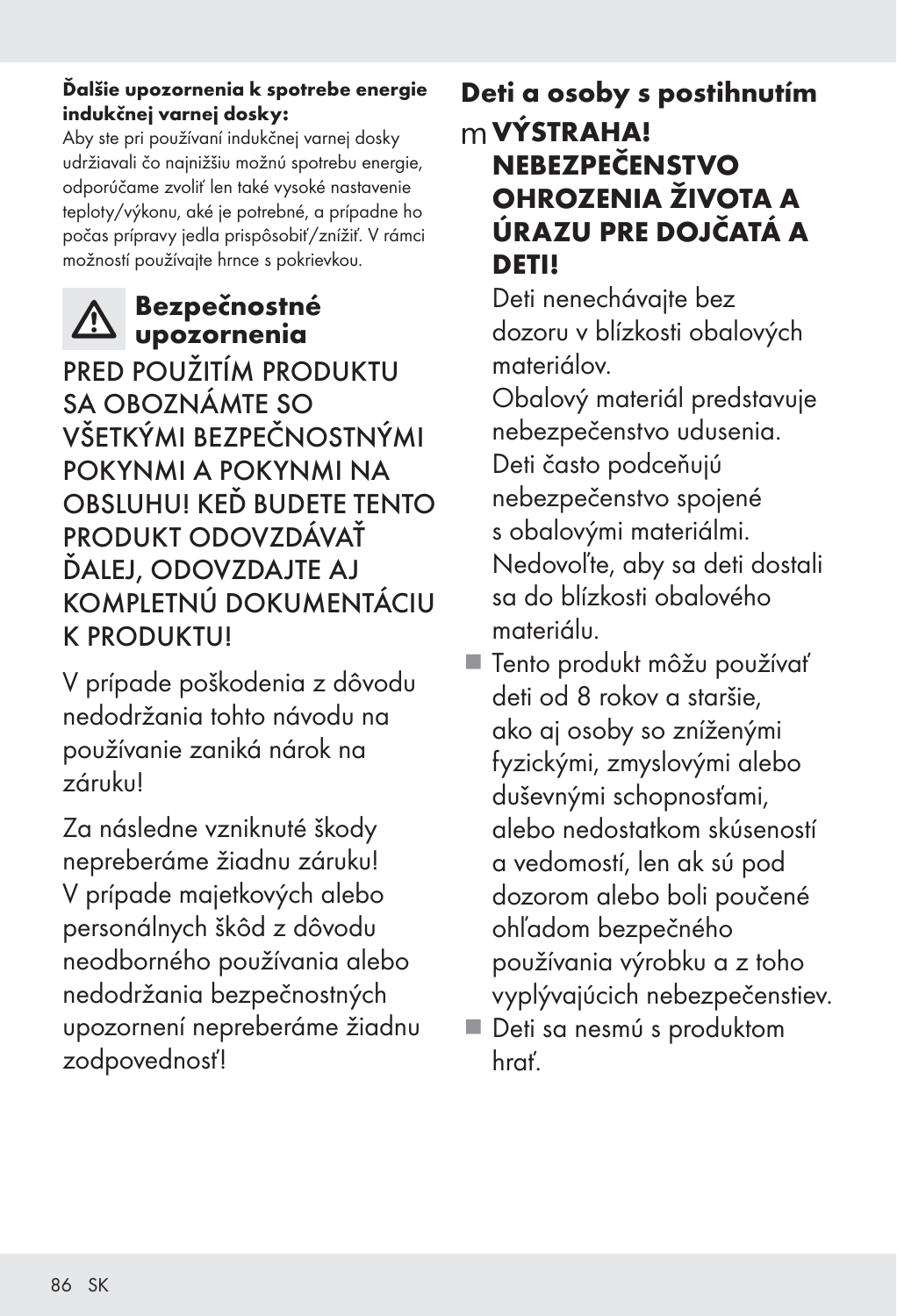- Čistenie a údržbu nesmú vykonávať deti mladšie ako 8 rokov a staršie deti musia byť pri týchto činnostiach pod dozorom.
- Deťom mladším ako 8 rokov nedovoľte priblížiť sa k produktu a k napájaciemu káblu.

## Používanie v súlade s určením

m **VÝSTRAHA!** Neodborné použitie môže spôsobiť zranenia. Tento produkt používajte výlučne podľa tohto návodu. Nepokúšajte sa produkt žiadnym spôsobom meniť.

## **A VÝSTRAHA!** Nebezpečenstvo

popálenia! Na varnú dosku neumiestňujte predmety z kovu, ako napr. nože, vidličky, lyžice a pokrievky, pretože by potom mohli byť horúce.

## **AVÝSTRAHA!**

Nebezpečenstvo popálenia! Produkt je počas prevádzky horúci. Produktu sa nedotýkajte počas používania alebo bezprostredne po ňom.

Elektrická bezpečnosť mNEBEZPEČENSTVO! Riziko úrazu elektrickým prúdom! Nepokúšajte sa opravovať produkt svojpomocne. V prípade poruchy môžu opravy vykonávať výlučne kvalifikovaní odborníci.

## mVÝSTRAHA! Riziko úrazu elektrickým prúdom! Produkt neponárajte do vody alebo iných kvapalín. Produkt nikdy nedržte pod tečúcou vodou.

## mVÝSTRAHA! Riziko úrazu elektrickým prúdom!

Keď je povrch poškodený, prístroj vypnite, aby ste predišli potenciálnemu zásahu elektrickým prúdom.

## mVÝSTRAHA! Riziko úrazu elektrickým prúdom!

Nepoužívajte poškodený produkt. Ak je produkt poškodený, odpojte ho od elektrickej siete a obráťte sa na predajcu.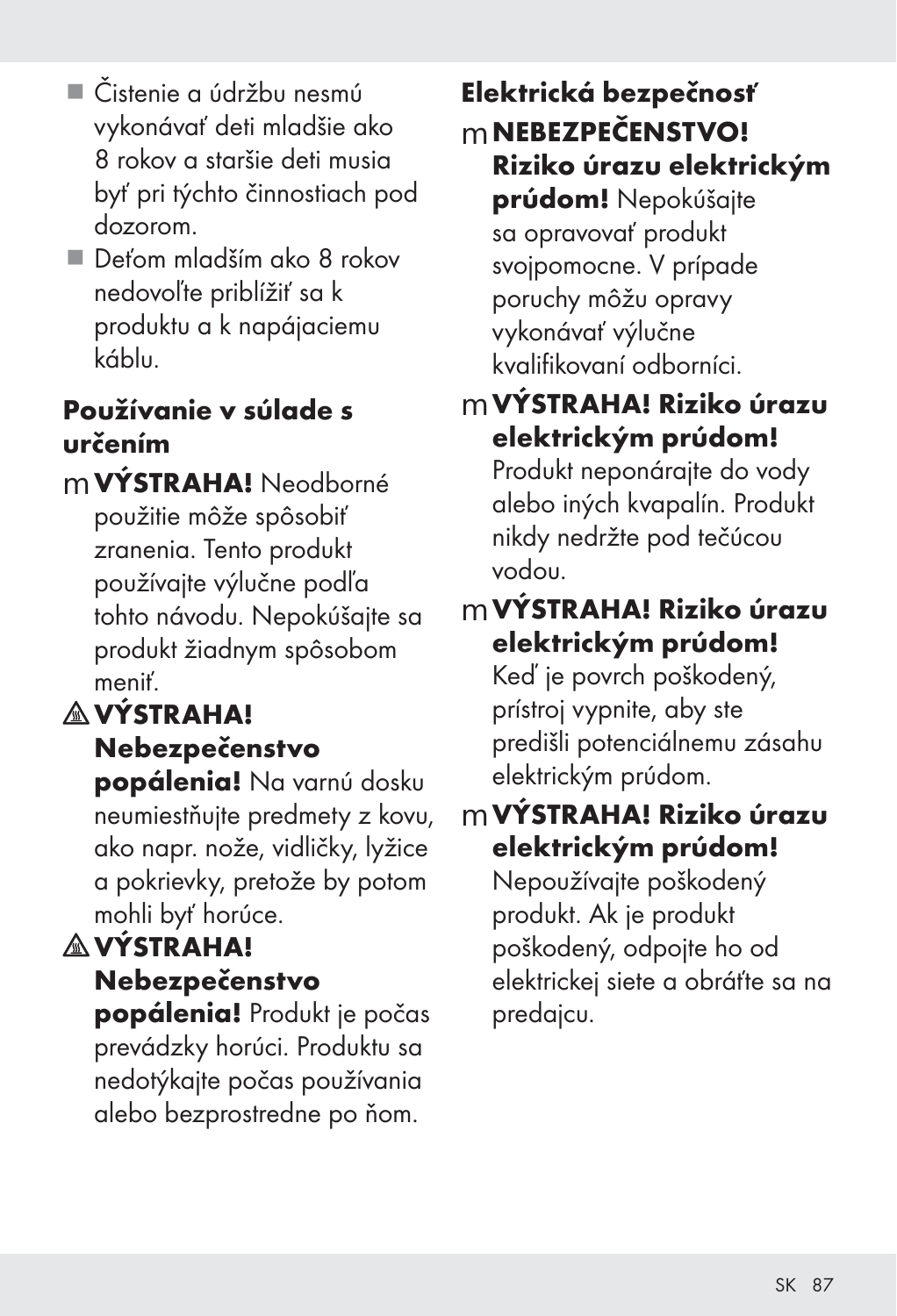- **Produkt sa nesmie používať v** prípade, že spadol alebo ak vykazuje viditeľné poškodenie.
- Pred pripojením produktu do elektrickej siete skontrolujte, či napätie a menovitý prúd zodpovedajú údajom o napájaní uvedeným na typovom štítku produktu.
- Sieťovú zástrčku a napájací kábel pravidelne kontrolujte, či nie sú poškodené. Keď je napájací kábel poškodený, musí ho vymeniť výrobca, jeho zákaznícka služba alebo podobne kvalifikovaná osoba, aby sa predišlo nebezpečenstvám.
- Chráňte napájací kábel pred poškodením. Nenechajte ho visieť nad ostrými hranami a nestláčajte ho, ani ho neohýbajte. Napájací kábel držte v dostatočnej vzdialenosti od horúcich plôch a otvoreného plameňa.

## Obsluha

- **Produkt počas prevádzky** nepresúvajte.
- **Produkt neukladajte na** horúce povrchy (plynový sporák, elektrický sporák, rúra na pečenie atď.). Produkt používajte na rovnom, stabilnom, čistom, teplovzdornom a suchom povrchu.
- Počas používania ani krátko po používaní, keď je produkt ešte teplý, produkt nezakrývajte.
- Dbajte na to, aby sa napájací kábel nedostal do kontaktu s varnou platňou.
- Používanie predlžovacích káblov sa neodporúča.
- Napájací kábel pokladajte tak, aby netvoril nebezpečenstvo potknutia a nemohol sa poškodiť.
- Tento produkt nie je určený na to, aby bol prevádzkovaný s použitím externých spínacích hodín alebo samostatného diaľkového systému.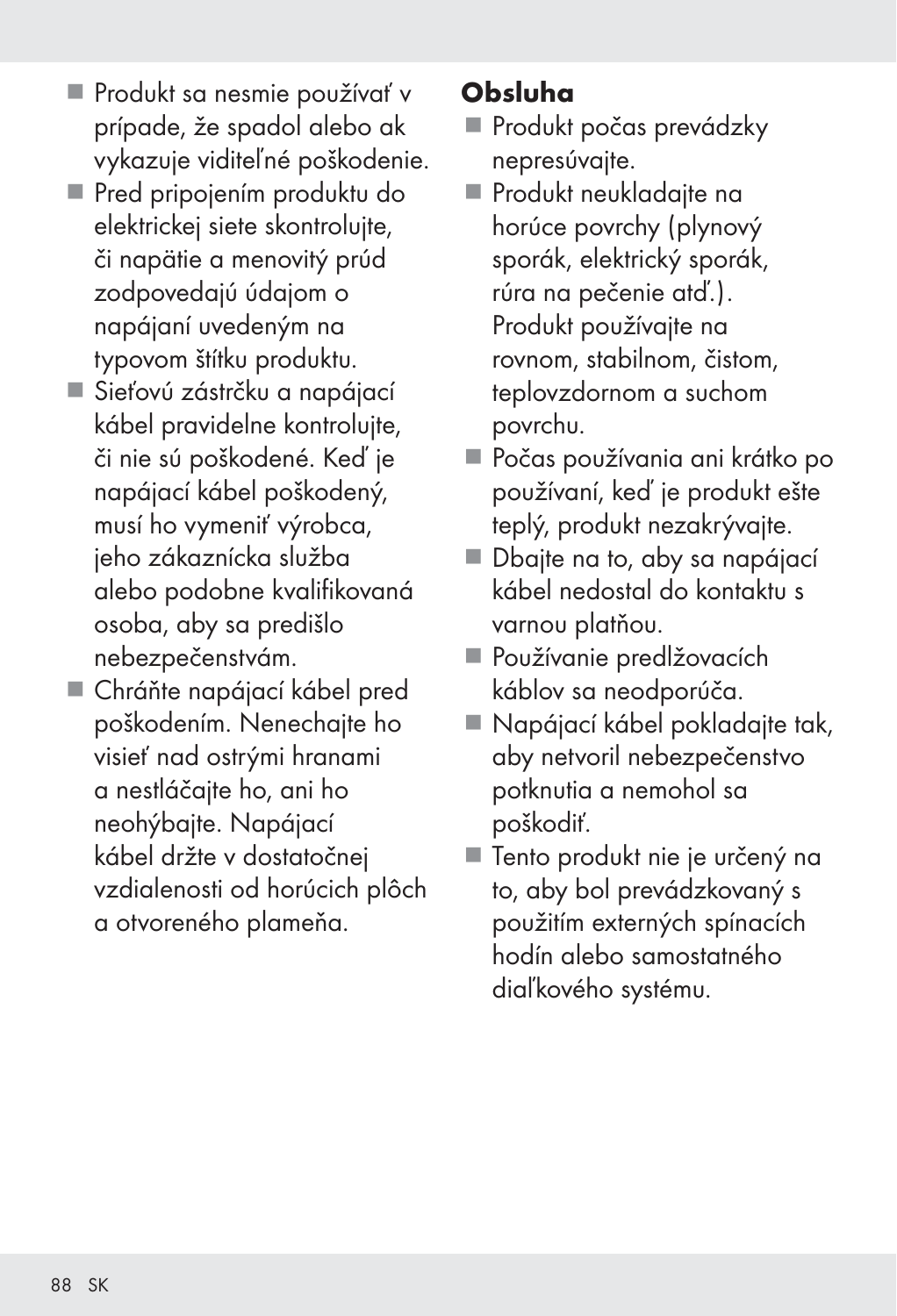Pri používaní produktu dbajte na to, aby sa v jeho blízkosti nenachádzali horľavé materiály (napr. utierky, chňapky).

## Čistenie a skladovanie mVÝSTRAHA!

- Nebezpečenstvo poranenia! Keď sa chystáte produkt vyčistiť, alebo ho už nebudete používať, odpojte ho z elektrickej siete.
- Horúci produkt neskladujte v skrini alebo v balení.
- Sieťovú zástrčku neťahajte zo zásuvky za napájací kábel.
- Produkt, napájací kábel a sieťovú zástrčku chráňte pred prachom, priamym slnečným žiarením, kvapkajúcou a striekajúcou vodou.
- Produkt skladujte na chladnom, suchom mieste, chránený pred vlhkosťou a mimo dosahu detí.

Produkt chráňte pred teplom. Produkt neumiestňujte do blízkosti otvoreného ohňa alebo zdrojov tepla, ako sú kachle alebo ohrievače.

## Pred prvým použitím

- Odstráňte obalový materiál.
- Vyčistite produkt (pozri "Čistenie a starostlivosť").

## Umiestnenie produktu

- Položte produkt na rovný povrch, ktorý ponúka dostatočný priestor na vetranie.
- Medzi produktom a okolitými stenami (vrátane bočnej a zadnej steny) musí ostať voľný priestor aspoň 10 cm.

## z Vhodný riad

- Používajte len feromagnetický riad, ktorý je vhodný na indukčné varné dosky. Mal by tak byť označený, keď riad kupujete. Riad z nemagnetických kovov (napr. z hliníka a medi) a iných materiálov (napr. z keramiky, porcelánu, skla) nie je vhodný.
- Riad musí na indukčnej varnej doske stáť rovno a priliehať k nej.
- Riad musí mať priemer od 10 do 22 cm.
- UPOZORNENIE: Ak riad nemá správny priemer alebo je z nevhodného materiálu:
	- Indukčná varná doska sa automaticky vypne.
	- Zaznie akustický signál.
	- Na displeji | 11 | sa zobrazí chybové hlásenie EO.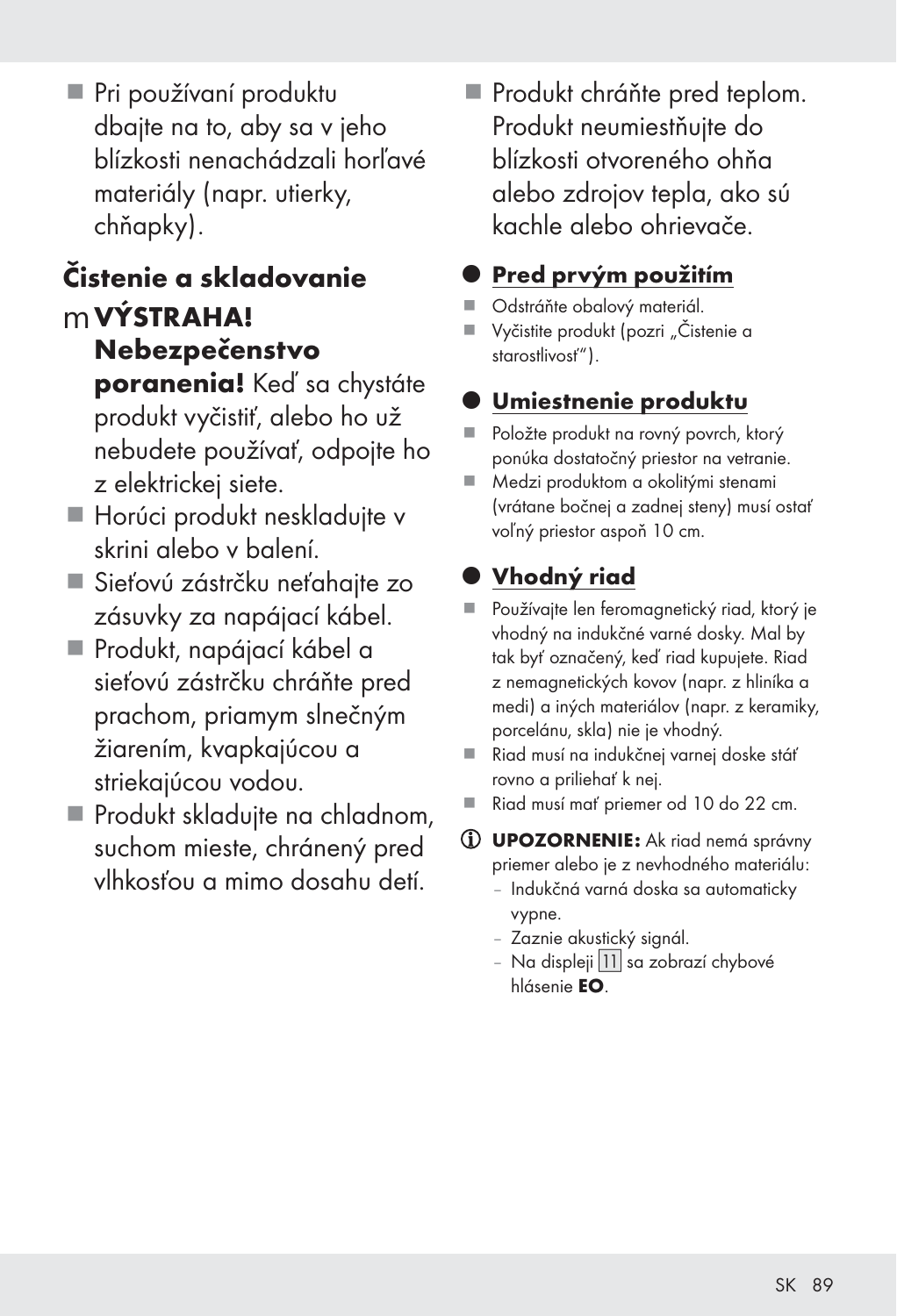### $\bullet$  Obsluha

#### UPOZORNENIA:

- Aby sa teplo šírilo lepšie, používajte vhodné panvice a hrnce.
- Používajte panvice a hrnce, ktoré sedia na priemer varnej dosky.
- Akustický signál zaznie zakaždým, keď stlačíte nejaké tlačidlo.

#### Spustenie pohotovostného režimu

- Na varnú platňu 2 postavte naplnený hrniec alebo panvicu.
- Sieťovú zástrčku $\boxed{1}$  zapojte do vhodnej zásuvky.

Zaznie akustický signál.

Všetky ukazovatele na ovládacom paneli 20 svietia 1 sekundu.

Na displeji | 11 | sa zobrazí **-L-**.

 Produkt sa nachádza v pohotovostnom režime.

UPOZORNENIE: Keď je teplota varnej platne  $\left| 2 \right|$  nad 60 °C, na displeji  $\left| 1 \right|$  sa zobrazí -H-.

#### Spustenie režimu voľby programu

 $\blacksquare$  Tlačidlo  $\binom{1}{2}$  6 držte stlačené 2 sekundy.  $(1)$  svieti.

Na displeji  $|11|$  sa zobrazí ON. Zaznie akustický signál.

Produkt je teraz v režime voľby programu.

■ Zvoľte si režim varenia (pozri "Režim varenia").

#### UPOZORNENIA:

- Späť do pohotovostného režimu: Stlačte  $(5)$ 6.
- Keď si za 30 sekúnd nezvolíte žiadny režim varenia, produkt sa automaticky prepne do pohotovostného režimu.
- **Nastavenie stupňa výkonu a** teploty
- **Zmeňte nasledovné hodnoty:** 
	- Stupeň výkonu (po 200 W)
	- Teplota (po 20 °C)
	- Stlačte +  $|4|$  alebo  $|18|$

#### Tlačidlo Výkon/teplota

| $\boxed{4}$ Zvýšiť výkon/<br>teplotu   | (max. 2000 W,<br>240 °C) |
|----------------------------------------|--------------------------|
| 18 <sup>Znížiť</sup> výkon/<br>teplotu | (min. 200 W,<br>60 °C    |

### z Časovač

- UPOZORNENIE: Skontrolujte, či v požadovanom režime varenia môžete použiť časovač: pozri tabuľku "Režim varenia"
- Zvoľte si vhodný režim varenia (pozri "Režim varenia").
- Spustite časovač: Stlačte (<u>L) 17</u>
- Základné nastavenie: 30 minút
- Prispôsobiť časovač:
	- Stláčaním  $+ 4$  alebo [18] sa posúvate po 1 minúte.
	- Podržaním  $+ 4$  alebo  $18$  sa posúvate po 10 minútach.

#### Tlačidlo Nastavenie časovača

 $\overline{4}$  Predĺžiť čas (max. 3 hodín) – [18] Skrátiť čas (min. 1 minúta)

 Aktivácia nastaveného časovača: Znova stlačte  $\bigcup_{i=1}^{n}$  alebo počkajte 5 sekúnd, kým sa časovač automaticky aktivuje. Nastavený čas 4x zabliká na displeji []. Potom sa displej prepína medzi nastaveným výkonom/teplotou a zostávajúcim časom varenia, až kým neuplynie nastavený čas.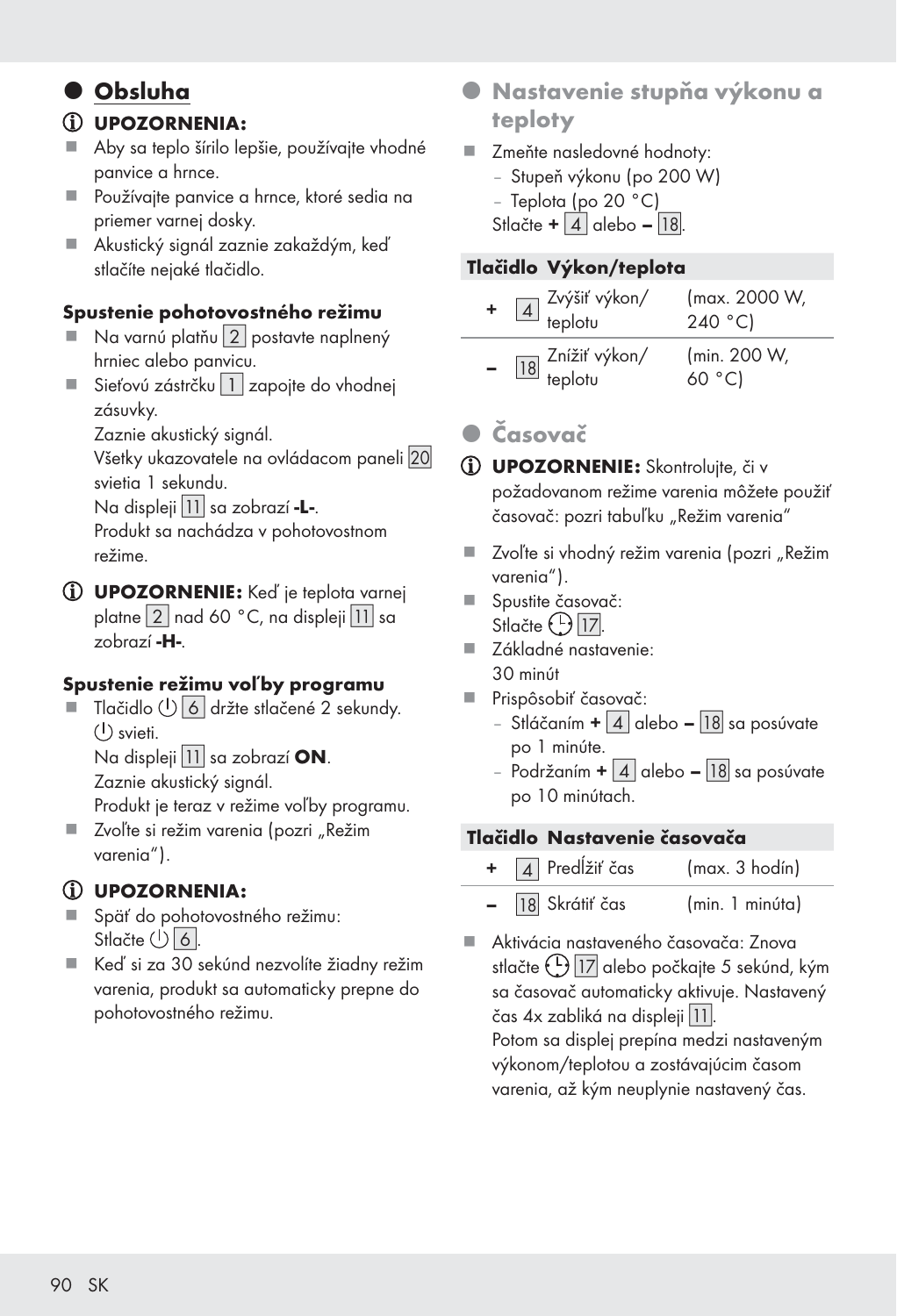- Akonáhle časovač skončí odpočítavanie na 0, produkt sa vypne. Akustický signál zaznie 5x.
- Vypnutie produktu pred tým, ako sa skončí odpočítavanie na 0: Stlačte  $($ <sup>t</sup> $)$  $6$ .
- Opätovné nastavenie časovača: Stlačte  $\bigcirc$  [17].

### z Časovač posunutého štartu

- UPOZORNENIE: Skontrolujte, či v požadovanom režime varenia môžete použiť časovač posunutého štartu: pozri tabuľku "Režim varenia"
- $\blacksquare$  Tlačidlo  $\bigcup$  6 držte stlačené 2 sekundy. svieti.
- $\blacksquare$  Na displeji | 11 | sa zobrazí **ON**.
- Zaznie akustický signál.
- Spustenie časovača posunutého štartu: Stlačte (<u>L) 17</u>
- Základné nastavenie: 30 minút
- Prispôsobenie časovača posunutého štartu:
	- Stláčaním  $+ 4$  alebo [18] sa posúvate po 1 minúte.
	- Podržaním +  $\boxed{4}$  alebo  $\boxed{18}$  sa posúvate po 10 minútach.

#### Tlačidlo Nastavenie časovača posunutého štartu

- + [4] Predĺžiť čas (max. 24 hodín)
- 18 Skrátiť čas (min. 1 minúta)
- Zvoľte si vhodný režim varenia (pozri "Režim varenia").
- Akonáhle sa skončí odpočítavanie časovača posunutého štartu, spustí sa zvolený režim varenia.

 Ak nezadáte žiadny ďalší pokyn, produkt sa najneskôr po 2-hodinovom varení prepne do pohotovostného režimu.

 Predčasné vypnutie časovača posunutého štartu: Stlačte  $\bigcup$  6.

- **•** Detská poistka
- Aktivácia detskej poistky:
	- Tlačidlo  $\triangle$  16 držte stlačené 2 sekundy.  $\triangle$  svieti.
- Deaktivácia detskej poistky:
	- Tlačidlo  $\triangle$  16 držte stlačené 2 sekundy.
	- $A$ zhasne.

#### UPOZORNENIA:

- Produkt v pohotovostnom režime: Detskú poistku môžete aktivovať, keď je produkt v pohotovostnom režime. Zablokuje sa tým tlačidlo  $\bigcup$  6.
- Ak chcete produkt znovu zapnúť, deaktivujte detskú poistku.
- Produkt zapnutý: Detskú poistku môžete aktivovať, keď je produkt zapnutý. Produkt naďalej pracuje podľa posledných nastavení. Produkt môžete vypnúť stlačením  $\bigcup$  6. Všetky ostatné tlačidlá sú zablokované, až kým nedeaktivujete detskú poistku.

### Vypnutie produktu

- Keď je spustený režim varenia a nezadáte žiadny ďalší pokyn, produkt sa najneskôr po 2 hodinách prepne do pohotovostného režimu.
- **Prepnutie z režimu varenia do** pohotovostného režimu: Stlačte  $(5)$  6. Keď je produkt horúci, ventilátor [
] beží ešte pár minút, aby produkt vychladol.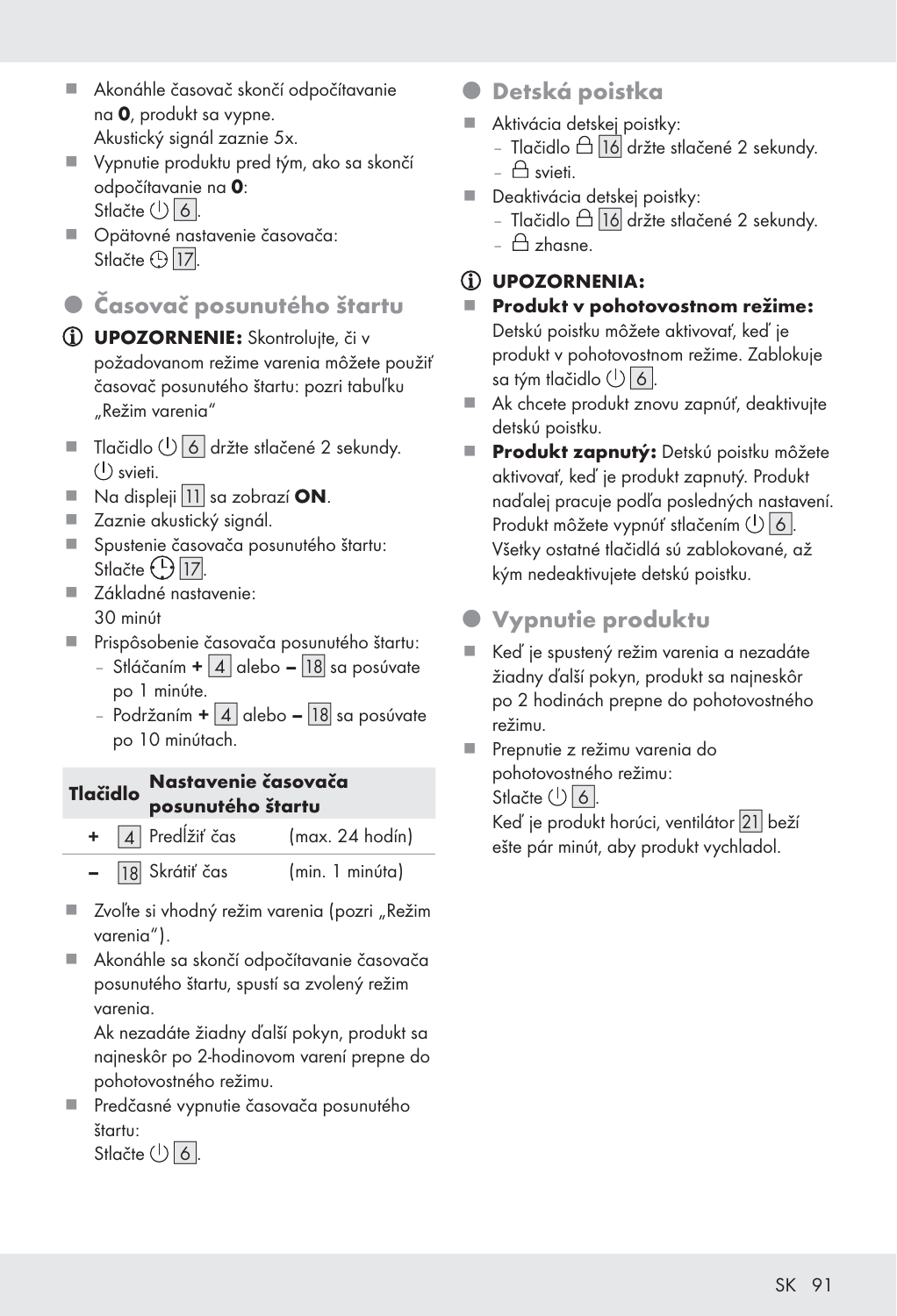### **•** Režim varenia

Voľba režimu varenia: Stlačte jedno z tlačidiel na ovládacom paneli 20. Ukazovateľ zvoleného režimu varenia svieti.



| Režim <sup>1</sup>                      | <b>Popis</b>                                                                                                                                                                                                                   |
|-----------------------------------------|--------------------------------------------------------------------------------------------------------------------------------------------------------------------------------------------------------------------------------|
| $Q\overline{7}$<br>Zrýchlené<br>varenie | Zrýchlenie procesu varenia<br>Produkt beží 30 sekúnd na plný výkon a potom sa prepne späť na predošlý<br>stupeň výkonu, teplotu alebo funkciu.                                                                                 |
| $\frac{1}{2}$ 8<br>Fritovanie           | Varenie pri vysokej teplote<br>Keď teplota prísad dosiahne úroveň teploty určenú zvoleným režimom<br>(najvyššia teplota rôznych režimov sa líši), produkt sa prepne do intervalovej<br>prevádzky alebo zastaví proces varenia. |
| $\bigoplus$ 9<br>Pomalé varenie         | Privedie jedlo do varu a potom varí na miernom ohni.<br>Akonáhle sa jedlo uvarí, produkt zníži výkon.<br>Jedlo sa vďaka tomu neprevarí a udržuje sa blízko bodu varu.                                                          |
| $-10$<br>Dusenie                        | Nepretržité ohrievanie pri miernom výkone<br>Táto základná funkcia, dusenie, sa často používa na polievky, husté polievky,<br>omáčky a dusené pokrmy.                                                                          |
| ← 12<br>Mlieko                          | Nepretržité ohrievanie pri maximálnej teplote 60 °C<br>Vhodné najmä na ohrievanie mlieka.<br>Trvanie ohrevu: 20 minút                                                                                                          |
| $\frac{1}{2}$  13 <br>Polievka          | Produkt prispôsobí stupeň výkonu teplote jedál a času varenia.<br>Vhodné na prípravu, ale aj ohrievanie polievok.                                                                                                              |
| 814<br>Voda                             | Produkt udržuje stupeň výkonu konštantne a vysoko.<br>Vhodné na varenie vody<br>Maximálne trvanie ohrevu: 20 minút<br>▉                                                                                                        |
| <b>கு</b> 15<br>Zohrievanie             | Nepretržité ohrievanie na miernom ohni<br>Vhodné na zohrievanie a udržiavanie teplých jedál bez pripálenia.<br>Trvanie ohrevu a teplota: 2 hodiny pri 60 °C                                                                    |

<sup>1</sup>: Teplotu/výkon pri prebiehajúcom programe je možné prispôsobovať vždy v rámci nastaviteľného rozsahu výkonu.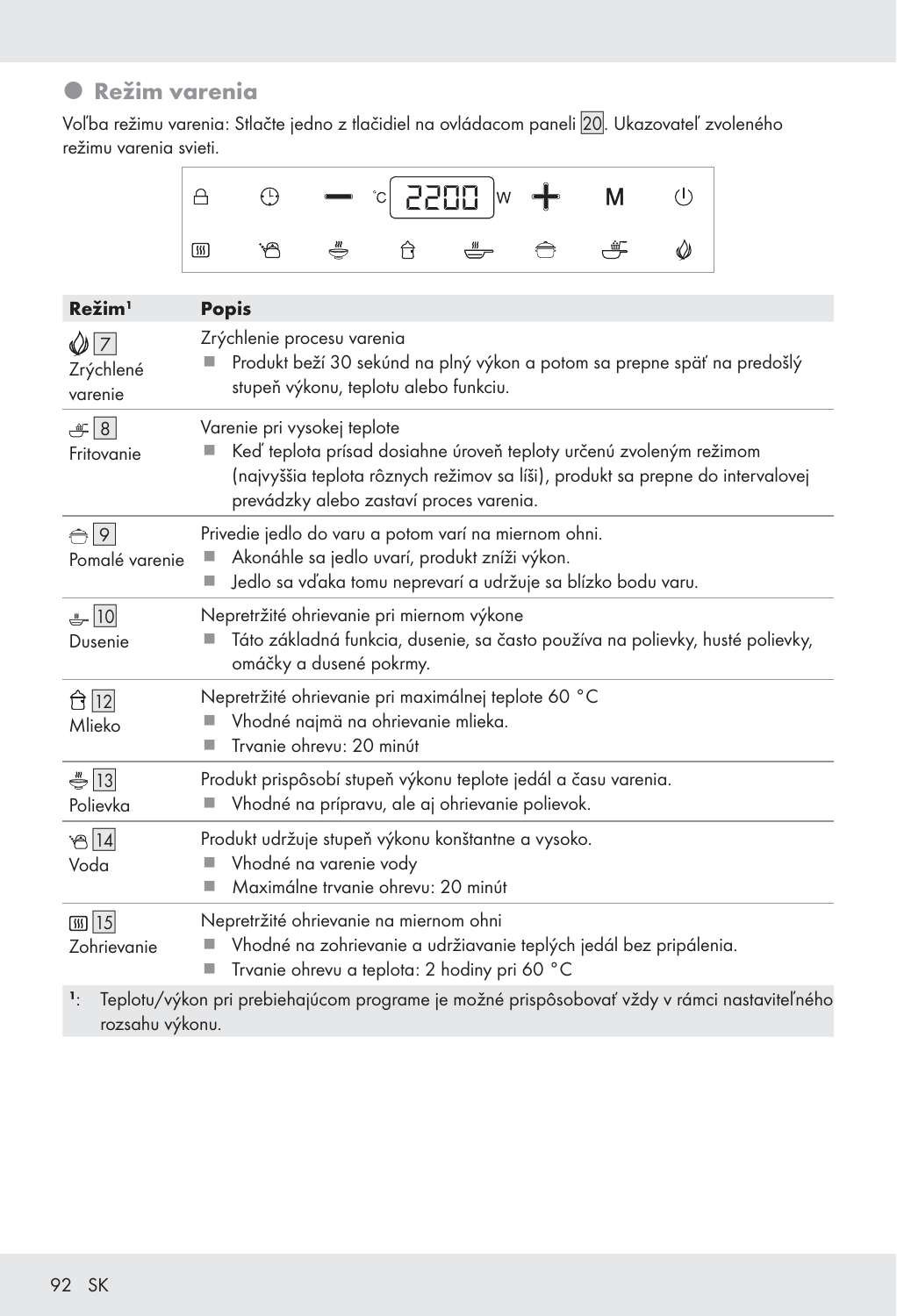| Režim                              | Základné nastavenie                                                                                                          |                                              |     |     |     | Tepl. <sup>1</sup> Výkon <sup>1</sup> Časovač <sup>2</sup> Posunutý štart <sup>3</sup> | Poznámka                                                                                                                                 |
|------------------------------------|------------------------------------------------------------------------------------------------------------------------------|----------------------------------------------|-----|-----|-----|----------------------------------------------------------------------------------------|------------------------------------------------------------------------------------------------------------------------------------------|
| $M\sqrt{5}$<br>Základná<br>funkcia | $2h$ :<br>alebo<br>2 h:                                                                                                      | 1000 W<br>120 °C                             | Áno | Áno | Áno | Nie                                                                                    | Prepínanie medzi<br>$\textdegree$ C 19 a W 3:<br>Stlačte $M \vert 5 \vert$ .                                                             |
| $\sqrt{7}$<br>Zrýchlené<br>varenie | 30 s na 2200 W,<br>potom späť na<br>predošlé nastavenie                                                                      |                                              | Nie | Nie | Nie | Nie                                                                                    |                                                                                                                                          |
| $\frac{1}{2}$ 8<br>Fritovanie      | 30 min:                                                                                                                      | 180 °C                                       | Áno | Nie | Áno | Nie                                                                                    |                                                                                                                                          |
| $\bigoplus$ 9<br>Pomalé<br>varenie | 0-2 min: 2000 W<br>Po $2 \text{ min}^4$<br>Spolu: 30 min                                                                     |                                              | Nie | Áno | Áno | Nie                                                                                    |                                                                                                                                          |
| $-10$<br>Dusenie                   | $2h$ :                                                                                                                       | 600 W                                        | Nie | Nie | Nie | Áno                                                                                    |                                                                                                                                          |
| ← 12<br>Mlieko                     | 20 min:                                                                                                                      | 60 °C                                        | Nie | Nie | Nie | Áno                                                                                    | Na displeji   11  <br>sa zobrazí <b>60</b><br>(teplota)                                                                                  |
| $\bigoplus$ 13<br>Polievka         | $0 - 2$ min:<br>$2 - 15$ min:<br>$15 - 20$ min:<br>20-60 min:<br>60-90 min:                                                  | 1000 W<br>1600 W<br>1000 W<br>400 W<br>200 W | Nie | Áno | Nie | Áno                                                                                    | Produkt sa<br>prepne na<br>400 W, keď<br>sa polievka za<br>3 až 20 minút<br>začne variť.<br>Potom produkt<br>zostane 60 min<br>na 400 W. |
| $B$ 14<br>Voda                     | 20 min:                                                                                                                      | 2000 W                                       | Nie | Áno | Áno | Nie                                                                                    |                                                                                                                                          |
| <b>கு</b> 15<br>Zohrievanie        | 2 h:                                                                                                                         | 60 °C                                        | Nie | Nie | Nie | Áno                                                                                    | Na displeji   11  <br>sa zobrazí 60<br>(teplota).                                                                                        |
| $\mathbb{I}_1$                     | Sú v tomto režime možné prispôsobenia teploty a výkonu (Áno/Nie)?<br>Ak áno: Na nastavenie stlačte + $\boxed{4}$ alebo – 18. |                                              |     |     |     |                                                                                        |                                                                                                                                          |

<sup>2</sup>: Je v tomto režime možný časovač (Áno/Nie)?

<sup>3</sup>: Je v tomto režime možný časovač posunutého štartu (Áno/Nie)?<br><sup>4</sup>: Teplota < 95 °C: 2000 W: teplota ≥ 95 °C: 1000 W

4: Teplota < 95 °C: 2000 W; teplota ≥ 95 °C: 1000 W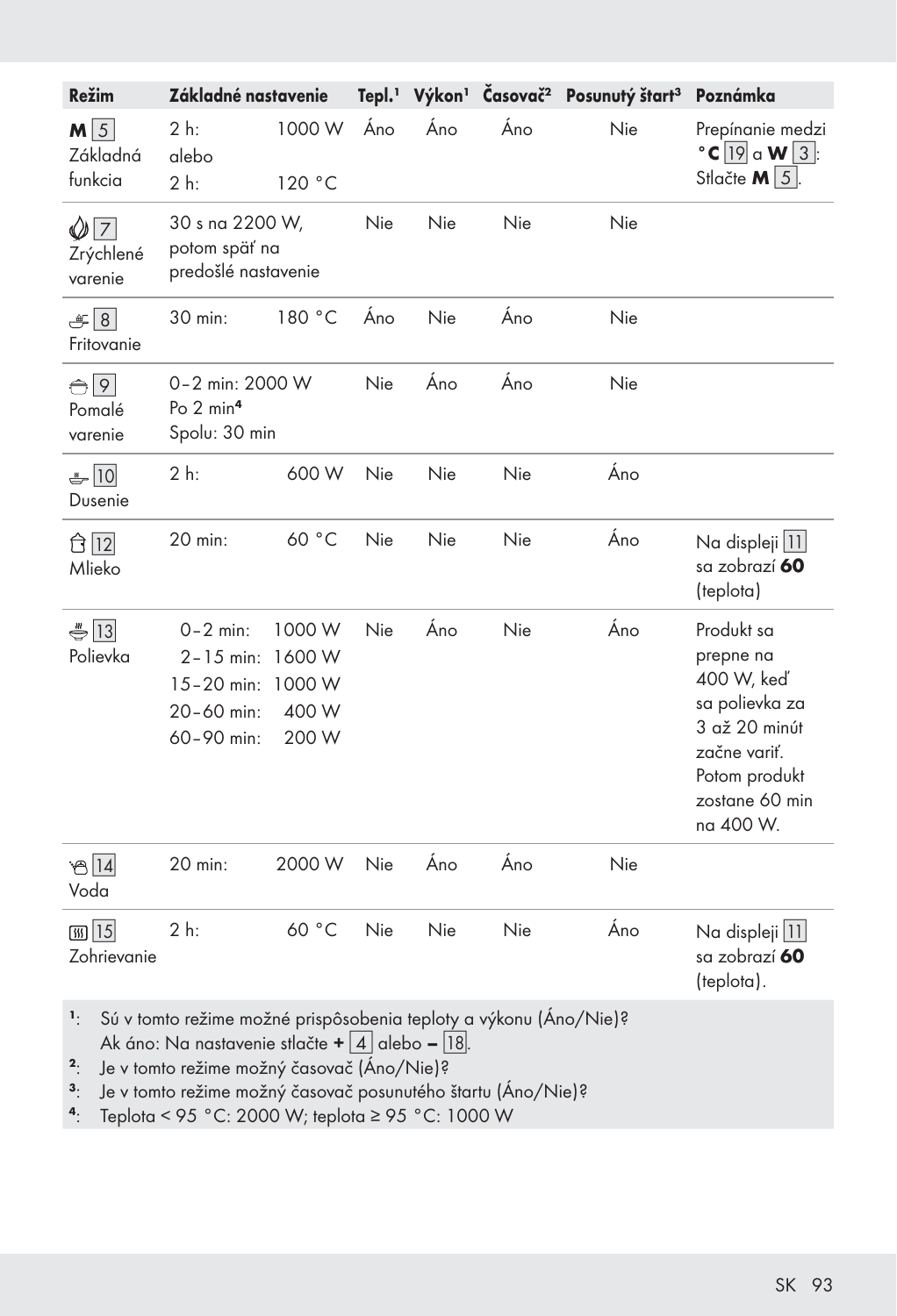### $\bullet$  Inštrukcie k vareniu

| <b>Jedlo</b>                                    |             | Teplota/výkon                      | <b>Hmotnosť</b><br>(odporúčaná) | Čas<br>(odporúčaný) |     | <b>Režim</b>                       |
|-------------------------------------------------|-------------|------------------------------------|---------------------------------|---------------------|-----|------------------------------------|
| Kuracie horné stehná <sup>1</sup>               |             | 180 °C                             | 300 g                           | $5 - 7$ min         | 6   | $= 8$<br>Fritovanie                |
| Kuracie stehná                                  | ı           | 180 °C                             | 300 g                           | $5 - 7$ min         | 6   | $-18$<br>Fritovanie                |
| Kuracie krídelká                                | ı           | 180 °C                             | 300 <sub>g</sub>                | $5 - 7$ min         | 6   | 8  <br>Fritovanie                  |
| Rybie filé                                      | ı           | 180 °C                             | 300 <sub>g</sub>                | 3 min               | 6   | 8  <br>Fritovanie                  |
| Mrazené hranolky                                | ı           | 180 °C                             | 300 <sub>g</sub>                | 5 min               |     | $= 8$<br>Fritovanie                |
| Predvarené jedlá<br>(napr. jedlá z<br>konzervy) |             | 600 W                              | $600 - 1000$ g                  | $5-8$ min           | 4,6 | $\bigoplus$ 9<br>Pomalé<br>varenie |
| Kôrovce                                         | $\mathbf 2$ | Základné nastavenie                | $600 - 1000$ g                  | 30 min              |     | $\bigoplus$ 9<br>Pomalé<br>varenie |
| Hovädzie                                        |             | 2,3 Základné nastavenie            | 500 <sub>g</sub>                | 120 min             | 5   | $-10$<br>Dusenie                   |
| Teľacie                                         | $\mathbf 2$ | Základné nastavenie                | 500 <sub>g</sub>                | 120 min             | 5   | $-10$<br>Dusenie                   |
| Zeleninová polievka                             |             | <sup>2,3</sup> Základné nastavenie | $1000 - 1500$ g                 | 90 min              | 5   | $\bigoplus$ 13<br>Polievka         |
| Kuracia polievka                                | 2           | Základné nastavenie                | 600 <sub>g</sub>                | 90 min              | 5   | $\bigoplus$ 13<br>Polievka         |

<sup>1</sup>: Olej predhrievame pri 180 °C pribl. 10 minút.

- <sup>2</sup>: Marinujeme s korením. (Podľa chuti) Pridáme vodu alebo inú vhodnú tekutinu.<br><sup>3</sup>: Pozri "Recepty"
- $\frac{3}{2}$ : Pozri "Recepty"<br> $\frac{4}{2}$ : Zohľadnite infor
- <sup>4</sup>: Zohľadnite informácie na obale<br>5. Základné nastavenie
- <sup>5</sup>: Základné nastavenie
- <sup>6</sup>: Mrazené jedlo: Pridáme 2 minúty času varenia.

UPOZORNENIE: Prísady kontrolujeme pravidelne, až kým sa neuvaria alebo kým nedosiahnu požadovaný stupeň opečenia. Potrebný čas môže byť kratší alebo dlhší, než je uvedené v receptoch/tabuľke.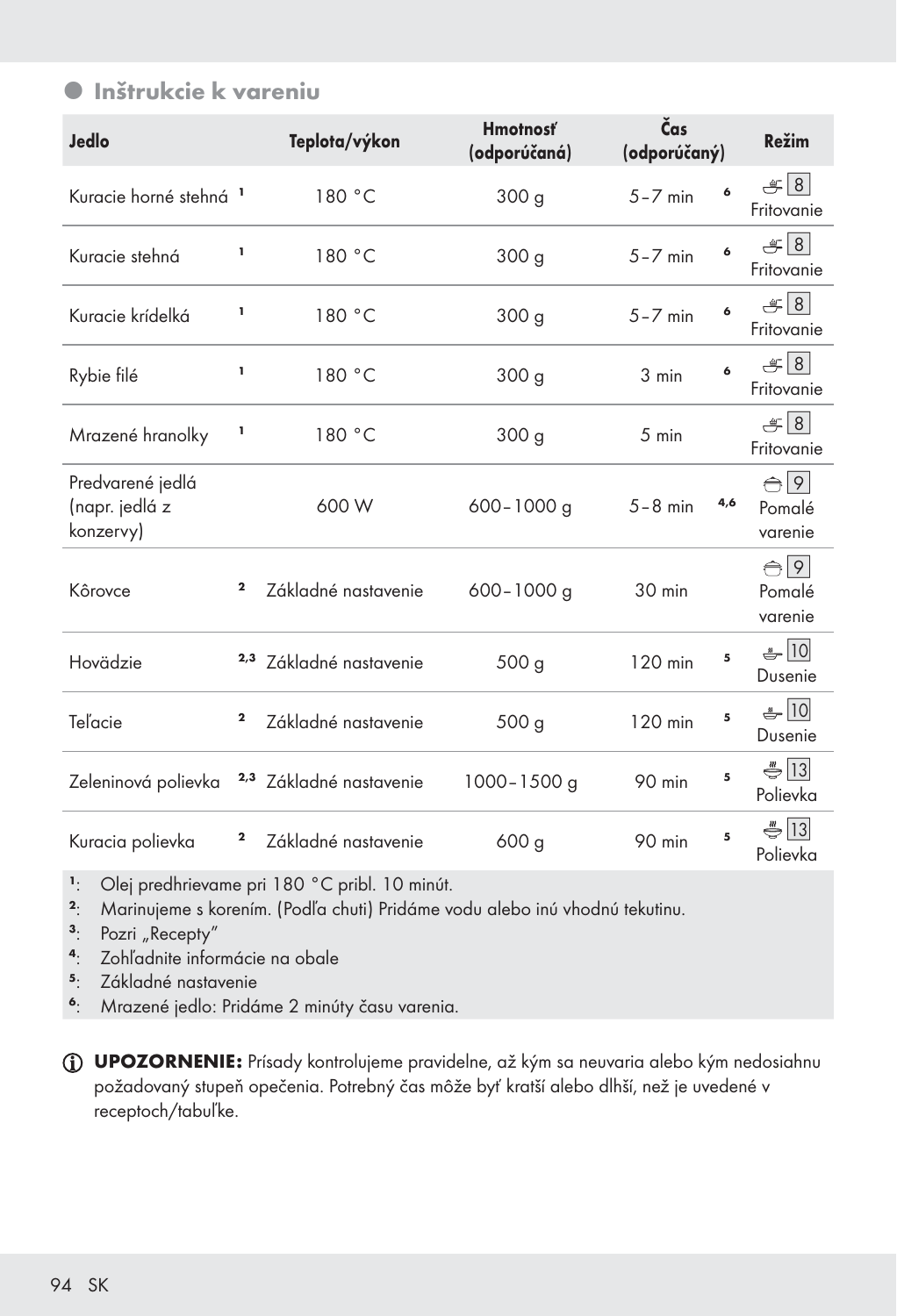### **•** Recepty

**O** Dusenie

### Hovädzie mäso na červenom víne  $\geq x$  2–3

### Prísady

| 500 <sub>g</sub> | Hovädzieho mäsa (rebrá bez kostí,<br>nasekaný) |
|------------------|------------------------------------------------|
| 1,5 ČL           | Soli                                           |
| $0,5$ $CL$       | Čierneho korenia, mleté                        |
| 2 PL             | Oleja                                          |
|                  | Cibuľa (nakrájaná na kocky)                    |
| 2                | Mrkvy (nakrájané na kocky)                     |
| 100 <sub>g</sub> | Húb (nasekaný)                                 |
| 300 ml           | Červeného vína                                 |
| 500 ml           | Kuracieho vývaru                               |
| $\sim$           | n II v /                                       |

1 ČL Bazalky, sušená

#### Príprava

- Hovädzie mäso marinujeme v miske so soľou a čiernym korením. Odložíme do chladničky na 20 minút.
- **Do hrnca dáme 2 polievkové lyžice oleja.** Indukčnú varnú dosku predhrievame na stupni výkonu 1600 W (pozri "Nastavenie stupňa výkonu a teploty").
- Vložíme hovädzie mäso a opečieme do svetlohneda. Preložíme na tanier.
- Do hrnca dáme cibuľu, mrkvy a huby. Miešame 5 minút.
- Pridáme červené víno, kurací vývar, uvarené hovädzie mäso a bazalku. Stlačením produkt prepneme do režimu "Dusenie" (pozri "Režim varenia"). Varíme 2 hodiny. Pravidelne premiešavame.

### **• Pomalé varenie**

### Rizoto s kuracím mäsom a hubami  $\geq x$  2–3

### Prísady

| 400 g            | Kuracích prsných rezňov, bez kože |
|------------------|-----------------------------------|
|                  | (nakrájané na kocky)              |
| 1,5 ČL           | Soli                              |
| 0,5 ČL           | Čierneho korenia, mleté           |
| 2 PL             | Oleja                             |
| 50 <sub>g</sub>  | Masla                             |
| 2 strúčiky       | Cesnaku (nasekaný)                |
| 1                | Cibuľa (nakrájaná na kocky)       |
| 200 <sub>g</sub> | Húb (nasekaný)                    |
| 1 ČL             | Bazalky, sušená                   |
| 250 <sub>g</sub> | Ryže na rizoto                    |
| 150 ml           | Bieleho vína                      |
| 11               | Kuracieho vývaru                  |
| 75 <sub>g</sub>  | Parmezánu, najemno nastrúhaný     |

#### Príprava

- Kura marinujeme v miske so soľou a čiernym korením. Odložíme na 15 minút.
- Do hrnca dáme 2 polievkové lyžice oleja. Indukčnú varnú dosku predhrievame na stupni výkonu 1400 W (pozri "Nastavenie stupňa výkonu a teploty").
- Vložíme kura a opečieme do svetlohneda. Položíme na tanier.
- Do hrnca dáme polovicu masla. Pridáme cesnak, cibuľu, huby a bazalku. Pravidelne miešame 5 minút alebo dokým nebude cibuľa mäkká a dokým nebudú huby sfarbené jemne dohneda.
- Pridáme ryžu a biele víno. Miešame, kým sa tekutina nezredukuje o polovicu.
- Pridáme polovicu kuracieho vývaru. Pravidelne premiešavame.
- Stlačením  $\bigoplus$  produkt prepneme do režimu "Pomalé varenie" (pozri "Režim varenia"). Varíme 15 minút.
- V prípade potreby pridáme trochu vody.
- Pridáme kura a druhú polovicu kuracieho vývaru. Pravidelne premiešavame.
- Varíme 13 minút.
- Keď je ryža uvarená, vmiešame parmezán a zvyšok masla.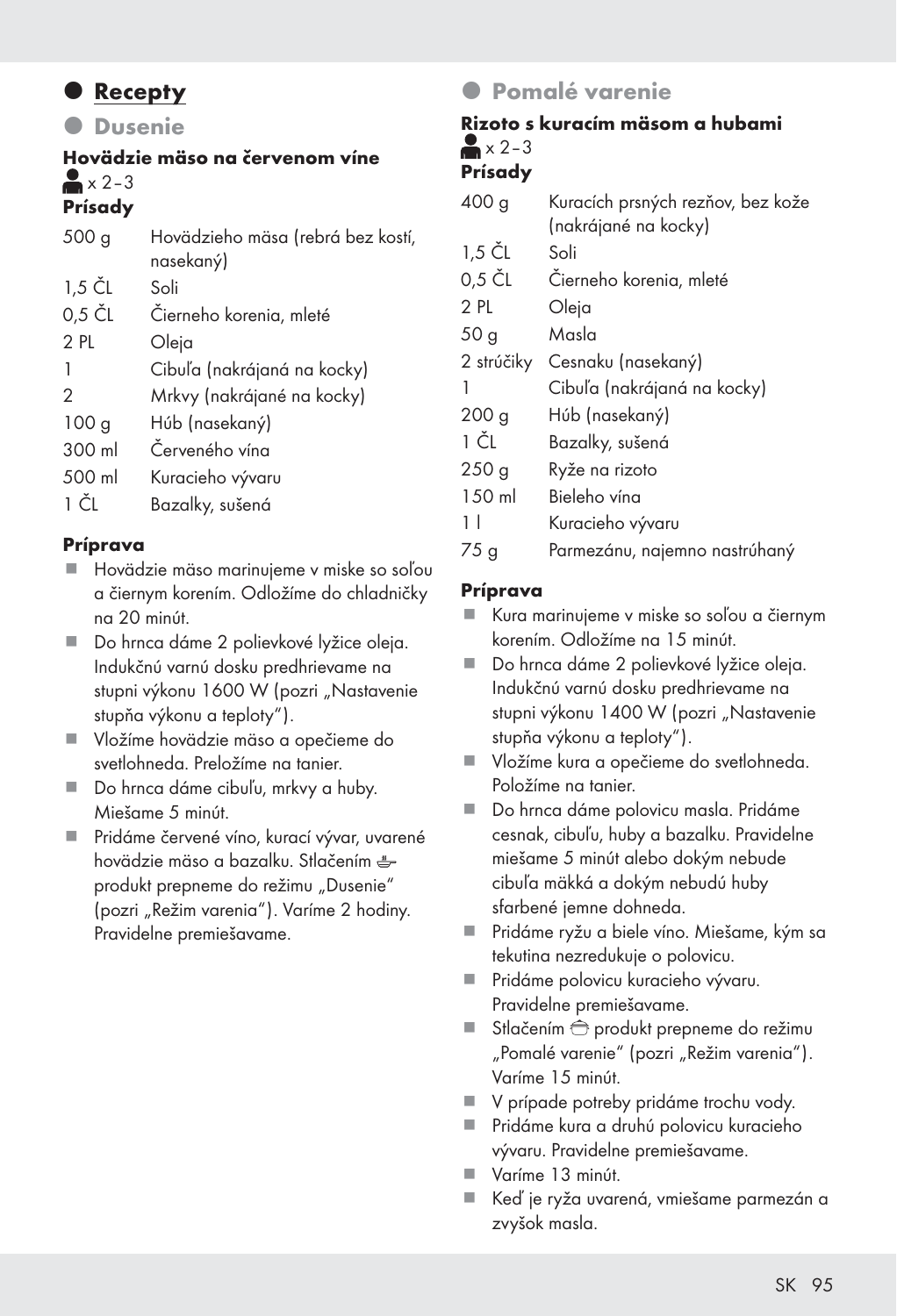### **O** Fritovanie

#### Japonské pečené kura  $\blacktriangleright$  x 4–6 Prísady

| 1200 g     | Kuracích horných stehien (nakrájané<br>na kocky)                                        |
|------------|-----------------------------------------------------------------------------------------|
| 3 PL       | Ryžového vína                                                                           |
| 3 ČL       | Cukru                                                                                   |
| 6 PL       | Sójovej omáčky                                                                          |
| 3 PL       | Zázvoru (nasekaný)                                                                      |
| 3 strúčiky | Cesnaku (nasekaný)                                                                      |
| 2          | Vajcia                                                                                  |
| 120g       | Kukuričného škrobu                                                                      |
| 11         | Oleja (Množstvo sa môže líšiť podľa<br>veľkosti hrnca. Olej by mal pokryť<br>celé kura) |

#### Príprava

- Kura marinujeme v miske s ryžovým vínom, cukrom, sójovou omáčkou, zázvorom a cesnakom. Odložíme do chladničky minimálne na 15 minút.
- Ku kuraťu pridáme vajce a kukuričný škrob. Dobre premiešame.
- Do hrnca dáme olei.
- Indukčnú varnú dosku nastavíme na 180 °C a zohrievame pribl. 10 minút (pozri "Nastavenie stupňa výkonu a teploty").
- Stlačením <sub>e</sub> produkt prepneme do režimu "Fritovanie" (pozri "Režim varenia").
- Kura opatrne vložíme do oleja. Kura fritujeme 5 až 7 minút do zlatohneda (naraz je možné dať do hrnca max. 300 g kuracích kociek).
- Aby sa olej nevylial, kura vyberáme dierovanou naberačkou alebo kliešťami veľmi opatrne a pomaly.

### **O** Polievka

#### Zemiaková polievka  $\approx$   $x$  3-4

#### Prísady

| 750 g            | Zemiakov (nakrájané na kocky)                       |
|------------------|-----------------------------------------------------|
| 3                | Párky (nakrájané na kocky)                          |
| 150 <sub>g</sub> | Zeleru (nakrájaný na kocky)                         |
| 1                | Pór, pribl. 250 g (nakrájaný na<br>plátky)          |
| 2                | Biele cibule, pribl. 150 g (nakrájané<br>na krúžky) |
| 3                | Mrkvy, ca. 250 g (nakrájané na<br>kocky)            |
| 11               | Kuracieho vývaru                                    |
| 1 ČL             | Majoránky                                           |
| 1                | Bobkový list                                        |
| 30 g             | Petržlenovej vňate (nasekaný)                       |
| 1 PL             | Oleja                                               |
| 1 štipka         | Soli                                                |
| 1 štipka         | Čierneho korenia                                    |

#### Príprava

- Indukčnú varnú dosku predhrievame na stupni výkonu 1600 W (pozri "Nastavenie stupňa výkonu a teploty").
- Do veľkého hrnca dáme olej.
- Pridáme cibule a opekáme, kým nezačnú hnednúť (pribl. 5 minút).
- Do hrnca dáme majoránku, zemiaky, pór, mrkvy, párky, petržlenovú vňať a zeler a ďalšie 2 minúty opekáme s cibuľami.
- Zalejeme kuracím vývarom a pridáme bobkový list.
- Hrniec zakryjeme pokrievkou a stlačením **Produkt prepneme do režimu** "Polievka" (pozri "Režim varenia").
- Varíme 90 minút.
- Občas polievku premiešame.
- Dochutíme soľou a korením.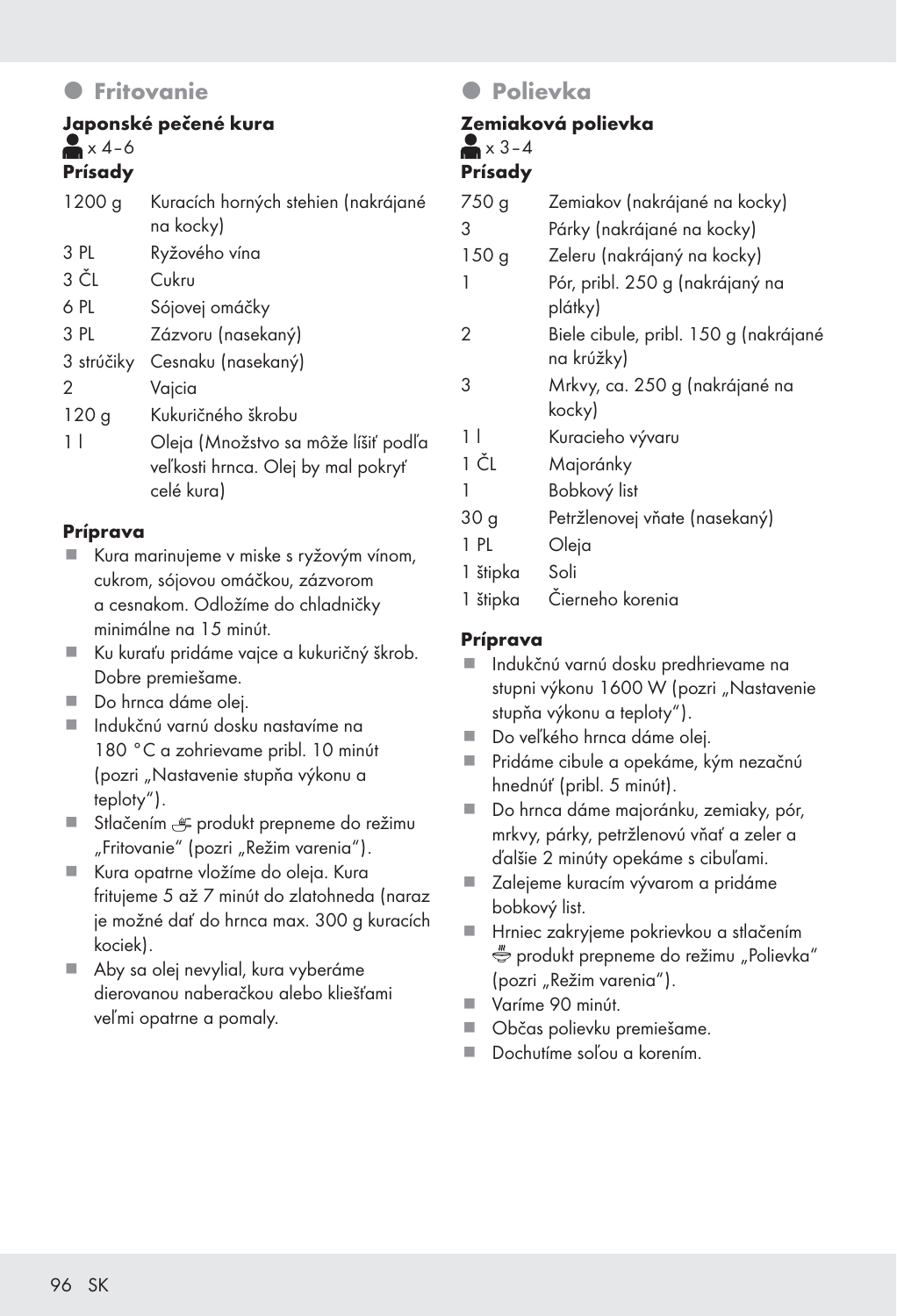### z Čistenie a starostlivosť

- m NEBEZPEČENSTVO! Riziko úrazu elektrickým prúdom! Pred čistením: Produkt vždy odpojte z napájania.
- A NEBEZPEČENSTVO! Nebezpečenstvo popálenia! Produkt nečistite bezprostredne po použití. Produkt nechajte najskôr vychladnúť.
- m **VÝSTRAHA!** Elektrické časti produktu neponárajte do vody alebo iných kvapalín. Produkt nikdy nedržte pod tečúcou vodou. Zabráňte vode alebo iným kvapalinám vniknúť do vnútra produktu.
- m OPATRNE! Na čistenie produktu nepoužívajte žiadne abrazívne, agresívne čistiace prostriedky, tvrdé kefy ani ostré predmety. Inak vzniká nebezpečenstvo poškodenia produktu.
- Teleso utrite mierne navlhčenou handrou. Ak je to nutné, použite prostriedok na umývanie riadu.
- $\blacksquare$  Varnú platňu $\boxed{2}$  a ovládací panel  $\boxed{20}$ pravidelne utierajte jemným čistiacim prostriedkom.
- Následne pretrite handrou namočenou len v čistej vode a odstráňte zvyšky čistiacich prostriedkov.
- Nepoužívajte čistiace spreje ani iné agresívne čistiace prostriedky, pretože môžu spôsobiť fľaky, šmuhy alebo zakalenie povrchu.
- Po vyčistení: Nechajte produkt vyschnúť.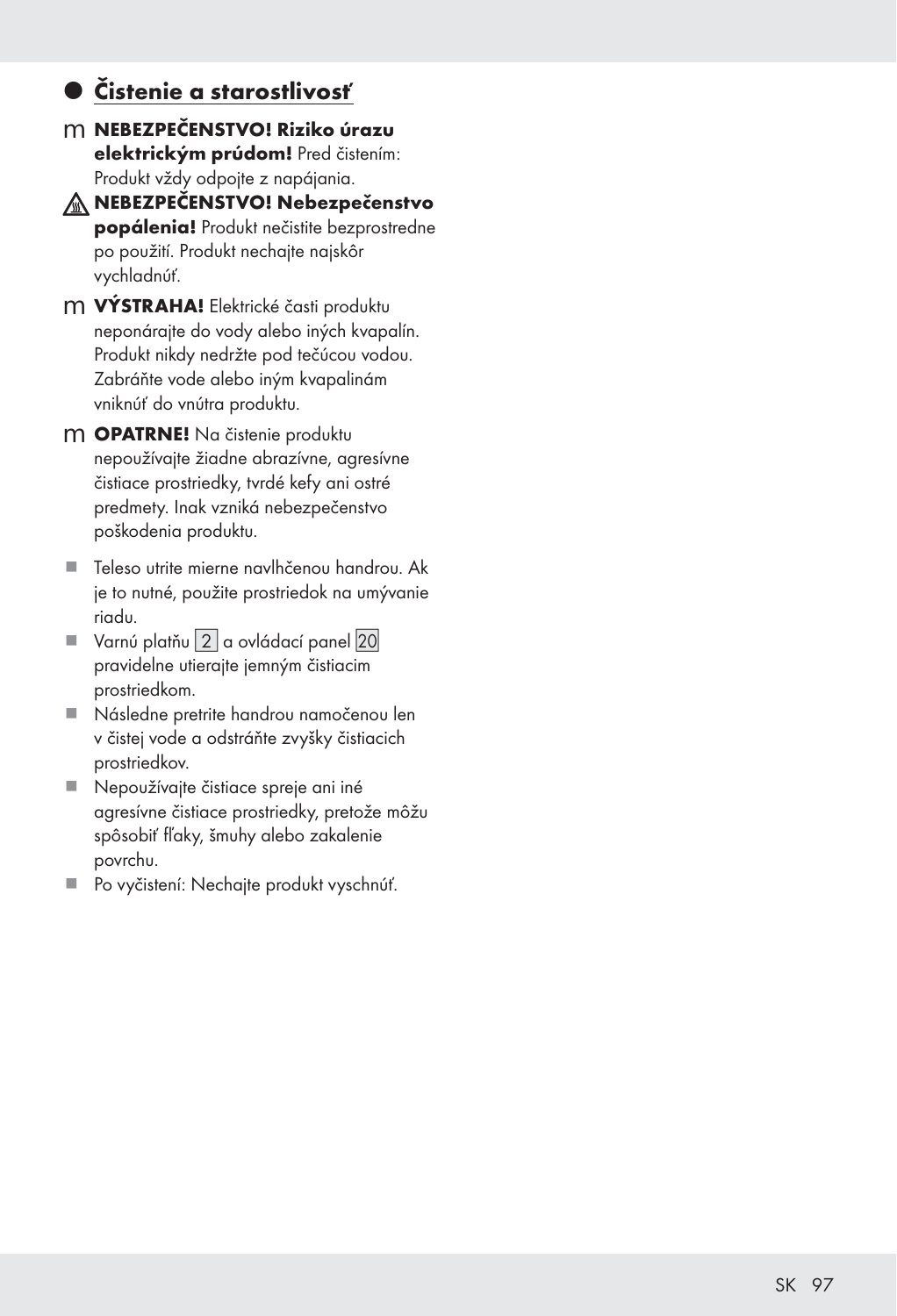## Odstránenie porúch

| Problém                                                | Príčina                                                                      | <b>Odstránenie</b>                                                                                                 |
|--------------------------------------------------------|------------------------------------------------------------------------------|--------------------------------------------------------------------------------------------------------------------|
| Indukčná varná doska<br>sa nezapína.                   | Sieťová zástrčka   1   nie je<br>zapojená.                                   | Pripojte sieťovú zástrčku   1   do vhodnej<br>zásuvky.                                                             |
|                                                        | Je aktivovaná detská<br>poistka.                                             | Deaktivujte detskú poistku (pozri "Detská<br>poistka").                                                            |
| Varná platňa 2 sa<br>nezohrieva.                       | Riad nie je vhodný na<br>indukciu.                                           | Používajte len riad, ktorý je vhodný na<br>indukciu.                                                               |
| Na displeji 11 sa<br>zobrazuje EO.                     | Na varnej platni 2 nie je<br>položený žiadny riad.                           | Na varnú platňu 2 položte riad.                                                                                    |
|                                                        | Riad nie je vhodný na<br>indukciu.                                           | Používajte len riad, ktorý je vhodný na<br>indukciu.                                                               |
|                                                        | Riad je príliš malý alebo<br>nie je položený v strede na<br>varnej platni 2. | Používajte len riad, ktorý má priemer dna<br>medzi 10 a 22 cm a položte ho do stredu<br>varnej platne $\sqrt{2}$ . |
| Na displeji 11 sa<br>zobrazuje E1, E2, E3<br>alebo E4. | Technická chyba                                                              | Kontaktuje našu zákaznícku linku (pozri<br>"Záruka").                                                              |
| Na displeji 11 sa<br>zobrazuje E5.                     | Ochrana pred prehriatím<br>varnej platne   2                                 | Počkajte, kým sa výrobok ochladí.<br>Keď teplota klesne, tlačidlo (1) 6 podržte                                    |
| Na displeji 11 sa<br>zobrazuje E6.                     | Ochrana pred prehriatím<br>produktu                                          | stlačené 2 sekundy a produkt sa znova<br>spustí.                                                                   |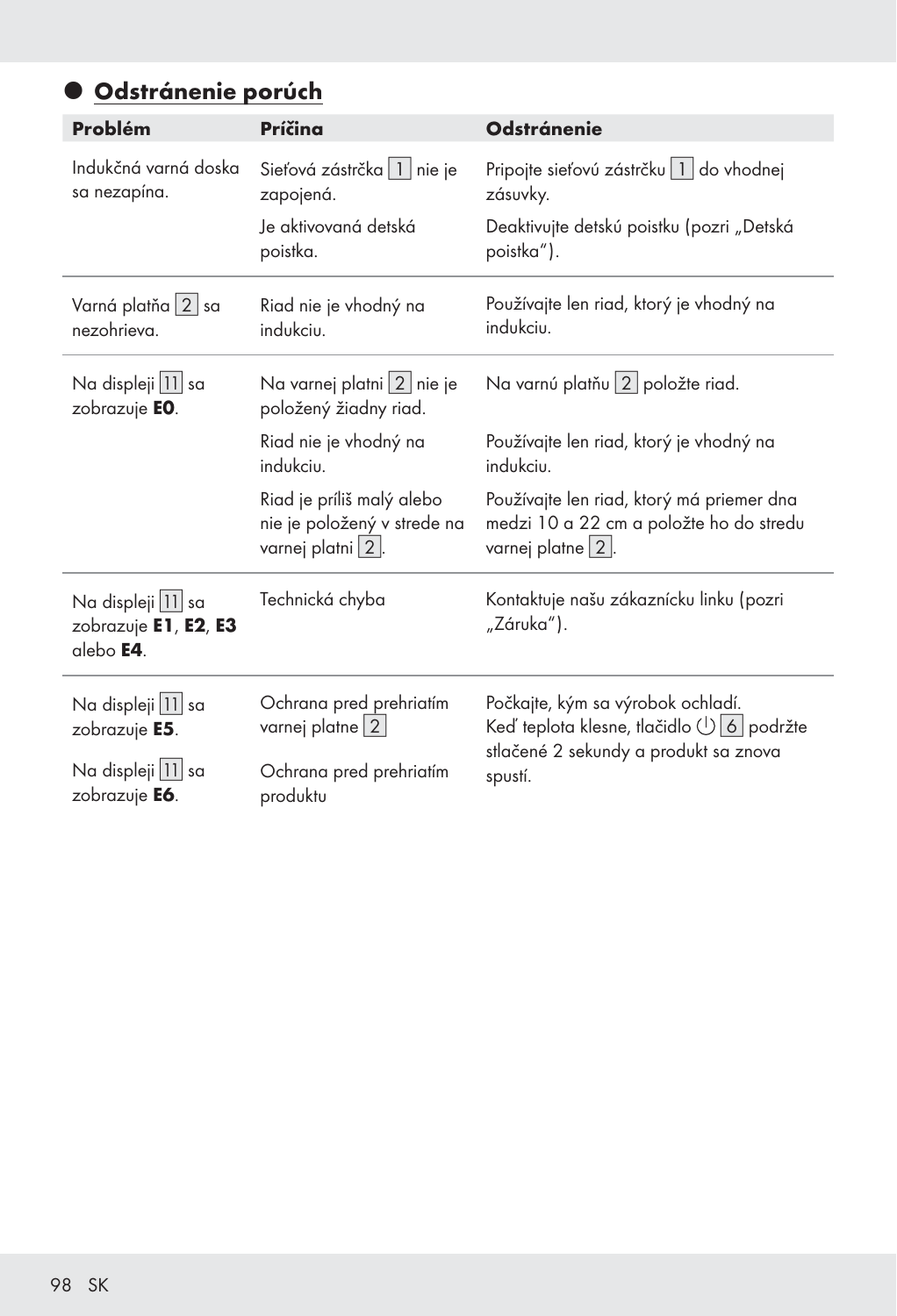### $\bullet$  **Skladovanie** NEBEZPEČENSTVO! Nebezpečenstvo

popálenia! Produkt neskladujte bezprostredne po použití. Produkt nechajte najskôr vychladnúť.

- Pred uskladnením: Produkt očistite.
- Keď produkt nepoužívate, skladujte ho v originálnom balení.
- Produkt uchovávajte na suchom mieste mimo dosahu detí.
- Produkt neskladujte vo vertikálnej polohe.

## $\bullet$  Likvidácia

Obal pozostáva z ekologických materiálov, ktoré môžete odovzdať na miestnych recyklačných zberných miestach.



Všímajte si prosím označenie obalových materiálov pre triedenie odpadu, sú označené skratkami (a) a číslami (b) s nasledujúcim významom: 1–7: Plasty / 20–22: Papier a kartón / 80–98: Spojené látky. Výrobok a obalové materiály sú recyklovateľné, zlikvidujte ich oddelene pre lepšie spracovanie odpadu. Triman-Logo platí iba pre Francúzsko. O možnostiach likvidácie opotrebovaného výrobku sa môžete informovať na Vašej obecnej alebo



Ak výrobok doslúžil, v záujme ochrany životného prostredia ho neodhoďte do domového odpadu, ale odovzdajte na odbornú likvidáciu. Informácie o zberných miestach a ich otváracích hodinách získate na Vašej príslušnej správe.

mestskej správe.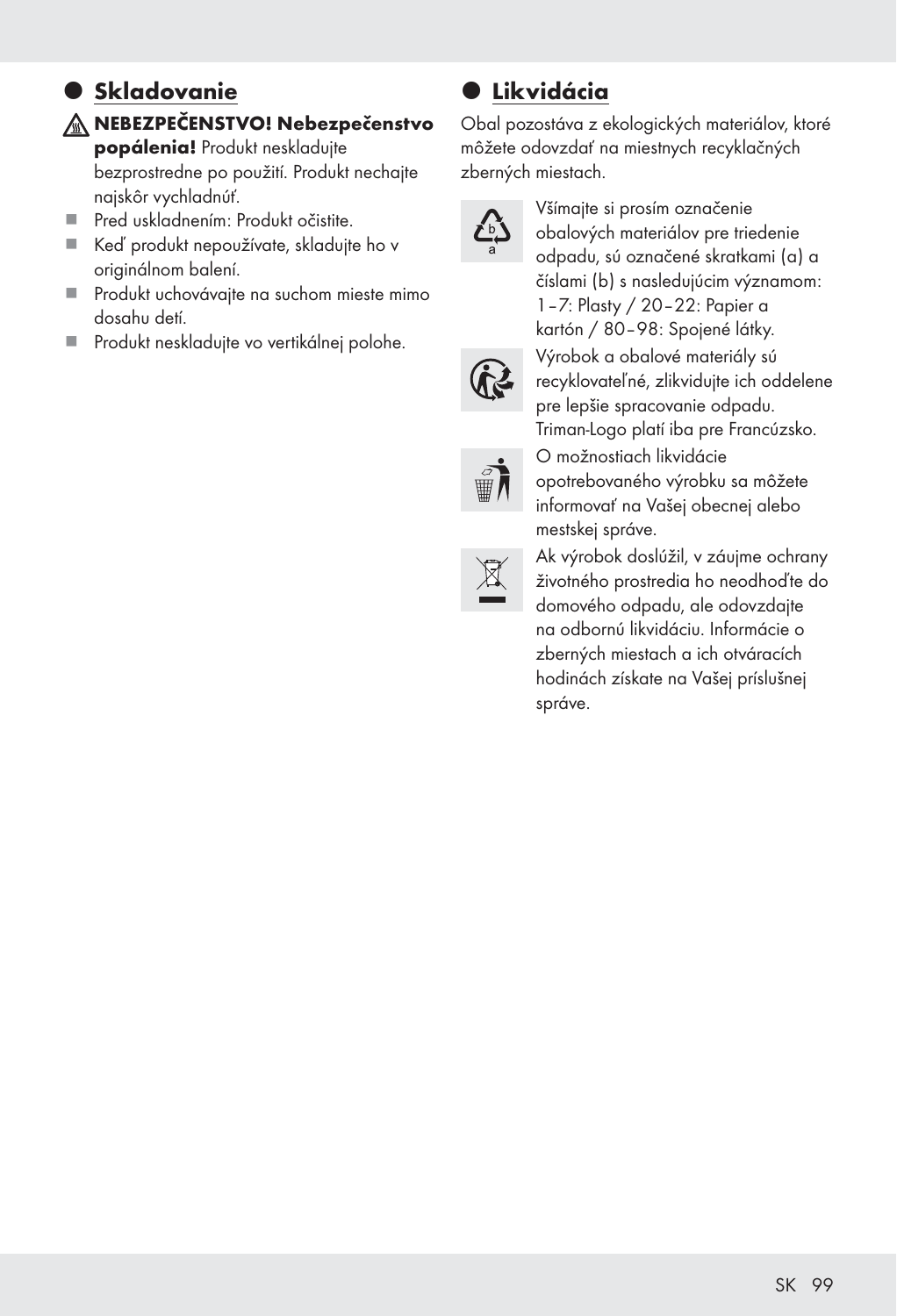## $\bullet$  **Záruka**

Tento výrobok bol dôkladne vyrobený podľa prísnych akostných smerníc a pred dodaním svedomito testovaný. V prípade nedostatkov tohto výrobku Vám prináležia zákonné práva voči predajcovi produktu. Tieto zákonné práva nie sú našou nižšie uvedenou zárukou obmedzené.

Na tento produkt poskytujeme 3-ročnú záruku od dátumu nákupu. Záručná doba začína plynúť dátumom kúpy. Starostlivo si prosím uschovajte originálny pokladničný lístok. Tento doklad je potrebný ako dôkaz o kúpe.

Ak sa v rámci 3 rokov od dátumu nákupu tohto výrobku vyskytne chyba materiálu alebo výrobná chyba, výrobok Vám bezplatne opravíme alebo vymeníme – podľa nášho výberu. Táto záruka zaniká, ak bol produkt poškodený, neodborne používaný alebo neodborne udržiavaný.

Poskytnutie záruky sa vzťahuje na chyby materiálu a výrobné chyby. Táto záruka sa nevzťahuje na časti produktu, ktoré sú vystavené normálnemu opotrebovaniu, a preto ich je možné považovať za opotrebovateľné diely (napr. batérie) alebo na poškodenia na rozbitných dieloch, napr. na spínači, akumulátorových batériach alebo častiach, ktoré sú zhotovené zo skla.

#### Postup v prípade poškodenia v záruke

Pre zaručenie rýchleho spracovania Vašej požiadavky dodržte prosím nasledujúce pokyny:

Pre všetky otázky majte pripravený pokladničný doklad a číslo výrobku (napr. IAN 123456\_7890) ako dôkaz o kúpe.

Číslo výrobku nájdete na typovom štítku, gravúre, na prednej strane Vášho návodu (dole vľavo) alebo ako nálepku na zadnej alebo spodnej strane.

Ak sa vyskytnú funkčné poruchy alebo iné nedostatky, najskôr telefonicky alebo e-mailom kontaktujte následne uvedené servisné oddelenie.

Produkt označený ako defektný potom môžete s priloženým dokladom o kúpe (pokladničný lístok) a uvedením, v čom spočíva nedostatok a kedy sa vyskytol, bezplatne odoslať na Vám oznámenú adresu servisného pracoviska.

#### Servis

#### **SK** Servis Slovensko Tel.: 0800 008158

E-pošta: owim@lidl.sk

 $\epsilon$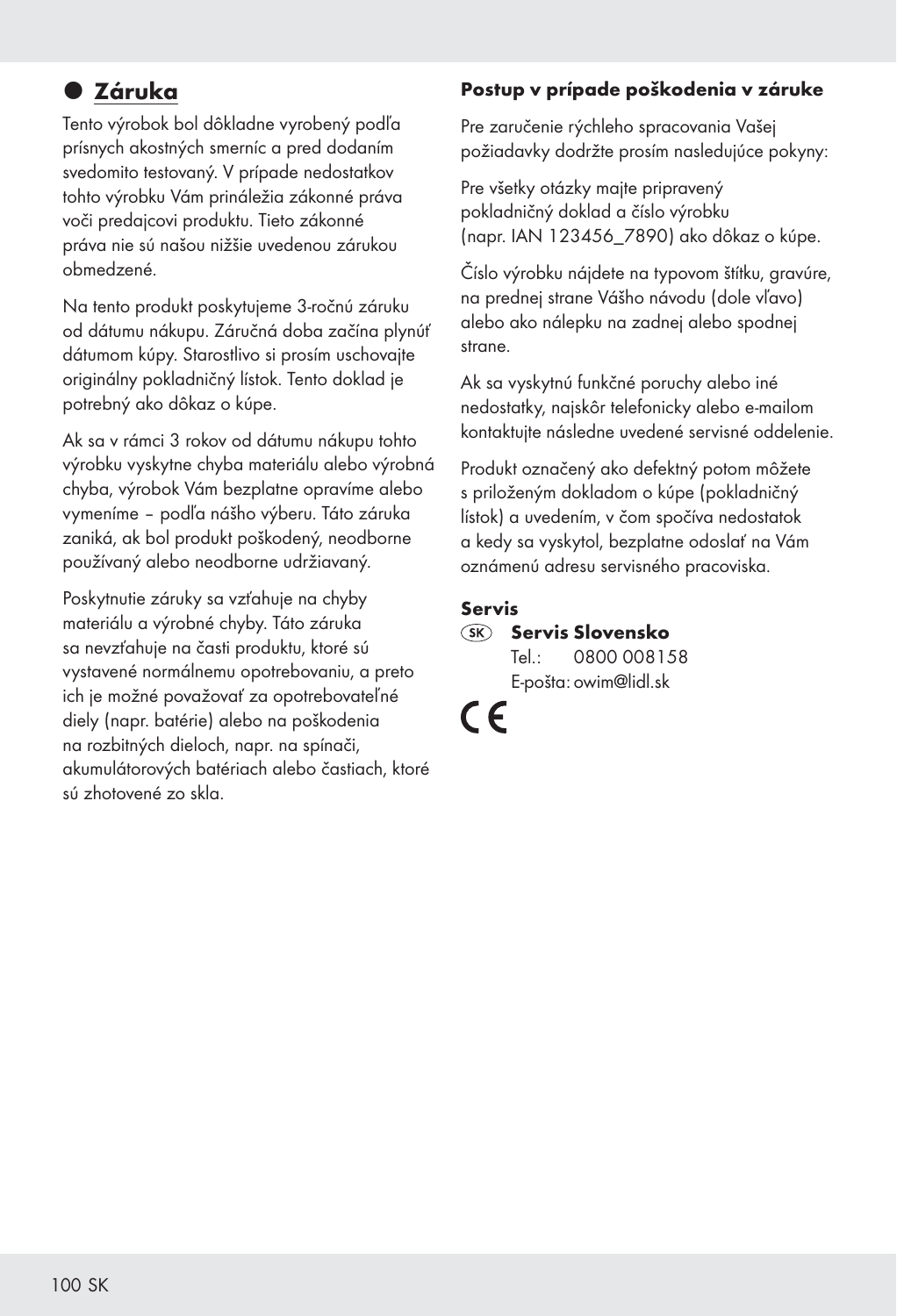| Verwendete Warnhinweise und Symbole Seite 102 |  |
|-----------------------------------------------|--|
|                                               |  |
|                                               |  |
|                                               |  |
|                                               |  |
|                                               |  |
|                                               |  |
|                                               |  |
|                                               |  |
|                                               |  |
|                                               |  |
|                                               |  |
|                                               |  |
|                                               |  |
|                                               |  |
|                                               |  |
|                                               |  |
|                                               |  |
|                                               |  |
|                                               |  |
|                                               |  |
|                                               |  |
|                                               |  |
|                                               |  |
|                                               |  |
|                                               |  |
|                                               |  |
|                                               |  |
|                                               |  |
|                                               |  |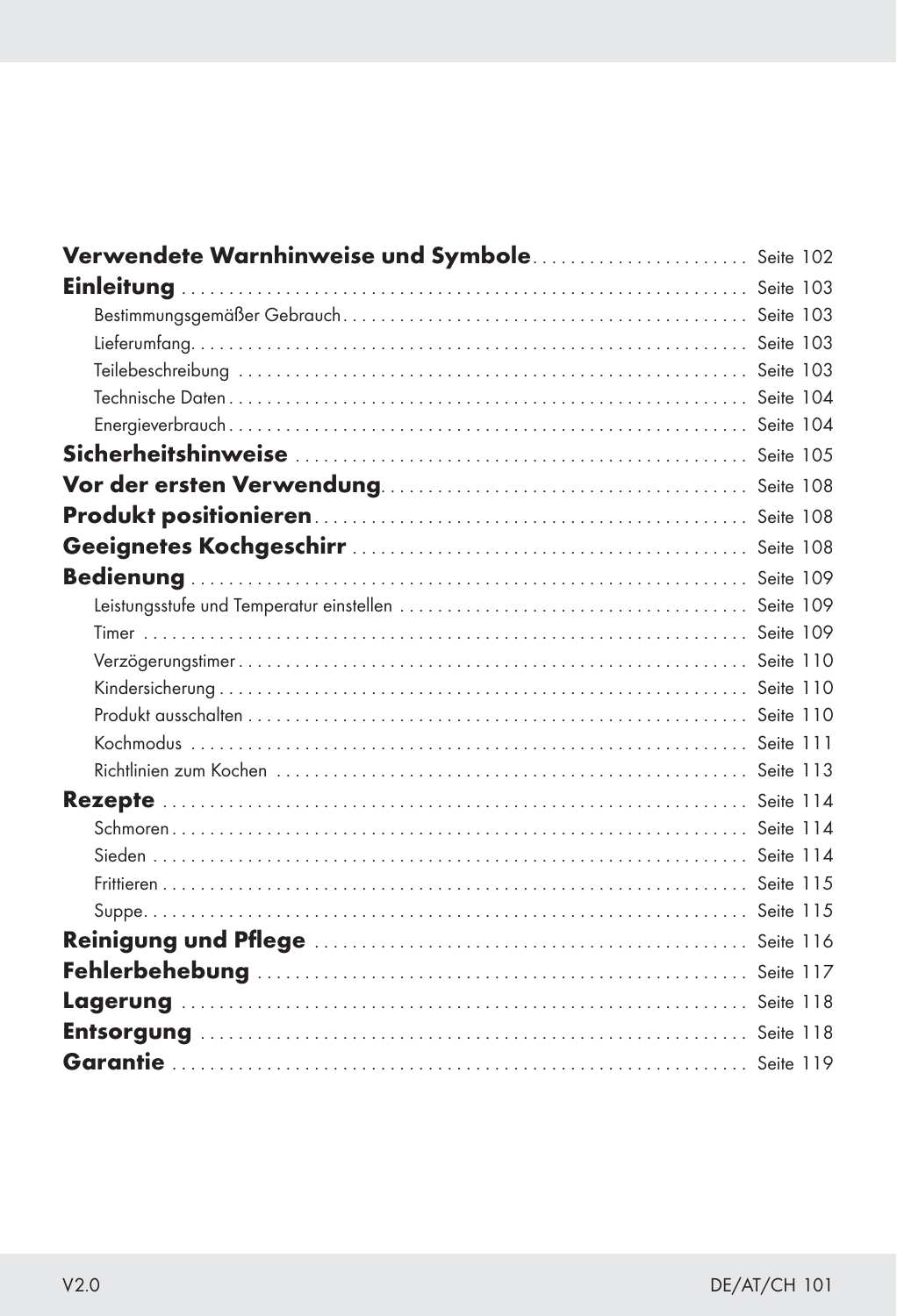#### Verwendete Warnhinweise und Symbole

In dieser Bedienungsanleitung und auf der Verpackung werden die folgenden Warnhinweise verwendet:

| <b>GEFAHR!</b> Dieses Symbol mit dem<br>Signalwort "Gefahr" bezeichnet<br>eine Gefährdung mit einem hohen<br>Risikograd, die, wenn sie nicht<br>vermieden wird, eine schwere<br>Verletzung oder den Tod zur Folge hat.                 |            | Verbrennungsrisiko! Heiße<br>Oberflächen, nicht berühren!                                                                                                         |  |
|----------------------------------------------------------------------------------------------------------------------------------------------------------------------------------------------------------------------------------------|------------|-------------------------------------------------------------------------------------------------------------------------------------------------------------------|--|
| <b>WARNUNG!</b> Dieses Symbol<br>mit dem Signalwort "Warnung"<br>bezeichnet eine Gefährdung mit einem<br>mittleren Risikograd, die, wenn sie<br>nicht vermieden wird, eine schwere<br>Verletzung oder den Tod zur Folge<br>haben kann. |            | Vorsicht, heiße Oberfläche!                                                                                                                                       |  |
| <b>VORSICHT!</b> Dieses Symbol mit dem<br>Signalwort "Vorsicht" bezeichnet<br>eine Gefährdung mit einem niedrigen                                                                                                                      |            | Gefahr - Risiko eines Stromschlags!                                                                                                                               |  |
| Risikograd, die, wenn sie nicht<br>vermieden wird, eine geringe oder<br>mäßige Verletzung zur Folge haben<br>kann.                                                                                                                     |            | Dieses Symbol kennzeichnet, dass<br>die verwendeten Materialien sicher<br>für den Kontakt mit Lebensmitteln<br>sind und Europäischen Verordnungen<br>entsprechen. |  |
| <b>ACHTUNG!</b> Dieses Symbol mit dem<br>Signalwort "Achtung" zeigt die Gefahr<br>einer möglichen Sachbeschädigung an.                                                                                                                 |            | Verwenden Sie das Produkt nur in<br>trockenen Innenräumen.                                                                                                        |  |
| <b>HINWEIS:</b> Dieses Symbol mit dem<br>Signalwort "Hinweis" bietet weitere<br>nützliche Informationen.                                                                                                                               |            | Symbol für ein Produkt der<br>Schutzklasse II                                                                                                                     |  |
| Wechselstrom/-spannung                                                                                                                                                                                                                 |            |                                                                                                                                                                   |  |
| Hertz (Netzfrequenz)                                                                                                                                                                                                                   | $\epsilon$ | Das CE-Zeichen bestätigt Konformität<br>mit den für das Produkt zutreffenden                                                                                      |  |
| Watt                                                                                                                                                                                                                                   |            | EU-Richtlinien.                                                                                                                                                   |  |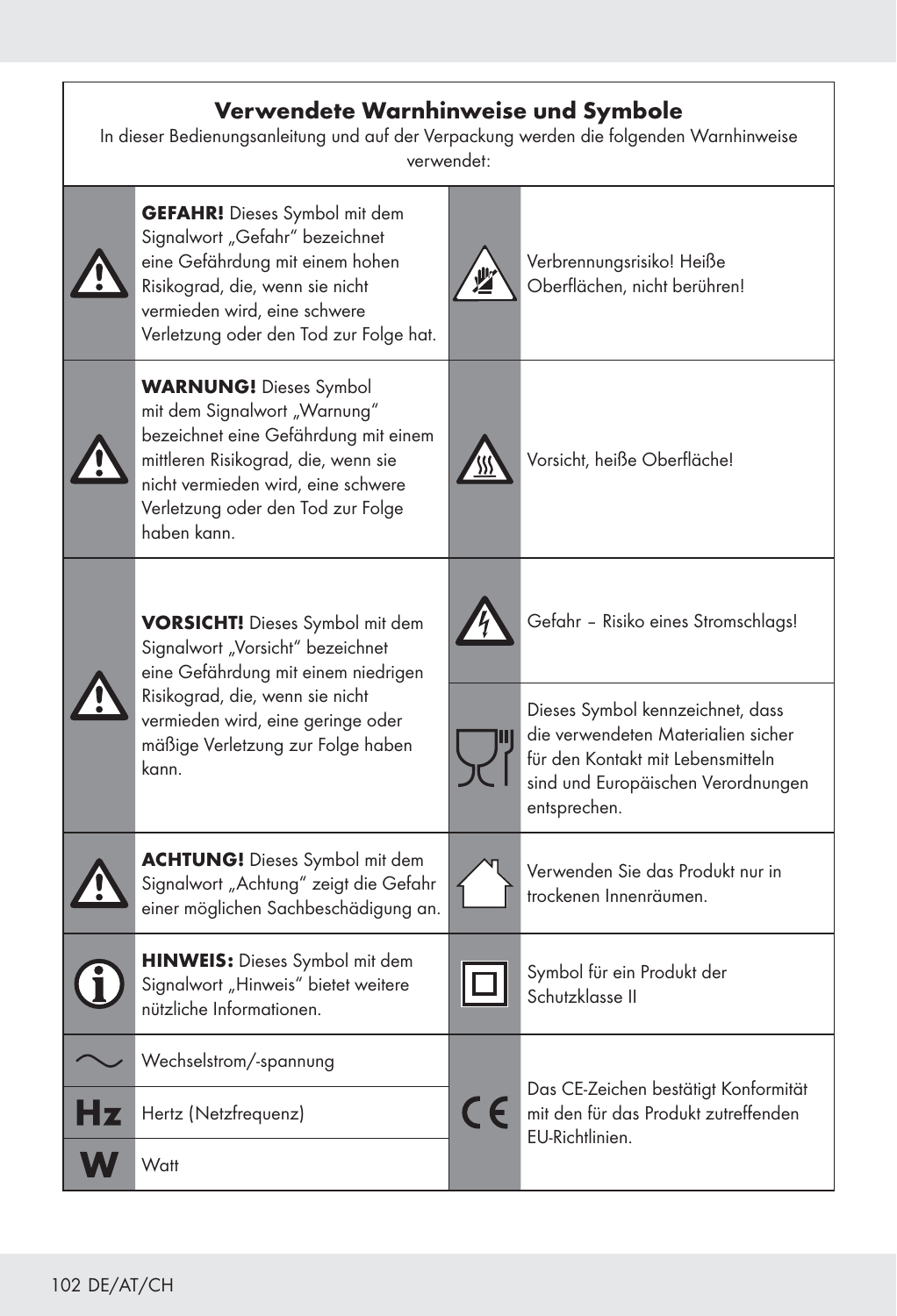### INDUKTIONSKOCHPLATTE

### $\bullet$  **Einleitung**

Wir beglückwünschen Sie zum Kauf Ihres neuen Produkts. Sie haben sich damit für ein hochwertiges Produkt entschieden. Die Bedienungsanleitung ist Teil dieses Produkts. Sie enthält wichtige Hinweise für Sicherheit, Gebrauch und Entsorgung. Machen Sie sich vor der Benutzung des Produkts mit allen Bedienund Sicherheitshinweisen vertraut. Benutzen Sie das Produkt nur wie beschrieben und für die angegebenen Einsatzbereiche. Händigen Sie alle Unterlagen bei Weitergabe des Produkts an Dritte mit aus.

#### **• Bestimmungsgemäßer** Gebrauch

Das Produkt ist zum Erhitzen und Zubereiten von Nahrungsmitteln konzipiert. Verwenden Sie das Produkt nicht für andere Zwecke.

Das Produkt ist ausschließlich für die Nutzung in privaten Haushalten und nicht für medizinische oder gewerbliche Zwecke vorgesehen.

Der Hersteller übernimmt keine Haftung für Schäden aufgrund unsachgemäßer Verwendung.

#### $\bullet$  Lieferumfang

Überprüfen Sie nach dem Auspacken des Produkts, ob die Lieferung vollständig ist und ob alle Teile in ordnungsgemäßem Zustand sind. Entfernen Sie vor der Verwendung sämtliche Verpackungsmaterialien.

- 1 Induktionskochplatte
- 1 Bedienungsanleitung

### $\bullet$  **Teilebeschreibung**

Falten Sie vor dem Lesen die Ausklappseite mit den Zeichnungen aus. Machen Sie sich mit allen Funktionen des Produkts vertraut.

(Abb. A)

| $\mathbf{1}$       |              | Anschlussleitung mit Netzstecker            |
|--------------------|--------------|---------------------------------------------|
| $\overline{2}$     |              | Kochzone                                    |
| 3                  | w            | Leistungsstufendisplay (in Watt) mit        |
|                    |              | Anzeige                                     |
| $\vert$            | ٠            | Taste<br>(Werte erhöhen)                    |
| 5                  | м            | Taste                                       |
|                    |              | (Grundfunktion)                             |
| $6\vert$           | (1)          | Taste mit Anzeige<br>(ein/aus)              |
| $\overline{7}$     | M            | Taste mit Anzeige<br>(Boost)                |
| 8 <sup>1</sup>     | ≝            | Taste mit Anzeige<br>(Frittieren)           |
| 9                  |              | Taste mit Anzeige<br>(Sieden)               |
| 10                 | <u>纵</u>     | Taste mit Anzeige<br>(Schmoren)             |
| 11                 |              | Display                                     |
| 12                 | নি           | Taste mit Anzeige<br>(Milch)                |
| 13                 |              | Taste mit Anzeige<br>(Suppe)                |
| $\lceil 14 \rceil$ | پھو          | Taste mit Anzeige<br>(Wasser)               |
| 15                 | । हा         | Taste mit Anzeige<br>(Aufwärmen)            |
| 16                 | А            | Taste mit Anzeige<br>(Kindersicherung)      |
| 17                 | $\bigcap$    | Taste mit Anzeige                           |
|                    |              | (Timer/Verzögerungstimer)                   |
| 18                 |              | Taste                                       |
|                    | $^{\circ}$ C | (Werte verringern)                          |
| 19                 |              | Temperaturdisplay mit Anzeige<br>Bedienfeld |
| 20                 |              |                                             |
| 21                 |              | Ventilator                                  |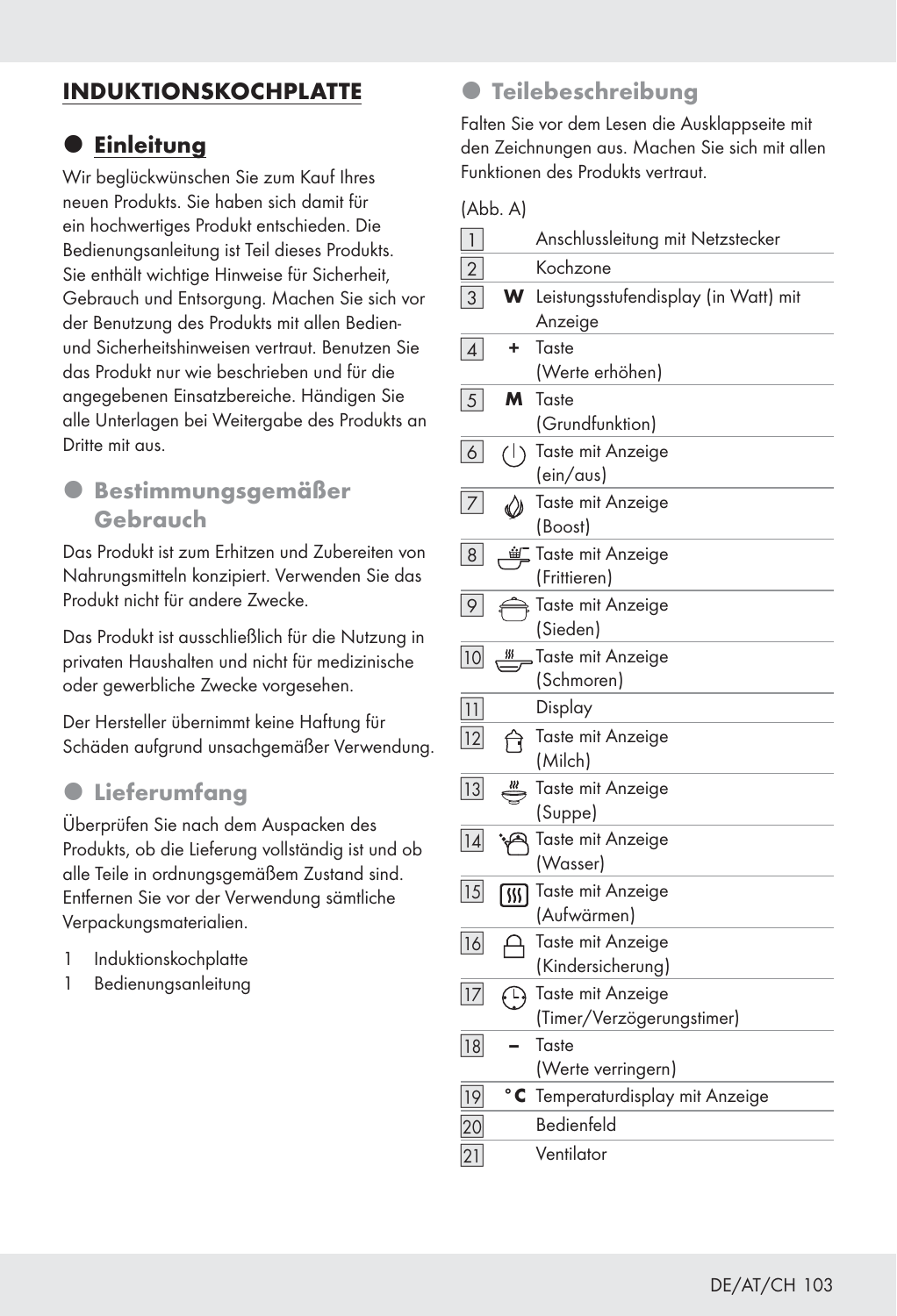## **• Technische Daten**

| Eingangsspannung:                                   | $220 - 240 V$ |
|-----------------------------------------------------|---------------|
|                                                     | $50 - 60$ Hz  |
| Leistungsaufnahme:                                  | 2200 W        |
| Max. Durchmesser für Boden des Kochgeschirrs: 22 cm |               |
| Min. Durchmesser für Boden des Kochgeschirrs: 10 cm |               |
| Schutzklasse:                                       | /             |

#### **•** Energieverbrauch

(getestet gemäß Verordnung (EU) Nr. 66/2014, Anhang I, Abschnitte 2 und 2.2)

|                                                                                                                                                   | Symbol                         | Wert       | <b>Einheit</b> |
|---------------------------------------------------------------------------------------------------------------------------------------------------|--------------------------------|------------|----------------|
| Modellkennung                                                                                                                                     |                                | HG07975    |                |
| Art der Kochmulde                                                                                                                                 |                                | Elektrisch |                |
| Anzahl der Kochzonen und/<br>oder Kochflächen                                                                                                     |                                | 1          |                |
| Heiztechnik<br>(Induktionskochzonen und<br>-kochflächen, Strahlungs-<br>kochzonen, Kochplatten)                                                   |                                | Induktion  |                |
| Bei kreisförmigen Kochzonen<br>oder -flächen: Durchmesser der<br>nutzbaren Oberfläche für jede<br>elektrisch beheizte Kochzone<br>auf 5 mm genau. | Ø                              | 22,0       | cm             |
| Bei nicht kreisförmigen<br>Kochzonen oder -flächen:<br>Länge und Breite der nutzbaren                                                             | L                              | N/A        | cm             |
| Oberfläche für jede elektrisch<br>beheizte Kochzone und jede<br>elektrisch beheizte Kochfläche,<br>auf 5 mm genau.                                | W                              | N/A        | cm             |
| Energieverbrauch je Kochzone<br>oder -fläche je kg                                                                                                | EC <sub>electric cooking</sub> | 190,5      | Wh/kg          |
| Energieverbrauch der<br>Kochmulde je kg                                                                                                           | $EC_{electric\,hob}$           | 190,5      | Wh/kg          |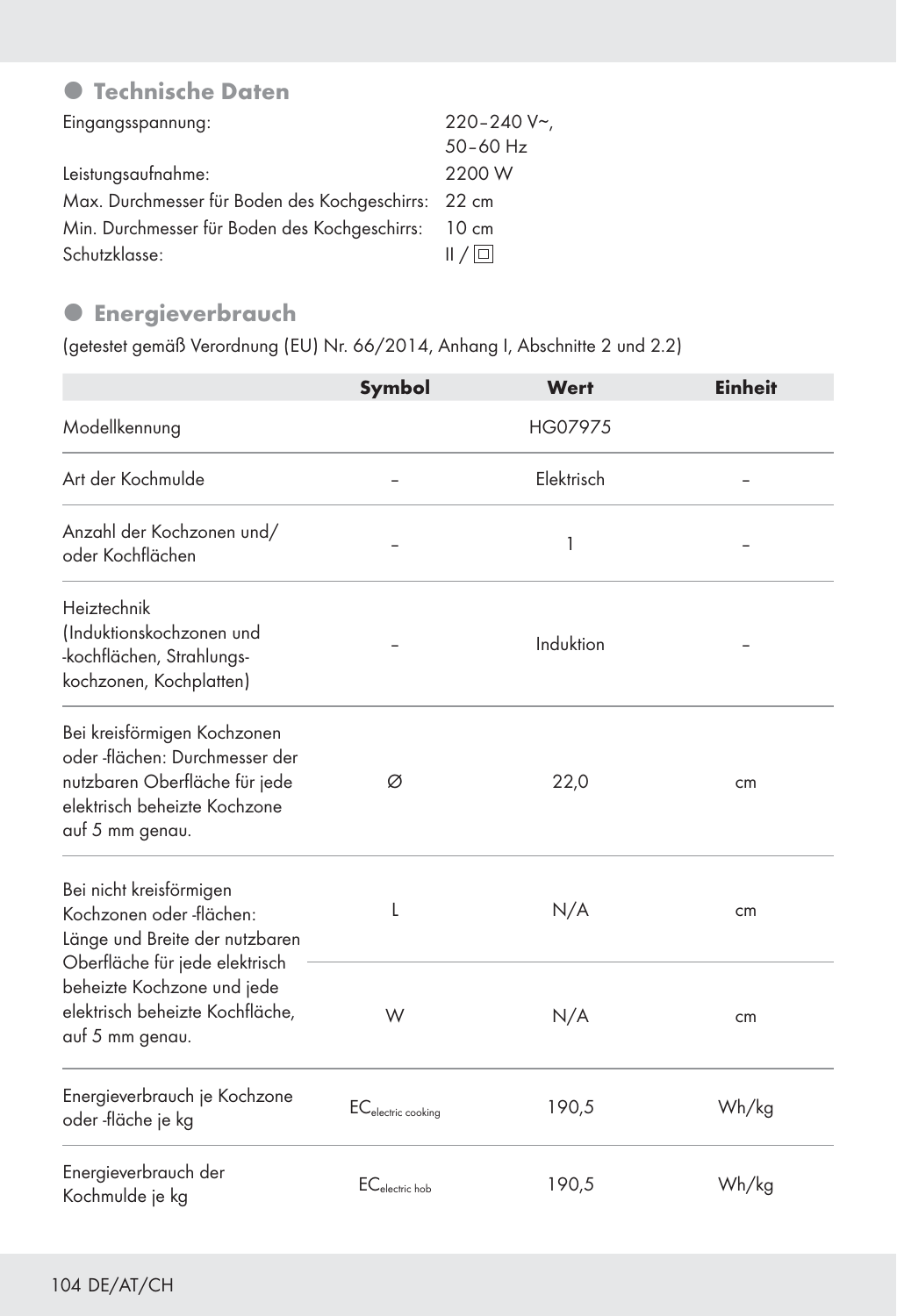#### Weitere Hinweise zum Energieverbrauch der Induktionskochplatte:

Um den Energieverbrauch bei der Benutzung der Induktionskochplatte möglichst gering zu halten, empfehlen wir Ihnen die jeweilige Temperatur-/ Leistungseinstellung nur so hoch als nötig zu wählen und ggf. während der Zubereitung Ihrer Speisen anzupassen/abzusenken. Verwenden Sie soweit möglich Töpfe mit Deckel.



## Sicherheitshinweise

MACHEN SIE SICH VOR DER BENUTZUNG DES PRODUKTS MIT ALLEN SICHERHEITS-UND BEDIENHINWEISEN VERTRAUT! WENN SIE DIESES PRODUKT AN ANDERE WEITERGEBEN, GEBEN SIE AUCH ALLE DOKUMENTE WEITER!

Im Falle von Schäden aufgrund der Nichteinhaltung dieser Bedienungsanleitung erlischt Ihr Garantieanspruch!

Für Folgeschäden wird keine Haftung übernommen! Im Falle von Sach- oder Personenschäden aufgrund einer unsachgemäßen Benutzung oder Nichteinhaltung der Sicherheitshinweise wird keine Haftung übernommen!

## Kinder und Personen mit Einschränkungen

## mWARNUNG! LEBENS-GEFAHR UND UNFALL-GEFAHR FÜR SÄUGLINGE UND KINDER!

 Lassen Sie Kinder nicht mit dem Verpackungsmaterial unbeaufsichtigt.

Das Verpackungsmaterial stellt eine Erstickungsgefahr dar. Kinder unterschätzen die damit verbundenen Gefahren häufig. Halten Sie Kinder stets von Verpackungsmaterialien fern.

- Dieses Produkt kann von Kindern ab 8 Jahren und darüber sowie von Personen mit verringerten physischen, sensorischen oder mentalen Fähigkeiten oder Mangel an Erfahrung und Wissen benutzt werden, wenn sie beaufsichtigt werden oder bezüglich des sicheren Gebrauchs des Produkts unterwiesen wurden und die daraus resultierenden Gefahren verstehen.
- Kinder dürfen nicht mit dem Produkt spielen.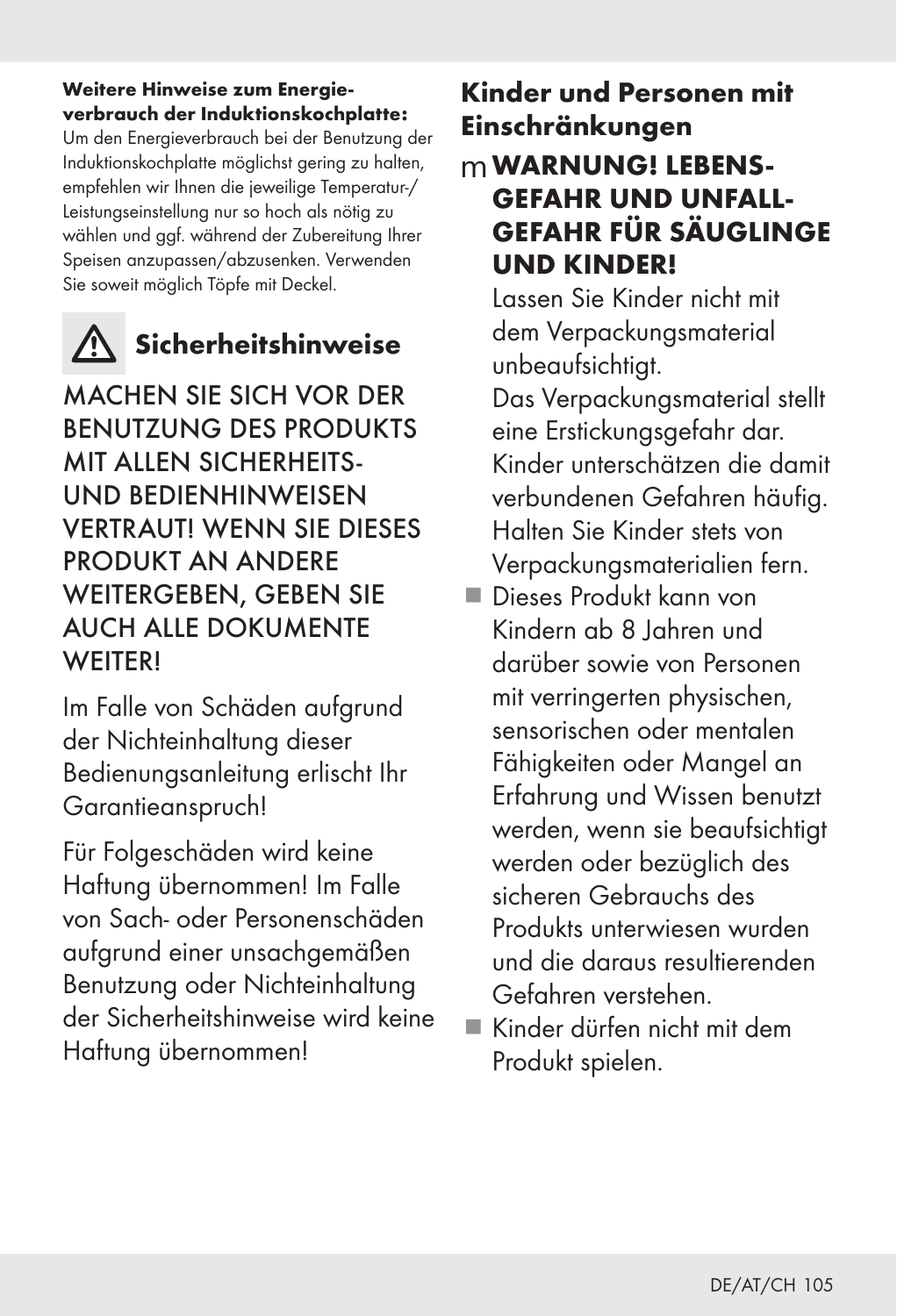- Reinigung und Benutzer-Wartung dürfen nicht durch Kinder durchgeführt werden, es sei denn, sie sind älter als 8 Jahre und beaufsichtigt.
- Kinder jünger als 8 Jahre sind vom Produkt und der Anschlussleitung fernzuhalten.

## Bestimmungsgemäßer Gebrauch

## mWARNUNG! Eine

unsachgemäße Verwendung kann zu Verletzungen führen. Verwenden Sie das Produkt ausschließlich dieser Anleitung entsprechend. Versuchen Sie nicht, das Produkt in irgendeiner Weise zu verändern.

## *<b>MWARNUNG!* Verbrennungsrisiko!

Gegenstände aus Metall, wie z. B. Messer, Gabeln, Löffel und Deckel, sollten nicht auf die Kochplatte gelegt werden, da sie heiß werden können.

## **A WARNUNG!**

### Verbrennungsrisiko! Das

Produkt wird während der Verwendung heiß. Berühren Sie das Produkt nicht während oder unmittelbar nach der Verwendung.

# Elektrische Sicherheit

mGEFAHR! Stromschlag-

risiko! Versuchen Sie niemals, das Produkt selbst zu reparieren. Im Fall einer Fehlfunktion dürfen Reparaturen ausschließlich von qualifiziertem Personal durchgeführt werden.

## mWARNUNG! Stromschlagrisiko!

Tauchen Sie das Produkt nicht in Wasser oder andere Flüssigkeiten ein. Halten Sie das Produkt niemals unter fließendes Wasser.

## mWARNUNG!

Stromschlaarisiko! Wenn die Oberfläche beschädigt ist, schalten Sie das Gerät aus, um die Möglichkeit eines Stromschlag zu vermeiden.

## mWARNUNG! Stromschlagrisiko!

Verwenden Sie kein beschädigtes Produkt. Trennen Sie das Produkt vom Stromnetz und wenden Sie sich an Ihren Händler, wenn es beschädigt ist.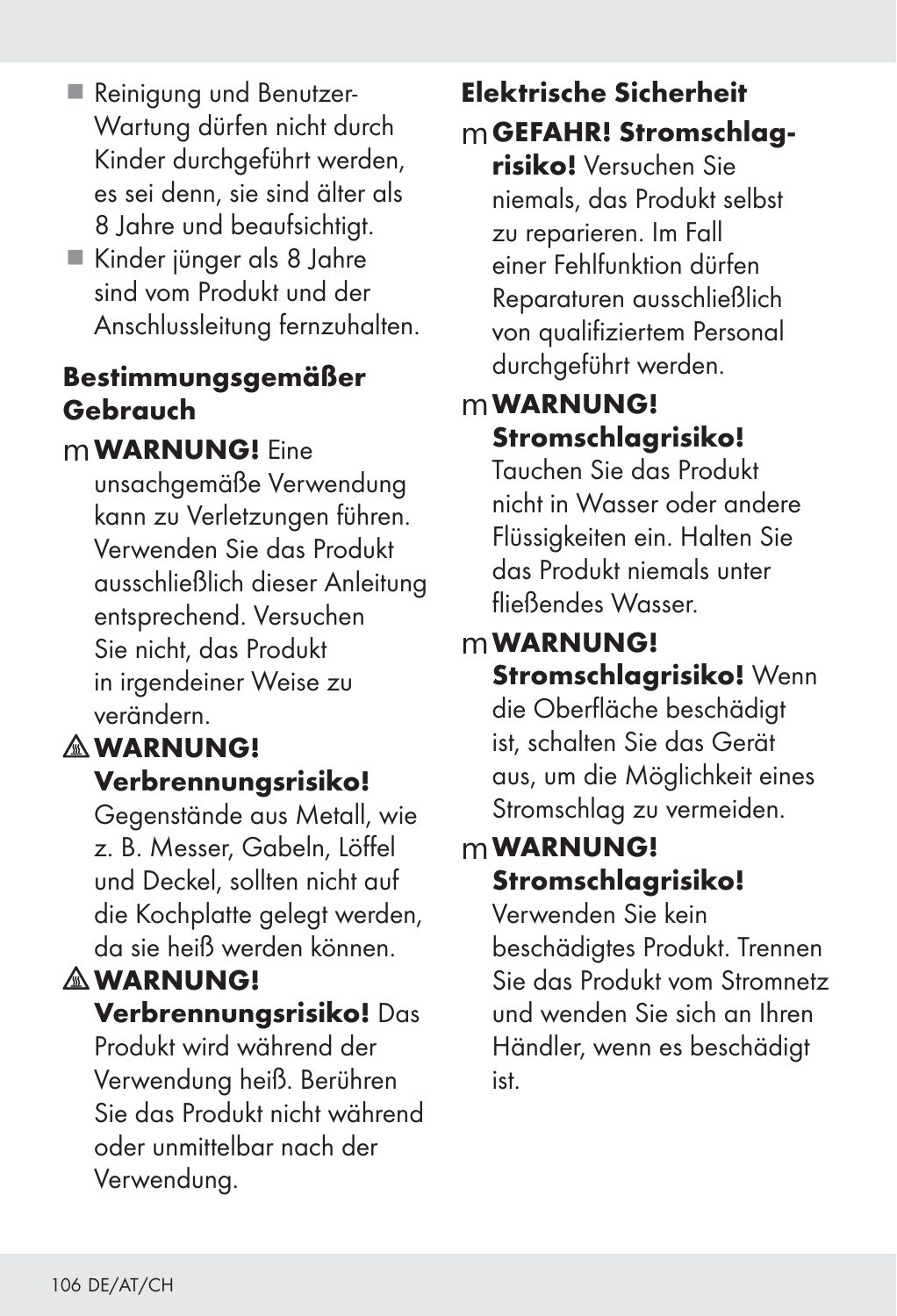- Das Produkt darf nicht verwendet werden, wenn es fallengelassen wurde oder wenn es sichtbare Schäden aufweist.
- Bevor Sie das Produkt mit dem Stromnetz verbinden, überprüfen Sie, ob die Spannung und der Nennstrom den am Typenschild des Produkts angegebenen Details zur Stromversorgung entsprechen.
- Überprüfen Sie den Netzstecker und die Anschlussleitung regelmäßig auf Schäden. Wenn die Anschlussleitung beschädigt ist, muss sie vom Hersteller, seinem Kundendienst oder ähnlich qualifizierten Personen ersetzt werden, um Gefahren zu vermeiden.
- Schützen Sie die Anschlussleitung vor Schäden. Lassen Sie sie nicht über scharfe Kanten hängen und quetschen oder biegen Sie sie nicht. Halten Sie die Anschlussleitung von heißen Oberflächen und offenen Flammen fern.

### Bedienung

- Bewegen Sie das Produkt nicht, wenn es in Betrieb ist.
- Stellen Sie das Produkt nicht auf heißen Oberflächen (Gasherd, Elektroherd, Ofen usw.) ab. Verwenden Sie das Produkt auf einer flachen, stabilen, sauberen, hitzebeständigen und trockenen Oberfläche.
- Decken Sie das Produkt weder während des Gebrauchs noch kurz nach dem Gebrauch, wenn es noch warm ist, ab.
- Achten Sie darauf, dass die Anschlussleitung nicht mit der Kochzone in Kontakt kommt.
- Die Verwendung von Verlängerungsleitungen wird nicht empfohlen.
- Verlegen Sie Anschlussleitungen so, dass niemand darüber stolpern oder diese beschädigen kann.
- Dieses Produkt ist nicht dazu bestimmt, mit einer externen Zeitschaltuhr oder einem separaten Fernwirksystem betrieben zu werden.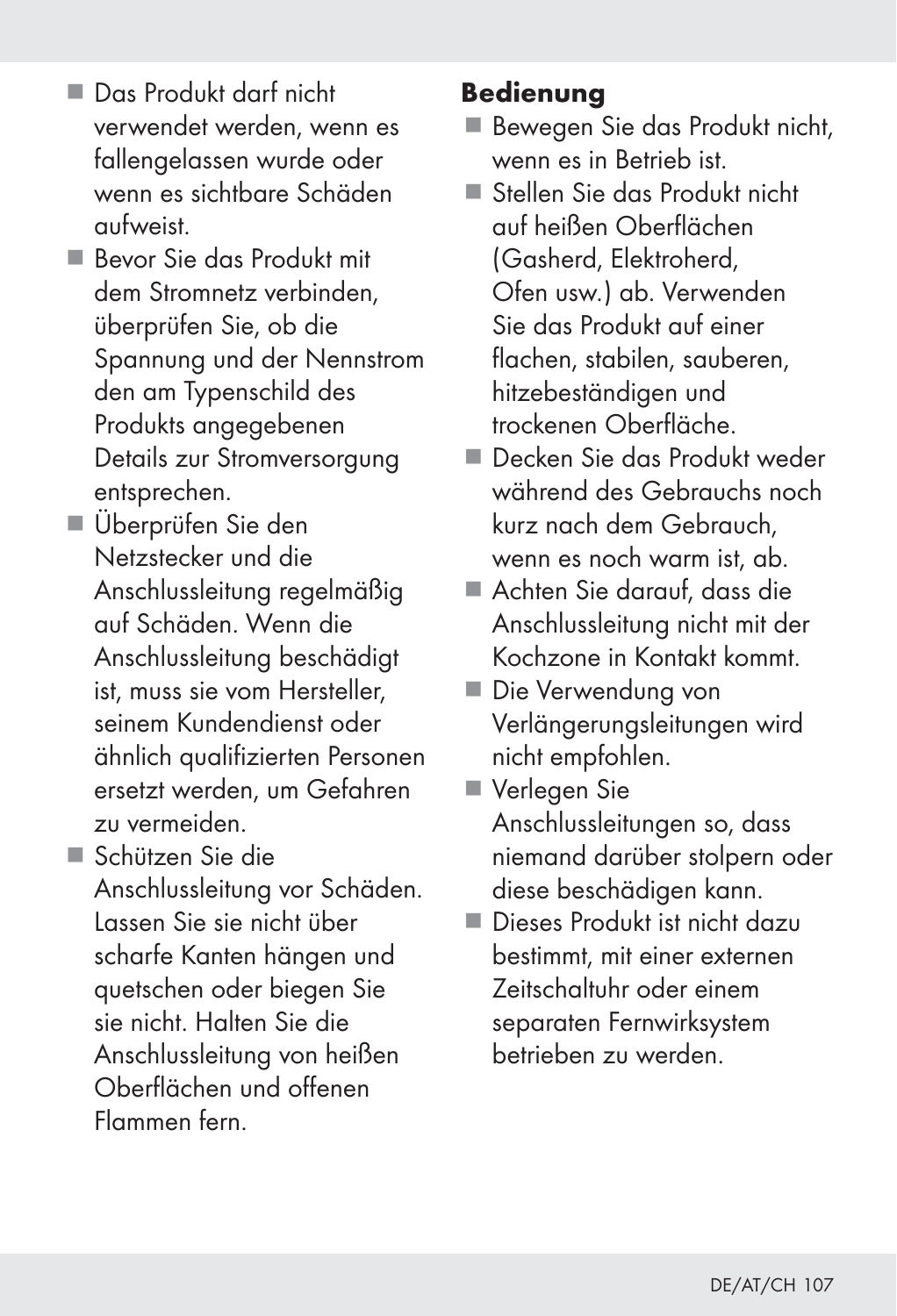Achten Sie bei der Verwendung des Produkts darauf, dass sich keine leicht entflammbaren Materialien in der Nähe des Produkts befinden (z. B. Geschirrtücher, Topflappen).

## Reinigung und Aufbewahrung

### mWARNUNG! Verletzungs-

- risiko! Trennen Sie das Produkt vom Stromnetz, bevor Sie es reinigen oder wenn es nicht in Verwendung ist.
- Bewahren Sie das heiße Produkt nicht in einem Schrank oder in der Verpackung auf.
- Ziehen Sie den Netzstecker nicht an der Anschlussleitung aus der Steckdose.
- Schützen Sie das Produkt. die Anschlussleitung und den Netzstecker vor Staub, direkter Sonneneinstrahlung, Tropf- und Spritzwasser.
- Bewahren Sie das Produkt an einem kühlen, trockenen Ort auf, geschützt vor Feuchtigkeit und außerhalb der Reichweite von Kindern.

 Schützen Sie das Produkt vor Hitze. Positionieren Sie das Produkt nicht in der Nähe von offenen Flammen oder Wärmequellen wie Öfen oder Heizgeräten.

### **Vor der ersten Verwendung**

- Entfernen Sie das Verpackungsmaterial.
- Reinigen Sie das Produkt (siehe "Reinigung und Pflege").

## **Produkt positionieren**

- Platzieren Sie das Produkt auf einer flachen Oberfläche, die ausreichend Raum zur Belüftung bietet.
- Zwischen dem Produkt und den angrenzenden Wänden (einschließlich Seiten- und Rückwand) muss ein Freiraum von mindestens 10 cm verbleiben.

## Geeignetes Kochgeschirr

- Verwenden Sie nur für Induktionskochplatten geeignetes, ferromagnetisches Kochgeschirr. Dies sollte als solches gekennzeichnet sein, wenn Sie das Kochgeschirr kaufen. Kochgeschirr aus nicht-magnetischen Metallen (z. B. Aluminium und Kupfer) und anderen Materialien (z. B. Keramik, Porzellan, Glas) ist nicht geeignet.
- Das Kochgeschirr muss flach anliegend auf der Induktionsplatte stehen.
- Das Kochaeschirr muss einen Durchmesser von 10 bis 22 cm aufweisen.
- HINWEIS: Falls das Kochgeschirr nicht den richtigen Durchmesser aufweisen oder aus ungeeignetem Material bestehen sollte:
	- Die Induktionsplatte schaltet sich automatisch ab.
	- Ein Signalton erklingt.
	- Das Display 11 zeigt die Fehlermeldung EO.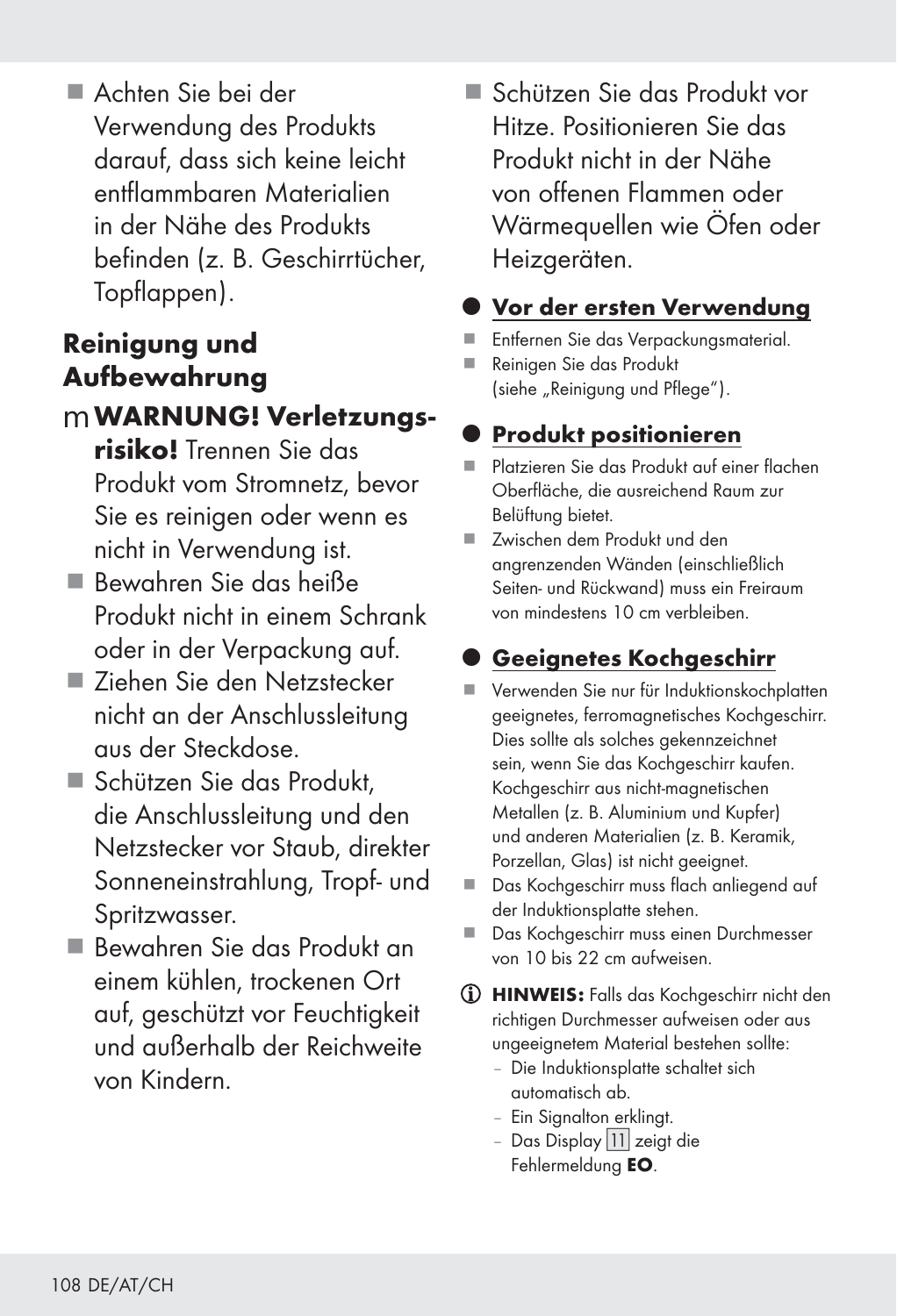### $\bullet$  Bedienung

#### HINWEISE:

- Benutzen Sie geeignete Pfannen und Töpfe für bessere Hitzeübertragung.
- Benutzen Sie Töpfe und Pfannen, die zum Durchmesser des Kochfeldes passen.
- Ein Signalton erklingt jedes Mal, wenn Sie eine Taste drücken.

#### Standby-Modus einschalten

- Stellen Sie einen gefüllten Kochtopf oder eine gefüllte Pfanne auf die Kochzone [2].
- Verbinden Sie den Netzstecker  $\boxed{1}$  mit einer geeigneten Steckdose. Ein Signalton erklingt. Alle Anzeigen auf dem Bedienfeld 20 leuchten 1 Sekunde lang. Das Display 11 zeigt -L-. Das Produkt ist im Standby-Modus.
- HINWEIS: Wenn die Temperatur der Kochzone [2] über 60 °C liegt, zeigt das Display  $|11|$  -H-.

#### Programmauswahlmodus einschalten

Halten Sie (1) 6 2 Sekunden lang gedrückt.  $(1)$  leuchtet. Das Display 11 zeigt ON.

 Ein Signalton erklingt. Das Produkt ist jetzt im

Programmauswahlmodus.

 Wählen Sie einen Kochmodus (siehe "Kochmodus").

#### HINWEISE:

- Zurück zum Standby-Modus: Drücken Sie (<sup>1</sup>) 6
- Wenn 30 Sekunden lang kein Kochmodus ausgewählt wird, schaltet das Produkt automatisch in den Standby-Modus.
- $\bullet$  **Leistungsstufe und** Temperatur einstellen
- Ändern Sie die folgenden Werte: – Leistungsstufe (in 200-W-Schritten)
	- Temperatur (in 20-°C-Schritten)

Drücken Sie +  $4$  oder – [18].

| Taste |                                          | Leistung/Temperatur                |  |  |
|-------|------------------------------------------|------------------------------------|--|--|
| ÷     | Leistung/<br>Temperatur<br>erhöhen       | (max. 2000 W,<br>240 $^{\circ}$ C) |  |  |
|       | Leistung/<br>18 Temperatur<br>verringern | (min. 200 W,<br>60 °C)             |  |  |

#### **•** Timer

- HINWEIS: Prüfen Sie, ob Sie den Timer im gewünschten Kochmodus nutzen können: siehe Tabelle "Kochmodus"
- Wählen Sie einen geeigneten Kochmodus aus (siehe "Kochmodus").
- Timer starten: Drücken Sie (<u>U) [17</u>].
- Grundeinstellung: 30 Minuten
- **Timer anpassen:** 
	- Drücken Sie +  $\boxed{4}$  oder  $\boxed{18}$ , um in Schritten von 1 Minute umzuschalten.
	- Halten Sie +  $\mid$  4  $\mid$  oder  $\mid$  18 gedrückt, um in 10-Minuten-Schritten umzuschalten.

#### Taste Timer einstellen

- 4 Zeit erhöhen (max. 3 Stunden)
- [18] Zeit verringern (min. 1 Minute)
- Aktivieren des eingestellten Timers: Drücken Sie erneut (1) 17 oder warten Sie 5 Sekunden, bis der Timer automatisch aktiviert wird. Die eingestellte Zeit blinkt  $4x$  im Display | 11.

 Danach schaltet das Display zwischen der eingestellten Leistung/Temperatur und der verbleibenden Kochzeit hin und her, bis die eingestellte Zeit abgelaufen ist.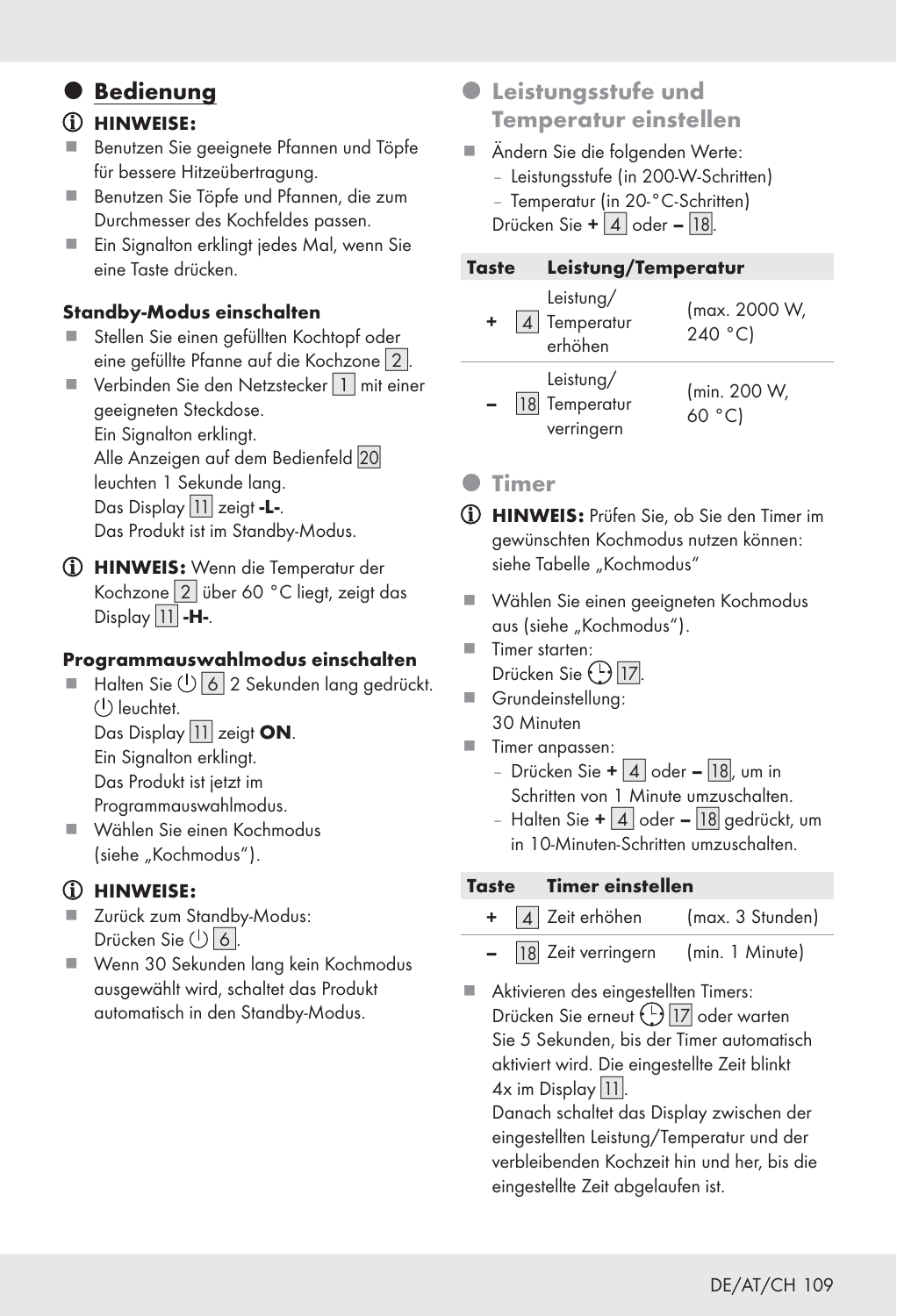- Sobald der Timer auf 0 heruntergezählt hat, schaltet sich das Produkt aus. Ein Signalton erklingt 5x.
- Produkt ausschalten, bevor der Timer auf 0 gezählt hat:
	- Drücken Sie (<sup>1</sup>) 6
- Timer neu einstellen: Drücken Sie ⊕ <mark>17</mark>.
- $Q$  Verzögerungstimer
- HINWEIS: Prüfen Sie, ob Sie den Verzögerungstimer im gewünschten Kochmodus nutzen können: siehe Tabelle "Kochmodus"
- Halten Sie  $\bigcup$  6 2 Sekunden lang gedrückt.  $($ <sup> $\vert$ </sup>) leuchtet.
- $\blacksquare$  Das Display 11 zeigt **ON**.
- **Ein Signalton erklingt.**
- **Verzögerungstimer starten:** Drücken Sie (<u>U) [17]</u>.
- Grundeinstellung: 30 Minuten
- Verzögerungstimer anpassen:
	- Drücken Sie +  $\mid$  4  $\mid$  oder  $\mid$  18 $\mid$ , um in Schritten von 1 Minute umzuschalten.
	- Halten Sie +  $\boxed{4}$  oder  $\boxed{18}$  gedrückt, um in 10-Minuten-Schritten umzuschalten.

#### Taste Verzögerungstimer einstellen

- + [4] Zeit erhöhen (max. 24 Stunden)
	- $\boxed{18}$  Zeit verringern (min. 1 Minute)
- Wählen Sie einen geeigneten Kochmodus aus (siehe "Kochmodus").
- Sobald der Verzögerungstimer heruntergezählt hat, schaltet sich der ausgewählte Kochmodus ein. Wenn keine weitere Eingabe erfolgt, schaltet das Produkt spätestens nach 2-stündigem Kochen in den Standby-Modus.
- Verzögerungstimer vorzeitig ausschalten: Drücken Sie (b) 6
- **Kindersicherung**
- Kindersicherung aktivieren:
	- Halten Sie  $\tilde{\boxdot}$  16 2 Sekunden lang gedrückt.
	- $$\bigoplus$  leuchtet.$
- Kindersicherung deaktivieren:
	- Halten Sie  $\triangle$  16 2 Sekunden lang gedrückt.
	- $\triangle$  erlischt.

### HINWEISE:

- **Produkt im Standby-Modus:** Sie können die Kindersicherung aktivieren, wenn das Produkt im Standby-Modus ist. Damit blockieren Sie die Taste (1) 6.
- Deaktivieren Sie die Kindersicherung, um das Produkt wieder einzuschalten.
- Produkt eingeschaltet: Sie können die Kindersicherung aktivieren, wenn das Produkt eingeschaltet ist. Das Produkt arbeitet den letzten Einstellungen gemäß weiter. Sie können das Produkt durch Drücken von  $(1)$   $\overline{6}$  ausschalten.

 Alle anderen Tasten sind blockiert, bis Sie die Kindersicherung deaktivieren.

### **A** Produkt ausschalten

- Ist ein Kochmodus in Betrieb, schaltet das Produkt spätestens nach 2 Stunden in den Standby-Modus, falls keine weitere Eingabe erfolgt.
- Von einem Kochmodus in den Standby-Modus umschalten: Drücken Sie  $\bigcup$  6.

 Wenn das Produkt heiß ist, läuft für einige Minuten der Ventilator [
], um das Produkt abzukühlen.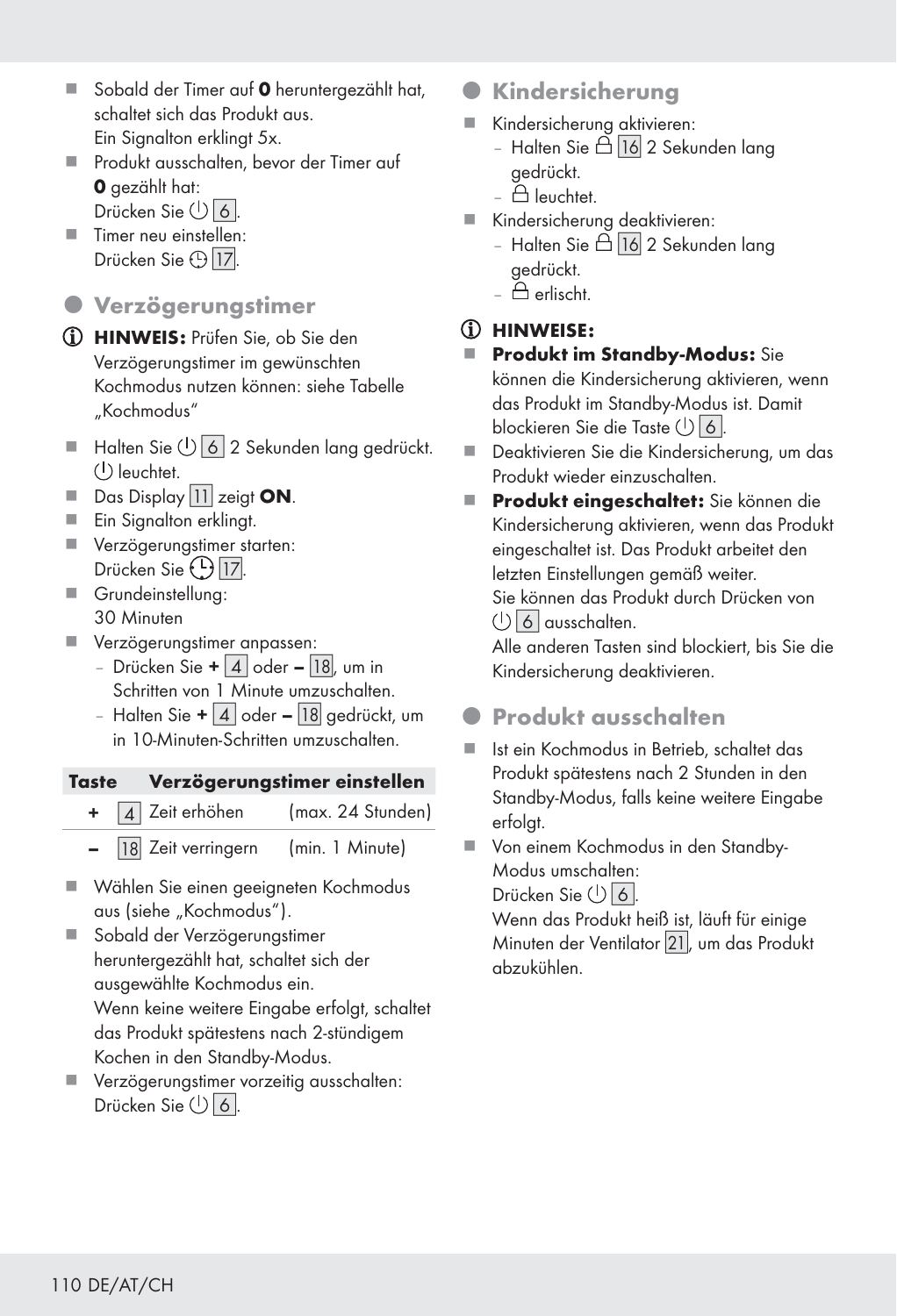# $\bullet$  Kochmodus

Kochmodus auswählen: Drücken Sie eine der Tasten auf dem Bedienfeld []. Die Anzeige des ausgewählten Kochmodus leuchtet.

|                                  | 2200<br>⊕<br>$\left(\mathsf{I}\right)$<br>A<br>м<br>W                                                                                                                                                                                                                          |  |  |  |  |  |
|----------------------------------|--------------------------------------------------------------------------------------------------------------------------------------------------------------------------------------------------------------------------------------------------------------------------------|--|--|--|--|--|
|                                  | 一<br>ő<br>নি<br>$\omega$<br>۳A<br>网                                                                                                                                                                                                                                            |  |  |  |  |  |
| Modus <sup>1</sup>               | <b>Beschreibung</b>                                                                                                                                                                                                                                                            |  |  |  |  |  |
| $\bigcirc$ 7<br>Boost            | Garvorgang beschleunigen<br>Das Produkt läuft 30 Sekunden lang mit voller Leistung und schaltet dann auf<br>die vorige Leistungsstufe, Temperatur oder Funktion zurück.                                                                                                        |  |  |  |  |  |
| $\left  8 \right $<br>Frittieren | Garen bei hoher Temperatur<br>Wenn die Temperatur der Zutaten die vom gewählten Modus vorgesehene<br>Temperaturstufe erreicht (die höchste Temperatur der verschiedenen Modi<br>ist unterschiedlich), schaltet das Produkt auf Intervallbetrieb oder stoppt den<br>Garvorgang. |  |  |  |  |  |
| $\bigcap$ 9<br>Sieden            | Bringt die Speisen zum Kochen und köchelt dann.<br>Sobald die Speisen kochen, senkt das Produkt die Leistung.<br>Dies schützt die Speisen vor dem Überkochen und hält die Speisen in der Nähe<br>u,<br>des Siedepunkts.                                                        |  |  |  |  |  |
| $-10$<br>Schmoren                | Kontinuierliches Erhitzen mit moderater Leistung<br>Diese Grundfunktion, das Schmoren, wird häufig für Suppen, Eintöpfe, Soßen<br>und Schmorgerichte verwendet.                                                                                                                |  |  |  |  |  |
| $\hat{\Box}$ 12<br>Milch         | Kontinuierliches Erhitzen bei einer maximalen Temperatur von 60 °C<br>Besonders geeignet zum Erhitzen von Milch.<br>ш<br>Heizdauer: 20 Minuten<br>п                                                                                                                            |  |  |  |  |  |
| $\frac{2}{3}$ 13<br>Suppe        | Das Produkt passt die Leistungsstufe an die Temperatur der Speisen und an die<br>Garzeit an.<br>Eignet sich sowohl zum Zubereiten als auch zum Aufwärmen von Suppen.                                                                                                           |  |  |  |  |  |
| 814<br>Wasser                    | Das Produkt hält die Leistungsstufe konstant und hoch.<br>Geeignet zum Wasserkochen<br>Maximale Heizdauer: 20 Minuten<br>п                                                                                                                                                     |  |  |  |  |  |
| <b>கு</b> 15<br>Aufwärmen        | Kontinuierliches Erhitzen mit moderater Hitze<br>Geeignet zum Aufwärmen und Warmhalten von Speisen, ohne diese zu<br>verbrennen.<br>Heizdauer und Temperatur: 2 Stunden bei 60 °C                                                                                              |  |  |  |  |  |
| 1.                               | Die Temperatur/Leistung beim Ausführen eines Programms kann jederzeit innerhalb des                                                                                                                                                                                            |  |  |  |  |  |

einstellbaren Leistungsbereichs angepasst werden.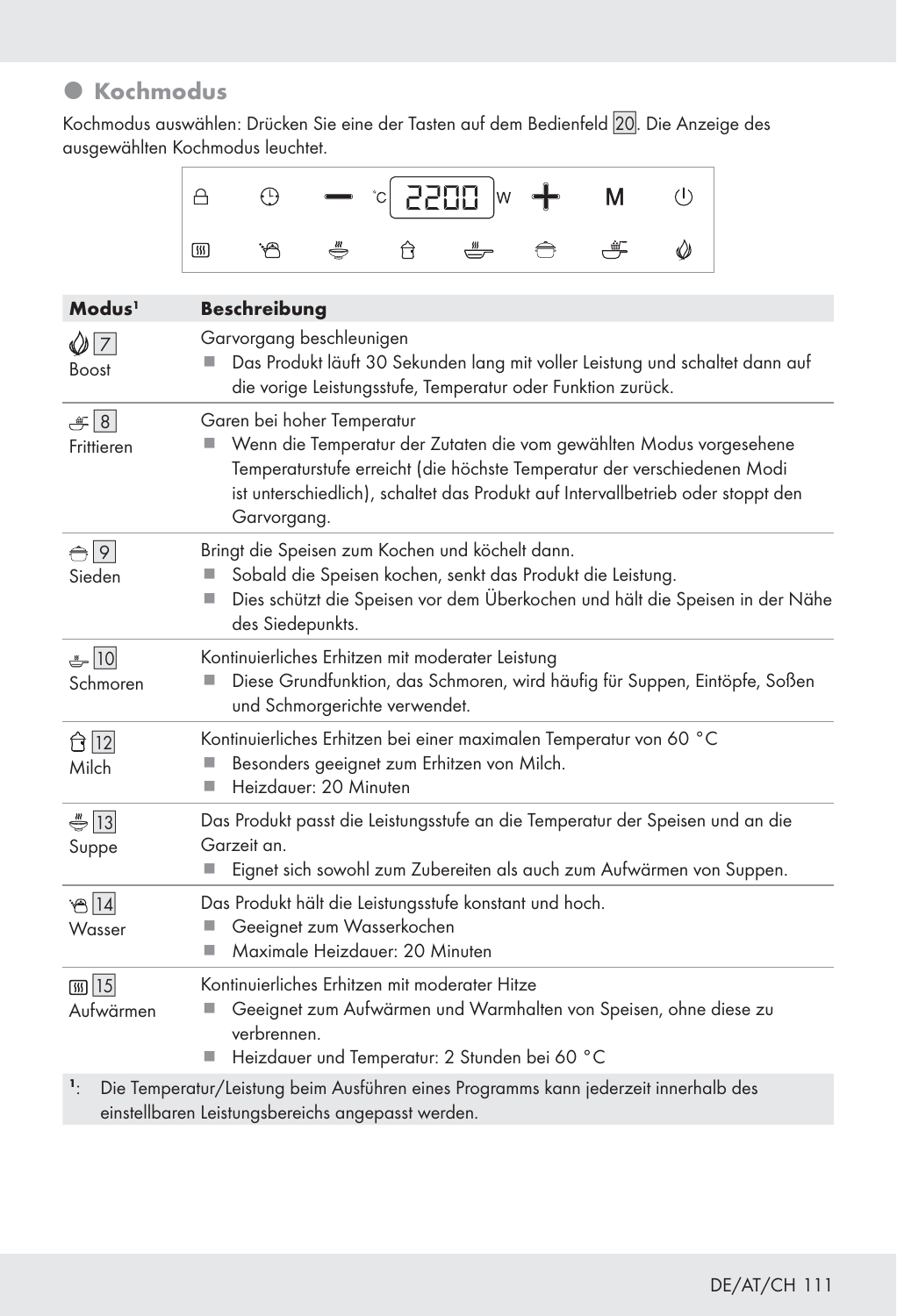| <b>Modus</b>                                             | Grundeinstellung                                                                |                                    |                |      |      | Temp. <sup>1</sup> Leistung <sup>1</sup> Timer <sup>2</sup> Verzögerung <sup>3</sup> | Anmerkung                                                                                                                                                                      |
|----------------------------------------------------------|---------------------------------------------------------------------------------|------------------------------------|----------------|------|------|--------------------------------------------------------------------------------------|--------------------------------------------------------------------------------------------------------------------------------------------------------------------------------|
| $M\vert 5 \vert$<br>Grund-<br>funktion                   | 2 h:<br>oder<br>2 h:                                                            | 1000 W<br>120 °C                   | $\overline{a}$ | Ja   | Ja   | Nein                                                                                 | Zwischen °C  19 <br>und $W$ 3<br>umschalten:<br>$M \overline{5}$ drücken.                                                                                                      |
| $\mathcal{Q}[\overline{7}]$<br>Boost                     | 30 s lang 2200 W,<br>dann zurück zur<br>vorigen Einstellung                     |                                    | Nein           | Nein | Nein | Nein                                                                                 |                                                                                                                                                                                |
| $\equiv$ 8<br>Frittieren                                 | 30 min:                                                                         | 180 °C                             | Ja             | Nein | Ja   | Nein                                                                                 |                                                                                                                                                                                |
| $\bigoplus$ 9<br>Sieden                                  | 0-2 min: 2000 W<br>Nach 2 min <sup>4</sup><br>Gesamt: 30 min                    |                                    | Nein           | Ja   | Ja   | Nein                                                                                 |                                                                                                                                                                                |
| $-10$<br>Schmoren                                        | $2h$ :                                                                          | 600 W                              | Nein           | Nein | Nein | Ja                                                                                   |                                                                                                                                                                                |
| $\hat{\Box}$ $\overline{12}$<br>Milch                    | 20 min:                                                                         | 60 °C                              | Nein           | Nein | Nein | Ja                                                                                   | Display $\boxed{11}$ zeigt<br>60 (Temperatur)                                                                                                                                  |
| $\bigoplus$ 13<br>Suppe                                  | 0- 2 min: 1000 W<br>$2 - 15$ min:<br>$15 - 20$ min:<br>20-60 min:<br>60-90 min: | 1600 W<br>1000 W<br>400 W<br>200 W | Nein           | Ja   | Nein | Ja                                                                                   | Das Produkt<br>schaltet auf<br>400 W, wenn die<br>Suppe innerhalb<br>von 3 bis 20 min<br>zu kochen beginnt.<br>Danach bleibt das<br>Produkt 60 min<br>lang bei 400 W.          |
| තු $ 14 $<br>Wasser                                      | 20 min:                                                                         | 2000 W                             | Nein           | Ja   | Ja   | Nein                                                                                 |                                                                                                                                                                                |
| <b>கு</b> 15<br>Aufwärmen<br>$\sim$ $\sim$ $\sim$ $\sim$ | 2 h:                                                                            | 60 °C                              | Nein           | Nein | Nein | Ja                                                                                   | Display 11 zeigt<br>60 (Temperatur).<br>$\overline{u}$ $\overline{u}$ $\overline{u}$ $\overline{u}$ $\overline{u}$ $\overline{u}$ $\overline{u}$ $\overline{u}$ $\overline{u}$ |

<sup>1</sup>: Sind Anpassungen der Temperatur und der Leistung in diesem Modus möglich (Ja/Nein)? Falls ja: Drücken Sie +  $\boxed{4}$  oder –  $\boxed{18}$  zur Einstellung.

2: Ist Timer in diesem Modus möglich (Ja/Nein)?<br>3: Ist Verzögerungstimer in diesem Modus möglic

<sup>3</sup>: Ist Verzögerungstimer in diesem Modus möglich (Ja/Nein)?

4: Temperatur < 95 °C: 2000 W; Temperatur ≥ 95 °C: 1000 W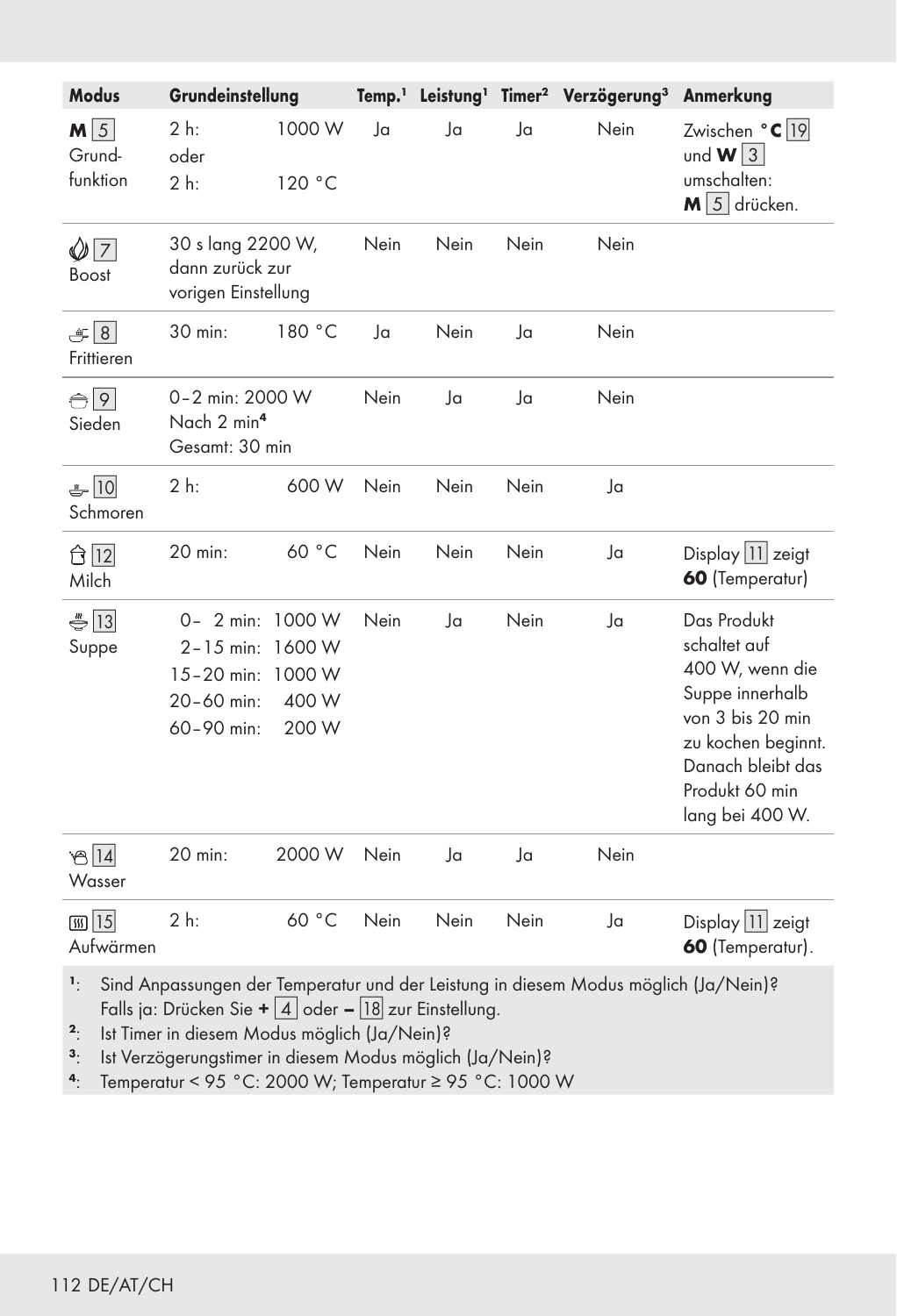| <b>Speise</b>                                           |             | Temperatur/Leistung | <b>Gewicht (Vorschlag)</b> | Zeit (Vorschlag) |     | <b>Modus</b>                  |
|---------------------------------------------------------|-------------|---------------------|----------------------------|------------------|-----|-------------------------------|
| Hähnchenschenkel                                        | ı,          | 180 °C              | 300 <sub>g</sub>           | $5 - 7$ min      | 6   | $\mathcal{L}$ 8<br>Frittieren |
| Hähnchenkeule                                           | ı,          | 180 °C              | 300 <sub>g</sub>           | $5 - 7$ min      | 6   | $\mathcal{L}$ 8<br>Frittieren |
| Hühnerflügel                                            | ı           | 180 °C              | 300 <sub>g</sub>           | $5 - 7$ min      | 6   | $\mathcal{L}$ 8<br>Frittieren |
| Fischfilet                                              | 1           | 180 °C              | 300 <sub>g</sub>           | 3 min            | 6   | $\mathcal{L}$ 8<br>Frittieren |
| Gefrorene Pommes<br>frites                              | ĭ.          | 180 °C              | 300 g                      | 5 min            |     | $\mathcal{L}$ 8<br>Frittieren |
| Vorgekochte Speisen<br>(z. B. Speisen aus<br>Konserven) |             | 600 W               | $600 - 1000$ g             | $5-8$ min        | 4,6 | $\bigoplus$ 9<br>Sieden       |
| Krustentiere                                            | $\bf{2}$    | Grundeinstellung    | $600 - 1000$ g             | 30 min           |     | $\bigoplus$ 9<br>Sieden       |
| Rind                                                    | 2,3         | Grundeinstellung    | 500 <sub>g</sub>           | 120 min          | 5   | $\frac{10}{2}$ 10<br>Schmoren |
| Lamm                                                    | $\mathbf 2$ | Grundeinstellung    | 500 g                      | 120 min          | 5   | $-10$<br>Schmoren             |
| Gemüsesuppe                                             | 2,3         | Grundeinstellung    | $1000 - 1500$ g            | 90 min           | 5   | $\frac{2}{3}$ 13<br>Suppe     |
| Hühnersuppe                                             | $\mathbf 2$ | Grundeinstellung    | 600 <sub>g</sub>           | 90 min           | 5   | $\frac{2}{5}$  13 <br>Suppe   |

# **• Richtlinien zum Kochen**

1: Heizen Sie das Öl bei 180 °C circa 10 Minuten vor.<br>2: Mit Gewürzen marinieren. (Nach Belieben) Wasser o

<sup>2</sup>: Mit Gewürzen marinieren. (Nach Belieben) Wasser oder andere geeignete Flüssigkeit zugeben.

- <sup>3</sup>: Siehe "Rezepte"<br><sup>4</sup>: Beachten Sie die
- <sup>4</sup>: Beachten Sie die Information auf der Verpackung<br><sup>5</sup>: Grundeinstellung
- **Grundeinstellung**
- <sup>6</sup>: Tiefkühlkost: Fügen Sie 2 Minuten Garzeit hinzu.

HINWEIS: Kontrollieren Sie die Zutaten regelmäßig, bis sie gar sind oder den gewünschten Bräunungsgrad erreicht haben. Die benötigte Garzeit kann kürzer oder länger sein als in den Rezepten/der Gartabelle angegeben.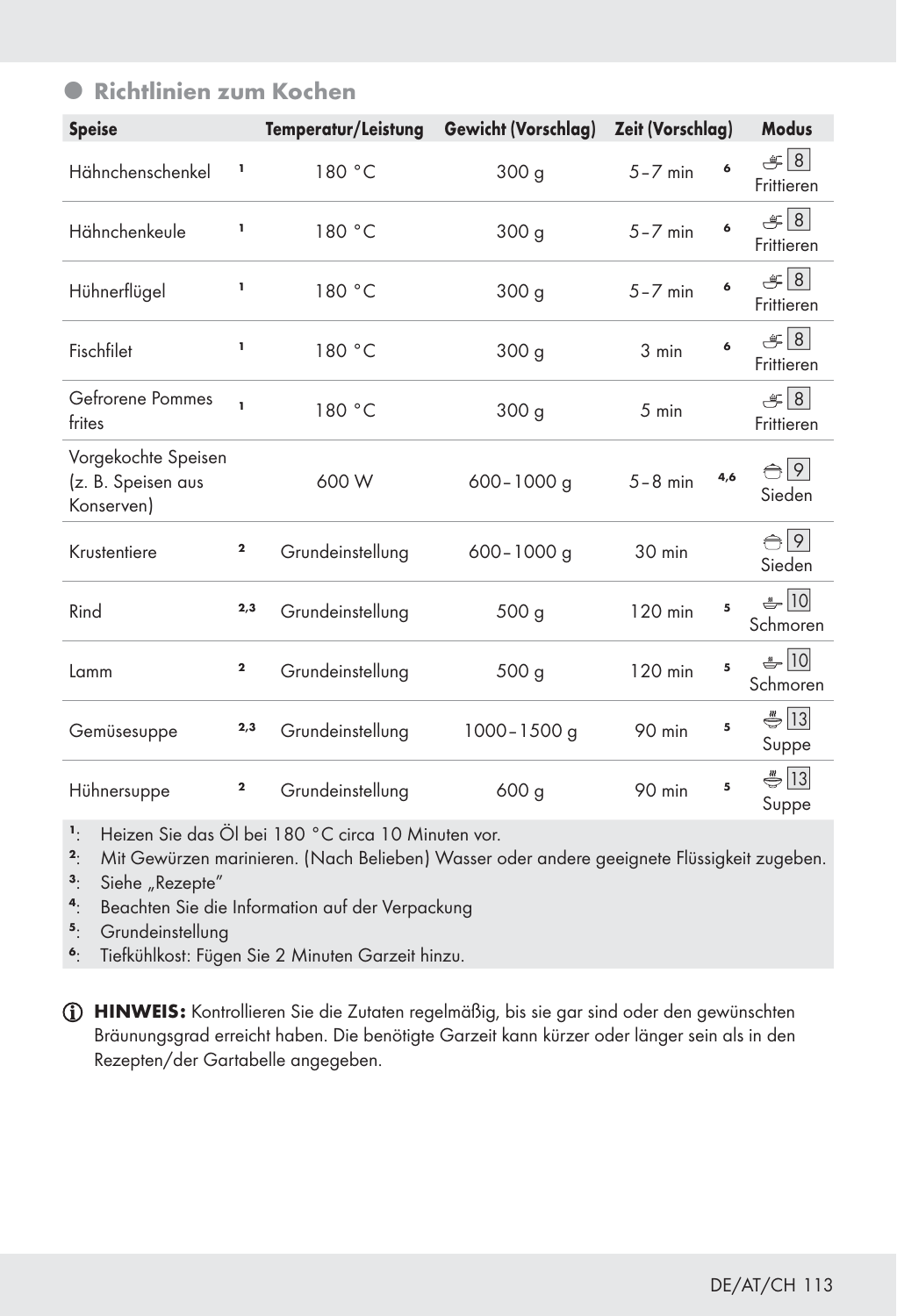### **•** Rezepte

**O** Schmoren

### Rindfleisch in Rotwein

#### $\approx$   $\times$  2–3

### Zutaten

| 500 <sub>g</sub> | Rindfleisch (Rippen ohne Knochen,<br>gehackt) |
|------------------|-----------------------------------------------|
| $1,5$ TL         | Salz                                          |
| $0.5$ TL         | schwarzer Pfeffer, gemahlen                   |
| 2 EL             | Speiseöl                                      |
|                  | Zwiebel (gewürfelt)                           |
| 2                | Karotten (gewürfelt)                          |
| 100 <sub>g</sub> | Pilze (gehackt)                               |
| 300 ml           | Rotwein                                       |
| 500 ml           | Hühnerbrühe                                   |
| 1 TL             | Basilikum, getrocknet                         |

### **Zubereitung**

- Marinieren Sie das Rindfleisch in einer Schüssel mit Salz und Pfeffer. 20 Minuten im Kühlschrank beiseite stellen.
- Geben Sie 2 Esslöffel Speiseöl in den Kochtopf. Heizen Sie das Induktionskochfeld auf Leistungsstufe 1600 W vor (siehe "Leistungsstufe und Temperatur einstellen").
- Das Rindfleisch zugeben und hellbraun anbraten. Auf einen Teller umfüllen.
- Zwiebel, Karotten und Pilze in den Kochtopf geben. 5 Minuten rühren.
- Rotwein, Hühnerbrühe, gegartes Rindfleisch und Basilikum zugeben. Drücken Sie &um in den Modus "Schmoren" zu wechseln (siehe "Kochmodus"). 2 Stunden lang kochen. Regelmäßig umrühren.

# z Sieden

#### Hühner- und Pilzrisotto  $\triangle$   $\times$  2–3 Zutaten

| 400 <sub>g</sub> | Hähnchenbrustfilets, ohne Haut<br>(gewürfelt) |
|------------------|-----------------------------------------------|
| $1.5$ TL         | Salz                                          |
| $0.5$ TL         | schwarzer Pfeffer, gemahlen                   |
| 2 FI             | Speiseöl                                      |

| 50 <sub>g</sub>  | Butter                |
|------------------|-----------------------|
| 2 Zehen          | Knoblauch (gehackt)   |
| 1                | Zwiebel (gewürfelt)   |
| 200 <sub>g</sub> | Pilze (gehackt)       |
| 1 TI             | Basilikum, getrocknet |
| 250 <sub>g</sub> | Risottoreis           |
| 150 ml           | Weißwein              |
| 11               | Hühnerbrühe           |
|                  |                       |

75 g Parmesan, fein gerieben

### **Zubereitung**

- Marinieren Sie das Hähnchen in einer Schüssel mit Salz und Pfeffer. 15 Minuten beiseite stellen.
- Geben Sie 2 Esslöffel Speiseöl in den Kochtopf. Heizen Sie das Induktionskochfeld auf Leistungsstufe 1400 W vor (siehe "Leistungsstufe und Temperatur einstellen").
- Das Hähnchen zugeben und hellbraun braten. Auf einen Teller geben.
- Die Hälfte der Butter in den Kochtopf geben. Den Knoblauch, die Zwiebel, die Pilze und das Basilikum hinzufügen. Rühren Sie 5 Minuten lang regelmäßig um oder bis die Zwiebel weich ist und die Pilze leicht gebräunt sind.
- Fügen Sie den Reis und den Weißwein hinzu. Rühren Sie, bis die Flüssigkeit um die Hälfte reduziert ist.
- Die Hälfte der Hühnerbrühe zugeben. Regelmäßig umrühren.
- Drücken Sie  $\hat{\ominus}$ , um in den Modus "Sieden" zu wechseln (siehe "Kochmodus"). 15 Minuten garen.
- Bei Bedarf etwas Wasser zugeben.
- Hähnchen und die zweite Hälfte der Hühnerbrühe zugeben. Regelmäßig umrühren.
- 13 Minuten kochen.
- Wenn der Reis gar ist, den Parmesan und die restliche Butter unterrühren.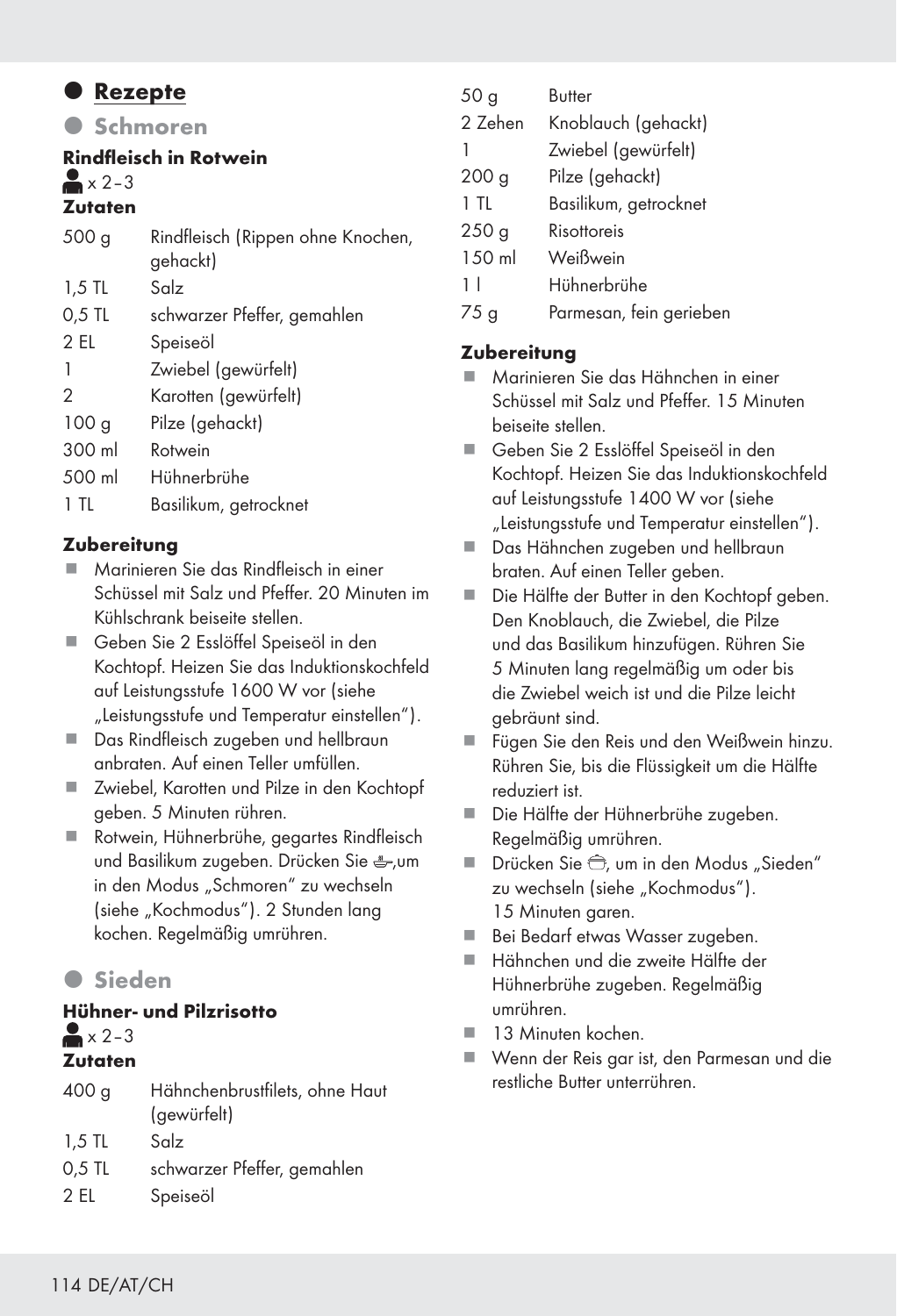### z Frittieren

### Japanisches Brathähnchen  $\blacktriangleright$  x 4–6 **Zutaten**

| 1200 g           | Hähnchenschenkel (gewürfelt)        |
|------------------|-------------------------------------|
| 3 EL             | Reiswein                            |
| 3 TL             | <b>Zucker</b>                       |
| 6 EL             | Sojasauce                           |
| 3 EL             | Ingwer (gehackt)                    |
| 3 Zehen          | Knoblauch (gehackt)                 |
| 2                | Eier                                |
| 120 <sub>g</sub> | Speisestärke                        |
| 1 <sup>1</sup>   | Speiseöl (Die Menge kann je nach    |
|                  | Größe des Kochtopfes variieren. Das |
|                  | Speiseöl sollte das Huhn bedecken)  |

### **Zubereitung**

- Hähnchen in einer Schüssel mit Reiswein, Zucker, Sojasauce, Ingwer und Knoblauch marinieren. Mindestens 15 Minuten im Kühlschrank beiseite stellen.
- Ei und Speisestärke zum Hähnchen geben. Gut vermischen.
- Das Speiseöl in einen Kochtopf geben.
- Das Induktionskochfeld auf 180 °C einstellen und ca. 10 Minuten lang erhitzen (siehe "Leistungsstufe und Temperatur einstellen").
- Drücken Sie , et um in den Modus "Frittieren" zu wechseln (siehe "Kochmodus").
- Hähnchen vorsichtig in das Speiseöl absenken. Hähnchen 5 bis 7 Minuten goldbraun frittieren (max. 300 g Hähnchenwürfel gleichzeitig in den Kochtopf geben).
- Um ein Verschütten von Speiseöl zu vermeiden, heben Sie das Hähnchen sehr vorsichtig und langsam mit einem Schaumlöffel oder einer Zange aus dem Speiseöl.

### $O$  Suppe

# **Kartoffelsuppe**

### $\blacktriangleright$   $\blacktriangle$   $\times$  3-4

#### Zutaten

| 750 g            | Kartoffeln (gewürfelt)            |
|------------------|-----------------------------------|
| 3                | Frankfurter Würstchen (gewürfelt) |
| 150 <sub>g</sub> | Knollensellerie (gewürfelt)       |
| 1                | Lauchstange, ca. 250 g            |
|                  | (in Scheiben geschnitten)         |
| 2                | weiße Zwiebeln, ca. 150 g         |
|                  | (in Ringe geschnitten)            |
| 3                | Karotten, ca. 250 g (gewürfelt)   |
| 11               | Hühnerbrühe                       |
| 1 TL             | Majoran                           |
| 1                | Lorbeerblatt                      |
| 30 g             | Petersilie (gehackt)              |
| -EL              | Speiseöl                          |
| Prise            | Salz                              |

1 Prise Pfeffer

### **Zubereitung**

- Heizen Sie das Induktionskochfeld auf Leistungsstufe 1600 W vor (siehe "Leistungsstufe und Temperatur einstellen").
- Geben Sie das Speiseöl in einen großen Kochtopf.
- Die Zwiebeln zugeben und anbraten, bis sie anfangen, braun zu werden (ca. 5 Minuten).
- Majoran, Kartoffeln, Lauch, Karotten, Würstchen, Petersilie und Knollensellerie in den Kochtopf geben und weitere 2 Minuten mit den Zwiebeln anbraten.
- Mit der Hühnerbrühe aufgießen und das Lorbeerblatt hinzufügen.
- Decken Sie den Kochtopf mit einem Deckel ab und drücken Sie e. um in den Modus "Suppe" zu wechseln (siehe "Kochmodus").
- 90 Minuten kochen.
- Rühren Sie die Suppe gelegentlich um.
- Mit Salz und Pfeffer abschmecken.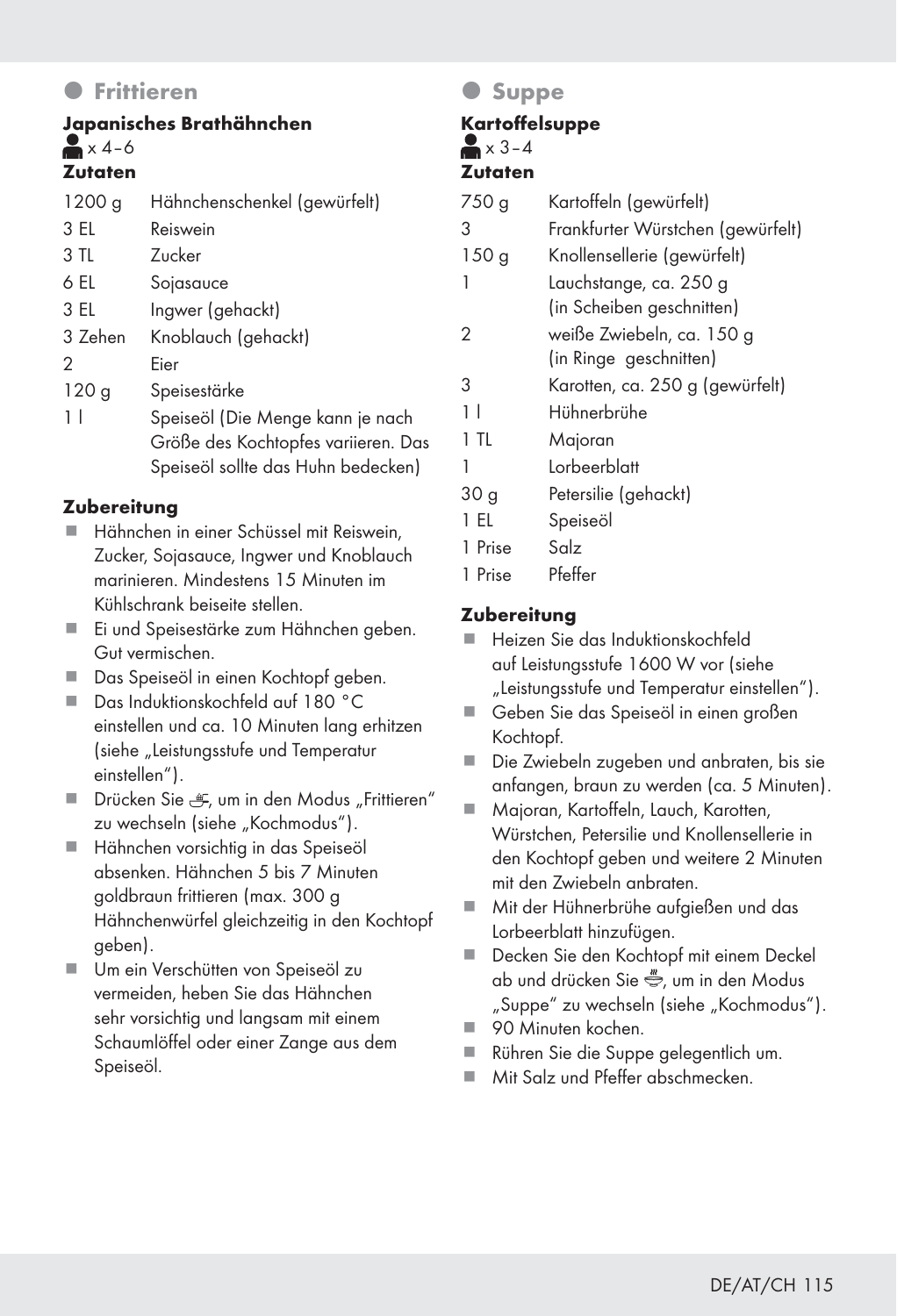## **• Reinigung und Pflege**

m GEFAHR! Stromschlagrisiko! Vor der Reinigung: Trennen Sie das Produkt stets von der Stromversorgung.



### GEFAHR! Verbrennungsrisiko!

Reinigen Sie das Produkt nicht unmittelbar nach dem Betrieb. Lassen Sie das Produkt zunächst abkühlen.

- m WARNUNG! Tauchen Sie die elektrischen Teile des Produkts nicht in Wasser oder andere Flüssigkeiten ein. Halten Sie das Produkt niemals unter fließendes Wasser. Lassen Sie kein Wasser oder andere Flüssigkeiten in das Innere des Produkts gelangen.
- m ACHTUNG! Verwenden Sie keine scheuernden, aggressiven Reinigungsmittel, harte Bürsten oder spitze Gegenstände, um das Produkt zu reinigen. Sonst besteht das Risiko eines Sachschadens.
- Wischen Sie das Gehäuse mit einem leicht angefeuchteten Tuch ab. Verwenden Sie, falls nötig, etwas Spülmittel.
- Wischen Sie Kochzone [2] und Bedienfeld [] regelmäßig mit einem milden Spülmittel ab.
- Wischen Sie anschließend mit einem nur mit klarem Wasser angefeuchteten Tuch nach, um Spülmittelreste zu entfernen.
- Verwenden Sie keine Reinigungssprays und andere aggressive Reinigungsmittel, da diese Flecken, Schlieren oder Eintrübungen auf den Oberflächen verursachen können.
- Nach der Reinigung: Lassen Sie das Produkt trocknen.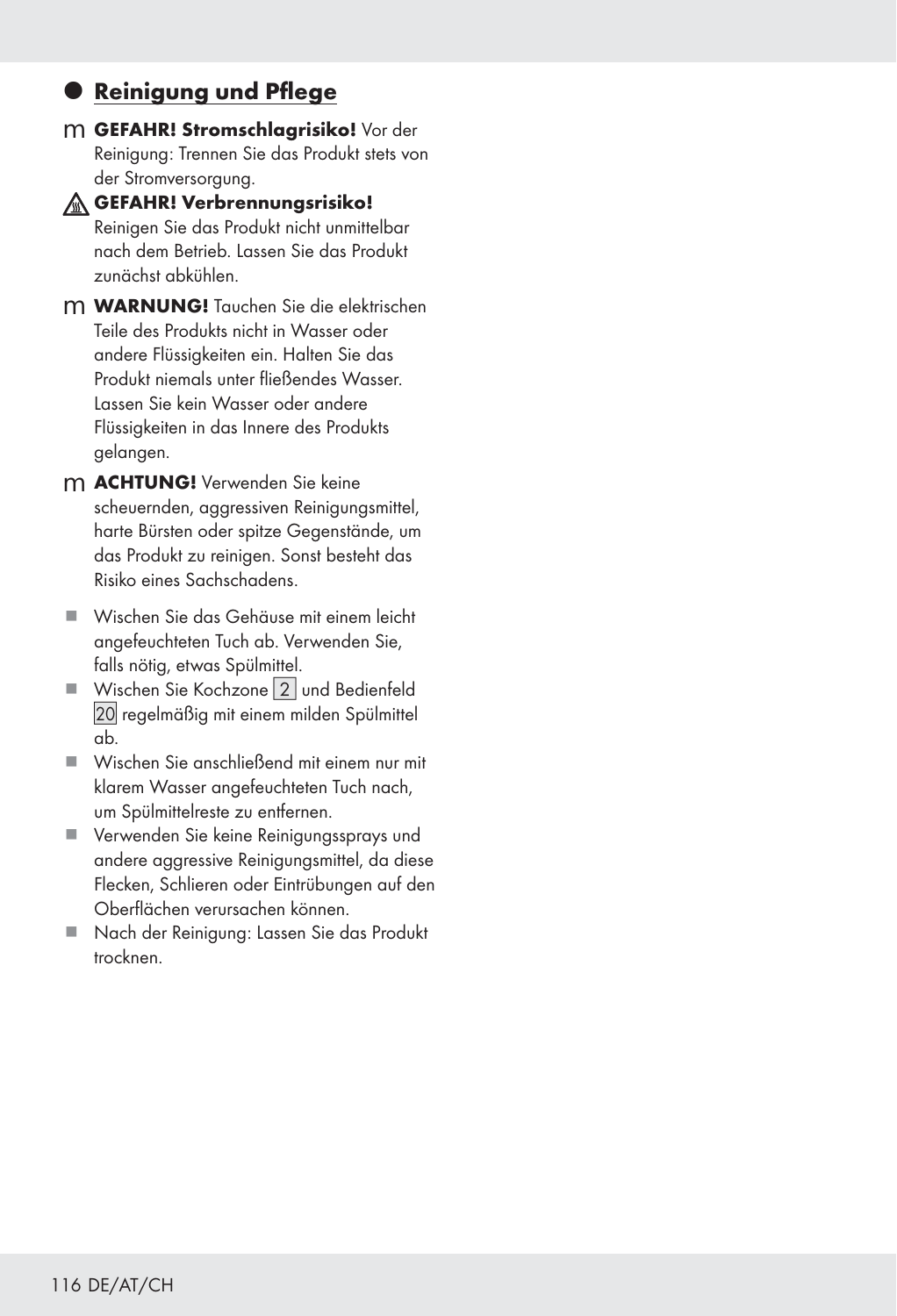# **• Fehlerbehebung**

| <b>Problem</b>                                                          | <b>Ursache</b>                                                                  | <b>Behebung</b>                                                                                                                                      |  |  |
|-------------------------------------------------------------------------|---------------------------------------------------------------------------------|------------------------------------------------------------------------------------------------------------------------------------------------------|--|--|
| Induktionskochplatte<br>schaltet sich nicht ein.                        | Netzstecker   1   ist nicht<br>verbunden.                                       | Schließen Sie den Netzstecker   1   an eine<br>geeignete Steckdose an.                                                                               |  |  |
|                                                                         | Kindersicherung ist<br>aktiviert                                                | Deaktivieren Sie die Kindersicherung<br>(siehe "Kindersicherung").                                                                                   |  |  |
| Kochzone 2 wird<br>nicht heiß.                                          | Kochgeschirr ist nicht zur<br>Induktion geeignet.                               | Benutzen Sie nur Kochgeschirr, das zur<br>Induktion geeignet ist.                                                                                    |  |  |
| Das Display 11 zeigt<br>EO.                                             | Kein Kochgeschirr auf der<br>Kochzone <sup>[2]</sup> platziert.                 | Stellen Sie Kochgeschirr auf die<br>Kochzone   2  .                                                                                                  |  |  |
|                                                                         | Kochgeschirr ist nicht zur<br>Induktion geeignet.                               | Benutzen Sie nur Kochgeschirr, das zur<br>Induktion geeignet ist.                                                                                    |  |  |
|                                                                         | Kochgeschirr ist zu klein<br>oder steht nicht mittig auf<br>der Kochzone   2  . | Benutzen Sie nur Kochgeschirr, dessen<br>Boden einen Durchmesser zwischen 10 und<br>22 cm aufweist und stellen Sie es mittig auf<br>die Kochzone   2 |  |  |
| Das Display 11 zeigt<br>E1, E2, E3 oder E4.                             | Technischer Fehler                                                              | Kontaktieren Sie unsere Hotline<br>(siehe "Garantie").                                                                                               |  |  |
| Überhitzungsschutz der<br>Das Display 11 zeigt<br>Kochzone   2  <br>E5. |                                                                                 | Warten Sie, bis das Produkt abgekühlt ist.<br>Wenn die Temperatur sinkt, halten Sie $\bigcup$ 6                                                      |  |  |
| Das Display 11 zeigt<br>E6.                                             | Uberhitzungsschutz des<br>Produkts                                              | 2 Sekunden lang gedrückt, um das Produkt<br>neu zu starten.                                                                                          |  |  |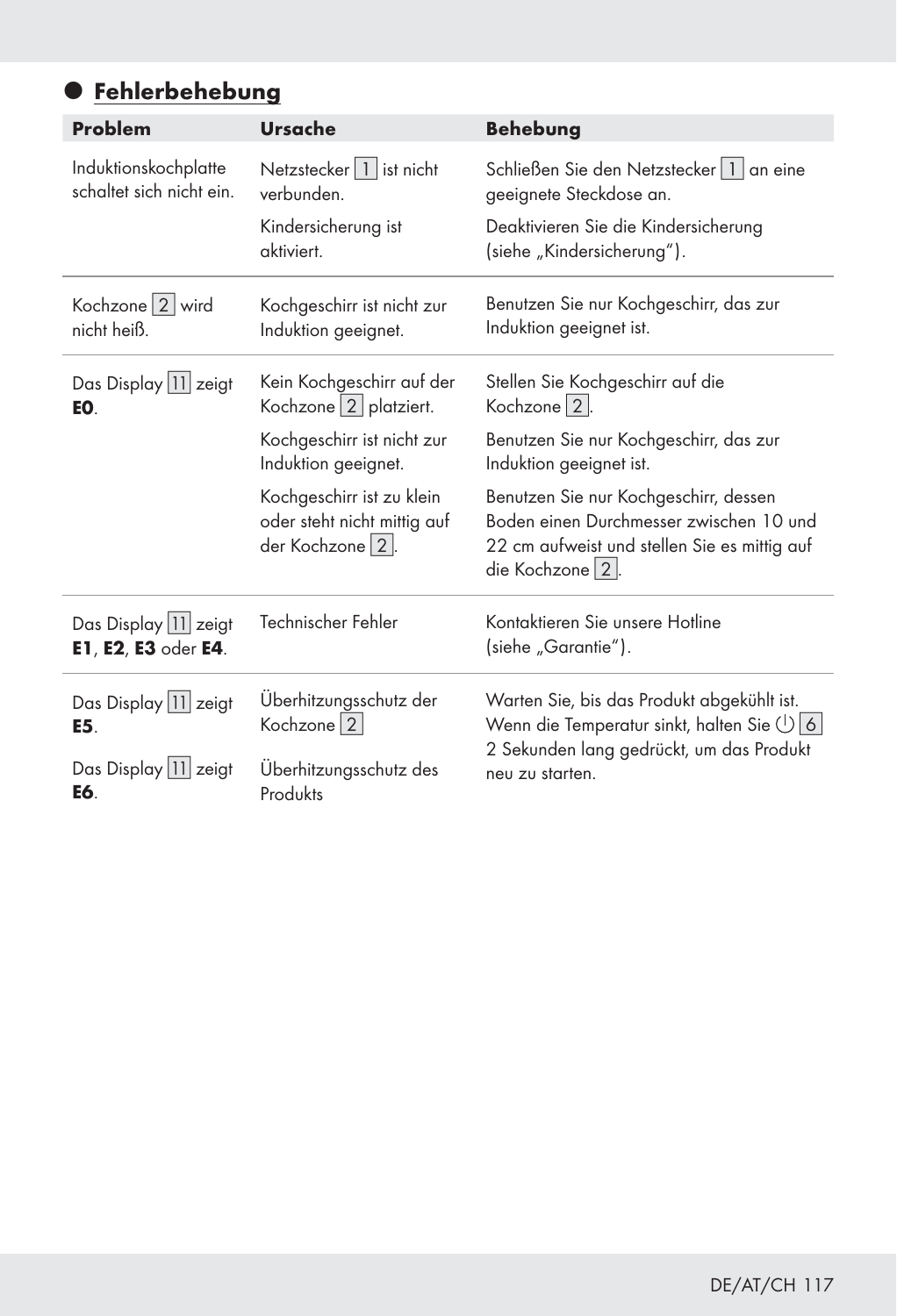## $\bullet$  Lagerung

**GEFAHR! Verbrennungsrisiko!** Lagern Sie das Produkt nicht unmittelbar nach dem Betrieb. Lassen Sie das Produkt zunächst abkühlen.

- Vor der Lagerung: Reinigen Sie das Produkt.
- **Lagern Sie das Produkt in der** Originalverpackung, wenn es nicht verwendet wird.
- Bewahren Sie das Produkt an einem trockenen Ort außerhalb der Reichweite von Kindern auf.
- Lagern Sie das Produkt nicht in vertikaler Position.

### **Entsorgung**

Die Verpackung besteht aus umweltfreundlichen Materialien, die Sie über die örtlichen Recyclingstellen entsorgen können.



Beachten Sie die Kennzeichnung der Verpackungsmaterialien bei der Abfalltrennung, diese sind gekennzeichnet mit Abkürzungen (a) und Nummern (b) mit folgender Bedeutung: 1–7: Kunststoffe / 20–22: Papier und Pappe / 80–98: Verbundstoffe.



Das Produkt und die Verpackungsmaterialien sind recycelbar, entsorgen Sie diese getrennt für eine bessere Abfallbehandlung.



Das Triman-Logo gilt nur für Frankreich. Möglichkeiten zur Entsorgung des ausgedienten Produkts erfahren Sie bei Ihrer Gemeinde- oder Stadtverwaltung.



Werfen Sie Ihr Produkt, wenn es ausgedient hat, im Interesse des Umweltschutzes nicht in den Hausmüll, sondern führen Sie es einer fachgerechten Entsorgung zu. Über Sammelstellen und deren Öffnungszeiten können Sie sich bei Ihrer zuständigen Verwaltung informieren.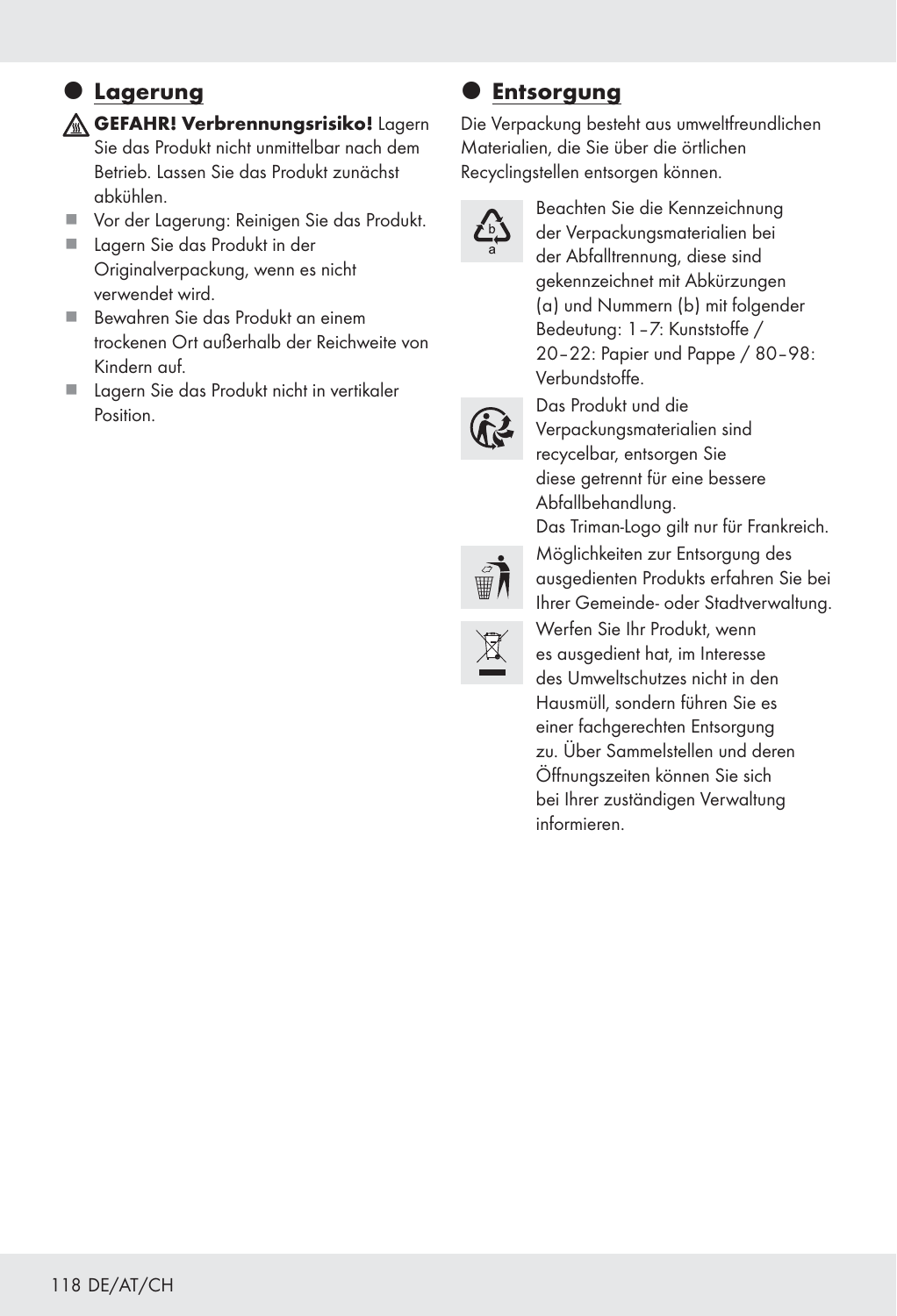# $Q$  Garantie

Das Produkt wurde nach strengen Qualitätsrichtlinien sorgfältig produziert und vor Anlieferung gewissenhaft geprüft. Im Falle von Mängeln dieses Produkts stehen Ihnen gegen den Verkäufer des Produkts gesetzliche Rechte zu. Diese gesetzlichen Rechte werden durch unsere im Folgenden dargestellte Garantie nicht eingeschränkt.

Sie erhalten auf dieses Produkt 3 Jahre Garantie ab Kaufdatum. Die Garantiefrist beginnt mit dem Kaufdatum. Bitte bewahren Sie den Original-Kassenbon gut auf. Diese Unterlage wird als Nachweis für den Kauf benötigt.

Tritt innerhalb von 3 Jahren ab dem Kaufdatum dieses Produkts ein Material- oder Fabrikationsfehler auf, wird das Produkt von uns – nach unserer Wahl – für Sie kostenlos repariert oder ersetzt. Diese Garantie verfällt, wenn das Produkt beschädigt, nicht sachgemäß benutzt oder gewartet wurde.

Die Garantieleistung gilt für Material- oder Fabrikationsfehler. Diese Garantie erstreckt sich nicht auf Produktteile, die normaler Abnutzung ausgesetzt sind (z. B. Batterien) und daher als Verschleißteile angesehen werden können oder Beschädigungen an zerbrechlichen Teilen, z. B. Schalter, Akkus oder die aus Glas gefertigt sind.

### Abwicklung im Garantiefall

Um eine schnelle Bearbeitung Ihres Anliegens zu gewährleisten, folgen Sie bitte den folgenden Hinweisen:

Bitte halten Sie für alle Anfragen den Kassenbon und die Artikelnummer (z. B. IAN 123456\_7890) als Nachweis für den Kauf bereit.

Die Artikelnummer entnehmen Sie bitte dem Typenschild, einer Gravur, auf dem Titelblatt Ihrer Bedienungsanleitung (unten links) oder als Aufkleber auf der Rück- oder Unterseite des Produkts.

Sollten Funktionsfehler oder sonstige Mängel auftreten, kontaktieren Sie zunächst die nachfolgend benannte Serviceabteilung telefonisch oder per E-Mail.

Ein als defekt erfasstes Produkt können Sie dann unter Beifügung des Kaufbelegs (Kassenbon) und der Angabe, worin der Mangel besteht und wann er aufgetreten ist, für Sie portofrei an die Ihnen mitgeteilte Service-Anschrift übersenden.

#### Service

- Service Deutschland Tel.: 0800 5435 111
- E-Mail: owim@lidl.de **AT** Service Österreich Tel.: 0800 292726 E-Mail: owim@lidl.at
- Service Schweiz Tel.: 0800562153 E-Mail: owim@lidl.ch

# $\epsilon$